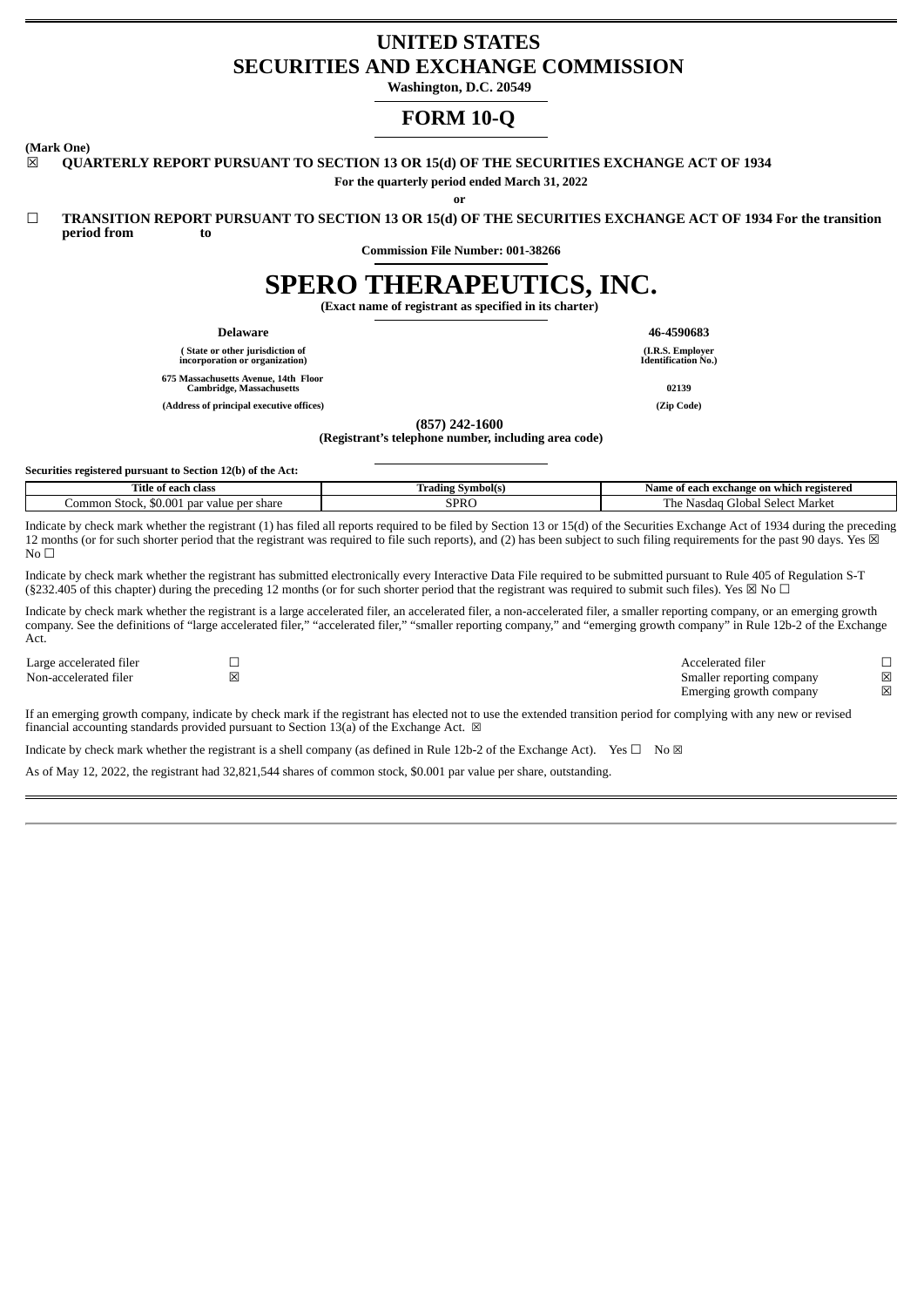## **FORWARD-LOOKING STATEMENTS**

This Quarterly Report on Form 10-Q contains forward-looking statements that involve risks and uncertainties. We make such forward-looking statements pursuant to the safe harbor provisions of the Private Securities Litigation Reform Act of 1995 and other federal securities laws. All statements other than statements of historical facts contained in this Quarterly Report on Form 10-Q are forward-looking statements. In some cases, you can identify forward-looking statements by terminology such as "may," "will," "should," "expects," "intends," "plans," "anticipates," "believes," "estimates," "predicts," "potential," "continue" or the negative of these terms or other comparable terminology. These forward-looking statements include, but are not limited to, statements about:

- the initiation, timing, design, progress and results of, including interim data from, our preclinical studies and clinical trials, and our research and development programs;
- the timing and outcome of the New Drug Application ("NDA") approval process for tebipenem HBr and the potential for a partnership of the tebipenem HBr franchise;
- our ability to retain the continued service of our key professionals and to identify, hire and retain additional qualified professionals;
- our ability to advance product candidates into, and successfully complete, clinical trials;
- the timing or likelihood of regulatory filings and approvals;
- the direct and indirect impact of the pandemic caused by an outbreak of a new strain of coronavirus ("COVID-19") on our business and operations, including manufacturing, research and development costs, clinical trials, regulatory processes and employee expenses;
- the future development and commercialization of our product candidates, if approved;
- the pricing, coverage and reimbursement of our product candidates, if approved;
- the implementation of our business model and strategic plans for our business and product candidates;
- the scope of protection we are able to establish and maintain for intellectual property rights covering our product candidates;
- our ability to enter into strategic arrangements and/or collaborations and the potential benefits of such arrangements;
- the expected cost-savings from our announced strategic restructuring;
- our estimates regarding expenses, capital requirements and needs for additional financing;
- our ability to continue as a going concern;
- our financial performance;
- developments relating to our competitors and our industry; and
- other risks and uncertainties, including those listed under Part II, Item 1A. "Risk Factors".

Any forward-looking statements in this Quarterly Report on Form 10-Q reflect our current views with respect to future events or to our future financial performance and involve known and unknown risks, uncertainties and other factors that may cause our actual results, performance or achievements to be materially different from any future results, performance or achievements expressed or implied by these forward-looking statements. Factors that may cause actual results to differ materially from current expectations include, among other things, those listed under Part II, Item 1A. "Risk Factors" and elsewhere in this Quarterly Report on Form 10-Q. Given these uncertainties, you should not place undue reliance on these forward-looking statements. Except as required by law, we assume no obligation to update or revise these forward-looking statements for any reason, even if new information becomes available in the future.

This Quarterly Report on Form 10-Q also contains estimates, projections and other information concerning our industry, our business, and the markets for certain diseases, including data regarding the estimated size of those markets, and the incidence and prevalence of certain medical conditions. Information that is based on estimates, forecasts, projections, market research or similar methodologies is inherently subject to uncertainties and actual events or circumstances may differ materially from events and circumstances reflected in this information. Unless otherwise expressly stated, we obtained this industry, business, market and other data from reports, research surveys, studies and similar data prepared by market research firms and other third parties, industry, medical and general publications, government data and similar sources.

i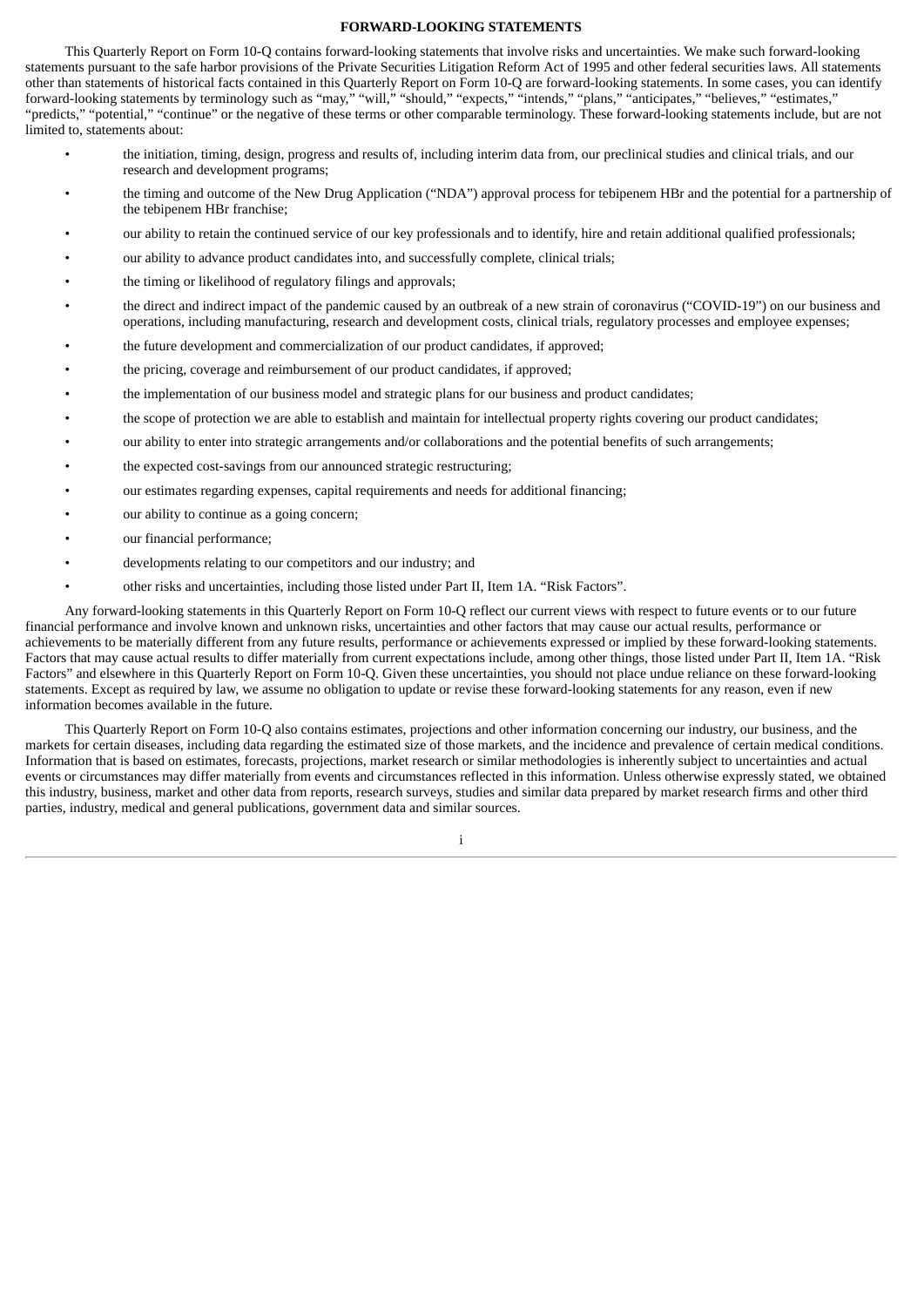# **Risk Factor Summary**

We are providing the following summary of the risk factors contained in this Quarterly Report on Form 10-Q to enhance the readability and accessibility of our risk factor disclosures. We encourage you to carefully review the full risk factors contained in this Quarterly Report on Form 10-Q in their entirety for additional information regarding the material factors that make an investment in our securities speculative or risky. These risks and uncertainties include, but are not limited to, the following:

- Pursuant to our recently announced restructuring, we have suspended all commercialization efforts with respect to tebipenem HBr and have shifted our focus and resources to advancing the clinical development of our other programs, SPR720 and SPR206, while continuing our dialogue with the FDA to seek a pathway forward for the potential approval of tebipenem HBr. If we fail to execute successfully on this reprioritized strategic focus, our business and prospects may be adversely affected.
- Based on our recent feedback from the FDA, the timing and terms of any potential approval of tebipenem HBr remain uncertain, which may impact our ability to realize the value of tebipenem HBr.
- If the evidence submitted with our NDA for our product candidates fail to demonstrate safety and efficacy to the satisfaction of the United States Food and Drug Administration ("FDA") or comparable foreign regulatory authorities or do not otherwise produce favorable results, we may incur additional costs or experience delays in completing, or ultimately be unable to complete, the development and commercialization of such product candidates.
- Our analyses based on preliminary or interim data from our clinical studies that we announce or publish from time to time may change as more patient data become available and are subject to audit and verification procedures that could result in material changes in the final data.
- Serious adverse events or undesirable side effects or other unexpected properties of any of our product candidates may be identified during development or after approval that could delay, prevent or cause the withdrawal of regulatory approval, limit the commercial potential, or result in significant negative consequences following marketing approval.
- Even if a product candidate does obtain regulatory approval, it may never achieve the market acceptance by physicians, patients, hospitals, thirdparty payors and others in the medical community that is necessary for commercial success and the market opportunity may be smaller than we estimate.
- If we are unable to establish sales, marketing and distribution capabilities or enter into sales, marketing and distribution agreements with third parties, we may not be successful in commercializing any of our product candidates if such product candidate is approved.
- We face substantial competition from other pharmaceutical and biotechnology companies and our operating results may suffer if we fail to compete effectively.
- Our Revenue Interest Financing Agreement ("Revenue Interest Agreement") with HealthCare Royalty Management, LLC ("HCR") could limit cash flow available for our operations and expose us to risks that could adversely affect our business, financial condition and results of operations.
- We have not generated any revenue from the sale of our products, have a history of losses and expect to incur substantial future losses. The report of our auditor on our consolidated financial statements expresses substantial doubt about our ability to continue as a going concern; if we are unable to obtain additional capital, we may not be able to continue our operations on the scope or scale as currently conducted, and that could have a material adverse effect on our business, results of operations and financial condition.
- We expect that we will need substantial additional funding. If we are unable to raise capital when needed, or do not receive payment under our government awards, we could be forced to delay, reduce or eliminate our product development programs or commercialization efforts.
- The continued COVID-19 pandemic could adversely impact our business, including our preclinical studies and clinical trials.
- We expect to depend on collaborations with third parties for the development and commercialization of some of our product candidates. Our prospects with respect to those product candidates will depend in part on the success of those collaborations.

ii

• We contract with third parties for the manufacture of preclinical and clinical supplies of our product candidates and expect to continue to do so in connection with any future commercialization and for any future clinical trials and commercialization of our other product candidates and potential product candidates. This reliance on third parties increases the risk that we will not have sufficient quantities of our product candidates or such quantities at an acceptable cost, which could delay, prevent or impair our development or commercialization efforts.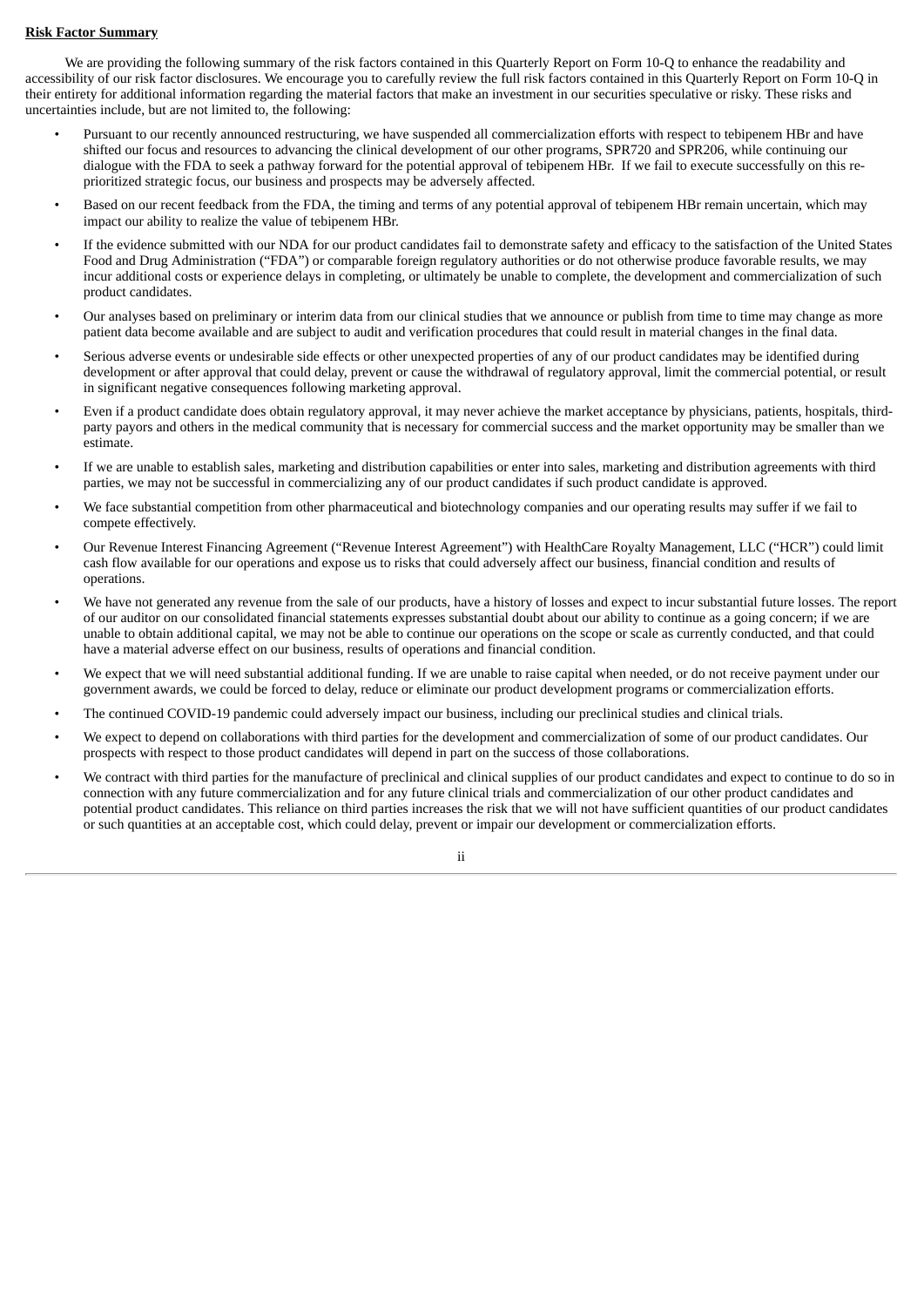- Our use of government funding for certain of our programs adds complexity to our research and commercialization efforts with respect to those programs and may impose requirements that increase the costs of commercialization and production of product candidates developed under those government-funded programs.
- If we are unable to obtain and maintain sufficient patent protection for our technology or our product candidates, or if the scope of the patent protection is not sufficiently broad, our competitors could develop and commercialize technology and products similar or identical to ours, and our ability to successfully commercialize our technology and product candidates may be adversely affected.
- We have registered trademarks and pending trademark applications. Failure to enforce our registered marks or secure registration of our pending trademark applications could adversely affect our business.
- If we are not able to obtain, or if there are delays in obtaining, required regulatory approvals, we will not be able to commercialize our product candidates, and our ability to generate revenue will be materially impaired.
- We are undertaking internal restructuring activities that could result in disruptions to our business or otherwise materially harm our results of operations or financial condition.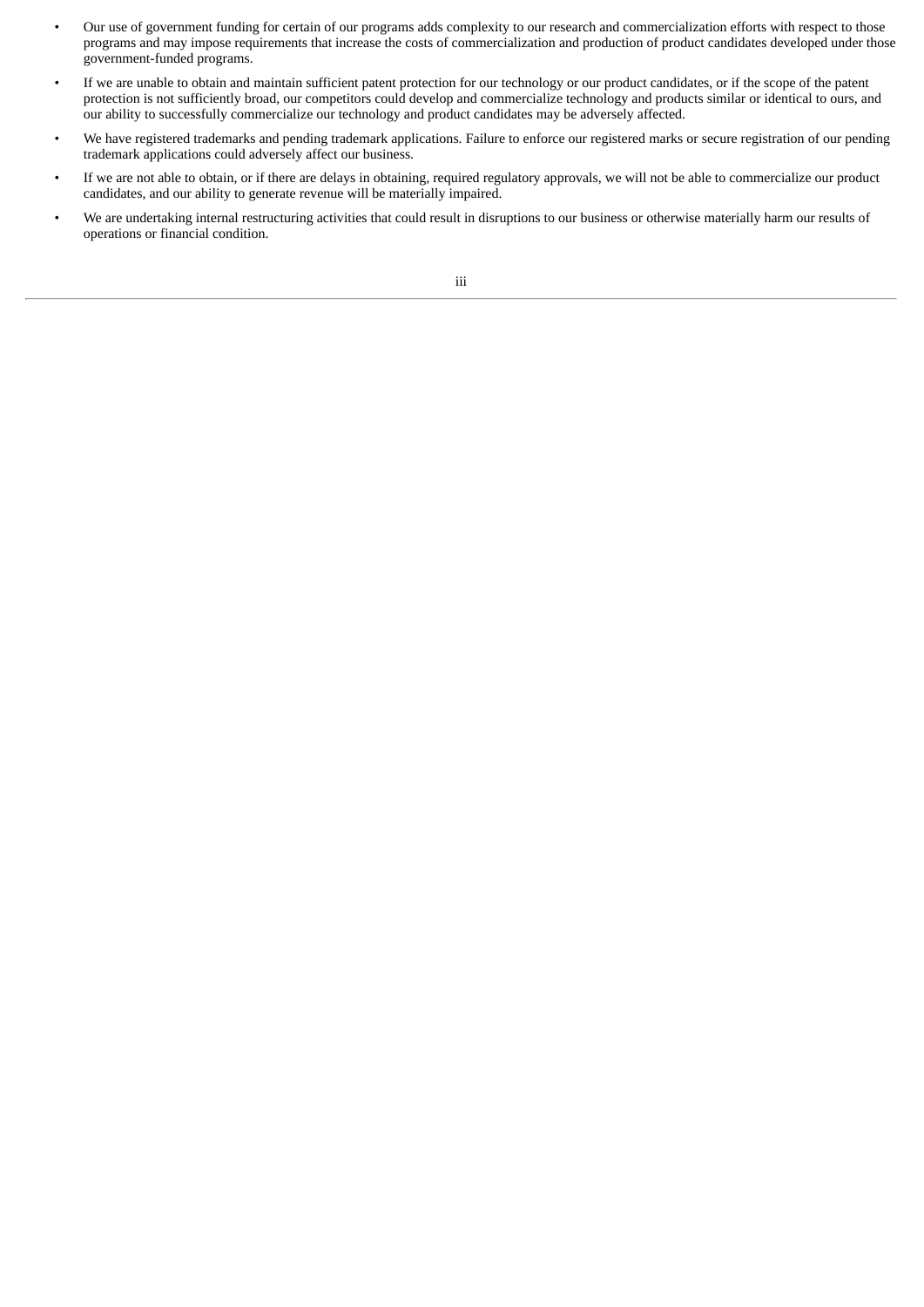## **Spero Therapeutics, Inc. Table of Contents**

# **PART I – FINANCIAL INFORMATION**

| Item 1.           | <b>Financial Statements (Unaudited)</b>                                                                                   |    |
|-------------------|---------------------------------------------------------------------------------------------------------------------------|----|
|                   | Condensed Consolidated Balance Sheets as of March 31, 2022 and December 31, 2021                                          | ., |
|                   | Condensed Consolidated Statements of Operations and Comprehensive Loss for the three months ended March 31, 2022 and 2021 | 6  |
|                   | Condensed Consolidated Statements of Cash Flows for the three months ended March 31, 2022 and 2021                        |    |
|                   | Condensed Consolidated Statements of Stockholders' Equity for the three months ended March 31, 2022 and 2021              | 8  |
|                   | <b>Notes to Unaudited Condensed Consolidated Financial Statements</b>                                                     | 10 |
| Item 2.           | <b>Management's Discussion and Analysis of Financial Condition and Results of Operations</b>                              | 28 |
| Item 3.           | <b>Quantitative and Qualitative Disclosures About Market Risk</b>                                                         | 37 |
| Item 4.           | <b>Controls and Procedures</b>                                                                                            | 37 |
|                   | <b>PART II - OTHER INFORMATION</b>                                                                                        |    |
| Item 1.           | <b>Legal Proceedings</b>                                                                                                  | 38 |
| Item 1A.          | <b>Risk Factors</b>                                                                                                       | 38 |
| Item 2.           | <b>Unregistered Sales of Equity Securities and Use of Proceeds</b>                                                        | 75 |
| Item 3.           | <b>Defaults Upon Senior Securities</b>                                                                                    | 75 |
| Item 4.           | <b>Mine Safety Disclosures</b>                                                                                            | 75 |
| Item 5.           | <b>Other Information</b>                                                                                                  | 75 |
| Item 6.           | <b>Exhibits</b>                                                                                                           | 76 |
| <b>Signatures</b> |                                                                                                                           | 77 |

iv

**Page**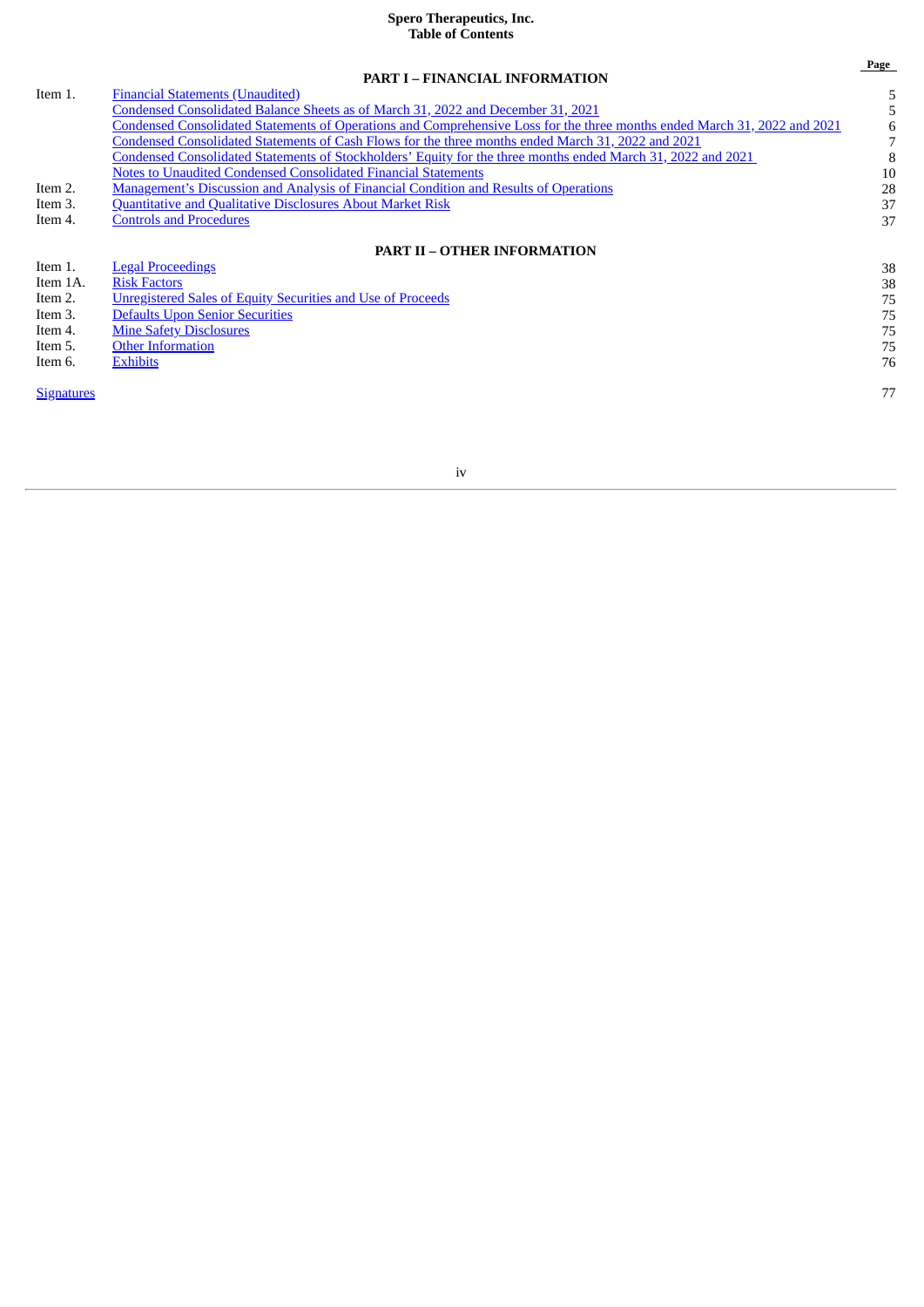# **PART I—FINANCIAL INFORMATION**

# **SPERO THERAPEUTICS, INC. CONDENSED CONSOLIDATED BALANCE SHEETS (In thousands, except share and per share data) (Unaudited)**

<span id="page-5-1"></span><span id="page-5-0"></span>

|                                                                                                                                                                                                              | March 31,<br>2022 | December 31,<br>2021 |            |  |
|--------------------------------------------------------------------------------------------------------------------------------------------------------------------------------------------------------------|-------------------|----------------------|------------|--|
| <b>Assets</b>                                                                                                                                                                                                |                   |                      |            |  |
| Current assets:                                                                                                                                                                                              |                   |                      |            |  |
| Cash and cash equivalents                                                                                                                                                                                    | \$<br>72,111      | \$                   | 112,584    |  |
| Marketable securities                                                                                                                                                                                        | 49,855            |                      | 33,818     |  |
| Other receivables                                                                                                                                                                                            | 1,620             |                      | 2,280      |  |
| Tax incentive receivable, current                                                                                                                                                                            | 371               |                      | 361        |  |
| Prepaid expenses and other current assets                                                                                                                                                                    | 8,747             |                      | 8,829      |  |
| Total current assets                                                                                                                                                                                         | 132,704           |                      | 157,872    |  |
| Property and equipment, net                                                                                                                                                                                  | 888               |                      | 1,026      |  |
| Operating lease right of use assets                                                                                                                                                                          | 6.309             |                      | 6.530      |  |
| Other assets                                                                                                                                                                                                 | 5,929             |                      | 5,644      |  |
| <b>Total assets</b>                                                                                                                                                                                          | \$<br>145,830     | \$                   | 171,072    |  |
|                                                                                                                                                                                                              |                   |                      |            |  |
| <b>Liabilities and Stockholders' Equity</b>                                                                                                                                                                  |                   |                      |            |  |
| <b>Current liabilities:</b>                                                                                                                                                                                  |                   |                      |            |  |
| Liability related to the sale of future royalties, current                                                                                                                                                   | \$<br>50,902      | \$                   |            |  |
| Accounts payable                                                                                                                                                                                             | 4,780             |                      | 1,101      |  |
| Accrued expenses and other current liabilities                                                                                                                                                               | 9,060             |                      | 14,350     |  |
| Operating lease liabilities                                                                                                                                                                                  | 1,369             |                      | 1,362      |  |
| Deferred revenue, current                                                                                                                                                                                    | 2,093             |                      | 1,857      |  |
| Derivative liability, current                                                                                                                                                                                | 995               |                      |            |  |
| <b>Total current liabilities</b>                                                                                                                                                                             | 69,199            |                      | 18,670     |  |
| Liability related to the sale of future royalties, non-current                                                                                                                                               |                   |                      | 48,414     |  |
| Non-current operating lease liabilities                                                                                                                                                                      | 5,726             |                      | 5,973      |  |
| Deferred revenue, non-current                                                                                                                                                                                | 8,304             |                      | 8,786      |  |
| Derivative liability, non-current                                                                                                                                                                            |                   |                      | 802        |  |
| Other long-term liabilities                                                                                                                                                                                  | 128               |                      | 138        |  |
| <b>Total liabilities</b>                                                                                                                                                                                     | 83,357            |                      | 82,783     |  |
| Commitments and contingencies (Note 7)                                                                                                                                                                       |                   |                      |            |  |
| Stockholders' equity:                                                                                                                                                                                        |                   |                      |            |  |
| Preferred stock, \$0.001 par value; 10,000,000 shares authorized, 3,218,152 shares issued and outstanding as of<br>March 31, 2022 and 3,218,152 shares issued and outstanding as of December 31, 2021        | 3                 |                      | 3          |  |
| Common stock, \$0.001 par value; 120,000,000 shares authorized as of March 31, 2022 and December 31,<br>2021; 32,755,559 shares issued and outstanding as of March 31, 2022 and 32,393,738 shares issued and |                   |                      |            |  |
| outstanding as of December 31, 2021                                                                                                                                                                          | 33                |                      | 32         |  |
| Additional paid-in capital                                                                                                                                                                                   | 462,735           |                      | 455,719    |  |
| Accumulated deficit                                                                                                                                                                                          | (400, 292)        |                      | (367, 463) |  |
| Accumulated other comprehensive gain (loss)                                                                                                                                                                  | (6)               |                      | (2)        |  |
| Total stockholders' equity                                                                                                                                                                                   | 62,473            |                      | 88,289     |  |
| Total liabilities and stockholders' equity                                                                                                                                                                   | \$<br>145,830     | \$                   | 171,072    |  |

The accompanying notes are an integral part of these condensed consolidated financial statements.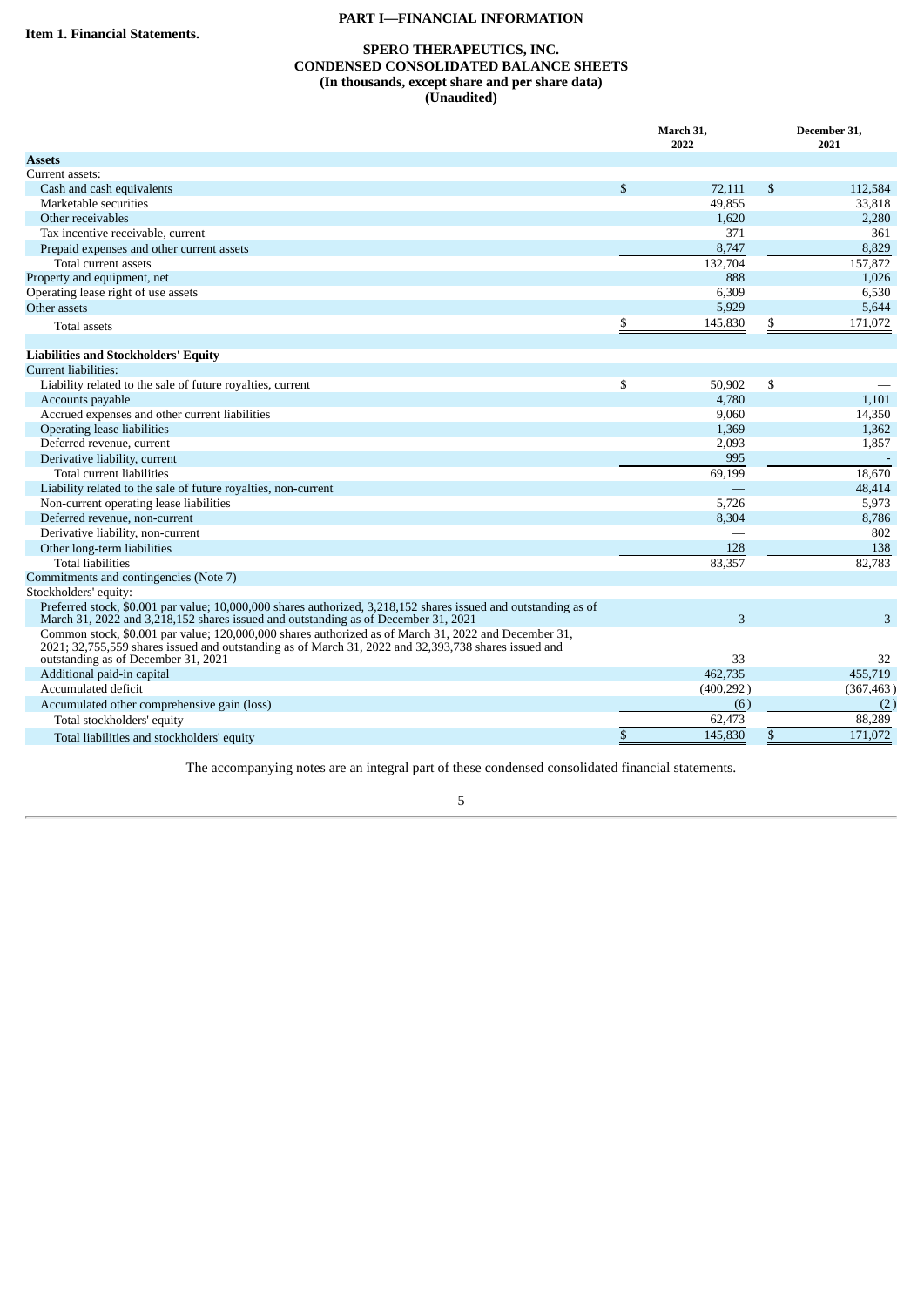### **SPERO THERAPEUTICS, INC. CONDENSED CONSOLIDATED STATEMENTS OF OPERATIONS AND COMPREHENSIVE LOSS (In thousands, except share and per share data) (Unaudited)**

<span id="page-6-0"></span>

|                                                                           | <b>Three Months Ended March 31.</b> |     |                |  |
|---------------------------------------------------------------------------|-------------------------------------|-----|----------------|--|
|                                                                           | 2022                                |     | 2021           |  |
| <b>Revenues:</b>                                                          |                                     |     |                |  |
| Grant revenue                                                             | \$<br>1,822                         | \$  | 7,300          |  |
| Collaboration revenue                                                     | 247                                 |     |                |  |
| <b>Total revenues</b>                                                     | 2,069                               |     | 7,300          |  |
| Operating expenses:                                                       |                                     |     |                |  |
| Research and development                                                  | 16,971                              |     | 18,404         |  |
| General and administrative                                                | 15,305                              |     | 8,299          |  |
| Total operating expenses                                                  | 32,276                              |     | 26,703         |  |
| Loss from operations                                                      | (30,207)                            |     | (19, 403)      |  |
| Other income (expense):                                                   |                                     |     |                |  |
| Interest income                                                           | 72                                  |     | 98             |  |
| Other income (expense), net                                               | (13)                                |     | (118)          |  |
| Interest expense related to the sale of future royalties                  | (2,488)                             |     |                |  |
| Change in fair value of derivative liability                              | (193)                               |     |                |  |
| Total other income (expense), net                                         | (2,622)                             |     | (20)           |  |
| <b>Net loss</b>                                                           | \$<br>(32, 829)                     | \$  | (19, 423)      |  |
| Net loss per share attributable to common stockholders, basic and diluted | \$<br>(1.01)                        | \$  | (0.66)         |  |
|                                                                           |                                     |     |                |  |
| Weighted average common shares outstanding, basic and diluted:            | 32,606,715                          |     | 29,414,148     |  |
| Comprehensive loss:                                                       |                                     |     |                |  |
| Net loss                                                                  | (32, 829)                           |     | (19, 423)      |  |
| Other comprehensive gain (loss):                                          |                                     |     |                |  |
| Unrealized gain (loss) on marketable securities                           | (4)                                 |     |                |  |
| Net unrealized gains (losses) on securities                               | (4)                                 |     | $\overline{4}$ |  |
| Total comprehensive loss                                                  | \$<br>(32, 833)                     | \$. | (19, 419)      |  |

The accompanying notes are an integral part of these condensed consolidated financial statements.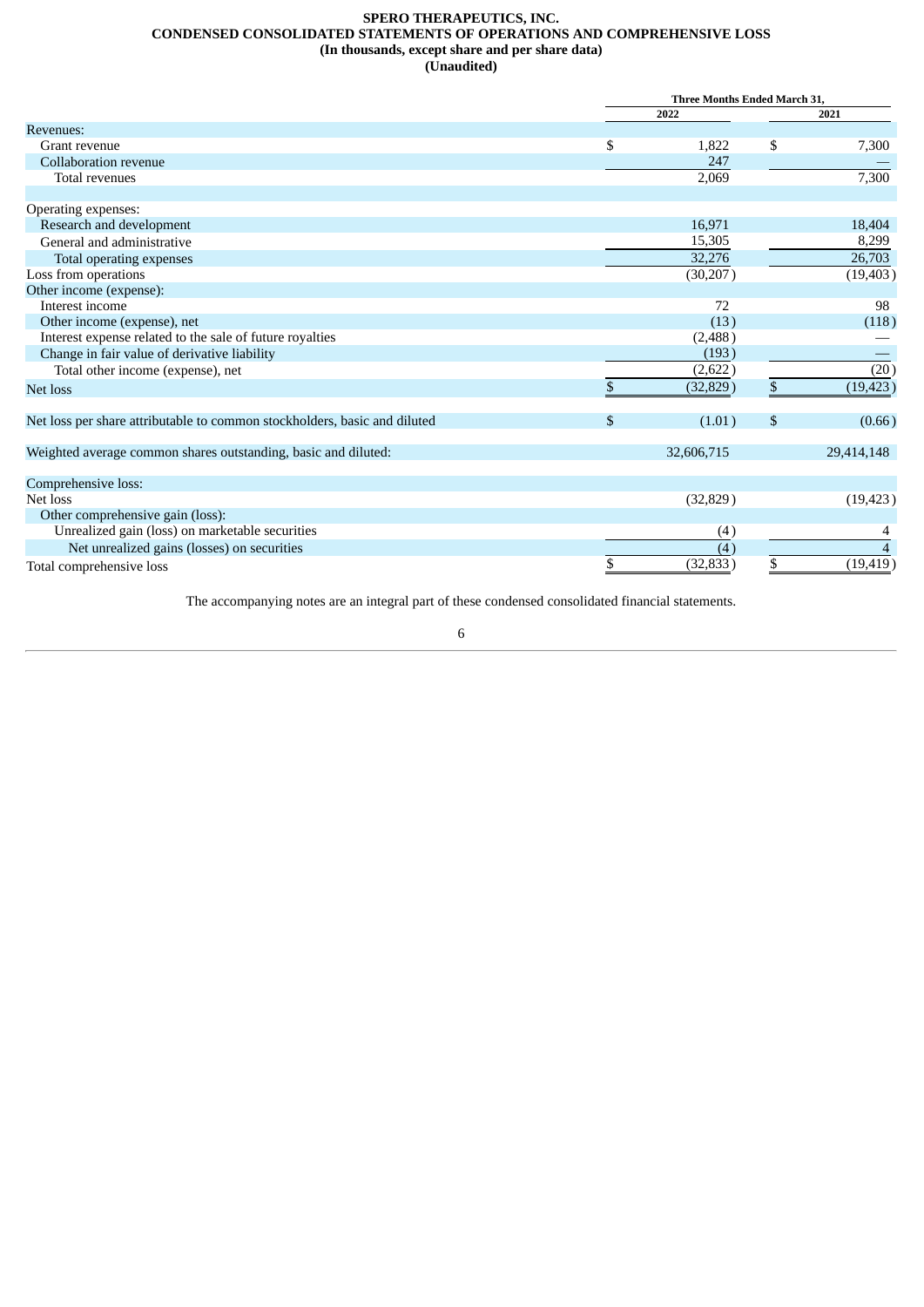# **SPERO THERAPEUTICS, INC. CONDENSED CONSOLIDATED STATEMENTS OF CASH FLOWS (In thousands) (Unaudited)**

<span id="page-7-0"></span>

|                                                                             | Three Months Ended March 31, |      |           |  |  |
|-----------------------------------------------------------------------------|------------------------------|------|-----------|--|--|
|                                                                             | 2022                         |      | 2021      |  |  |
| <b>Cash flows from operating activities:</b>                                |                              |      |           |  |  |
| Net loss                                                                    | \$<br>(32, 829)              | - \$ | (19, 423) |  |  |
| Adjustments to reconcile net loss to net cash used in operating activities: |                              |      |           |  |  |
| Depreciation and amortization                                               | 189                          |      | 159       |  |  |
| Non-cash lease cost                                                         | 221                          |      | 199       |  |  |
| Share-based compensation                                                    | 3,203                        |      | 2,009     |  |  |
| Unrealized foreign currency transaction (gain) loss                         | (11)                         |      | (19)      |  |  |
| Accretion of discount on marketable securities                              | 23                           |      | 64        |  |  |
| Change in fair value of derivative liabilities                              | 193                          |      |           |  |  |
| Non-cash interest expense associated with the sale of future royalties      | 2,488                        |      |           |  |  |
| Changes in operating assets and liabilities:                                |                              |      |           |  |  |
| Other receivables                                                           | 660                          |      | (3,218)   |  |  |
| Prepaid expenses and other current assets                                   | 31                           |      | 869       |  |  |
| Tax incentive receivables                                                   |                              |      | 772       |  |  |
| Other assets                                                                | (285)                        |      |           |  |  |
| Accounts payable                                                            | 3,679                        |      | 2,689     |  |  |
| Accrued expenses and other current liabilities                              | (5,290)                      |      | 624       |  |  |
| Deferred revenue, current and non-current                                   | (246)                        |      |           |  |  |
| Other long-term liabilities                                                 | (10)                         |      | (9)       |  |  |
| Operating lease liability                                                   | (240)                        |      | (195)     |  |  |
| Net cash used in operating activities                                       | (28, 223)                    |      | (15, 479) |  |  |
| <b>Cash flows from investing activities:</b>                                |                              |      |           |  |  |
| Purchases of marketable securities                                          | (26,970)                     |      | (2,997)   |  |  |
| Proceeds from maturities of marketable securities                           | 10,906                       |      | 6,000     |  |  |
| Net cash provided by (used in) investing activities                         | (16,064)                     |      | 3,003     |  |  |
| <b>Cash flows from financing activities:</b>                                |                              |      |           |  |  |
| Proceeds from the issuance of common stock, net of issuance costs           | 3,626                        |      | 4,253     |  |  |
| Payment of offering and financing costs                                     |                              |      | (37)      |  |  |
| Proceeds from stock option exercises                                        | 188                          |      | 93        |  |  |
| Net cash provided by financing activities                                   | 3,814                        |      | 4,309     |  |  |
| Net increase (decrease) in cash and cash equivalents                        | (40, 473)                    |      | (8, 167)  |  |  |
| Cash, cash equivalents and restricted cash at beginning of period           | 112,584                      |      | 85,209    |  |  |
| Cash, cash equivalents and restricted cash at end of period                 | \$<br>72,111                 | S.   | 77,042    |  |  |
| Supplemental disclosure of non-cash activities:                             |                              |      |           |  |  |
| Offering and financing costs in accounts payable and accruals               | \$                           | \$   | 93        |  |  |
|                                                                             |                              |      |           |  |  |

The accompanying notes are an integral part of these condensed consolidated financial statements.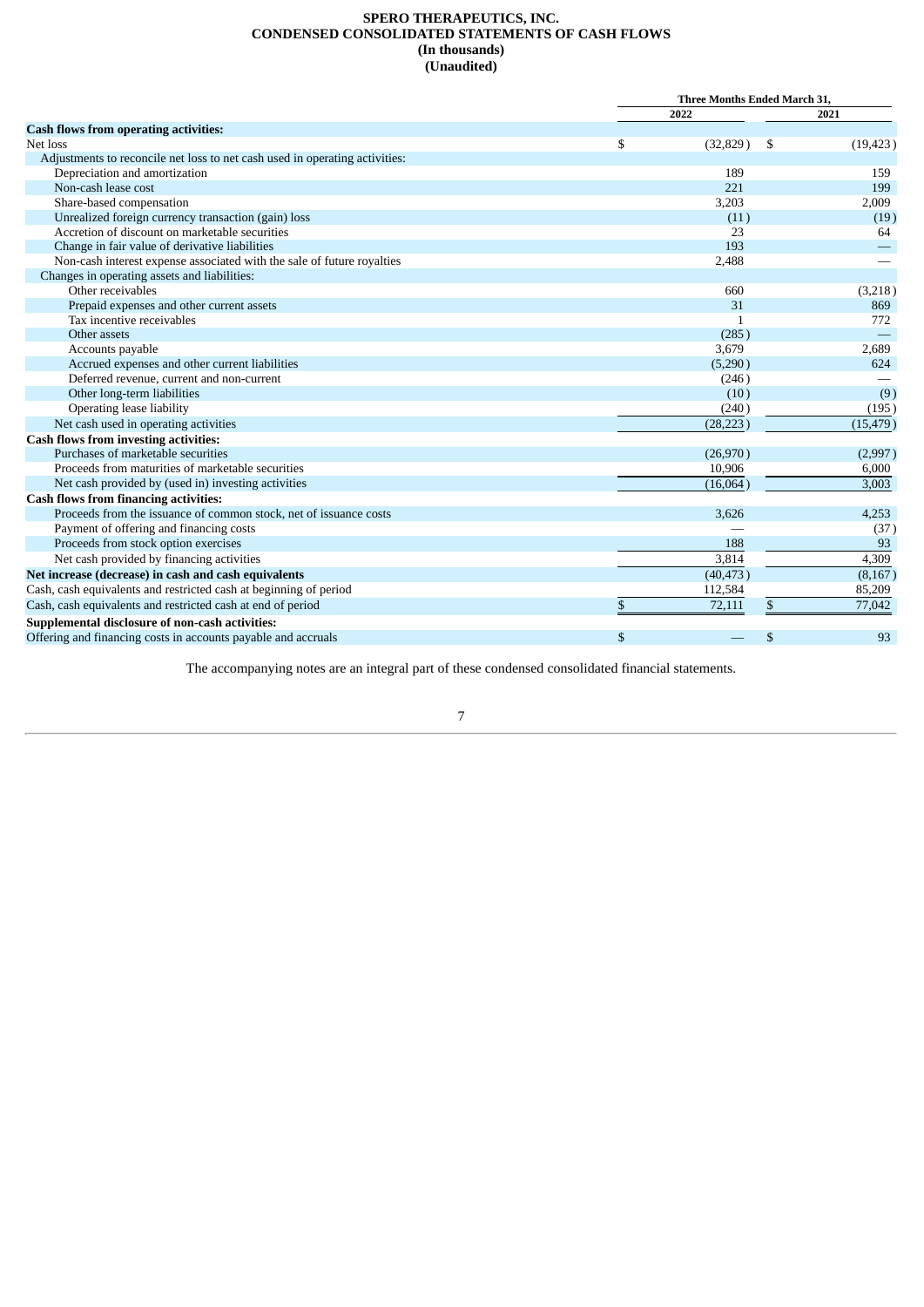# **SPERO THERAPEUTICS, INC. CONDENSED CONSOLIDATED STATEMENTS OF STOCKHOLDERS' EQUITY (In thousands, except share amounts) (Unaudited)**

<span id="page-8-0"></span>

|                                                             |               | Series A, B, C and D               |                     |           | <b>Additional</b> |             | Accumulated<br>Other | <b>Spero Therapeutics,</b><br>Inc. |
|-------------------------------------------------------------|---------------|------------------------------------|---------------------|-----------|-------------------|-------------|----------------------|------------------------------------|
|                                                             |               | <b>Convertible Preferred Stock</b> | <b>Common Stock</b> |           | Paid-in           | Accumulated | Comprehensive        | <b>Stockholders'</b>               |
|                                                             | <b>Shares</b> | Par Value                          | Shares              | Par Value | Capital           | Deficit     | Income (Loss)        | Equity                             |
| <b>Balances at December 31, 2021</b>                        | 3,218,152     |                                    | 32,393,738          | 32        | 455,719           | (367, 463)  | (2)                  | 88,289                             |
| Issuance of common stock upon the exercise of stock options |               | _                                  | 17.616              |           | 188               | _           |                      | 188                                |
| Issuance of common stock, net of issuance costs             |               | –                                  | 344,205             |           | 3.625             | _           |                      | 3,626                              |
| Share-based compensation expense                            |               |                                    |                     |           | 3,203             | _           |                      | 3,203                              |
| Unrealized loss on available-for-sale securities            |               |                                    |                     |           |                   |             | (4)                  | (4)                                |
| Net loss                                                    |               |                                    |                     |           | _                 | (32, 829)   | --                   | (32, 829)                          |
| <b>Balances at March 31, 2022</b>                           | 3,218,152     |                                    | 32,755,559          | 33        | 462,735           | (400, 292)  | (6)                  | 62,473                             |

| ٠  |   |   |
|----|---|---|
| ۰  |   | ٦ |
| H. |   |   |
|    | ٦ |   |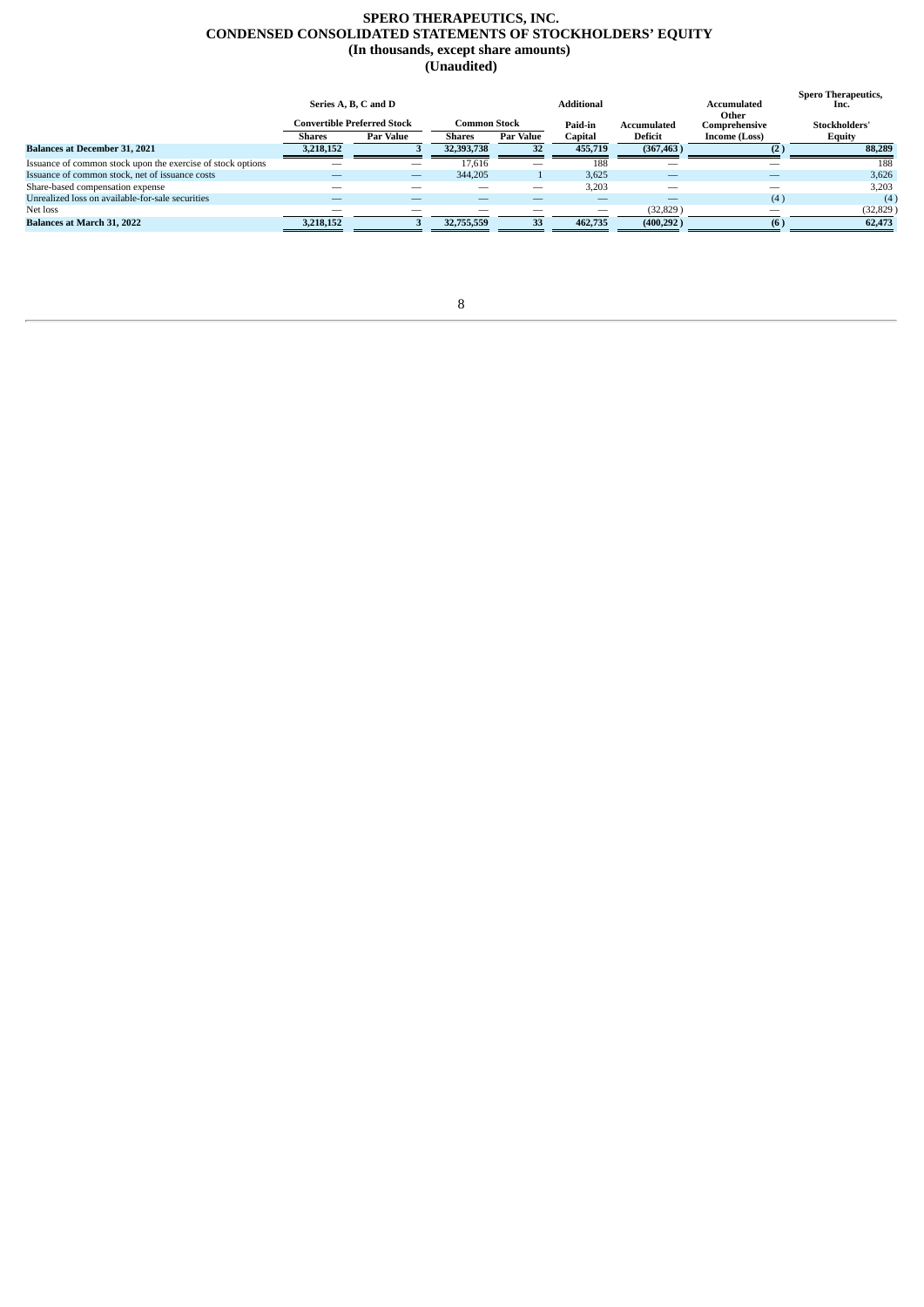|                                                                                        |               | Series A, B, C and D<br><b>Convertible Preferred Stock</b> | <b>Common Stock</b> |                  | <b>Additional</b><br>Paid-in<br>Accumulated |                          | Accumulated<br>Other<br>Comprehensive | <b>Spero Therapeutics,</b><br>Inc.<br><b>Stockholders</b> |
|----------------------------------------------------------------------------------------|---------------|------------------------------------------------------------|---------------------|------------------|---------------------------------------------|--------------------------|---------------------------------------|-----------------------------------------------------------|
|                                                                                        | <b>Shares</b> | <b>Par Value</b>                                           | <b>Shares</b>       | <b>Par Value</b> | Capital                                     | Deficit                  | Income (Loss)                         | <b>Equity</b>                                             |
| <b>Balances at December 31, 2020</b>                                                   | 3,218,287     |                                                            | 29,260,247          | 29               | 409,722                                     | (277,707)                |                                       | 132,040                                                   |
| Issuance of common stock upon the exercise of stock options                            |               |                                                            | 11,514              |                  | 93                                          | _                        |                                       | 93                                                        |
| Issuance of common stock, net of financing costs of \$130 and<br>net of issuance costs |               | $\overline{\phantom{a}}$                                   | 257,185             |                  | 4.122                                       | $\overline{\phantom{a}}$ |                                       | 4,123                                                     |
| Conversion of convertible preferred stock to common stock                              | (135)         |                                                            | 135,000             |                  | $\overline{\phantom{a}}$                    | $\overline{\phantom{a}}$ | –                                     |                                                           |
| Share-based compensation expense                                                       |               |                                                            |                     | _                | 2,009                                       | $\overline{\phantom{a}}$ |                                       | 2,009                                                     |
| Unrealized gain on available-for-sale securities                                       | –             | _                                                          | __                  |                  | $\overline{\phantom{a}}$                    | $\overline{\phantom{a}}$ | $\overline{4}$                        |                                                           |
| Net loss                                                                               |               |                                                            |                     |                  | _                                           | (19, 423)                | _                                     | (19, 423)                                                 |
| <b>Balances at March 31, 2021</b>                                                      | 3,218,152     |                                                            | 29,663,946          | 30               | 415,946                                     | (297, 130)               | (3)                                   | 118,846                                                   |

The accompanying notes are an integral part of these condensed consolidated financial statements.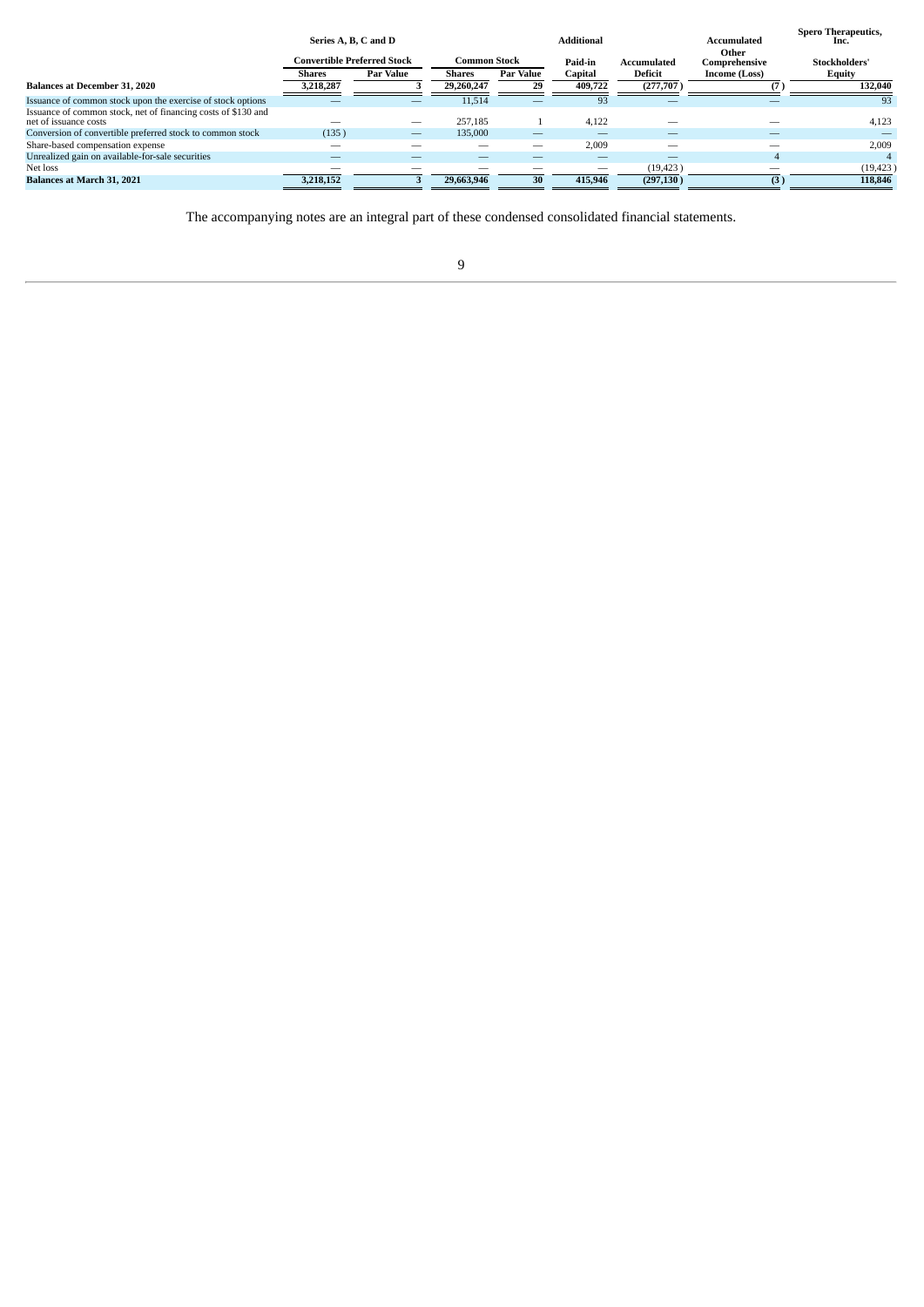# **SPERO THERAPEUTICS, INC. NOTES TO CONDENSED CONSOLIDATED FINANCIAL STATEMENTS (Unaudited)**

# <span id="page-10-0"></span>**1. Nature of the Business and Basis of Presentation**

Spero Therapeutics, Inc., together with its consolidated subsidiaries (the "Company" or "Spero"), is a multi-asset, clinical-stage biopharmaceutical company focused on identifying, developing, and commercializing novel treatments for bacterial infections, including multi-drug resistant ("MDR") bacterial infections, and rare diseases. The Company's most advanced product candidate, tebipenem pivoxil hydrobromide or tebipenem HBr (previously SPR994), is designed to be the first broad-spectrum oral carbapenem-class antibiotic for use to treat certain bacterial infections that cause complicated urinary tract infections ("cUTIs"), including pyelonephritis, caused by certain microorganisms, in adult patients who have limited oral treatment options. Treatment with effective orally administrable antibiotics may prevent hospitalizations for serious infections and enable earlier and cost-effective treatment of patients after hospitalization. The Company is also developing SPR720, a novel oral antibiotic designed for the treatment of a rare, orphan disease caused by non-tuberculous mycobacterial pulmonary infections ("NTM"). In addition, the Company is developing an IV-administered product candidate, SPR206, to treat MDR Gram-negative infections in the hospital.

The Company is subject to risks and uncertainties common to companies in the biotechnology industry, including, but not limited to, development by competitors of new technological innovations, dependence on key personnel, protection of proprietary technology, compliance with government regulations, risks of failure or unsatisfactory results of nonclinical studies and clinical trials, the need to obtain marketing approval for its product candidates, the need to successfully commercialize and gain market acceptance of its product candidates and the ability to secure additional capital to fund operations. The Company's product candidates will require additional preclinical and clinical testing and regulatory approval prior to commercialization. These efforts require significant amounts of additional capital, adequate personnel and infrastructure and extensive compliance-reporting capabilities. Even if the Company's product development efforts are successful, it is uncertain when, if ever, the Company will realize significant revenue from product sales. The pandemic caused by COVID-19 has resulted, and is likely to continue to result, in significant national and global economic disruption and may adversely affect our business. The Company has experienced impacts to its clinical and development timelines due to the worldwide spread of COVID-19 and its variants. However, to date, the Company has not experienced material impacts to liquidity, nor has it incurred impairment of any assets as a result of COVID-19 or its variants. The Company continues to monitor this situation and the possible effects on its business, results of operations and financial condition, including manufacturing, clinical trials, research and development costs and employee-related amounts.

On May 3, 2022, the Company announced that it would immediately suspend current commercialization activities for tebipenem HBr based on feedback from a recent Late Cycle Meeting ("LCM") with the FDA regarding its NDA for tebipenem HBr. Although the review is still ongoing and the FDA has not yet made any final determination regarding approvability, the discussion suggested that the data package may be insufficient to support approval during this review cycle. In connection with this development, the Company announced that it is undertaking a reduction in its workforce by approximately 75% and a restructuring of its operations to reduce operating costs and reallocate resources towards the clinical development programs of SPR720 and SPR206, while continuing engagement with the FDA on the appropriate path forward for tebipenem HBr. Refer to Note 13 "Subsequent Events" for further information.

The accompanying consolidated financial statements of the Company have been prepared in conformity with accounting principles generally accepted in the United States of America ("GAAP") and include the accounts of the Company and its consolidated subsidiaries. All intercompany accounts and transactions have been eliminated in consolidation.

Since inception, the Company has funded its operations with proceeds from sales of preferred units (including bridge units, which converted into preferred units), payments received in connection with its collaboration agreements, funding from government contracts, licensing agreements and through the sale of the Company's common and preferred stock. The Company has incurred recurring losses since inception, including net losses of \$32.8 million and \$19.4 million for the three months ended March 31, 2022 and 2021, respectively. In addition, as of March 31, 2022, the Company had an accumulated deficit of \$400.3 million. The Company expects to continue to generate operating losses for the foreseeable future.

In accordance with Accounting Standards Update ("ASU") 2014-15, Disclosure of Uncertainties about an Entity's Ability to Continue as a Going Concern (Subtopic 205-40), the Company has evaluated whether there are conditions and events, considered in the aggregate, that raise substantial doubt about the Company's ability to continue as a going concern within one year after the date that these consolidated financial statements are issued. Based on the Company's current operating plan and existing cash, cash equivalents and marketable securities, the Company has determined that there is substantial doubt regarding its ability to continue as a going concern within one year after the date that these consolidated financial statements are issued due to uncertainty in future projections and the timing and outcome of the approval process for tebipenem HBr. The Company will require additional funding to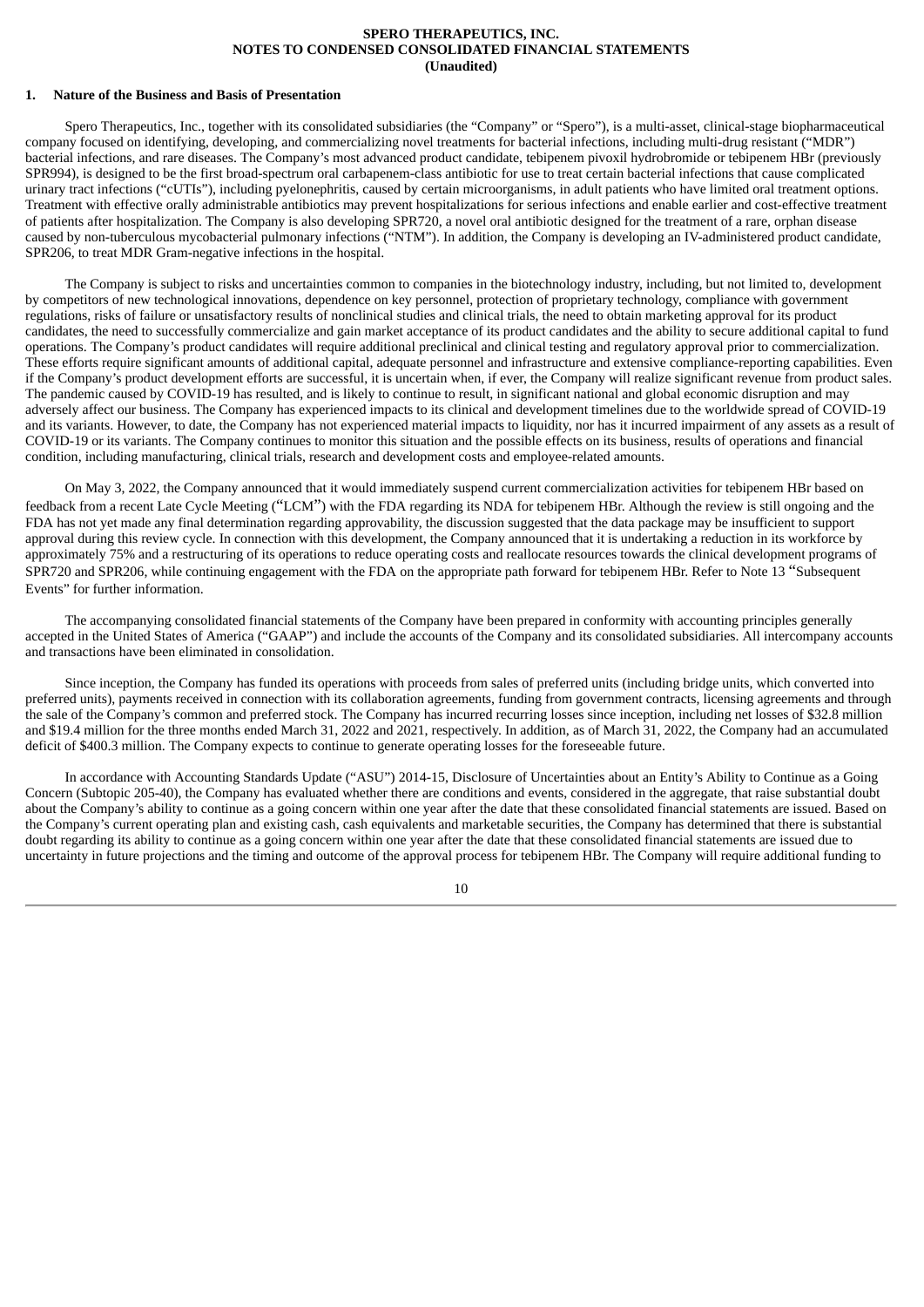fund the development of its product candidates through regulatory approval and commercialization, and to support its continued operations. The Company will seek additional funding through public or private financings, debt financing, collaboration agreements, government grants or other venues. The COVID-19 pandemic has resulted in ongoing volatility in financial markets. If our access to capital is restricted or associated borrowing costs increase as a result of developments in financial markets, including relating to the COVID-19 pandemic or its variants, our operations and financial condition could be adversely impacted. There is no assurance that the Company will be successful in obtaining sufficient funding on acceptable terms, if at all, and it could be forced to delay, reduce or eliminate some or all of its research and development programs, product portfolio expansion or commercialization efforts, which could materially adversely affect its business prospects or its ability to continue operations.

The accompanying consolidated financial statements do not include any adjustments that might result from the outcome of this uncertainty. Accordingly, the consolidated financial statements have been prepared on a basis that assumes the Company will continue as a going concern and which contemplates the realization of assets and satisfaction of liabilities and commitments in the ordinary course of business.

#### *Interim Financial Information*

The consolidated balance sheet at December 31, 2021 was derived from audited financial statements, but does not include all disclosures required by GAAP. The accompanying unaudited condensed consolidated financial statements as of March 31, 2022, and for the three months ended March 31, 2022, have been prepared by the Company pursuant to the rules and regulations of the Securities and Exchange Commission ("SEC") for interim financial statements. Certain information and footnote disclosures normally included in financial statements prepared in accordance with GAAP have been condensed or omitted pursuant to such rules and regulations. These consolidated financial statements should be read in conjunction with the Company's audited consolidated financial statements and the notes thereto for the year ended December 31, 2021, included in the Company's Annual Report on Form 10-K for the year ended December 31, 2021, on file with the SEC. In the opinion of management, all adjustments, consisting only of normal recurring adjustments necessary for a fair statement of the Company's financial position as of March 31, 2022, and results of operations for the three months ended March 31, 2022, and cash flows for the three months ended March 31, 2022 and 2021 have been made. The results of operations for the three months ended March 31, 2022 are not necessarily indicative of the results of operations that may be expected for the year ending December 31, 2022.

# **2. Summary of Significant Accounting Policies**

#### *Use of Estimates*

The preparation of financial statements in conformity with GAAP requires management to make estimates and assumptions that affect the reported amounts of assets and liabilities, the disclosure of contingent assets and liabilities at the date of the financial statements and the reported amounts of expenses during the reporting periods. Significant estimates and assumptions reflected in these consolidated financial statements include, but are not limited to, revenue recognition, the accrual for clinical trial costs and other research and development expenses, the valuation of share-based awards and the liability related to the sale of future royalties. The full extent to which the COVID-19 pandemic will directly or indirectly impact our business, results of operations and financial condition, including expenses, manufacturing, clinical trials, research and development costs and employee-related amounts, will depend on future developments that are highly uncertain, including as a result of new information that may emerge concerning COVID-19 and the actions taken to contain it or treat COVID-19, as well as the economic impact on local, regional, national and international customers and markets. The Company has contemplated the impact of COVID-19 within its financial statements and is not aware of any specific event or circumstance that would require the Company to update estimates, judgments or revise the carrying value of any assets or liabilities. There may be changes to those estimates in future periods. On an ongoing basis, management evaluates its estimates, as there are changes in circumstances, facts and experience. Actual results may differ from those estimates or assumptions.

#### *Segment Information*

The Company manages its operations as a single segment for the purposes of assessing performance and making operating decisions. The Company's singular focus is on identifying, developing and commercializing novel treatments for bacterial infections, including MDR bacterial infections, and rare diseases. All of the Company's tangible assets are held in the United States.

# *Concentrations of Credit Risk and of Significant Suppliers*

Financial instruments that potentially expose the Company to concentrations of credit risk consist primarily of cash and cash equivalents. The Company maintains most of its cash and cash equivalents at one accredited financial institution. The Company does not believe that it is subject to unusual credit risk beyond the normal credit risk associated with commercial banking relationships.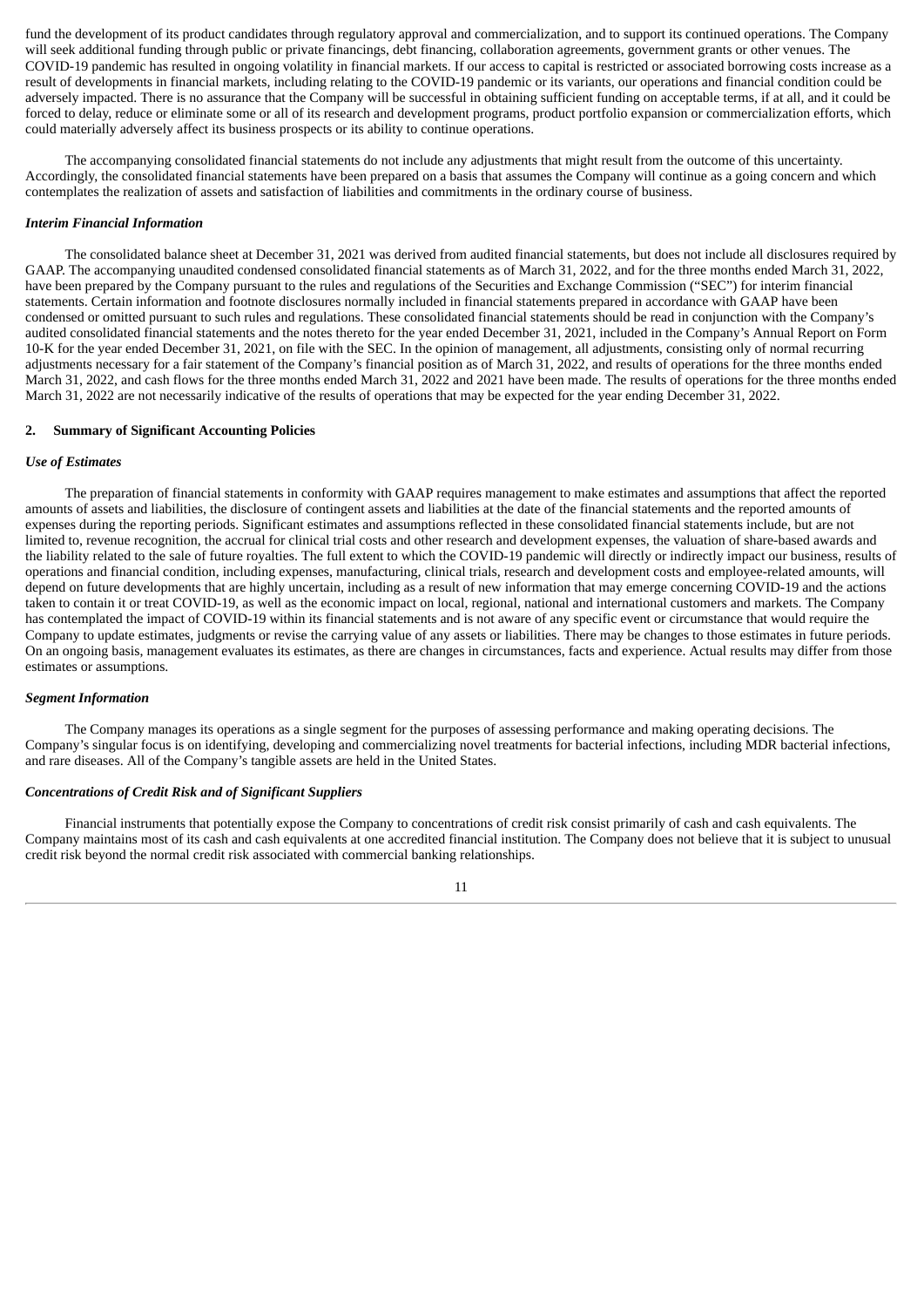The Company is dependent on third-party manufacturers to supply products for research and development activities in its programs. In particular, the Company relies and expects to continue to rely on a small number of manufacturers to supply it with its requirements for the active pharmaceutical ingredients and formulated drugs related to these programs. These programs could be adversely affected by a significant interruption in the supply of active pharmaceutical ingredients and formulated drugs. As of March 31, 2022, and December 31, 2021, the Company had no off-balance sheet risk such as foreign exchange contracts, option contracts, or other hedging arrangements.

# *Cash Equivalents*

The Company considers all highly liquid investments with original maturities of three months or less at the date of purchase to be cash equivalents. Cash and cash equivalents include cash held in banks and money market instruments.

# *Marketable Securities*

Marketable securities consist of investments in corporate obligations with original maturities greater than 90 days. The Company considers its portfolio of investments to be available-for-sale. Accordingly, these investments are recorded at fair value, which is based on quoted market prices. Investments with maturities beyond one year are generally classified as short term, based on their highly liquid nature and because such marketable securities represent the investment of cash that is available for current operations. Unrealized gains and losses are reported as a component of accumulated other comprehensive income (loss) in stockholders' equity. Realized gains and losses and declines in value are included as a component of other income (expense), net based on the specific identification method. Any credit impairments are recorded through an allowance account.

# *Property and Equipment*

Property and equipment are stated at cost less accumulated depreciation and amortization. Depreciation and amortization expense are recognized using the straight-line method over the estimated useful life of each asset as follows:

|                                 | <b>Estimated Useful Life</b>        |
|---------------------------------|-------------------------------------|
| Laboratory equipment            | 5 years                             |
| Computer software and equipment | 3 years                             |
| Office furniture and equipment  | 7 years                             |
| Manufacturing equipment         | 5 years                             |
| Leasehold improvements          | Shorter of life of lease or 5 years |
|                                 |                                     |

Costs for capital assets not yet placed into service are capitalized as construction in progress and are depreciated in accordance with the above guidelines once placed into service. Upon retirement or sale, the cost of assets disposed of and the related accumulated depreciation and amortization are removed from the accounts and any resulting gain or loss is included in loss from operations. Expenditures for repairs and maintenance are charged to expense as incurred. The Company periodically evaluates whether events and circumstances have occurred that may warrant revision of the estimated useful life of property and equipment.

## *Leases*

At the inception of an arrangement, the Company determines whether the arrangement is or contains a lease based on the unique facts and circumstances present in the arrangement. Leases with a term greater than one year are recognized on the balance sheet as right-of-use assets and short-term and long-term lease liabilities, as applicable. The Company has elected not to recognize on the balance sheet leases with terms of one year or less. As of March 31, 2022, the Company had no short-term leases with terms of one year or less. Options to renew a lease are not included in the Company's initial lease term assessment unless there is reasonable certainty that the Company will renew. The Company monitors its plans to renew its material leases on a quarterly basis.

Operating lease liabilities and their corresponding right-of-use assets are recorded based on the present value of lease payments over the expected remaining lease term. Certain adjustments to the right-of-use asset may be required for items such as incentives received. The interest rate implicit in lease contracts is typically not readily determinable. As a result, the Company utilizes its incremental borrowing rate ("IBR"), which reflects the fixed rate at which the Company could borrow on a collateralized basis the amount of the lease payments in the same currency, for a similar term, and in a similar economic environment. Since the Company does not have any debt and has not been rated by any major credit rating agency, the Company's IBR was estimated by developing a synthetic credit rating for the Company.

The Company has elected to account for lease and non-lease components together as a single lease component.

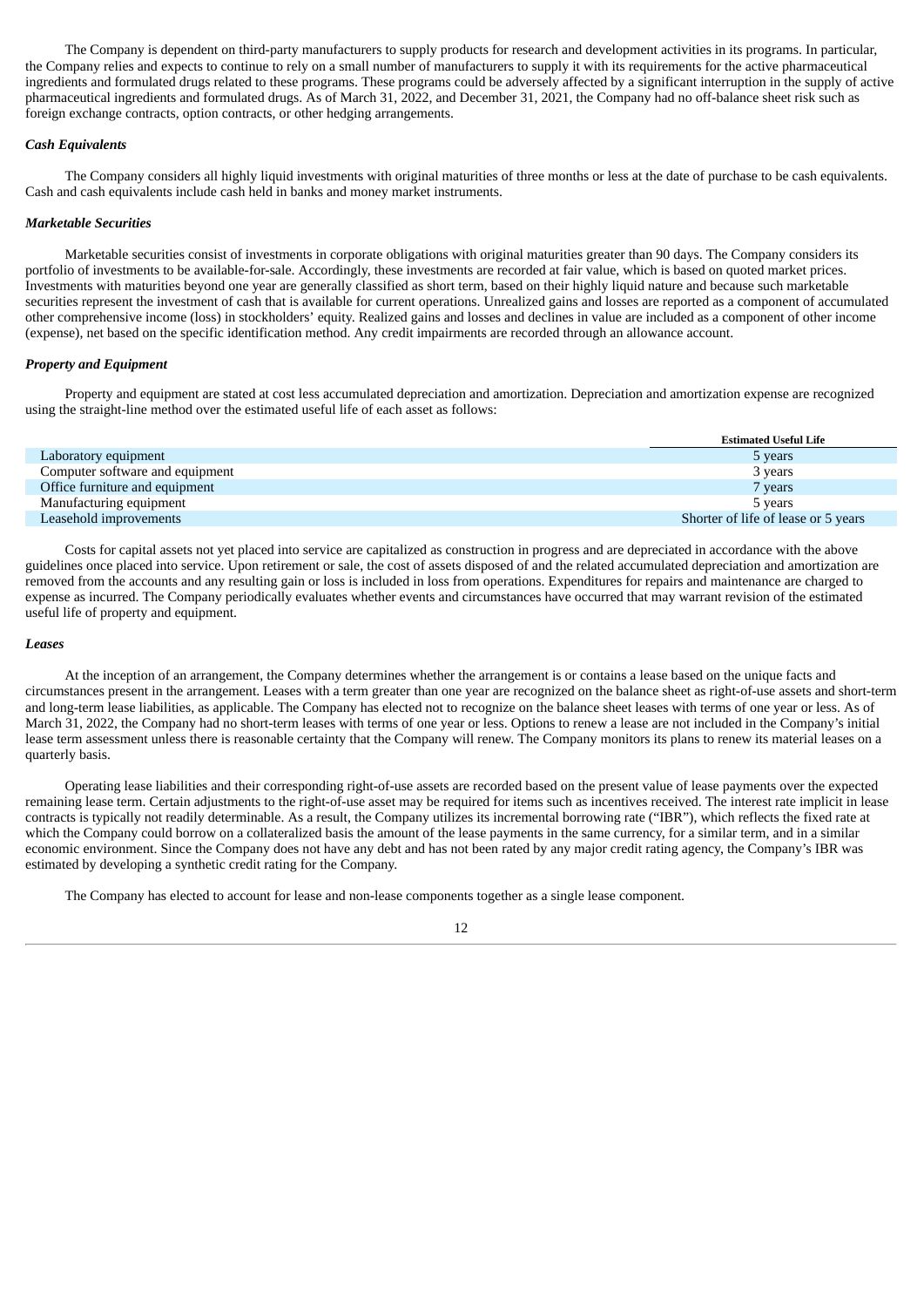## *Other Assets*

Other assets consist of long-term prepayments and deposits.

# *Impairment of Long-Lived Assets*

Long-lived assets consist of property and equipment and operating lease right-of-use assets. Long-lived assets to be held and used are tested for recoverability whenever events or changes in business circumstances indicate that the carrying amount of the assets may not be fully recoverable. Factors that the Company considers in deciding when to perform an impairment review include significant underperformance of the business in relation to expectations, significant negative industry or economic trends and significant changes or planned changes in the use of the assets. If an impairment review is performed to evaluate a long-lived asset group for recoverability, the Company compares forecasts of undiscounted cash flows expected to result from the use and eventual disposition of the long-lived asset group to its carrying value. An impairment loss would be recognized when estimated undiscounted future cash flows expected to result from the use of an asset group are less than its carrying amount. The impairment loss would be based on the excess of the carrying value of the impaired asset group over its fair value, determined based on discounted cash flows.

## *Fair Value Measurements*

Certain assets and liabilities are carried at fair value under GAAP. Fair value is defined as the exchange price that would be received for an asset or paid to transfer a liability (an exit price) in the principal or most advantageous market for the asset or liability in an orderly transaction between market participants on the measurement date. Valuation techniques used to measure fair value must maximize the use of observable inputs and minimize the use of unobservable inputs. Financial assets and liabilities carried at fair value are to be classified and disclosed in one of the following three levels of the fair value hierarchy, of which the first two are considered observable and the last is considered unobservable:

- Level 1—Quoted prices in active markets for identical assets or liabilities.
- Level 2—Observable inputs (other than Level 1 quoted prices), such as quoted prices in active markets for similar assets or liabilities, quoted prices in markets that are not active for identical or similar assets or liabilities, or other inputs that are observable or can be corroborated by observable market data.
- Level 3—Unobservable inputs that are supported by little or no market activity and that are significant to determining the fair value of the assets or liabilities, including pricing models, discounted cash flow methodologies and similar techniques.

The Company's cash equivalents are carried at fair value, determined according to the fair value hierarchy described above (see Note 3). The carrying values of the Company's accounts payable and accrued expenses approximate their fair values due to the short-term nature of these liabilities.

# *Revenue Recognition – Collaboration Revenue*

Effective June 30, 2021, the Company entered into a licensing agreement that is evaluated under Accounting Standards Codification, Topic 606 ("Topic 606"), Revenue from Contracts with Customers, through which the Company licenses certain of its product candidates' rights to a third party. Any future out-licensing agreements entered into by the Company and additional third parties shall also be evaluated under Topic 606. Terms of these arrangements include various payment types, typically including one or more of the following: upfront license fees; development, regulatory and commercial milestone payments; payments for manufacturing supply services; and/or royalties on net sales of licensed products.

Under Topic 606, an entity recognizes revenue when its customer obtains control of promised goods or services, in an amount that reflects the consideration that the entity expects to receive in exchange for those goods or services. To determine revenue recognition for arrangements that an entity determines are within the scope of Topic 606, the entity performs the following five steps: (i) identify the contract with a customer; (ii) identify the performance obligations under the agreement; (iii) determine the transaction price, including constraint on variable consideration, if any; (iv) allocate the transaction price to the performance obligations in the contract; and (v) determine how the revenue will be recognized for each performance obligation. The Company only applies the five-step model to contracts when it is probable that the Company will collect the consideration to which it is entitled in exchange for the goods or services it transfers to a customer.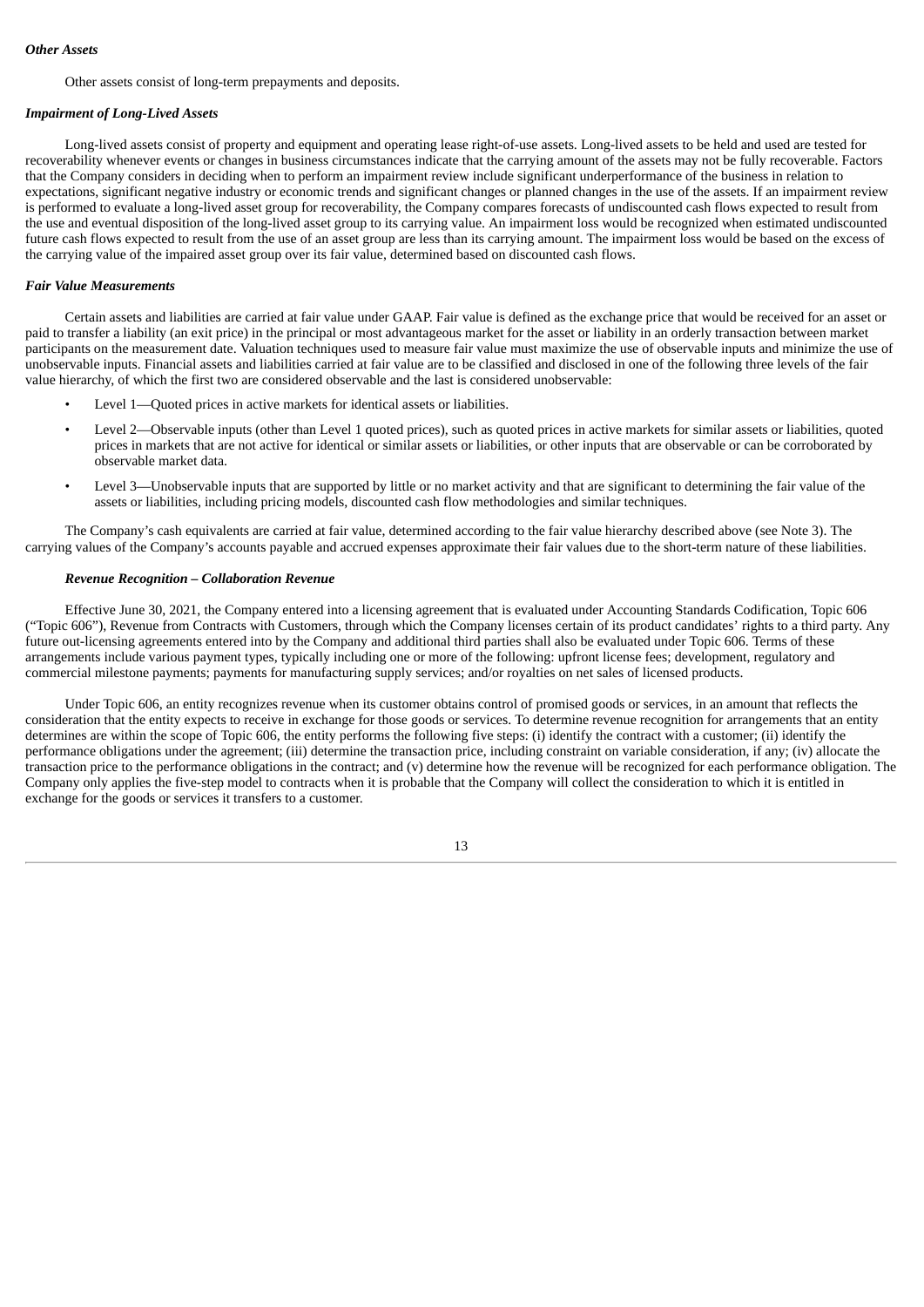Once a contract is determined to be within the scope of Topic 606, the Company assesses the goods or services promised within each contract and determines those that are performance obligations. Arrangements that include rights to additional goods or services that are exercisable at a customer's discretion are generally considered options. The Company assesses if these options provide a material right to the customer and if so, they are considered performance obligations. The exercise of a material right may be accounted for as a contract modification or as a continuation of the contract for accounting purposes.

The Company assesses whether each promised good or service is distinct for the purpose of identifying the performance obligations in the contract. This assessment involves subjective determinations and requires management to make judgments about the individual promised goods or services and whether such are separable from the other aspects of the contractual relationship. Promised goods and services are considered distinct provided that: (i) the customer can benefit from the good or service either on its own or together with other resources that are readily available to the customer (that is, the good or service is capable of being distinct) and (ii) the entity's promise to transfer the good or service to the customer is separately identifiable from other promises in the contract (that is, the promise to transfer the good or service is distinct within the context of the contract). In assessing whether a promised good or service is distinct in the evaluation of a collaboration arrangement subject to Topic 606, the Company considers factors such as the research, manufacturing and commercialization capabilities of the collaboration partner and the availability of the associated expertise in the general marketplace. The Company also considers the intended benefit of the contract in assessing whether a promised good or service is separately identifiable from other promises in the contract. If a promised good or service is not distinct, the Company is required to combine that good or service with other promised goods or services until it identifies a bundle of goods or services that is distinct.

The transaction price is then determined and allocated to the identified performance obligations in proportion to their standalone selling prices ("SSP") on a relative SSP basis. The SSP is determined at contract inception and is not updated to reflect changes between contract inception and when the performance obligations are satisfied. Determining the SSP for performance obligations requires significant judgment. In developing the SSP for a performance obligation, the Company considers applicable market conditions and relevant entity-specific factors, including factors that were contemplated in negotiating the agreement with the customer and estimated costs. In certain circumstances, the Company may apply the residual method to determine the SSP of a good or service if the standalone selling price is considered highly variable or uncertain. The Company validates the SSP for performance obligations by evaluating whether changes in the key assumptions used to determine the SSP will have a significant effect on the allocation of arrangement consideration between multiple performance obligations.

If the consideration promised in a contract includes a variable amount, the Company estimates the amount of consideration to which it will be entitled in exchange for transferring the promised goods or services to a customer. The Company determines the amount of variable consideration by using the expected value method or the most likely amount method. The Company includes the unconstrained amount of estimated variable consideration in the transaction price. The amount included in the transaction price is constrained to the amount for which it is probable that a significant reversal of cumulative revenue recognized will not occur. At the end of each subsequent reporting period, the Company re-evaluates the estimated variable consideration included in the transaction price and any related constraint, and if necessary, adjusts its estimate of the overall transaction price. Any such adjustments are recorded on a cumulative catch-up basis in the period of adjustment.

If an arrangement includes development and regulatory milestone payments, the Company evaluates whether the milestones are considered probable of being reached and estimates the amount to be included in the transaction price using the most likely amount method. If it is probable that a significant revenue reversal would not occur, the associated milestone value is included in the transaction price. Milestone payments that are not within the Company's control or the licensee's control, such as regulatory approvals, are generally not considered probable of being achieved until those approvals are received.

In determining the transaction price, the Company adjusts consideration for the effects of the time value of money if the timing of payments provides the Company with a significant benefit of financing. The Company does not assess whether a contract has a significant financing component if the expectation at contract inception is such that the period between payment by the licensees and the transfer of the promised goods or services to the licensees will be one year or less. The Company assessed its revenue-generating arrangements in order to determine whether a significant financing component exists and concluded that a significant financing component does not exist in the arrangements. For arrangements with licenses of intellectual property that include sales-based royalties, including milestone payments based on the level of sales, and the license is deemed to be the predominant item to which the royalties relate, the Company recognizes royalty revenue and sales-based milestones at the later of (i) when the related sales occur, or (ii) when the performance obligation to which the royalty has been allocated has been satisfied.

The Company then recognizes as revenue the amount of the transaction price that is allocated to the respective performance obligation when (or as) each performance obligation is satisfied at a point in time or over time, and if over time this is based on the use of an output or input method.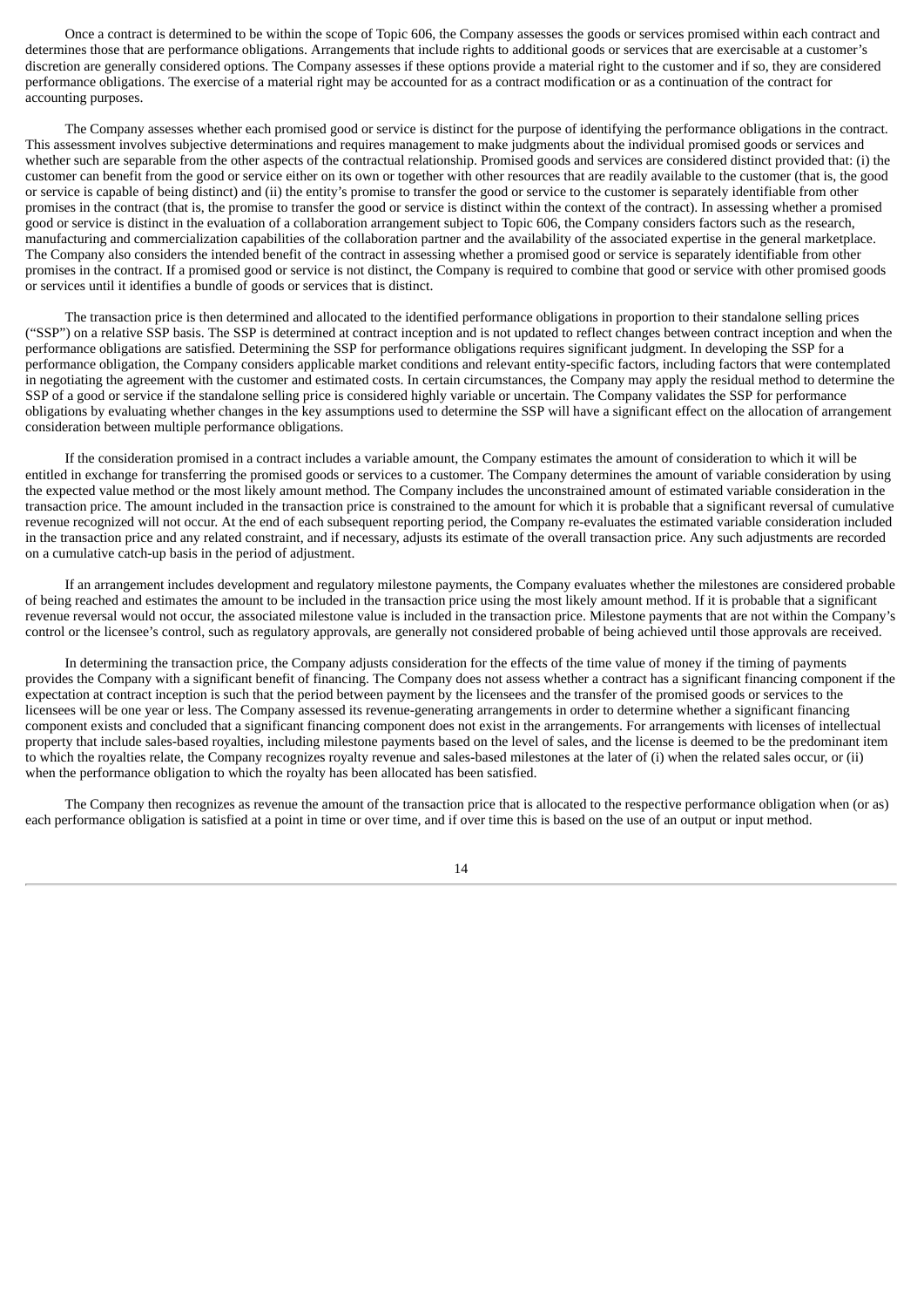In determining the accounting treatment for these arrangements, the Company develops assumptions to determine the stand-alone selling price for each performance obligation in the contract. These assumptions may include forecasted revenues, development timelines, discount rates and probabilities of technical and regulatory success.

# *Government Tax Incentives*

For available government tax incentives that the Company may earn without regard to the existence of taxable income and that require the Company to forego tax deductions or the use of future tax credits and net operating loss carryforwards, the Company classifies the funding recognized as a reduction of the related qualifying research and development expenses incurred.

Since the fourth quarter of 2016, the Company's operating subsidiary in Australia has met the eligibility requirements to receive a tax incentive for qualifying research and development activities (see Note 11). The Company recognizes these incentives as a reduction of research and development expenses in the consolidated statements of operations and comprehensive loss in the same period that the related qualifying expenses are incurred. Reductions of research and development expense recognized upon incurring qualifying expenses in advance of receipt of tax incentive payments are recorded in the consolidated balance sheet as tax incentive receivables.

# *Research and Development Costs*

Research and development costs are expensed as incurred. Research and development expenses are comprised of costs incurred in performing research and development activities, including personnel salaries, share-based compensation and benefits, allocated facilities costs, depreciation, manufacturing expenses, costs related to the Company's government contract and grant arrangements, and external costs of outside vendors engaged to conduct preclinical development activities, clinical trials as well as the cost of licensing technology. Upfront payments and milestone payments made for the licensing of technology are expensed as research and development in the period in which they are incurred. Advance payments for goods or services to be received in the future for use in research and development activities are recorded as prepaid expenses. The prepaid amounts are expensed as the related goods are delivered or the services are performed.

#### *Clinical Trial and other Research Contract Costs and Accruals*

The Company has entered into various research and development contracts with clinical research organizations and other companies both inside and outside of the United States. These agreements are generally cancelable, and related payments are recorded as research and development expenses as incurred. There may be instances in which payments made to these vendors exceed the level of service provided and will result in a prepayment of the expense. The Company records accruals for estimated ongoing research and clinical trial costs based on the services received and efforts expended pursuant to multiple contracts with these vendors. When evaluating the adequacy of the accrued liabilities, the Company analyzes the progress of the studies or trials, including the phase or completion of events, invoices received and contracted costs. Significant judgments and estimates are made in determining the accrued balances at the end of any reporting period. Actual results could differ from the Company's estimates. The Company's historical accrual estimates have not been materially different from the actual costs.

#### *Patent Costs*

All patent-related costs incurred in connection with filing and prosecuting patent applications are expensed as incurred due to the uncertainty about the recovery of the expenditure. Amounts incurred are classified as general and administrative expenses.

#### *Share-Based Compensation*

The Company issues stock-based awards to employees and directors in the form of stock options and restricted stock units. The Company measures and recognizes compensation expense for its stock-based awards granted to its employees and directors based on the estimated grant date fair value in accordance with ASC 718, Compensation—Stock Compensation, and determines the fair value of restricted stock units based on the fair value of its common stock. The Company measures all share-based options granted to employees and directors based on the fair value on the date of grant using the Black-Scholes option-pricing model. Compensation expense of those awards is recognized over the requisite service period, which is generally the vesting period of the respective award. The Company records the expense for awards with service-based conditions using the straight-line method over the requisite service period, net of any actual forfeitures. The Company has also granted certain awards subject to performance-based vesting eligibility and a subsequent partial time-based vesting schedule. The Company classifies share-based compensation expense in its consolidated statements of operations and comprehensive loss in the same manner in which the award recipient's payroll costs are classified or in which the award recipient's service payments are classified.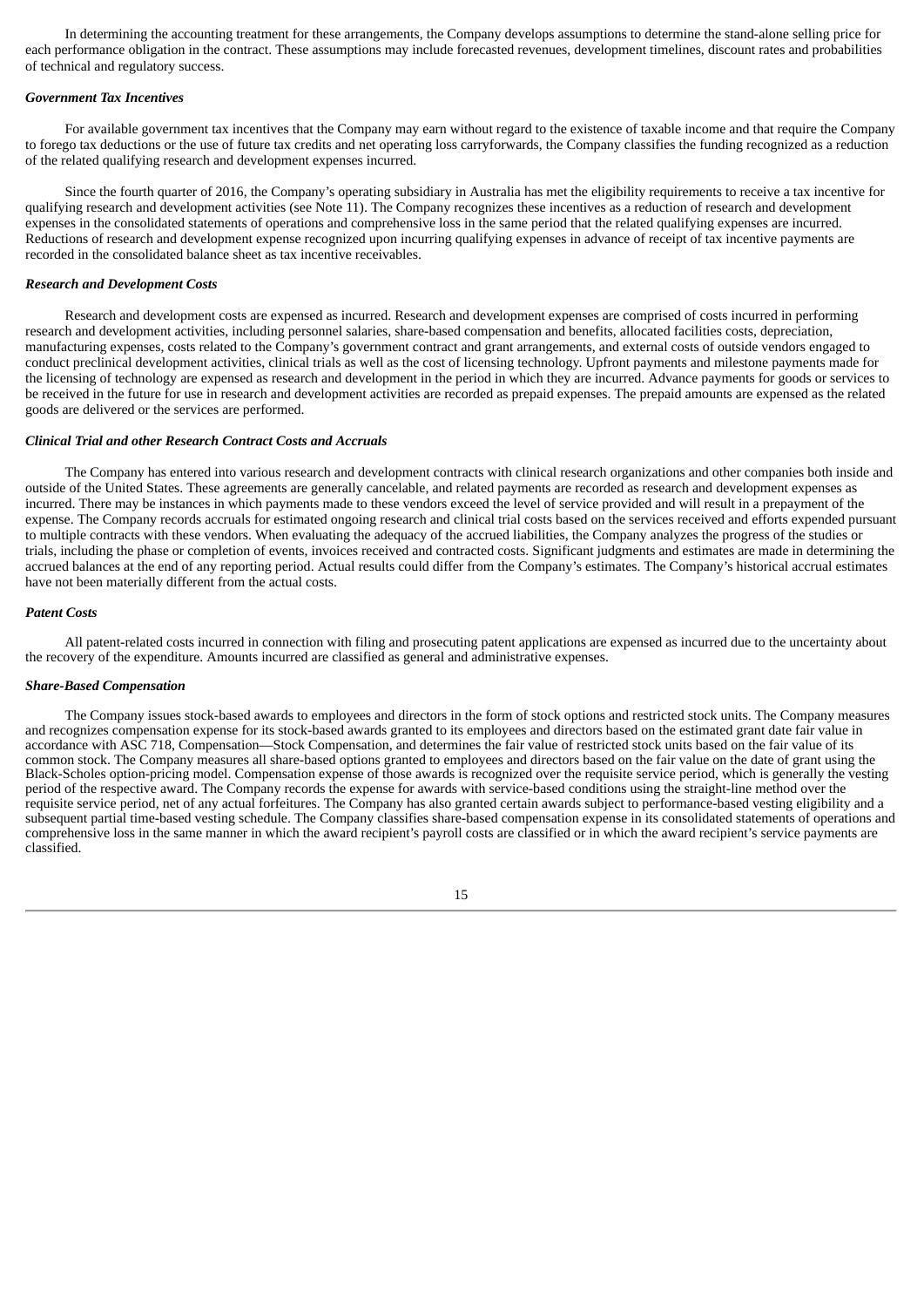#### *Comprehensive Loss*

Comprehensive loss includes net loss as well as other changes in stockholders' equity that result from transactions and economic events other than those with shareholders. For the three months ended March 31, 2022 and 2021, these changes related to unrealized gains and losses on the Company's available-for-sale marketable securities.

#### *Net Loss per Share*

The Company follows the two-class method when computing net income (loss) per share, as the Company has issued shares that meet the definition of participating securities. The two-class method determines net income (loss) per share for each class of common and participating securities according to dividends declared or accumulated and participation rights in undistributed earnings. The two-class method requires income available to common stockholders for the period to be allocated between common and participating securities based upon their respective rights to receive dividends as if all income for the period had been distributed. Net income (loss) per share attributable to common stockholders is calculated based on net income (loss) attributable to Spero Therapeutics, Inc.

Basic net income (loss) per share attributable to common stockholders is computed by dividing the net income (loss) attributable to common stockholders by the weighted average number of shares of common stock outstanding for the period. Diluted net income (loss) attributable to common stockholders is computed by adjusting net income (loss) attributable to common stockholders to reallocate undistributed earnings based on the potential impact of dilutive securities. Diluted net income (loss) per share attributable to common stockholders is computed by dividing the diluted net income (loss) attributable to common stockholders by the weighted average number of common shares outstanding for the period, including potential dilutive common shares assuming the dilutive effect of common stock equivalents.

#### *Income Taxes*

In response to the COVID-19 pandemic, the Coronavirus Aid, Relief and Economic Security Act (CARES Act) was signed into law in March 2020. The CARES Act lifts certain deduction limitations originally imposed by the Tax Cuts and Jobs Act of 2017 (2017 Tax Act). Corporate taxpayers may carryback net operating losses (NOLs) originating during 2018 through 2020 for up to five years, which was not previously allowed under the 2017 Tax Act. The CARES Act also eliminates the 80% of taxable income limitations by allowing corporate entities to fully utilize NOL carryforwards to offset taxable income in 2018, 2019 or 2020. Taxpayers may generally deduct interest up to the sum of 50% of adjusted taxable income plus business interest income (30% limit under the 2017 Tax Act) for tax years beginning January 1, 2019 and 2020. The CARES Act allows taxpayers with alternative minimum tax credits to claim a refund in 2020 for the entire amount of the credits instead of recovering the credits through refunds over a period of years, as originally enacted by the 2017 Tax Act.

In addition, the CARES Act raises the corporate charitable deduction limit to 25% of taxable income and makes qualified improvement property generally eligible for 15-year cost-recovery and 100% bonus depreciation. The enactment of the CARES Act did not result in any material adjustments to our income tax provision for the three months ended March 31, 2022, or to our net deferred tax assets as of March 31, 2022.

#### *Liability related to the sale of future royalties*

The Company treats the liability related to the sale of future royalties, as discussed further in Note 10, as a debt instrument, amortized under the effective interest rate method over the estimated life of the revenue streams. The Company recognizes interest expense thereon using the effective rate, which is based on its current estimates of future revenues over the life of the arrangement. The Company periodically assesses its expected revenues using internal projections, imputes interest on the carrying value of the deferred royalty obligation and records interest expense using the imputed effective interest rate. To the extent its estimates of future revenues are greater or less than previous estimates or the estimated timing of such payments is materially different than previous estimates, the Company will account for any such changes by adjusting the effective interest rate on a prospective basis, with a corresponding impact to the reclassification of the deferred royalty obligation. The assumptions used in determining the expected repayment term of the deferred royalty obligation and amortization period of the issuance costs requires that the Company makes estimates that could impact the short-term and long-term classification of such costs, as well as the period over which such costs will be amortized.

# *Derivative Liability*

In connection with certain transactions, the Company has identified certain embedded derivatives, which are recorded as liabilities on the Company's consolidated balance sheet and are remeasured to fair value at each reporting date until the derivative is settled. Changes in the fair value of the derivative liabilities are recognized as other income (expense) in the consolidated statement of operations and comprehensive loss.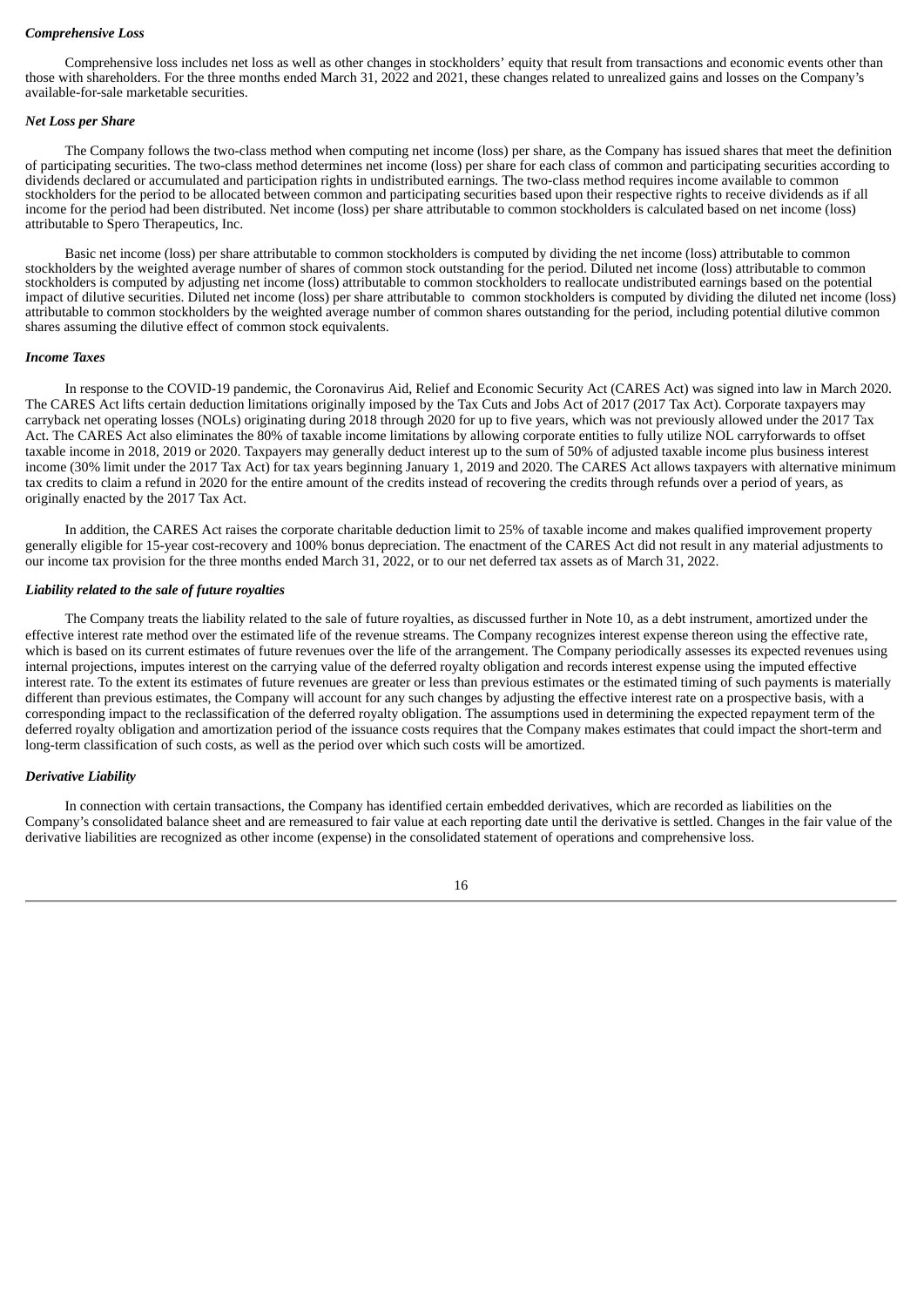# *Recently Issued and Adopted Accounting Pronouncements*

Other accounting standards that have been issued by the Financial Accounting Standards Board or other standards-setting bodies that do not require adoption until a future date are not expected to have a material impact on our financial statements upon adoption.

# **3. Fair Value Measurements and Marketable Securities**

The following tables present information about the Company's assets and liabilities that are measured at fair value on a recurring basis (in thousands):

|                                                  | Fair Value Measurements at March 31, 2022 Using: |                |                |        |                |     |  |        |
|--------------------------------------------------|--------------------------------------------------|----------------|----------------|--------|----------------|-----|--|--------|
|                                                  |                                                  | <b>Level 1</b> | <b>Level 2</b> |        | <b>Level 3</b> |     |  | Total  |
| Assets:                                          |                                                  |                |                |        |                |     |  |        |
| <b>Cash equivalents:</b>                         |                                                  |                |                |        |                |     |  |        |
| Money market funds                               | \$                                               |                |                | 37,803 | <sup>\$</sup>  |     |  | 37,803 |
| Corporate bonds                                  |                                                  |                |                | 2,718  |                |     |  | 2,718  |
| U.S. government securities                       |                                                  |                |                | 5,998  |                |     |  | 5,998  |
| Total cash equivalents                           |                                                  |                |                | 46,519 |                |     |  | 46,519 |
| <b>Marketable securities:</b>                    |                                                  |                |                |        |                |     |  |        |
| Corporate bonds                                  |                                                  |                |                | 7,928  |                |     |  | 7,928  |
| Commercial paper                                 |                                                  |                |                | 14,944 |                |     |  | 14,944 |
| U.S. government securities                       |                                                  |                |                | 26,983 |                |     |  | 26,983 |
| Total marketable securities                      |                                                  |                |                | 49,855 |                |     |  | 49,855 |
| Total cash equivalents and marketable securities |                                                  |                |                | 96,374 |                |     |  | 96,374 |
| Liabilities:                                     |                                                  |                |                |        |                |     |  |        |
| Derivative liability                             |                                                  |                |                |        |                | 995 |  | 995    |
|                                                  |                                                  |                |                |        |                | 995 |  | 995    |

|                                                  | Fair Value Measurements at December 31, 2021 Using: |                |                |         |                |     |    |         |
|--------------------------------------------------|-----------------------------------------------------|----------------|----------------|---------|----------------|-----|----|---------|
|                                                  |                                                     | <b>Level 1</b> | <b>Level 2</b> |         | <b>Level 3</b> |     |    | Total   |
| Assets:                                          |                                                     |                |                |         |                |     |    |         |
| <b>Cash equivalents:</b>                         |                                                     |                |                |         |                |     |    |         |
| Money market funds                               | \$                                                  |                |                | 109.316 | - \$           |     | \$ | 109,316 |
| Corporate bonds                                  |                                                     |                |                | 2,701   |                |     |    | 2,701   |
| Total cash equivalents                           |                                                     |                |                | 112,017 |                |     |    | 112,017 |
| <b>Marketable securities:</b>                    |                                                     |                |                |         |                |     |    |         |
| Corporate bonds                                  |                                                     |                |                | 11,479  |                |     |    | 11,479  |
| Commercial paper                                 |                                                     |                |                | 22,339  |                |     |    | 22,339  |
| Total marketable securities                      |                                                     |                |                | 33,818  |                |     |    | 33,818  |
| Total cash equivalents and marketable securities |                                                     |                |                | 145,835 |                |     |    | 145,835 |
| Liabilities:                                     |                                                     |                |                |         |                |     |    |         |
| Derivative liability                             |                                                     |                |                |         |                | 802 | \$ | 802     |
|                                                  |                                                     |                |                |         |                | 802 |    | 802     |

Excluded from the tables above is cash of \$25.6 million and \$0.6 million as of March 31, 2022, and December 31, 2021, respectively. During the three months ended March 31, 2022, there were no transfers between Level 1, Level 2 and Level 3 categories.

# *Marketable Securities*

The Company's marketable securities are classified as Level 2 assets under the fair value hierarchy as these assets were primarily determined from independent pricing sources, which generally derive security prices from recently reported trades for identical or similar securities. The Company evaluated debt securities with unrealized losses for any expected credit losses and determined unrealized losses on these securities were related to non-credit factors. Additionally, the Company currently does not intend to and is not required to sell these investments prior to an anticipated recovery in value.

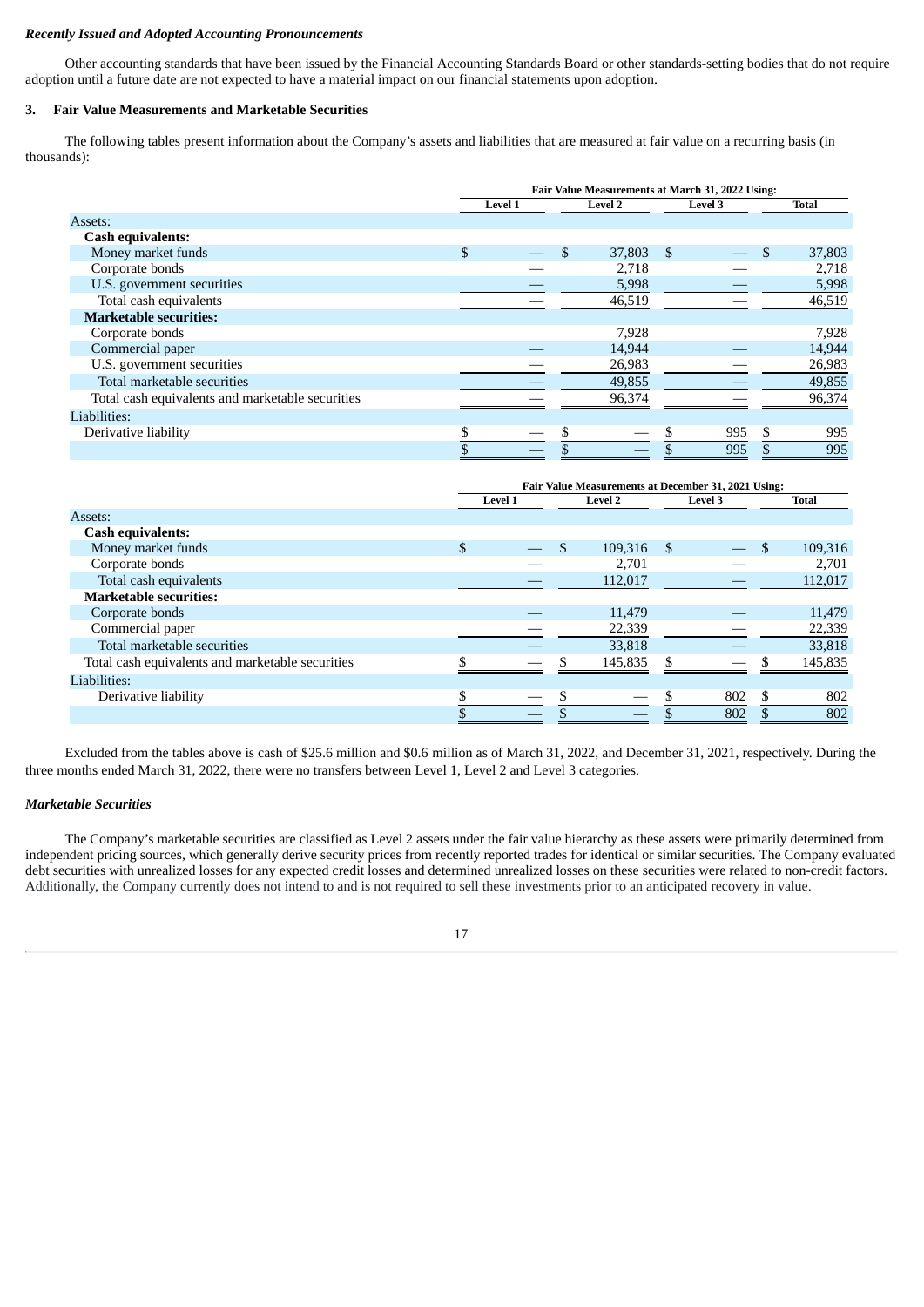The following table summarizes the gross unrealized gains and losses of the Company's marketable securities as of March 31, 2022, and December 31, 2021 (in thousands):

|                            | March 31, 2022 |                       |    |                                  |    |                                   |     |                   |
|----------------------------|----------------|-----------------------|----|----------------------------------|----|-----------------------------------|-----|-------------------|
|                            |                | <b>Amortized Cost</b> |    | <b>Gross Unrealized</b><br>Gains |    | <b>Gross Unrealized</b><br>Losses |     | <b>Fair Value</b> |
| Assets:                    |                |                       |    |                                  |    |                                   |     |                   |
| Corporate bonds            | \$             | 7,934                 | \$ |                                  | \$ | (6)                               | -\$ | 7,928             |
| Commercial paper           |                | 14,944                |    |                                  |    |                                   |     | 14,944            |
| U.S. government securities |                | 26,981                |    |                                  |    |                                   |     | 26,983            |
|                            |                | 49,859                | \$ |                                  | ď  | (6)                               |     | 49,855            |
|                            |                |                       |    | <b>December 31, 2021</b>         |    |                                   |     |                   |
|                            |                |                       |    | <b>Gross Unrealized</b>          |    | <b>Gross Unrealized</b>           |     |                   |
|                            |                | <b>Amortized Cost</b> |    | Gains                            |    | Losses                            |     | <b>Fair Value</b> |
| Assets:                    |                |                       |    |                                  |    |                                   |     |                   |
| Corporate bonds            | \$             | 11,481                | \$ |                                  | \$ | (2)                               | -\$ | 11,479            |
| Commercial paper           |                | 22,339                |    |                                  |    |                                   |     | 22,339            |
|                            |                | 33,820                |    |                                  |    | (2)                               |     | 33,818            |

As of March 31, 2022, and December 31, 2021, all of the Company's marketable securities had remaining contractual maturity dates of one year or less from the respective consolidated balance sheet date.

#### *Embedded Derivative*

In connection with the liability related to the sale of future royalties (see Note 10), the Company classified \$1.0 million at inception of its Revenue Interest Agreement (as defined below) as a derivative liability on its consolidated balance sheet because there were embedded instruments that represent a conditional obligation to pay HCR the final payment, which is 250% of the Investment Amount (as defined below), upon an event of default or change of control. The Company will remeasure the derivative liability to fair value at each reporting date, and recognize changes in the fair value of the derivative liability as a component of other income (expense) in the consolidated statement of operations and comprehensive loss. The Company valued its change of control provision under the Revenue Interest Agreement using a Monte Carlo Simulation Method, assuming a lognormal distribution for revenue. The assumptions used in the valuation model include (1) our estimates of the probability and timing of related events, (2) our estimates of future revenues subject to the Revenue Interest Agreement, (3) volatility, (4) the risk-adjusted discount rate and (5) the probability of a change in control occurring during the term of the instrument.

The fair value of the derivative liability upon issuance in October 2021 was \$1.0 million, and is classified as Level 3 liability under the fair value hierarchy.

The fair value of the derivative liability increased from \$0.8 million as of December 31, 2021 to \$1.0 million as of March 31, 2022, primarily due to the passage of time and changes in the market volatility and underlying credit risk inputs.

#### *Liability related to the sale of future royalties*

The fair value for the liability related to the sale of future royalties at the time of the transaction was based on the Company's current estimates of future royalties expected to be paid to HCR over the remaining patent life of the product, which are considered Level 3 inputs (see Note 10).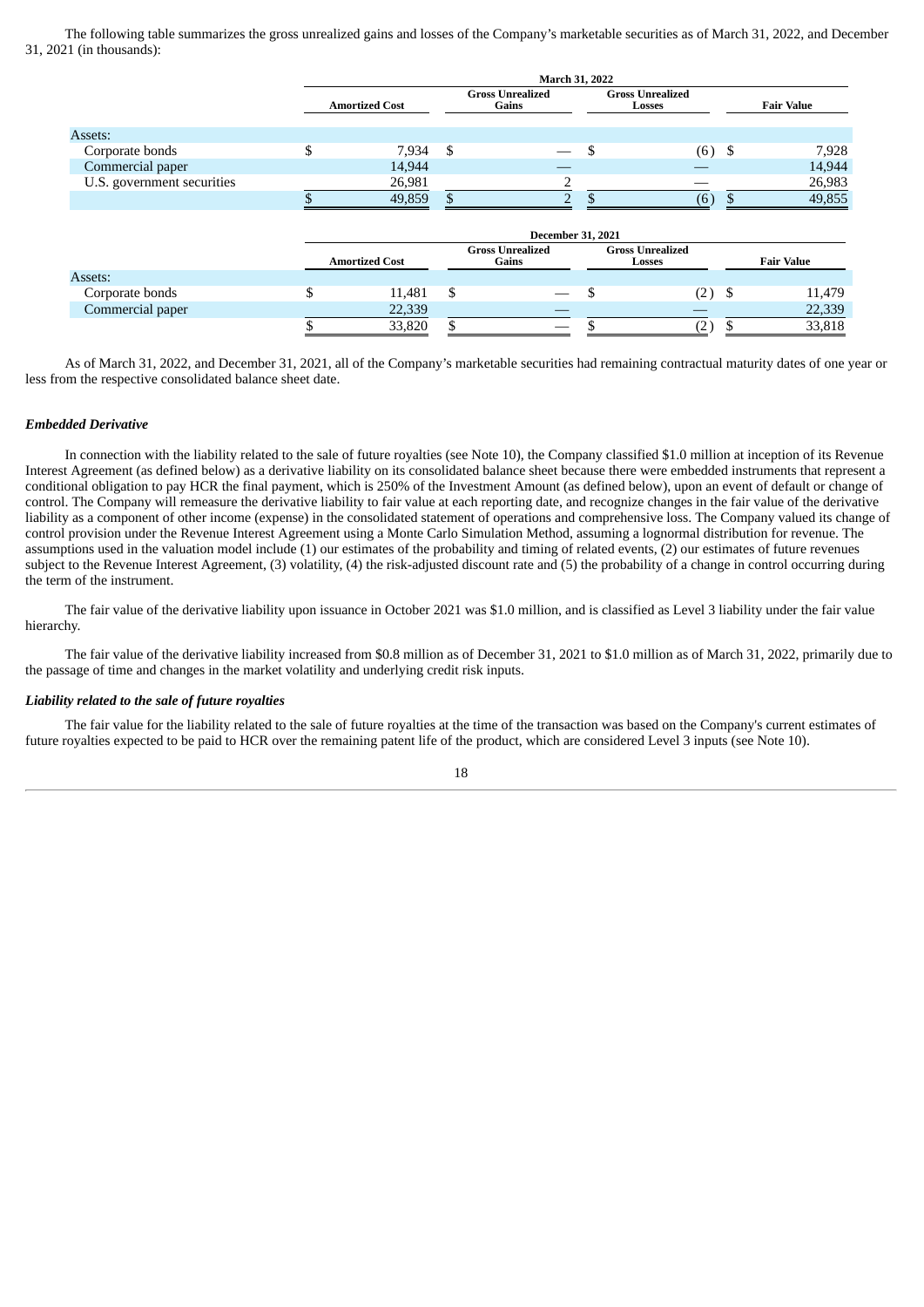# **4. Accrued Expenses and Other Current Liabilities**

The following table presents the Company's accrued expenses and other current liabilities as of March 31, 2022 and December 31, 2021 (in thousands):

|                                                      | <b>March 31, 2022</b> |   | <b>December 31, 2021</b> |
|------------------------------------------------------|-----------------------|---|--------------------------|
| Accrued external research and development expenses   | 4.147                 |   | 6,315                    |
| Accrued payroll and related expenses                 | 2,397                 |   | 5.884                    |
| Accrued professional fees                            | 1,452                 |   | 909                      |
| Accrued other                                        | 1,064                 |   | 1.242                    |
| Total Accrued expenses and other current liabilities | 9.060                 | S | 14.350                   |

# **5. Common Stock**

On March 11, 2021, the Company entered into a new sales agreement with Cantor and filed a new universal shelf registration statement on Form S-3 (Registration No. 333-254170), and pursuant to which the Company registered for sale up to \$300.0 million of any combination of its common stock, preferred stock, debt securities, warrants, rights and/or units from time to time and at prices and on terms that the Company may determine, including up to \$75.0 million of its common stock available for issuance pursuant to the new "at-the-market" offering program sales agreement that it entered into with Cantor. Under the new sales agreement, Cantor may sell shares of the Company's common stock by any method permitted by law deemed to be an "at the market" offering as defined in Rule 415 of the Securities Act, subject to the terms of the new sales agreement. The Company's universal shelf registration statement on Form S-3 (Registration No. 333-254170) became effective on March 29, 2021 and its prior sales agreement with Cantor terminated automatically at such time.

In February 2021, a holder of the Company's Series B Preferred Stock elected to convert 62 shares of Series B Preferred Stock into 62,000 shares of the Company's common stock, pursuant to such holder's rights under the certificate of designation for such Series B Preferred Stock. In addition, a holder of the Company's Series C Preferred Stock elected to convert 73 shares of Series C Preferred Stock into 73,000 shares of the Company's common stock, pursuant to such holder's rights under the certificate of designation for such Series C Preferred Stock.

On June 30, 2021, the Company agreed to sell 2,362,348 shares of common stock to Pfizer Inc. ("Pfizer") pursuant to a Share Purchase Agreement (the "Pfizer Purchase Agreement"), at a price of \$16.93 per share, which represented a premium over the most recent closing price on June 30, 2021, for an aggregate purchase price of \$40.0 million. In addition, under the terms of the Pfizer Purchase Agreement, the shares are subject to a lock-up restriction, such that Pfizer will not, subject to certain limited exceptions, without the prior approval of the Company, sell or otherwise dispose of the shares until one year after the date of the closing of the sale of the shares under the Pfizer Purchase Agreement.

No shareholder approval was required for the sale of the shares. Pfizer is an accredited investor as defined in the Securities Act, and the shares were sold pursuant to exemptions from registration under Regulation D of the Securities Act. The Company has not filed a registration statement with the SEC covering the resale of the shares and such securities may not be offered or sold in the United States absent registration or an exemption from registration under the Securities Act and any applicable state securities laws.

The fair market value of 2,362,348 shares of the Company's common stock issued to Pfizer under the Pfizer Purchase Agreement was \$27.5 million. The common stock issued under the Pfizer Purchase Agreement were valued using an option pricing valuation model as the shares are subject to certain holding period restrictions. The Company accounted for the associated premium of \$12.5 million as a freestanding equity-linked instrument under ASC 815. The premium was allocated as consideration for the Company's license agreement with Pfizer (the "Pfizer License Agreement") and evaluated under ASC 606. The premium was determined not to be constrained and was included in the calculation of the total transaction price related to the Pfizer License Agreement as of June 30, 2021. Refer to Note 9 for further discussion.

The closing of the sale of the shares pursuant to the Pfizer Purchase Agreement occurred on July 1, 2021. Upon closing, the Company recorded the fair market value of the shares issued in stockholders' equity in its condensed consolidated balance sheet.

On August 17, 2021, the Company filed a Certificate of Amendment to its Amended and Restated Certificate of Incorporation with the Secretary of State of the State of Delaware to increase the number of shares of the Company's common stock authorized for

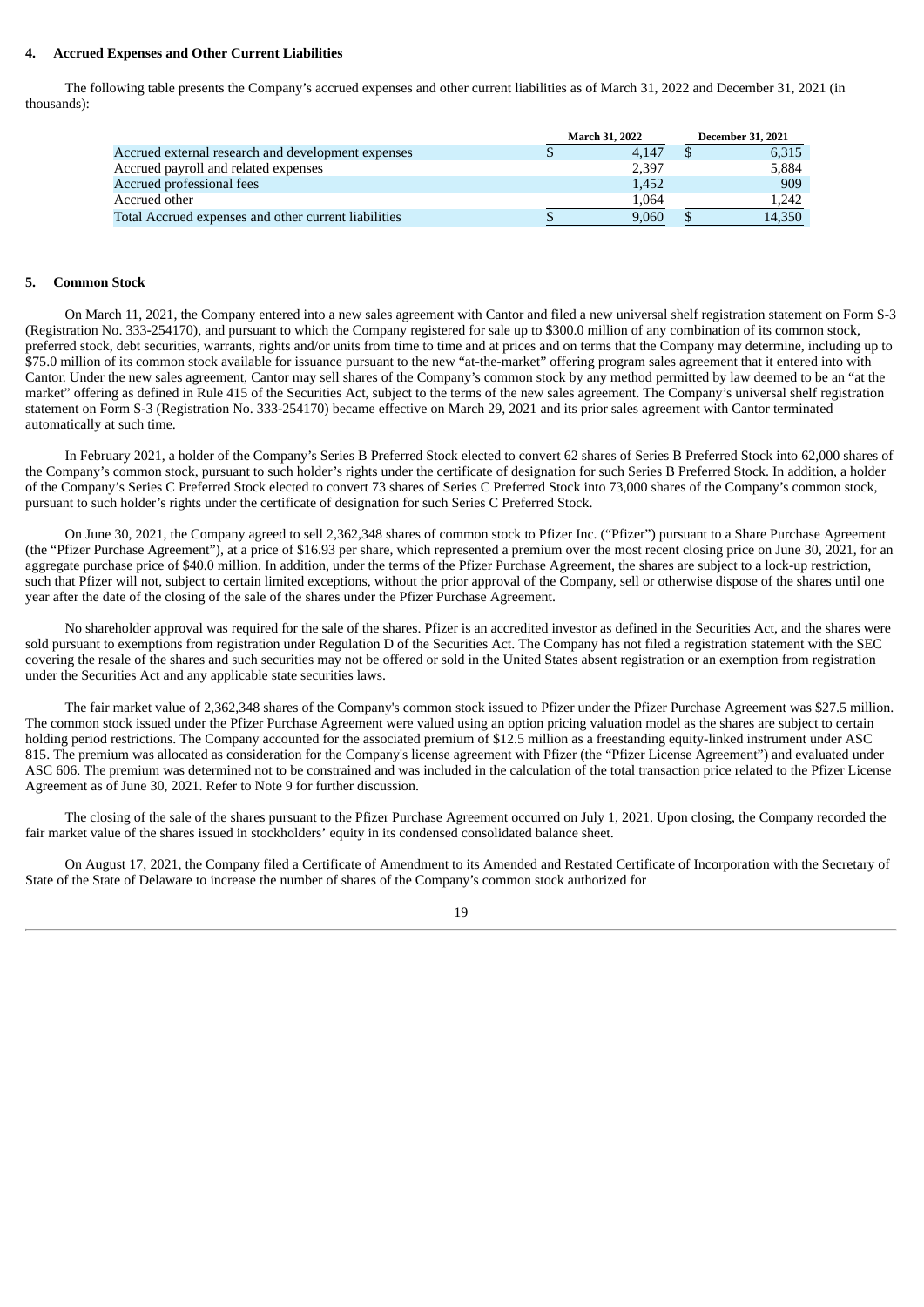issuance from 60,000,000 shares to 120,000,000 shares (the "Charter Amendment"). The Charter Amendment was approved by the Company's stockholders at the Annual Meeting held on August 17, 2021.

During the three months ended March 31, 2022 the Company sold 344,205 shares of its common stock under its "at-the-market" offering sales agreement at an average price of approximately \$10.86 per share for aggregate gross proceeds of approximately \$3.7 million prior to deducting sales commissions.

#### **6. Share-Based Compensation**

The Company maintains two equity compensation plans, the 2017 Stock Incentive Plan (as amended, the "2017 Plan") and the 2019 Inducement Equity Incentive Plan (the "2019 Inducement Plan"), which provide for the grant of stock-based awards to its directors, officers and employees. The equity plans provide for the grant of non-qualified and incentive stock options, as well as restricted stock units ("RSUs"), restricted stock and other stock-based awards.

In August 2021, the Company's shareholders approved amendments to the 2017 Plan. The amendments provide for the following: (i) increases the number of shares of the Company's common stock authorized for issuance under the 2017 Plan by 3,170,254 shares, (ii) removes the "evergreen" provision historically included in the 2017 Plan, and (iii) makes certain other amendments.

# *Stock Options*

The weighted-average grant date fair value of options, estimated as of the grant date using the Black-Scholes option pricing model, was \$7.96 and \$14.57 per option for those options granted during the three months ended March 31, 2022 and 2021 respectively.

The following table summarizes stock option activity under all equity plans (excluding RSUs) during the three months ended March 31, 2022:

|                                                                   | Number of<br><b>Shares</b> | Weighted<br>Average<br>Exercise<br>Price |       | Weighted<br>Average<br>Contractual<br>Term<br>(in years) | Aggregate<br><b>Intrinsic</b><br>Value<br>(in thousands) |        |
|-------------------------------------------------------------------|----------------------------|------------------------------------------|-------|----------------------------------------------------------|----------------------------------------------------------|--------|
| Outstanding as of December 31, 2021                               | 4,890,716                  | \$                                       | 11.75 | 7.62                                                     | Œ                                                        | 24,263 |
| Granted                                                           | 952,604                    |                                          | 11.15 |                                                          |                                                          |        |
| Exercised                                                         | (17,616)                   |                                          | 10.72 |                                                          |                                                          |        |
| Forfeited or cancelled                                            | (50, 636)                  |                                          | 14.80 |                                                          |                                                          |        |
| Outstanding as of March 31, 2022                                  | 5,775,068                  |                                          | 11.63 | 7.61                                                     |                                                          | 3,951  |
| Outstanding as of March 31, 2022 - vested and<br>expected to yest | 5,775,068                  |                                          | 11.63 | 7.61                                                     |                                                          | 3,951  |
| Exercisable at March 31, 2022                                     | 2,868,263                  |                                          | 9.47  | 6.29                                                     |                                                          | 3,684  |

As of March 31, 2022, a total of 8,720,127 shares have been authorized and reserved for issuance under all equity plans and 1,143,299 shares were available for future issuance under such plans.

## *Restricted Stock Units*

The Company granted 657,757 RSUs to employees during the three months ended March 31, 2022.

The following table summarizes RSU activity under all equity plans during the three months ended March 31, 2022:

|                                     | Number of<br><b>RSU Shares</b> | <b>Weighted Average Grant Date</b><br>Fair Value |
|-------------------------------------|--------------------------------|--------------------------------------------------|
| Outstanding as of December 31, 2021 | 513,690                        | 17.08                                            |
| Granted                             | 657,757                        | 11.14                                            |
| Vested and released                 |                                |                                                  |
| Forfeited or cancelled              | (7,800)                        | 15.51                                            |
| Outstanding as of March 31, 2022    | 1,163,647                      | 13.73                                            |

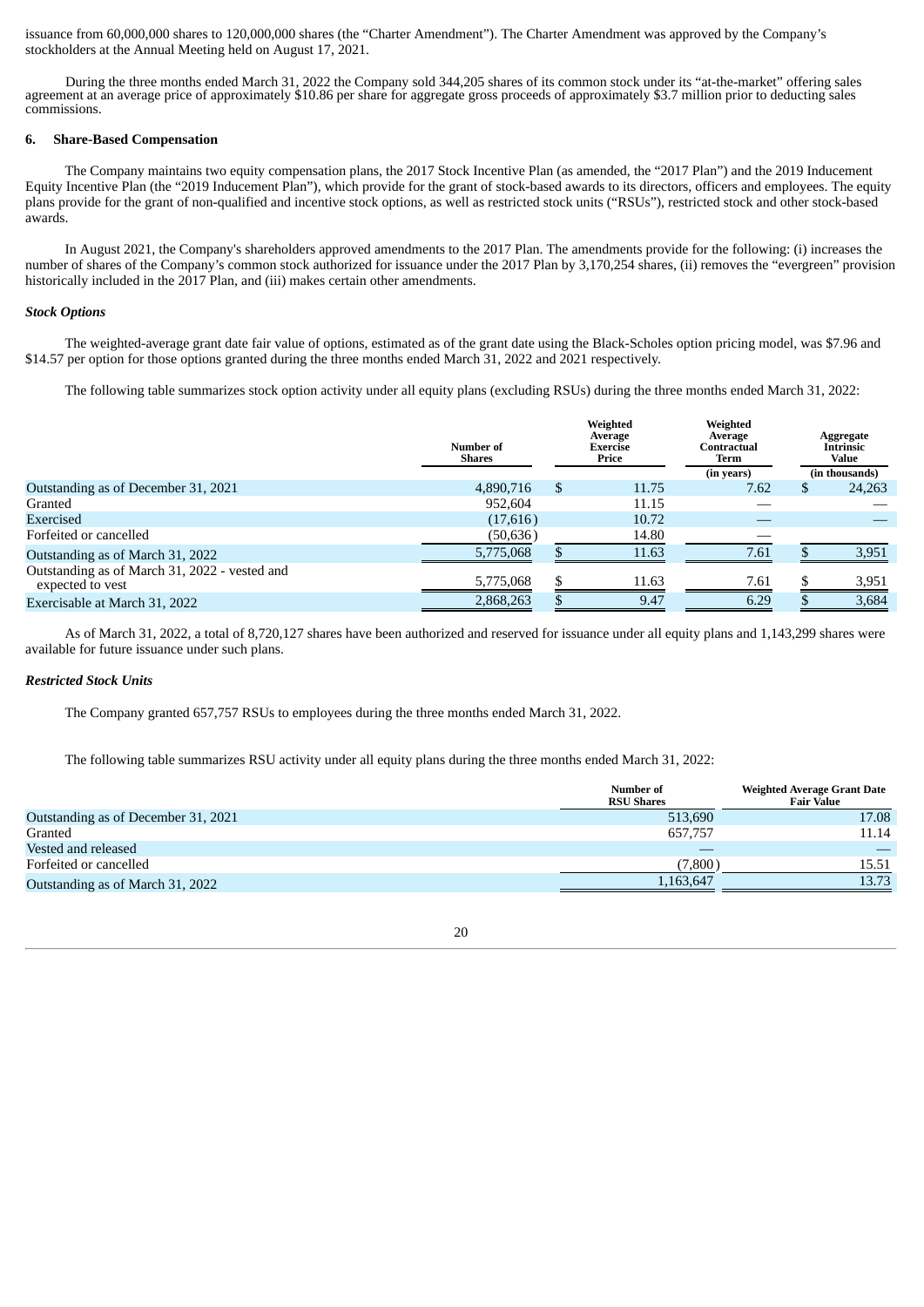As of March 31, 2022, there was approximately \$14.9 million of total unrecognized compensation expense related to RSUs, which is expected to be recognized over a weighted-average period of approximately 3.67 years.

The fair value of the RSUs is determined on the date of grant based on the market price of the Company's ordinary shares on that date. Each RSU represents the right to receive one share of the Company's common stock, \$0.001 par value per share, upon vesting. The RSUs vest in four equal annual installments, subject to the individual's continued service to the Company through the applicable vesting date, and are subject to the terms and conditions of the Company's form of RSU agreement under the 2017 Plan.

#### *Share-Based Compensation Expense*

The Company recorded share-based compensation expense related to incentive stock options, nonqualified stock options, stock grants, and stockbased awards in the following expense categories of its consolidated statements of operations and comprehensive loss (in thousands):

|                                     | Three Months Ended March 31, |      |       |  |  |  |  |
|-------------------------------------|------------------------------|------|-------|--|--|--|--|
|                                     | 2022                         | 2021 |       |  |  |  |  |
|                                     |                              |      |       |  |  |  |  |
| Research and development expenses   | 1,363                        |      | 840   |  |  |  |  |
| General and administrative expenses | 1,840                        |      | 1,169 |  |  |  |  |
| Total                               | 3,203                        |      | 2,009 |  |  |  |  |

#### **7. Commitments and Contingencies**

#### *License Agreements*

The Company has entered into license agreements with various parties under which it is obligated to make contingent and non-contingent payments (see Note 9).

#### *Operating Leases*

The Company has entered into an operating lease agreement with U.S. REIF Central Plaza Massachusetts, LLC with respect to its corporate headquarters located at 675 Massachusetts Avenue, Cambridge, Massachusetts.

#### *Indemnification Agreements*

In the ordinary course of business, the Company may provide indemnification of varying scope and terms to vendors, lessors, business partners and other parties with respect to certain matters including, but not limited to, losses arising out of breach of such agreements or from intellectual property infringement claims made by third parties. In addition, the Company has entered into indemnification agreements with members of its board of directors that will require the Company, among other things, to indemnify them against certain liabilities that may arise by reason of their status or service as directors or officers. The maximum potential amount of future payments the Company could be required to make under these indemnification agreements is, in many cases, unlimited. To date, the Company has not incurred any material costs as a result of such indemnifications. The Company is not aware of any claims under indemnification arrangements that will have a material effect on its financial position, results of operations or cash flows, and it has not accrued any liabilities related to such obligations in its consolidated financial statements as of March 31, 2022 or December 31, 2021.

#### *Legal Proceedings*

The Company is not currently party to any material legal proceedings. At each reporting date, the Company evaluates whether or not a potential loss amount or a potential range of loss is probable and reasonably estimable under the provisions of the authoritative guidance that addresses accounting for contingencies. The Company expenses, as incurred, the costs related to any such legal proceedings.

#### **8. Government Contracts**

*BARDA*

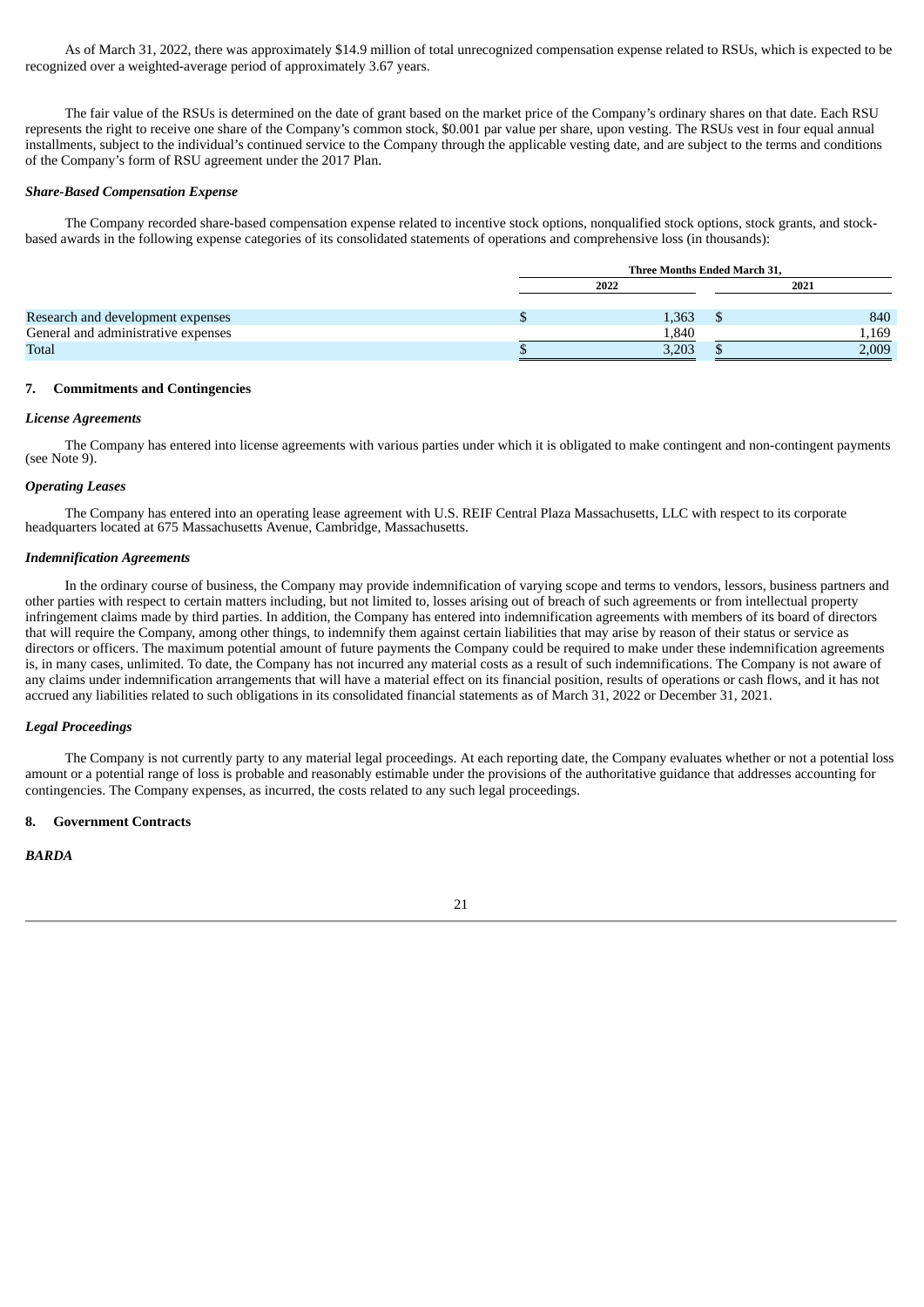In July 2018, the Company was awarded a contract from Biomedical Advanced Research and Development Authority ("BARDA") of up to \$44.2 million to develop tebipenem HBr for the treatment of cUTI caused by antibiotic resistant Gram-negative bacteria and for assessment against biodefense pathogens. The award committed initial funding of \$15.7 million over a three-year base period from July 1, 2018 to June 30, 2021 for cUTI development activities. In May 2019, the contract was modified to include additional funding of approximately \$2.5 million for the development of tebipenem HBr, increasing the amount of the initial committed funding from \$15.7 million to approximately \$18.2 million and increasing the overall potential award to \$46.8 million. In January 2020, BARDA exercised its first contract option for additional committed funding of \$15.9 million, increasing the total committed funding to \$34.0 million and extended the period of performance through November 1, 2021. In October 2021, BARDA extended the period of performance for the first contract option through December 15, 2022. As of December 31, 2021, the balance of the award was subject to BARDA exercising a second option which would entail funding of \$12.7 million and is exercisable by BARDA subject to, among other things, satisfactory progress and results from the biodefense studies described below. On January 19, 2022, the Company announced that BARDA exercised a new option under the contract. The new option increases the total amount of committed funding by \$12.9 million to approximately \$46.9 million, increasing the total potential contract value to \$59.7 million. The additional \$12.9 million option is expected to provide support for a clinical trial and related activities for orally administered tebipenem HBr's use in treating pediatric patients with cUTIs, including acute pyelonephritis.

As part of an inter-agency collaboration between BARDA and the Defense Threat Reduction Agency ("DTRA"), a series of studies to assess the efficacy of tebipenem HBr in the treatment of infections caused by biodefense threats such as anthrax, plague and melioidosis will be conducted under the direction of Spero. DTRA provides up to \$10.0 million, in addition to the total potential award from BARDA, to cover the cost of the nonclinical biodefense aspects of the collaborative program for tebipenem HBr. Together, BARDA and DTRA will provide up to \$69.7 million in total funding for the clinical development and biodefense assessment of tebipenem HBr, of which \$12.7 million is subject to the exercise of options by BARDA and Spero's achievement of specified milestones.

The Company recognized \$0.7 million and \$6.3 million of revenue under the BARDA award during the three months ended March 31, 2022 and 2021, respectively.

# *U.S. Department of Defense*

On July 1, 2019, the Company received a \$5.9 million award from the U.S. Department of Defense ("DoD") Congressionally Directed Medical Research Programs ("CDMRP") Joint Warfighter Medical Research Program. The funding will support the further clinical development of SPR206. The award commits non-dilutive funding of \$5.9 million over a four-year period to cover the costs of select Phase 1 pharmacology studies, a 28-day GLP NHP toxicology study, and microbiological surveillance studies that would be required for a potential NDA submission with the FDA for SPR206. During the three months ended March 31, 2022 and 2021, the Company recognized \$0.9 million and \$0.6 million in revenue under this agreement, respectively.

#### *NIAID*

In May 2021, the Company was awarded a five-year contract from the U.S. National Institute of Allergy and Infectious Diseases ("NIAID") under the Agency's Omnibus Broad Agency Announcement No. HHS-NIH-NIAID-BAA2020-1 award mechanism to support further development of SPR206. Funding will be used to offset certain expenses related to manufacturing, clinical, non-clinical and regulatory activities. The Company can receive up to \$23.4 million over a base period and five option periods. As of March 31, 2022, funding for the base period totaling \$2.1 million has been committed. The Company recognized \$0.3 million under this agreement during the three months ended March 31, 2022.

In June 2016, the Company entered into agreements with Pro Bono Bio PLC ("PBB"), a corporation organized under the laws of England, and certain of its affiliates, including PBB Distributions Limited and Cantab Anti-Infectives Limited ("CAI"), in order to acquire certain intellectual property and government funding arrangements relating to SPR206. Under these agreements, CAI agreed to submit a request to NIAID to novate the then CAI-held NIAID contract to Spero, which was finalized in December 2017. The NIAID contract provides for development funding of up to \$6.5 million over a base period and three option periods. As of December 31, 2021, funding for the base period and the first two option periods totaling \$5.9 million had been committed. In March 2021, a contract modification was executed and the performance period for this award was extended until June 15, 2021. The Company did not recognize revenue under this agreement during the three months ended March 31, 2022 and recognized \$0.4 million during the three months ended March 31, 2021.

# **9. License, Collaboration and Service Agreements**

The Company has certain obligations under license agreements with third parties that include annual maintenance fees and payments that are contingent upon achieving various development, regulatory and commercial milestones. Pursuant to these license agreements, the Company is required to make milestone payments if certain development, regulatory and commercial milestones are achieved, and may have certain additional research funding obligations. Also, pursuant to the terms of each of these license

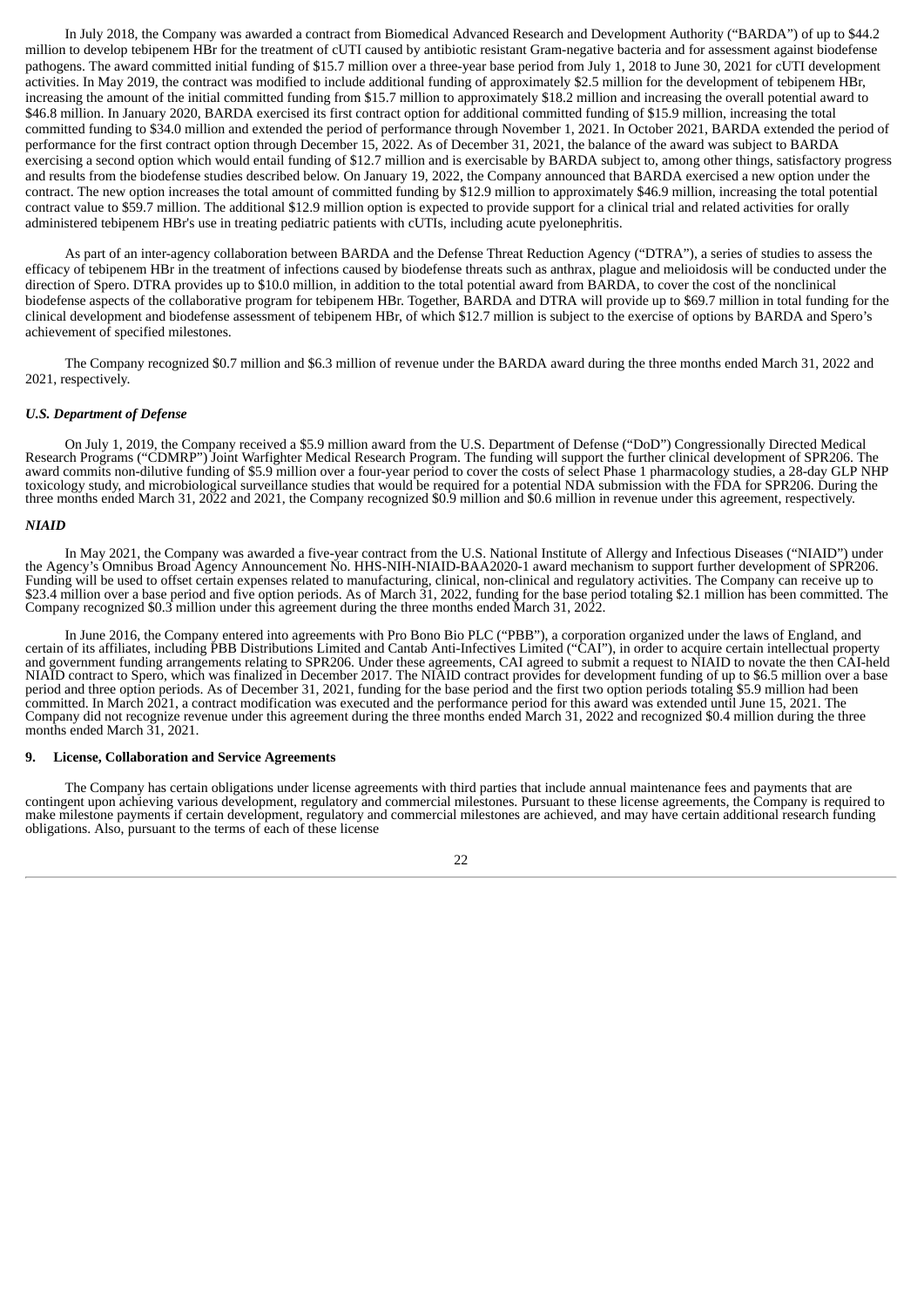agreements, when and if commercial sales of a product commence, the Company will pay royalties to its licensors on net sales of the respective products.

# *Cantab License Agreements*

Under the Cantab Agreements, the Company is obligated to make future milestone payments of up to \$5.8 million upon the achievement of specified clinical and regulatory milestones and a payment of £5.0 million (\$6.6 million as of March 31, 2022) upon the achievement of a specified commercial milestone. In addition, the Company agreed to pay to PBB royalties, on a product-by-product and country-by-country basis, of a low singledigit percentage based on net sales of products licensed under the agreement. During both the three months ended March 31, 2022 and 2021, the Company did not record any research and development expense related to the achievement of regulatory milestones for SPR206.

The Cantab Agreements continue indefinitely, with royalty payment obligations thereunder continuing on a product-by-product and country-bycountry basis until the later of ten years after the first commercial sale of such product in such country or the expiration in such country of the last to expire valid claim of any of the applicable patents.

#### *Vertex License Agreement*

In May 2016, the Company entered into an agreement with Vertex Pharmaceuticals Incorporated ("Vertex") whereby Vertex granted the Company certain know-how and a sublicense to research, develop, manufacture and sell products for a proprietary compound, as well as a transfer of materials. In exchange for the know-how, sublicense and materials, Spero paid Vertex an upfront, one-time, nonrefundable, non-creditable fee of \$0.5 million, which was recognized as research and development expense. As part of the agreement, the Company is obligated to make future milestone payments of up to \$80.2 million upon the achievement of specified clinical, regulatory and commercial milestones and to pay Vertex tiered royalties, on a product-by-product and country-by-country basis, of a mid-single-digit to low double-digit percentage based on net sales of products licensed under the agreement. During the three months ended March 31, 2022 and 2021, the Company did not record any research and development expense related to the achievement of regulatory milestones for SPR720 and the next milestone under this agreement is not accrued because it is not yet probable.

The agreement continues in effect until the expiration of all payment obligations thereunder, with royalty payment obligations continuing on a product-by-product and country-by-country basis until the later of ten years after the first commercial sale of such product in such country or the date of expiration in such country of the last to expire applicable patent. Further, Vertex has the right to terminate the agreement if provided with notification from the Company of intent to cease all development or if no material development or commercialization efforts occur for one year.

#### *Meiji License Agreement*

In June 2017, the Company entered into agreements with Meiji Seika Pharma Co. Ltd. ("Meiji"), a Japanese corporation, whereby Meiji granted to the Company certain know-how and a license to research, develop, manufacture and sell products for a proprietary compound in the licensed territory. In exchange for the know-how and license, the Company paid Meiji an upfront, one-time, nonrefundable, non-creditable fee of \$0.6 million, which was recognized as research and development expense. In October 2017, the Company paid a \$1.0 million milestone payment to Meiji upon the enrollment of the first patient in the Company's Phase 1 clinical trial of tebipenem HBr. The payment was recorded as research and development expense in the statement of operations and comprehensive loss for the year ended December 31, 2017. The Company paid Meiji approximately \$1.6 million during the fourth quarter of 2018 related to fixed assets which will be used in manufacturing related activities at Meiji. This equipment has been capitalized as property and equipment in the consolidated balance sheet as of March 31, 2022. In October 2021, the Company paid a \$1.0 million milestone payment to Meiji upon submission of an NDA to the FDA for tebipenem HBr. As part of the agreement, the Company is obligated to make future milestone payments of up to \$1.0 million as of March 31, 2022 upon the achievement of specified clinical and regulatory milestones, to pay royalties, on a product-by-product and country-by-country basis, of a low single-digit percentage based on net sales of products licensed under the agreement and to pay Meiji a low double-digit percentage of any sublicense fees received by the Company up to \$7.5 million.

The agreement continues in effect until the expiration of all payment obligations thereunder (including royalty payments and licensee revenue) on a product-by-product and country-by-country basis, unless earlier terminated by the parties. Pursuant to the terms of the agreement, in addition to each party's right to terminate the agreement upon the other party's material breach (if not cured within a specified period after receipt of notice) or insolvency, the Company also has unilateral termination rights (i) in the event that the Company abandons the development and commercialization of tebipenem HBr for efficacy, safety, legal or business factors, and (ii) under certain circumstances arising out of the head license with a global pharmaceutical company.

#### *Everest Medicines License Agreement*

On January 4, 2019, the Company, through its wholly owned subsidiary New Pharma License Holdings Limited ("NPLH"), entered into a license agreement (the "Original Everest License Agreement"), with Everest Medicines II Limited ("Everest"). Under the terms of the Original Everest License Agreement, the Company granted Everest an exclusive license to develop, manufacture and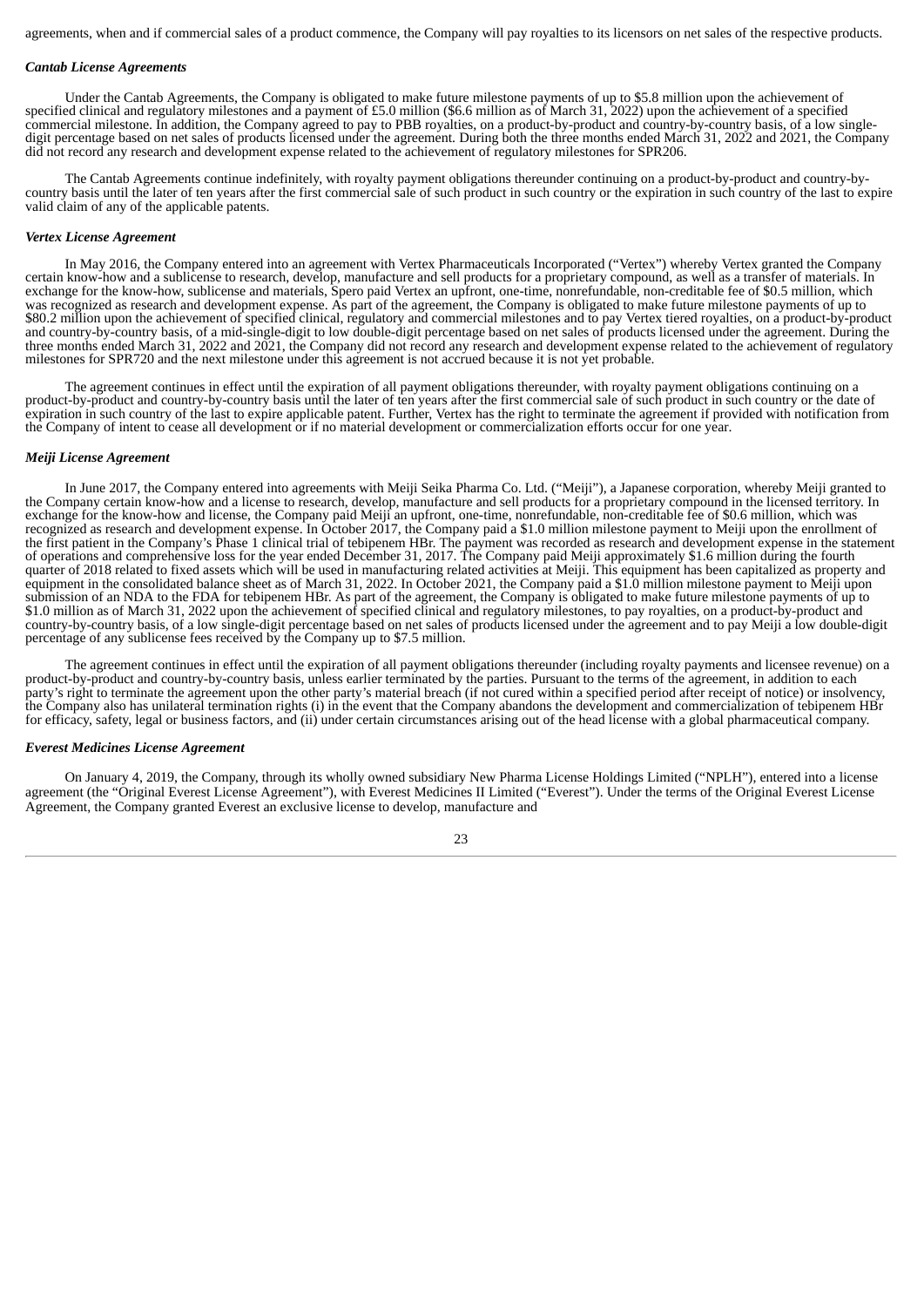commercialize SPR206 or products that contain SPR206 (the "Licensed Products"), in Greater China (which includes Mainland China, Hong Kong and Macau), South Korea and certain Southeast Asian countries (the "Territory"). The Company retained development, manufacturing and commercialization rights with respect to SPR206 and Licensed Products in the rest of the world and also retained the right to develop or manufacture SPR206 and Licensed Products in the Territory for use outside the Territory. In addition to the license grant with respect to SPR206, the Company, through its wholly owned subsidiary, Spero Potentiator, Inc., a Delaware corporation, granted Everest a 12-month exclusive option to negotiate with it for an exclusive license to develop, manufacture and commercialize SPR741 in the Territory.

Under the terms of the Original Everest License Agreement, the Company received an upfront payment of \$3.0 million that was recognized in the first quarter of 2019, comprised of a \$2.0 million payment to license SPR206 and \$1.0 million for the exclusive option to negotiate a license to develop SPR741. The Company also received a milestone payment of \$2.0 million in the fourth quarter of 2020 upon completion and delivery of the results of a clinical study.

On January 15, 2021, the Company entered into an amended and restated license agreement ("the Amended Everest License Agreement") with Everest and Spero Potentiator, Inc., which amended and restated in its entirety the Original Everest License Agreement. The Amended Everest License Agreement modifies the dates and values of certain milestone events related to development and commercialization of SPR206. Everest will now be making more significant investments in the development of SPR206 beyond what was contemplated at the time of the Original Everest License Agreement. The Original Everest License Agreement provided that the Company could receive up to \$59.5 million upon achievement of certain milestones. The Amended Everest License Agreement provides that the Company may receive up to \$38.0 million upon achievement of certain milestones, of which \$1.3 million has been received to date. The Company may receive milestones of up to \$1.5 million if the Company chooses to complete a future clinical study, of which the Company received approximately \$0.8 million upon the initiation of the Bronchoalveolar Lavage ("BAL") clinical trial of SPR206 in June 2021 and will receive the remaining \$0.7 million upon the delivery of a clinical study report. In addition, under the Amended Everest License Agreement, the Company assigned patents in the Territory to Everest, rather than licensing such patents to Everest, and the option related to SPR741 and the related provisions have been removed. Under the terms of the Amended Everest License Agreement, the Company is also entitled to receive high single-digit to low double-digit royalties on net sales, if any, of Licensed Products in the Territory following regulatory approval of SPR206. Everest has the right to sublicense to affiliates and third parties in the Territory.

Everest is responsible for all costs related to developing, obtaining regulatory approval of and commercializing SPR206 and Licensed Products in the Territory, and is obligated to use commercially reasonable efforts to develop, manufacture and commercialize Licensed Products, including to achieve certain specified diligence milestones within agreed-upon periods. A joint development committee will be established between the Company and Everest to coordinate and review the development, manufacturing and commercialization plans with respect to Licensed Products in the Territory.

Unless earlier terminated due to certain material breaches of the contract, or otherwise, the Amended Everest License Agreement will expire on a jurisdiction-by-jurisdiction and Licensed Product-by-Licensed Product basis upon the latest to occur of expiration of the last valid claim under a licensed patent in such jurisdiction, the expiration of regulatory exclusivity in such jurisdiction or ten years after the first commercial sale of such Licensed Product in such jurisdiction. The Amended Everest License Agreement may be terminated in its entirety by Everest upon 90 or 180 days' prior written notice, depending on the stage of development of the initial Licensed Product.

During both the three months ended March 31, 2022 and 2021, the Company did not recognize any revenue related to this agreement.

#### *Gates MRI Collaboration Agreement*

In June 2019, the Company entered into a collaboration with the Bill and Melinda Gates Research Institute (the "Gates MRI") to develop SPR720 for the treatment of lung infections caused by Mycobacterium tuberculosis. In furtherance of the Gates MRI's charitable purposes, the Company also granted to Gates MRI a no-cost, exclusive license to develop, manufacture and commercialize SPR720 for the treatment of tuberculosis ("TB") in low- and middle- income countries. The Gates MRI is responsible for formulating and funding its own research plan for the development of SPR720 for TB. As such, Gates MRI will conduct and fund preclinical and clinical studies for the development of SPR720 against TB. In addition, Gates MRI and the Company will jointly design and manage certain collaborative research activities, which the Company will perform and which will be funded by the Gates MRI. Due to the cost-funded nature of the payments and the Company's assessment that it does not have a vendor/customer relationship with the Gates MRI, the Company will recognize the funding received under the agreement as a reduction to the research and development expenses incurred, as the related expenses are incurred.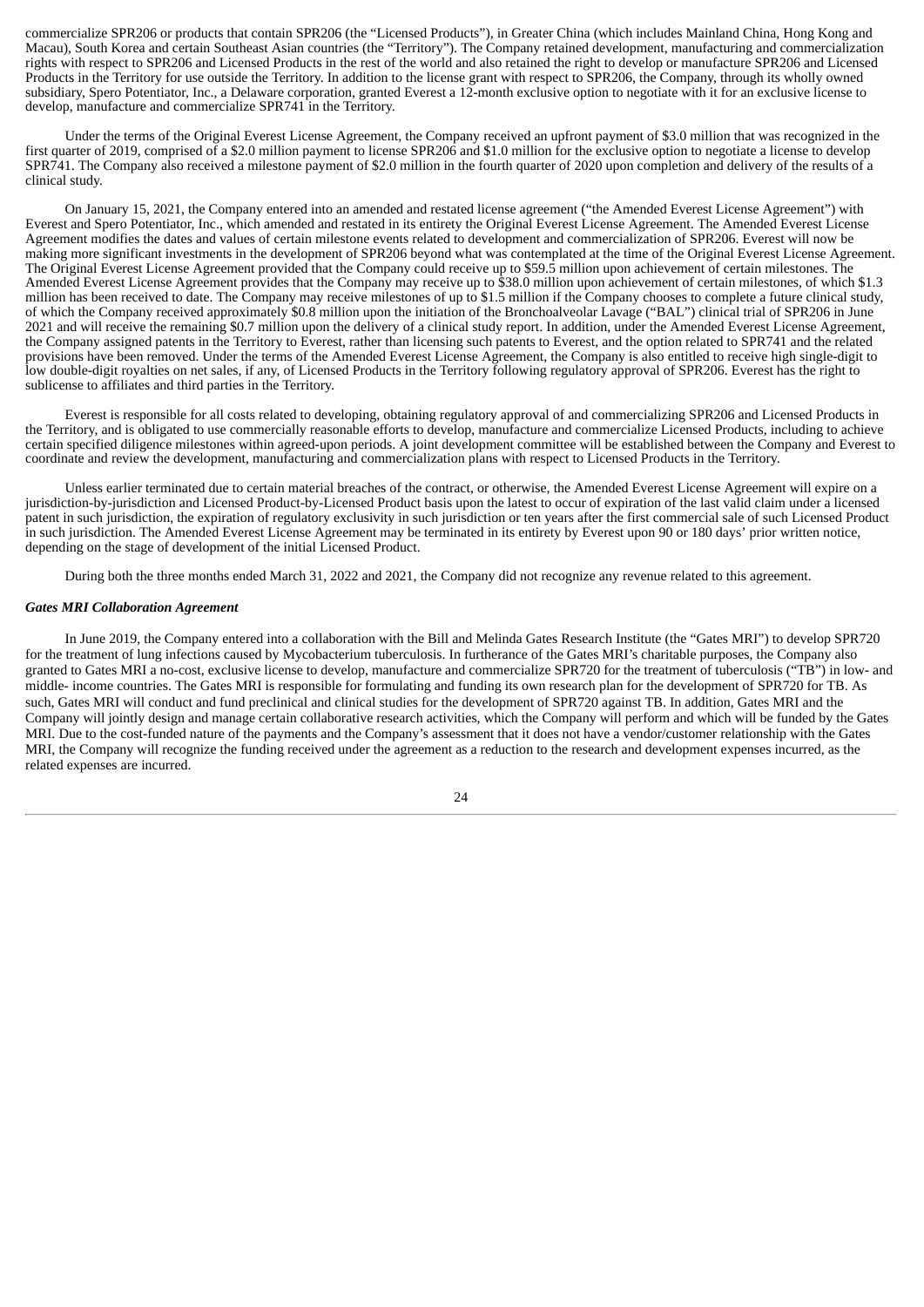The Company did not record a reduction to research and development expense as no activities were funded by Gates MRI during the three months ended March 31, 2022. The Company recorded \$0.6 million as a reduction to research and development expense related to activities funded by Gates MRI during the three months ended March 31, 2021.

#### *Savior Service Agreement*

In November 2018, the Company entered into a service agreement with Savior Lifetec Corporation ("Savior") to perform technology transfer, process development, analytical method development and testing and formulation development for tebipenem HBr. Per the terms of the agreement, the Company paid Savior a non-refundable supervision fee of approximately \$2.0 million to manage the buildout of a commercial manufacturing facility. The supervision fee was classified as a prepaid asset on the Company's balance sheet and was fully amortized over a service period of approximately 34 months as of December 31, 2021. The Company has paid Savior an additional \$5.2 million for facility build out costs, which is classified as a long-term asset on the Company's balance sheet as of March 31, 2022.

#### *Pfizer License and Share Purchase Agreements*

On June 30, 2021, the Company and Pfizer entered into the Pfizer License Agreement and the Pfizer Purchase Agreement. Under the terms of the Pfizer License Agreement, the Company granted Pfizer an exclusive royalty-bearing license to develop, manufacture and commercialize SPR206 or products that contain SPR206 (the "Licensed Products") globally with some territorial exceptions (the "Pfizer Territory"). The Pfizer Territory excludes the United States and the Asian markets previously licensed to Everest, those being the People's Republic of China, including Hainan Island, the Hong Kong Special Administrative Region of the People's Republic of China, and the Macau Special Administrative Region of the People's Republic of China, Taiwan, the Republic of Korea (South Korea), the Republic of Singapore, Malaysian Federation, Kingdom of Thailand, the Republic of Indonesia, Socialist Republic of Vietnam and the Republic of the Philippines).

Under the terms of the Pfizer Purchase Agreement, Pfizer purchased 2,362,348 shares of the Company's common stock at a price of \$16.93 per share for a total investment of \$40.0 million. Under the terms of the Pfizer License Agreement, the Company received no other upfront payments but is eligible to receive up to \$80.0 million in development and sales milestones, and may also receive high single-digit to low double-digit royalties on net sales of SPR206 in the Pfizer Territory. Achievement of these payments cannot be guaranteed. The Company and Pfizer agree that upon Pfizer's request, the parties will negotiate in good faith regarding procuring a clinical or commercial supply of the compound.

The fair market value of 2,362,348 shares of the Company's common stock issued to Pfizer under the Pfizer Purchase Agreement was determined to be \$27.5 million. The common stock issued under the Pfizer Purchase Agreement were valued using an option pricing valuation model as the shares are subject to certain holding period restrictions. The Company accounted for the associated premium of \$12.5 million as a freestanding equity-linked instrument under ASC 815. The premium was allocated as consideration for the Pfizer License Agreement and evaluated under ASC 606. The premium was determined not to be constrained and was included in the calculation of the total transaction price related to the Pfizer License Agreement as of June 30, 2021.

The Company is responsible for all costs related to developing and obtaining regulatory approval of SPR206 and Licensed Products in the Pfizer Territory, with a focus on the European market, and is obligated to use commercially reasonable efforts, including to achieve certain specified diligence milestones within agreed-upon periods. A joint development committee was established between the Company and Pfizer to coordinate and review the development, manufacturing and commercialization plans with respect to Licensed Products in the Pfizer Territory. Pfizer is responsible for commercializing SPR206 and the Licensed Products in the Pfizer Territory.

Unless earlier terminated due to certain material breaches of the contract or by Pfizer's convenience, or otherwise, the Pfizer License Agreement will expire on a jurisdiction-by-jurisdictionand licensedproduct-by-licensedproduct basis after ten years from the effective date. The Pfizer License Agreement will automatically renew for an additional ten-year term unless terminated.

#### *Accounting Analysis and Revenue Recognition*

The Company determined that Pfizer is a customer and that the Pfizer License Agreement is within the scope of ASC 606 as licensing intellectual property and performing ongoing research and development services are ordinary activities that are ongoing and central to the Company's operations. Accordingly, in determining the appropriate amount of revenue to be recognized, the Company performed the following steps: (i) identified the promised goods or services in the contract; (ii) determined whether the promised goods or services are performance obligations including whether they are distinct in the context of the contract; (iii) measured the

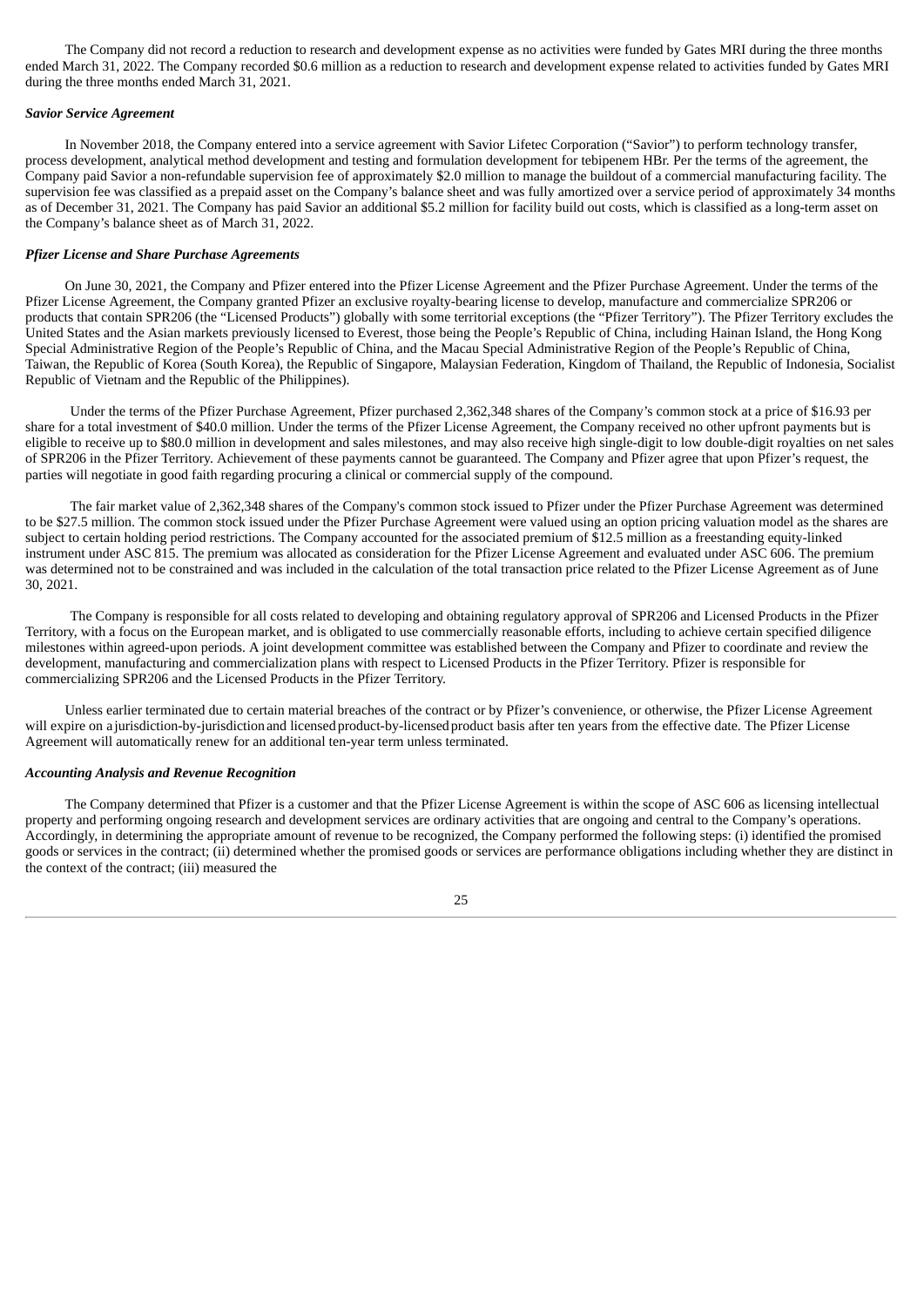transaction price, including the constraint on variable consideration; (iv) allocated the transaction price to the identified performance obligations in proportion to their SSP; and (v) recognized revenue when each performance obligation was deemed to be satisfied.

Based on that evaluation, the Company identified two performance obligations, as presented below. The Company determined that the supply agreement is a customer option and not a material right, as the pricing to Pfizer is not at a significant discount. Furthermore, Pfizer has the right to use third parties to manufacture the compound, or to manufacture the compound itself. The transaction price to be allocated to the identified performance obligations was determined to be the \$12.5 million premium on the Company's commitment to sell common stock to Pfizer under the Pfizer Purchase Agreement at a price per share in excess of fair value. The allocation was performed based on the relative standalone selling prices of the performance obligations. The following table shows the performance obligations and the transaction price allocated to those obligations (in millions):

|                                                                      | Transaction<br>Price |                                                             |
|----------------------------------------------------------------------|----------------------|-------------------------------------------------------------|
| <b>Performance Obligations</b>                                       | Allocated            | <b>Recognition Method</b>                                   |
| License and know-how transfer (1)                                    | 1.4                  | Fully satisfied; recognized upon delivery of the<br>license |
| Research and development services related to upcoming milestones (2) | 11.1                 | Recognized over time as services are delivered              |
|                                                                      | 12.5                 |                                                             |

- 1. The standalone selling price for the license and know-how was determined by the income approach utilizing a discounted cash flow. The key assumptions in the Company's estimate of the standalone selling price for the license and know-how include the probability of technological and regulatory success, an estimate of future product revenues, and the discount rate, among others.
- 2. The standalone selling price for the research and development services was estimated based on the Company's estimate of costs to be incurred to fulfill its obligations associated with the performance of the research and development services, plus a reasonable margin.

The potential license maintenance fees and development milestone payments from the Pfizer License Agreement will be accounted for as variable consideration under ASC 606. Given the uncertain nature of these payments, the Company determined they were fully constrained as of March 31, 2022 and not included in the transaction price. The Company can also earn sales-based royalties.

The Company recognizes revenue for the license performance obligation at a point in time, that is upon transfer of the license to Pfizer. Control of the license was transferred on the Effective Date and Pfizer could begin to use and benefit from the license at the Effective Date.

The Company recognized \$0.2 million of revenue from the contract during the three months ended March 31, 2022. The remaining transaction price balance of approximately \$10.4 million from the Pfizer Purchase Agreement allocated to the research and development services performance obligation has been recorded as deferred revenue in the condensed consolidated balance sheet. As of March 31, 2022, the research and development services related to the second performance obligation were expected to be recognized as costs are incurred over the project development timeframe.

## **10. Liability Related to the Sale of Future Royalties**

On September 29, 2021, the Company entered into a Revenue Interest Agreement with certain entities managed by HealthCare Royalty Management, LLC ("HCR"), pursuant to which the Company sold to HCR the right to receive certain royalty payments from the Company for a purchase price of up to \$125.0 million. The Company has evaluated the terms of the Revenue Interest Agreement and concluded that the features of the investment amount are similar to those of a debt instrument. The Company received gross proceeds of \$50.0 million from HCR at an initial funding on October 19, 2021 (the "Initial Investment Amount"). As such, the Company accounted for this transaction as long-term debt as of December 31, 2021. The Company is entitled to receive an additional \$50.0 million upon FDA approval of tebipenem HBr on or before December 31, 2022 (the "Second Investment Amount"), and an additional \$25.0 million subject to the mutual agreement of the Company and HCR and if the Company meets certain minimum tebipenem HBr product sales thresholds in the United States within 12 months from commercial launch (the "Third Investment Amount," and together with the Initial Investment Amount and the Second Investment Amount, collectively, the "Investment Amount").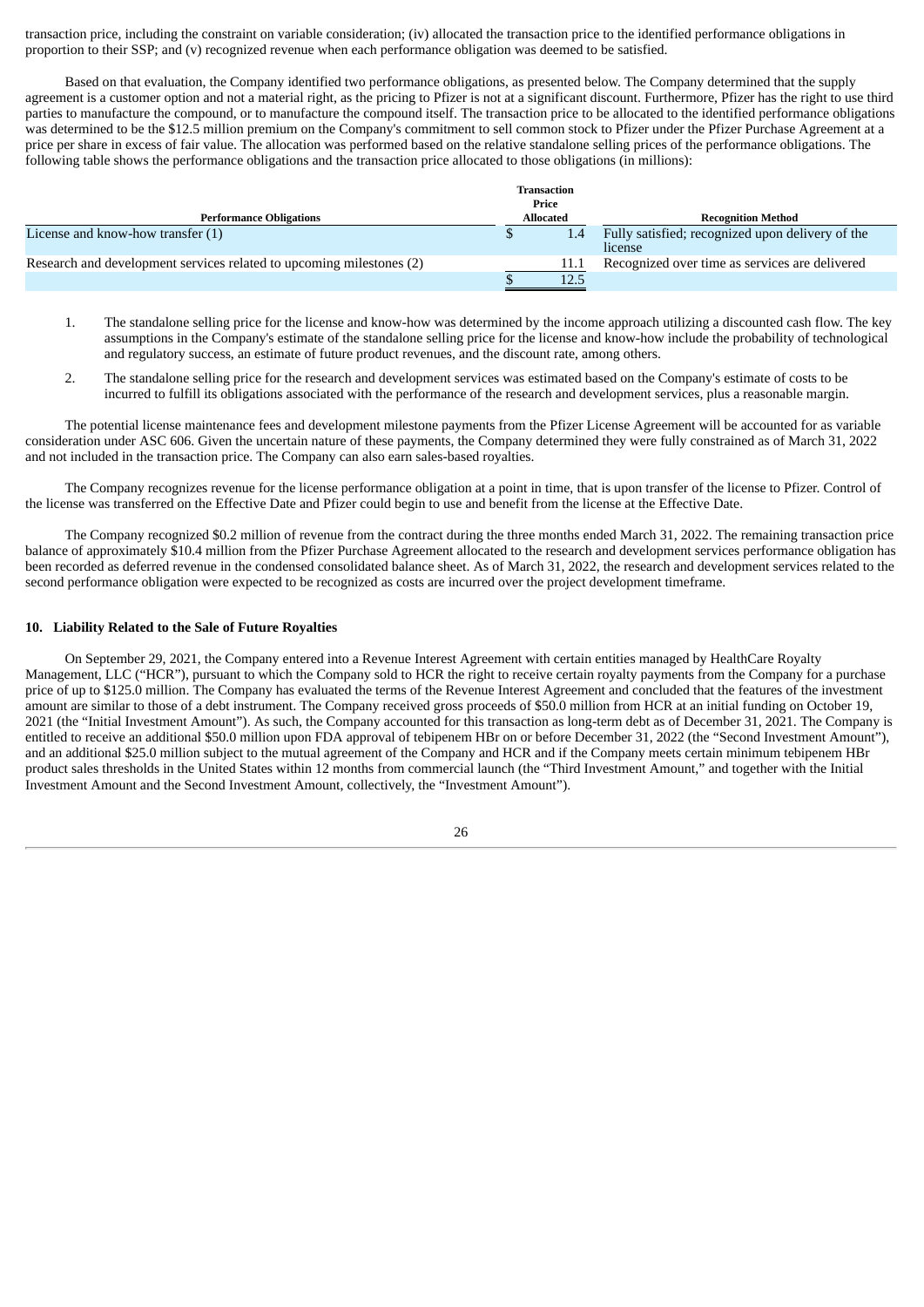Under the Revenue Interest Agreement, HCR is entitled to receive tiered royalties on: (i) worldwide net sales of Included Products (as defined below) by the Company (and excluding sales by licensees), and (ii) any payments received by licensees, in each case of tebipenem HBr, SPR720, SPR206 and any other products marketed by the Company (the "Included Products") in amounts ranging from 12% to 1% based on annual net revenues (or 14% to 1.5% if the Third Investment Amount is funded). The applicable royalty rate is subject to a step-down if certain sales milestones are met. When HCR has received aggregate payments equal to 250% of the Investment Amount (the "Hard Cap"), HCR's right to receive royalties on Net Revenues will terminate. The Hard Cap will be \$250 million upon tebipenem HBr approval, or \$312.5 million if the Third Investment Amount is funded.

If the Company has not received FDA approval for tebipenem HBr for a cUTI indication on or prior to December 31, 2022, the Revenue Interest Agreement will terminate and the Company will pay to HCR, no later than January 15, 2023, an amount equal to the Initial Investment Amount plus interest equal to an annual 13.5% rate of return.

If HCR has not received aggregate payments of at least 60% of the Investment Amount by September 30, 2025 and at least 100% of the Investment Amount by September 30, 2027 (each, a "Minimum Amount"), then the Company will be obligated to make a cash payment to HCR in an amount sufficient to gross HCR up to the applicable Minimum Amount.

At inception of the Revenue Interest Agreement, the Company accounted for the transaction as long-term debt and as short-term debt as of March 31, 2022. The gross proceeds of the Initial Investment Amount of \$50.0 million were recorded as a liability related to the sale of future royalties, net of transaction costs of \$2.5 million and initial derivative liability of \$1.0 million, which will be amortized over the estimated life of the arrangement using the effective interest method. The fair value for the liability related to the sale of future royalties at the time of the transaction was based on the Company's current estimates of future royalties expected to be paid to HCR over the remaining patent life of the product, which are considered Level 3 inputs.

The Company estimates the effective interest rate used to record non-cash interest expense under the Revenue Interest Agreement based on the estimate of future royalty payments to be received by HCR. As of March 31, 2022, the estimated effective interest rate under the agreement was 20.8%. Over the life of the arrangement, the actual effective interest rate will be affected by the amount and timing of the royalty payments received by HCR and changes in the Company's forecasted royalties. At each reporting date, the Company will reassess its estimate of total future royalty payments to be received by HCR, and prospectively adjust the effective interest rate and amortization of the liability as necessary.

In connection with the initial investment amount, the Company classified \$1.0 million at inception of the Revenue Interest Agreement as a derivative liability on its consolidated balance sheet because there were embedded instruments that represent a conditional obligation to pay HCR the final payment, which is 250% of the Investment Amount, upon an event of default or change of control (see Note 3).

The following table presents the changes in the liability related to the sale of future royalties under the Revenue Interest Agreement with HCR as of March 31, 2022 (in thousands):

| Liability related to sale of future royalties, as of December 31, 2021 | 48.414 |
|------------------------------------------------------------------------|--------|
| Plus Interest expense accrued/recognized                               | 2.488  |
| Liability related to sale of future royalties, as of March 31, 2022    | 50,902 |

# **11. Australia Research and Development Tax Incentive**

The Australian government has established a research and development tax incentive to encourage industry investment in research and development, which is available to companies incorporated under Australian law that have core research and development activities. In September 2016, the Company established Spero Potentiator Australia Pty Limited to carry out certain research and development activities. As this subsidiary meets the eligibility requirements of the Australian tax law, it is eligible to receive a 43.5% tax incentive for qualified research and development activities.

The Company recorded less than \$0.1 million as a reduction during both the three months ended March 31, 2022 and 2021, respectively, to research and development expenses in the consolidated statements of operations and comprehensive loss associated with this tax incentive, representing 43.5% of the Company's qualified research and development spending in Australia. The tax incentive refund is denominated in Australian dollars and, therefore, the associated tax incentive receivable is re-measured to U.S. dollars as of each reporting date. The Company's tax incentive receivables from the Australian government totaled \$0.4 million and \$0.4 million as of March 31, 2022, and December 31, 2021, respectively.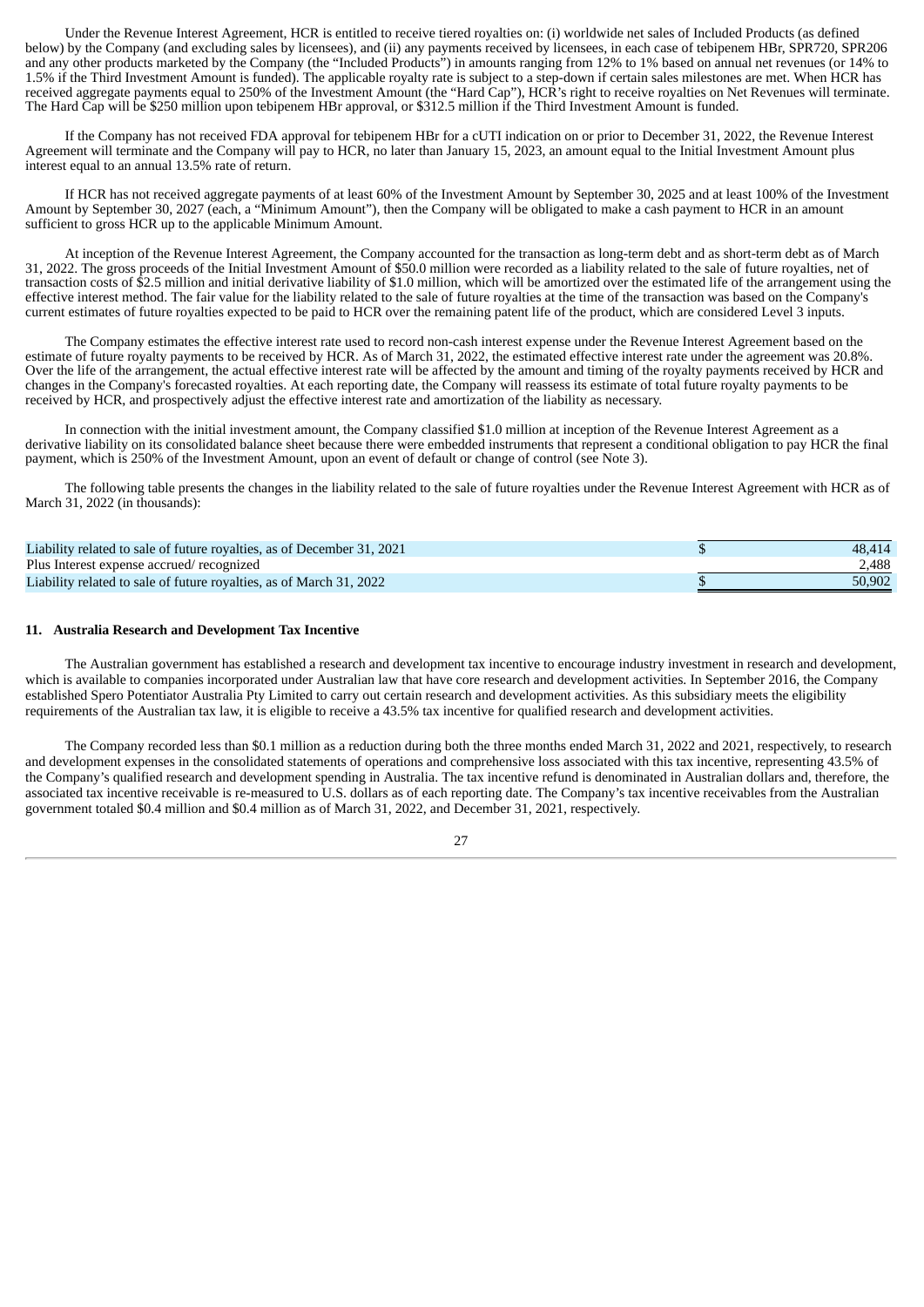# **12. Net Loss per Share**

Basic and diluted net loss per share attributable to common stockholders of Spero Therapeutics, Inc. was calculated as follows (in thousands, except share and per share amounts):

|                                                               | <b>Three Months Ended March 31.</b> |            |  |            |  |
|---------------------------------------------------------------|-------------------------------------|------------|--|------------|--|
|                                                               |                                     | 2022       |  | 2021       |  |
| Numerator:                                                    |                                     |            |  |            |  |
| Net loss                                                      |                                     | (32,829    |  | (19,423)   |  |
| Net loss attributable to common stockholders                  |                                     | (32,829)   |  | (19, 423)  |  |
|                                                               |                                     |            |  |            |  |
| Denominator:                                                  |                                     |            |  |            |  |
| Weighted average common shares outstanding, basic and diluted |                                     | 32,606,715 |  | 29,414,148 |  |
| Net loss per share, basic and diluted                         |                                     | (1.01      |  | (0.66)     |  |

The Company excluded potentially dilutive securities from the computation of diluted net loss per share as the effect would be to reduce the net loss per share. Therefore, the weighted average number of common shares outstanding used to calculate both basic and diluted net loss per share attributable to common stockholders of Spero Therapeutics, Inc. is the same. The Company excluded the following potential common shares, presented based on amounts outstanding at each period end, from the computation of diluted net loss per share attributable to common stockholders for the periods indicated because including them would have had an anti-dilutive effect:

|                                                                      | Three Months Ended March 31, |            |
|----------------------------------------------------------------------|------------------------------|------------|
|                                                                      | 2022                         | 2021       |
| Options to purchase common stock                                     | 5,775,068                    | 4,583,140  |
| Unvested restricted stock units                                      | 1,163,647                    |            |
| Series B convertible preferred stock (as converted to common shares) | 938,000                      | 938,000    |
| Series C convertible preferred stock (as converted to common shares) | 2.214,000                    | 2.214,000  |
| Series D convertible preferred stock (as converted to common shares) | 3,215,000                    | 3,215,000  |
|                                                                      | 13,305,715                   | 10,950,140 |

# **13. Subsequent Events**

On May 3, 2022, the Company announced that it would immediately suspend current commercialization activities for tebipenem HBr based on feedback from a recent Late Cycle Meeting ("LCM") with the FDA regarding the Company's NDA for tebipenem HBr. Although the review is still ongoing and the FDA has not yet made any final determination regarding approvability, the discussion suggested that the data package may be insufficient to support approval during this review cycle. As a result, the Company has restructured its operations to focus on advancing its earlier stage programs, SPR720 and SPR206, while it continues its dialogue with the FDA to seek a pathway forward for the potential approval of tebipenem HBr.

In connection with the foregoing, on May 3, 2022, the Company implemented a strategic restructuring initiative and corresponding reduction in workforce The restructuring initiative and corresponding reduction in workforce is designed to reduce costs and reallocate resources towards the Company's clinical development programs for SPR720 and SPR206, while maintaining key personnel needed to help preserve the value of the Company's tebipenem HBr program. The restructuring reduced the Company's workforce from 146 full-time employees as of December 31, 2021 to approximately 35 full-time employees. The Company estimates that it will incur approximately \$8.0 million of costs in connection with the reduction in workforce related to severance pay and other related termination benefits. The Company communicated the workforce reduction on May 3, 2022 and expects the majority of the costs associated with the restructuring to be incurred during the quarter ending June 30, 2022.

# <span id="page-28-0"></span>**Item 2. Management's Discussion and Analysis of Financial Condition and Results of Operations.**

You should read the following discussion and analysis of our financial condition and results of operations together with the unaudited financial information and the notes thereto included appearing elsewhere in this Quarterly Report on Form 10-Q, and the audited financial information and the notes thereto included in our Annual Report on Form 10-K for the year ended December 31, 2021. Some of the information contained in this discussion *and analysis or set forth elsewhere in this Quarterly Report on Form 10-Q,*

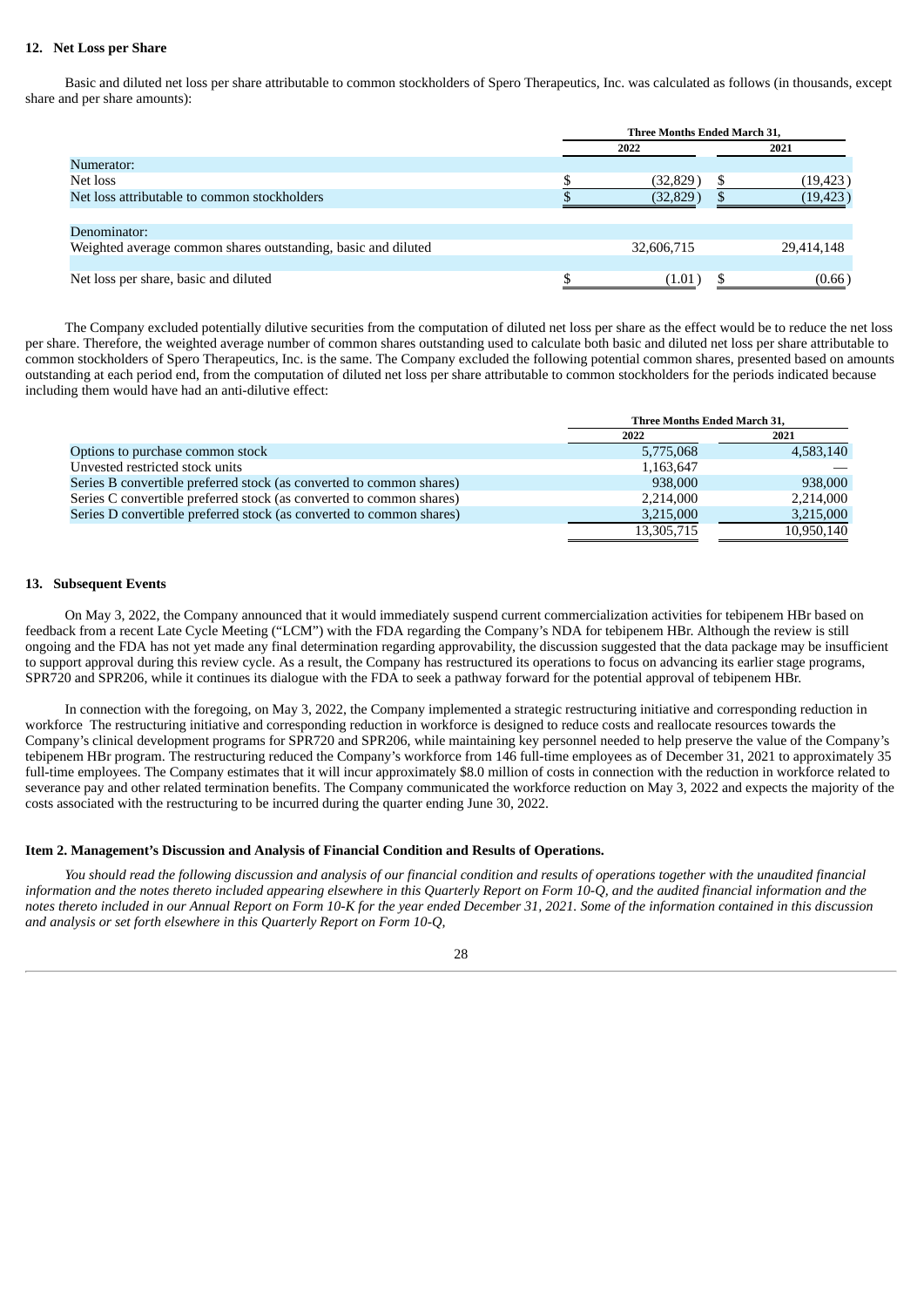including information with respect to our plans and strategy for our business, includes forward-looking statements that involve risks and uncertainties. As a result of many factors, including those factors set forth in the "Risk Factors" section of this Quarterly Report on Form 10-Q, our actual results could differ materially from the results described in, or implied by, the forward-looking statements contained in the following discussion and analysis.

#### **Overview**

We are a multi-asset, clinical-stage biopharmaceutical company focused on identifying, developing and commercializing novel treatments for bacterial infections, including MDR bacterial infections, and rare diseases. Our most advanced product candidate, tebipenem HBr, is designed to be the first broad-spectrum oral carbapenem-class antibiotic for use to treat certain bacterial infections that cause complicated urinary tract infections ("cUTIs"), including pyelonephritis, caused by certain microorganisms, in adult patients who have limited oral treatment options. Treatment with effective orally administrable antibiotics may prevent hospitalizations for serious infections and enable earlier and cost-effective treatment of patients after hospitalization. We are also developing SPR720, a novel oral antibiotic designed for the treatment of a rare, orphan disease caused by non-tuberculous mycobacterial pulmonary infections ("NTM"). We are continuing to engage with the FDA on specifics of the upcoming SPR720 Phase 2 clinical trial, which we expect to begin in the second half of 2022, with an expected interim data read-out in 2023 and topline results in 2024. In addition, we are developing an IVadministered product candidate, SPR206, to treat MDR Gram-negative infections in the hospital. We believe that our novel product candidates, if successfully developed and approved, would have meaningful patient impacts and significant commercial applications for the treatment of bacterial infections, including MDR infections, in both the community and hospital settings. Since our inception in 2013, we have focused substantially all of our efforts and financial resources on organizing and staffing our company, business planning, raising capital, acquiring and developing product and technology rights, building our intellectual property portfolio and conducting research and development activities for our product candidates. We do not have any products approved for sale and have not generated any revenue from product sales.

We have experienced net losses and significant cash outflows from cash used in operating activities since our inception. Our ability to generate product revenue sufficient to achieve profitability will depend heavily on the successful development and eventual commercialization of one or more of our product candidates. As of March 31, 2022, we had an accumulated deficit of \$400.3 million, and cash, cash equivalents and marketable securities of \$122.0 million. We expect to continue to incur significant expenses and increasing operating losses for at least the next several years. Based on our announced strategic restructuring described below and the cessation of commercialization activities for the tebipenem HBr program and assuming the repayment of amounts under our Revenue Interest Financing Agreement with certain entities managed by HealthCare Royalty Management, LLC, we believe that our existing cash, cash equivalents and marketable securities, together with other non-dilutive funding commitments, will be sufficient to fund our planned operating expenses and capital expenditures pursuant to the priorities of our strategic refocusing through late 2023. During this period, our announced strategic refocusing described below prioritizes advancing SPR720 and SPR206 to key Phase 2 milestones. For more information, see Note 10 - Liability Related to the Sale of Future Royalties to the Financial Statements. This timeline is subject to uncertainty as to the timing of future expenditures. We have developed plans to mitigate this risk, which primarily consist of raising additional capital through some combination of equity or debt financings, potential new collaborations, additional grant funding and/or reducing cash expenditures. If we are not able to secure adequate additional funding, we plan to make reductions in spending. In that event, we may have to delay, scale back, or eliminate some or all of our planned clinical trials and research stage programs. The actions necessary to reduce spending under this plan at a level that mitigates the factors described above is not considered probable, as defined in the accounting standards and therefore, the full extent to which management may extend our funds through these actions may not be considered in management's assessment of our ability to continue as a going concern. As a result, management has concluded that substantial doubt exists about our ability to continue as a going concern.

We will not generate revenue from product sales unless and until we successfully complete clinical development and obtain regulatory approval for our product candidates. If we obtain regulatory approval for any of our product candidates and do not enter into a commercialization partnership, we expect to incur significant expenses related to developing our internal commercialization capability to support product sales, marketing and distribution. Further, we expect to incur additional costs associated with our continued operation as a public company.

As a result, we will need substantial additional funding to support our continuing operations and pursue our growth strategy. Until such time as we can generate significant revenue from product sales, if ever, we expect to finance our operations through a combination of equity offerings, debt financings, government funding arrangements, collaborations, strategic alliances and marketing, distribution or licensing arrangements. We may be unable to raise additional funds or enter into such other agreements or arrangements when needed on favorable terms, or at all. If we fail to raise capital or enter into such agreements as, and when, needed, we may have to significantly delay, scale back or discontinue the development and commercialization of one or more of our product candidates.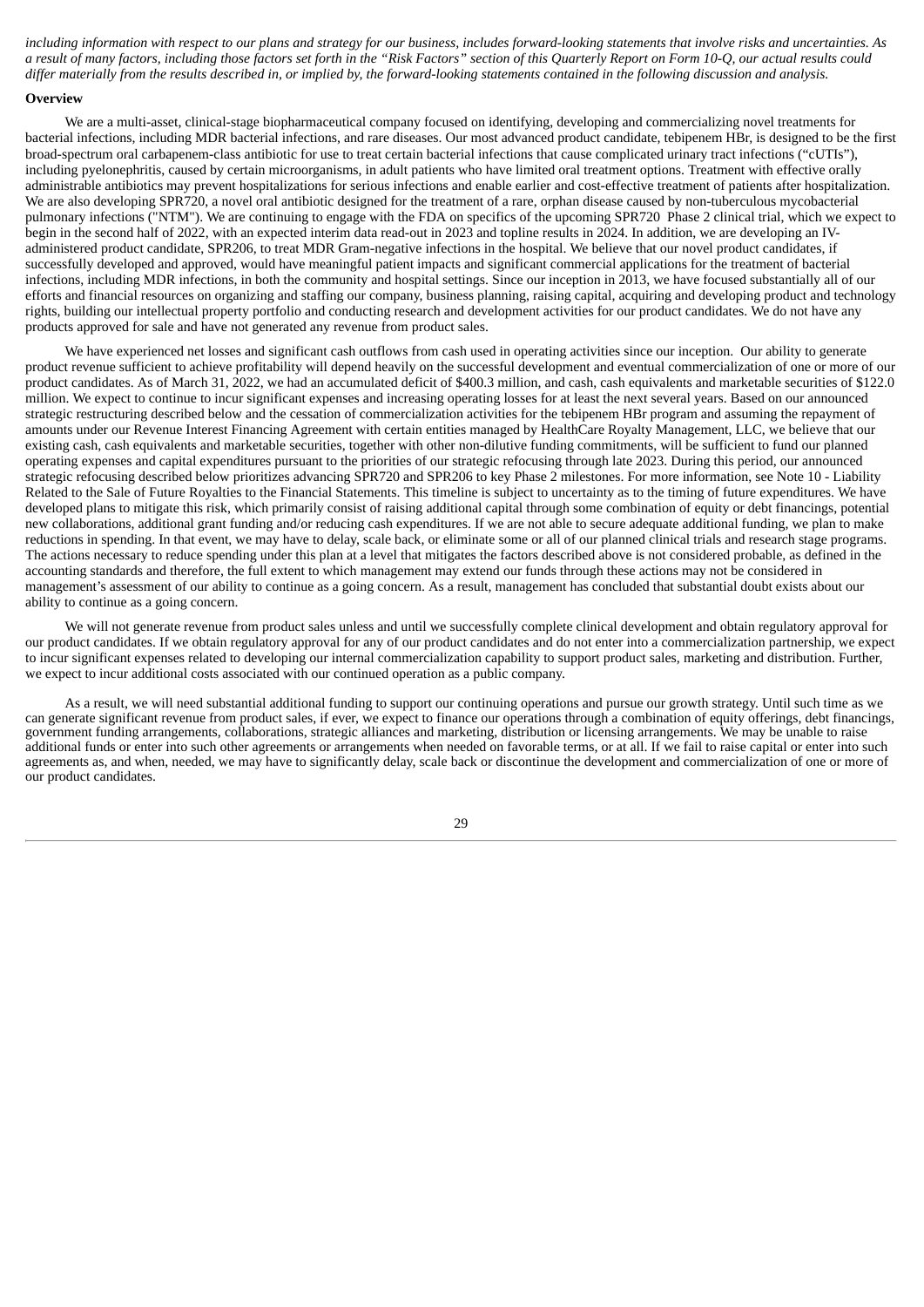Because of the numerous risks and uncertainties associated with pharmaceutical product development, we are unable to accurately predict the timing or amount of increased expenses or when or if we will be able to achieve or maintain profitability. Even if we are able to generate product sales, we may not become profitable. If we fail to become profitable or are unable to sustain profitability on a continuing basis, then we may be unable to continue our operations at planned levels and be forced to reduce or terminate our operations.

# **Recent Developments**

On May 3, 2022, we announced that we would immediately suspend current commercialization activities for tebipenem HBr based on feedback from a recent Late Cycle Meeting ("LCM") with the FDA regarding our NDA for tebipenem HBr. Although the review is still ongoing and the FDA has not yet made any final determination regarding approvability, the discussion suggested that the data package may be insufficient to support approval during this review cycle. As a result, we have restructured our operations to focus on advancing our earlier stage programs, SPR720 and SPR206, while we continue our dialogue with the FDA to seek a pathway forward for the potential approval of tebipenem HBr. We believe this re-prioritized strategic focus is the best way to optimize our financial and other resources to advance our goal of developing and commercializing product candidates to address the unmet need for solutions to antibiotic resistant pathogens.

In connection with the foregoing, on May 3, 2022, we implemented a strategic restructuring initiative and corresponding reduction in workforce The restructuring initiative and corresponding reduction in workforce is designed to reduce costs and reallocate resources towards our clinical development programs for SPR720 and SPR206, while maintaining key personnel needed to help preserve the value of our tebipenem HBr program. The restructuring reduced our workforce from 146 full-time employees as of December 31, 2021 to approximately 35 full-time employees. We estimate that we will incur approximately \$8.0 million of costs in connection with the reduction in workforce related to severance pay and other related termination benefits. We communicated the workforce reduction on May 3, 2022 and expect the majority of the costs associated with the restructuring to be incurred during the quarter ending June 30, 2022.

# **Components of our Results of Operations**

## *Sales Revenue*

To date, we have not generated any revenue from product sales. If our development efforts for our product candidates are successful and result in regulatory approval, we may generate revenue in the future from product sales. We cannot predict if, when, or to what extent we will generate revenue from the commercialization and sale of our product candidates. We may never succeed in obtaining regulatory approval for any of our product candidates.

#### *Grant Revenue*

To date, the majority of our revenue has been derived from government awards. We expect that our revenue for the next few years will be derived primarily from payments under our government awards that we have currently entered into and that we may enter into in the future.

#### *Collaboration Revenue*

Collaboration revenue relates to our agreements with Everest and Pfizer.

#### *Operating Expenses*

#### *Research and Development Expenses*

Research and development expenses consist primarily of costs incurred for our research activities, including our drug discovery efforts, and the development of our product candidates, which include:

- employee-related expenses, including salaries, related benefits, travel and share-based compensation expense for employees engaged in research and development functions;
- expenses incurred in connection with the preclinical and clinical development of our product candidates, including under agreements with contract research organizations ("CROs");
- costs incurred in connection with our government awards;
- the cost of consultants and contract manufacturing organizations ("CMOs") that manufacture drug products for use in our preclinical studies and clinical trials;

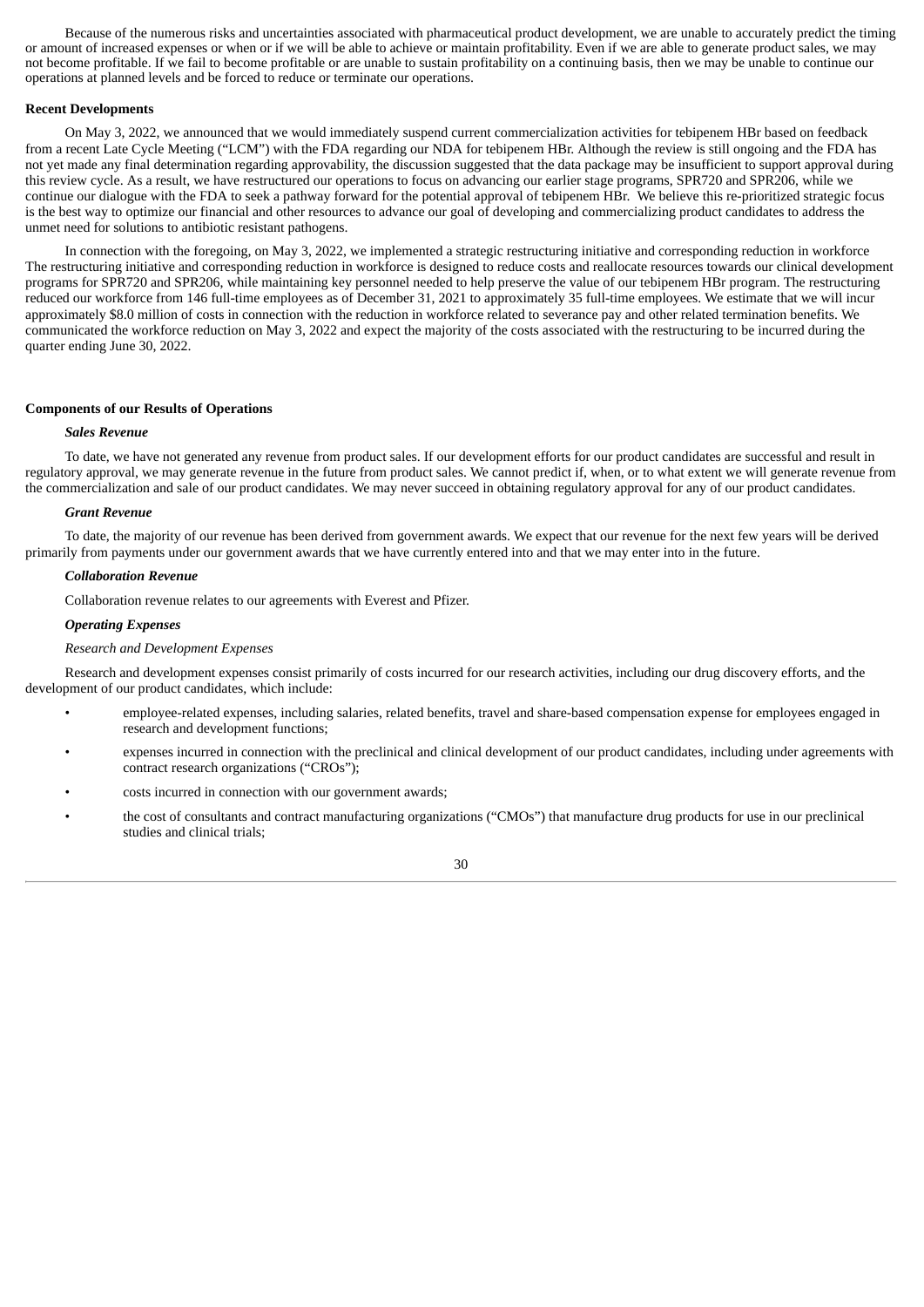- facilities, depreciation and other expenses, which include direct and allocated expenses for rent and maintenance of facilities, insurance and supplies; and
- payments made under third-party licensing agreements.

We have recorded research and development expenses conducted by our Australian subsidiary net of a 43.5% research and development tax incentive we expect to receive for qualified expenses from the Australian government.

In June 2019, we entered into a collaboration with the Bill and Melinda Gates Research Institute (the "Gates MRI"), a nonprofit research institution wholly owned by the Bill and Melinda Gates Foundation to develop SPR720 for the treatment of lung infections caused by *Mycobacterium tuberculosis*. In furtherance of the Gates MRI's charitable purposes, we also granted the Gates MRI a no cost, exclusive license to develop, manufacture and commercialize SPR720 for the treatment of tuberculosis ("TB") in low- and middle- income countries. Gates MRI will conduct and fund preclinical and clinical studies for the development of SPR720 against TB and fund certain agreed upon collaborative research activities performed by us. Due to our assessment that we do not have a vendor/customer relationship with the Gates MRI, we recognize the funding received under the agreement as a reduction to the research and development expenses as the related expenses are incurred.

We expense research and development costs as incurred. Nonrefundable advance payments we make for goods or services to be received in the future for use in research and development activities are recorded as prepaid expenses. The prepaid amounts are expensed as the related goods are delivered or the services are performed.

Our direct research and development expenses are tracked on a program-by-program basis and consist primarily of external costs, such as fees paid to consultants, contractors, CMOs and CROs in connection with our preclinical and clinical development activities. License fees and other costs incurred after a product candidate has been designated and that are directly related to the product candidate are included in direct research and development expenses for that program. License fees and other costs incurred prior to designating a product candidate are included in early stage research programs. We do not allocate employee costs, costs associated with our preclinical programs or facility expenses, including depreciation or other indirect costs, to specific product development programs because these costs are deployed across multiple product development programs and, as such, are not separately classified.

Product candidates in later stages of clinical development generally have higher development costs than those in earlier stages of clinical development, primarily due to the increased size and duration of later-stage clinical trials.

At this time, we cannot reasonably estimate or know the nature, timing and costs of the efforts that will be necessary to complete the preclinical and clinical development of any of our product candidates. The successful development and commercialization of our product candidates is highly uncertain. This is due to the numerous risks and uncertainties, including the following:

- successful completion of clinical trials with safety, tolerability and efficacy profiles that are satisfactory to the FDA or any comparable foreign regulatory authority, including on account of the disruptive impacts of the COVID-19 pandemic;
- receipt of marketing approvals from applicable regulatory authorities;
- establishment of arrangements with third-party manufacturers to obtain manufacturing supply;
- obtainment and maintenance of patent, trade secret protection and regulatory exclusivity, both in the United States and internationally, including our ability to maintain our license agreement with Meiji with respect to tebipenem HBr;
- protection of our rights in our intellectual property portfolio;
- launch of commercial sales of our product candidates, if approved, whether alone or in collaboration with others;
- acceptance of our product candidates, if approved, by patients, the medical community and third-party payors;
- competition with other therapies; and
- a continued acceptable safety profile of our product candidates, if approved.

A change in the outcome of any of these variables with respect to the development of any of our product candidates would significantly change the costs and timing associated with the development of that product candidate. We may never succeed in obtaining regulatory approval for any of our product candidates.

# *General and Administrative Expenses*

General and administrative expenses consist primarily of salaries and related costs, including share-based compensation, for personnel in executive, finance and administrative functions. General and administrative expenses also include direct and allocated facility-related costs as well as professional fees for legal, patent, consulting, investor and public relations, accounting and audit services.

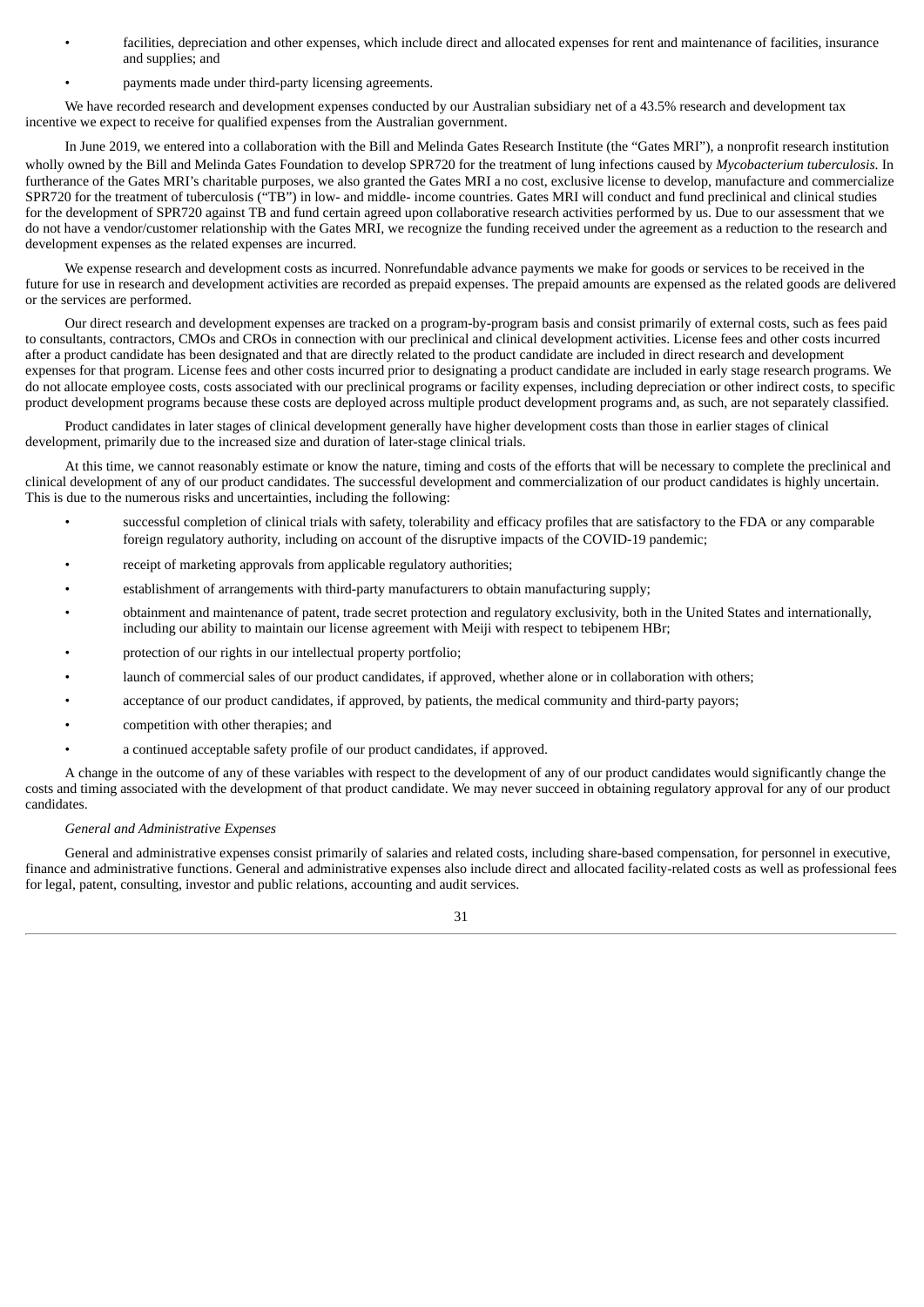In light of our decision to suspend current commercialization activities for tebipenem HBr and our strategic restructuring, we expect that our future expected general and administrative expenses relating to commercialization activities will be substantially reduced. We currently expect our general and administrative expenses to be lower for the remainder of 2022 as we progress through our discussions with the FDA regarding the NDA for tebipenem HBr and implement our restructuring. In connection with our restructuring, we estimate that we will incur approximately \$8.0 million of costs in connection with the reduction in workforce related to severance pay and other related termination benefits. We expect the majority of the costs associated with our restructuring to be incurred during the quarter ending June 30, 2022. We also anticipate that we will continue to incur accounting, audit, legal, regulatory, compliance, infrastructure and director and officer insurance costs as well as investor and public relations expenses associated with our continued operation as a public company.

#### *Other Income (Expense)*

#### *Interest Income (Expense)*

Interest income (expense) consists of interest expense related to the sale of future royalties and interest earned on our cash equivalents, which are primarily invested in money market accounts, as well as interest earned on our investments in marketable securities that we held during the three months ended March 31, 2022 and 2021.

#### *Other Income (Expense), Net*

Other income (expense), net, consists of insignificant amounts of miscellaneous income, as well as the change in the fair value of our derivative liability, realized and unrealized gains and losses from foreign currency-denominated cash balances, vendor payables and receivables from the Australian research and development tax incentive.

#### **Critical Accounting Policies and Significant Judgments and Estimates**

Our consolidated financial statements are prepared in accordance with generally accepted accounting principles in the United States ("GAAP"). The preparation of our consolidated financial statements and related disclosures requires us to make estimates, assumptions and judgments that affect the reported amount of assets, liabilities, revenue, costs and expenses, and related disclosures. We base our estimates on historical experience, known trends and events and various other factors that we believe are reasonable under the circumstances, the results of which form the basis for making judgments about the carrying values of assets and liabilities that are not readily apparent from other sources. We evaluate our estimates and assumptions on an ongoing basis. Our actual results may differ from these estimates under different assumptions or conditions.

We have made no changes to our existing critical accounting policies, as described in our Annual Report on Form 10-K for the year ended December 31, 2021.

#### **Results of Operations**

Our financial statements have been presented on the basis that we are a going concern, which contemplates the realization of revenues and the satisfaction of liabilities in the normal course of business. We have incurred losses from the inception of our operations. These factors raise substantial doubt about our ability to continue as a going concern.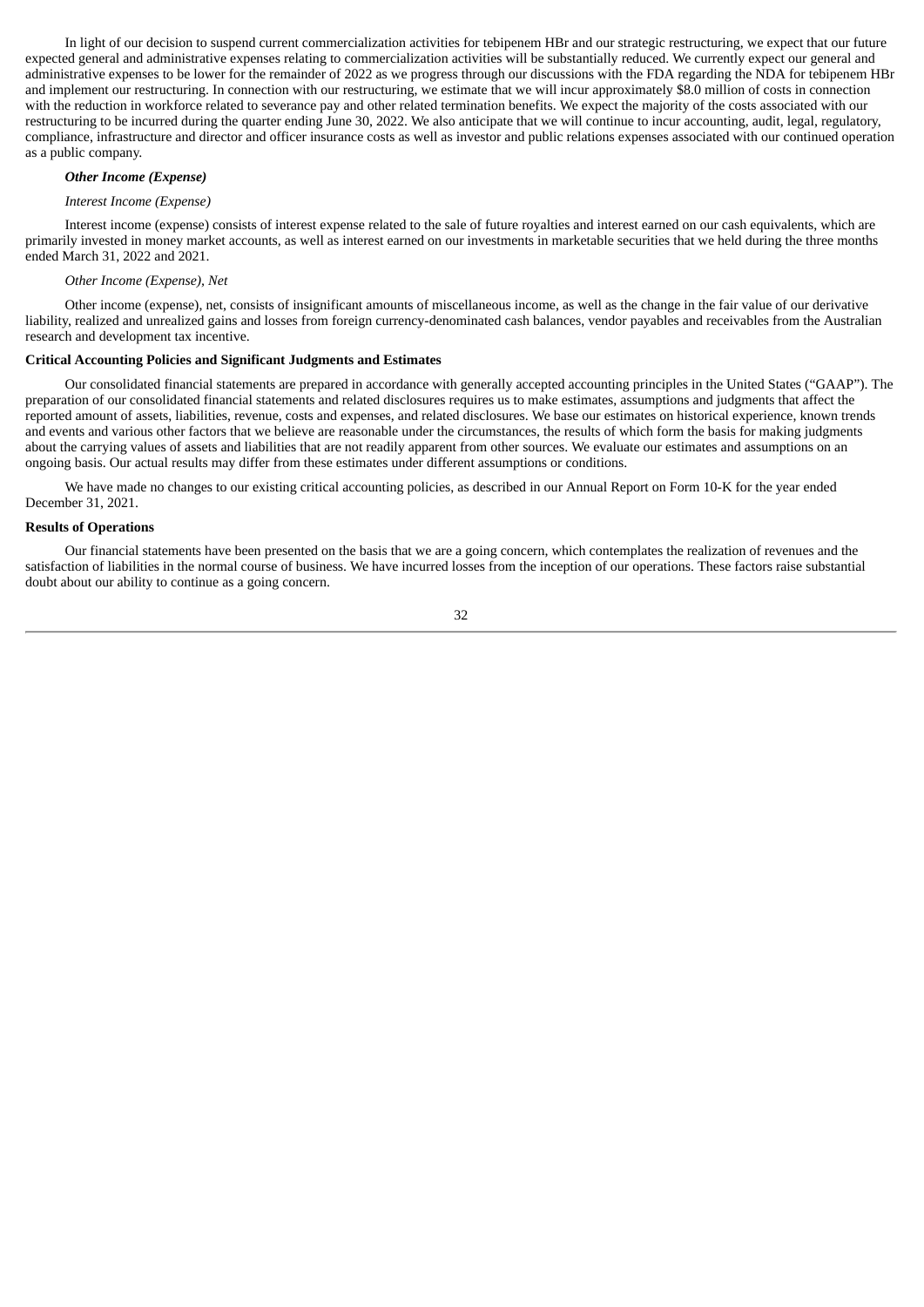# *Comparison of the Three Months Ended March 31, 2022 and 2021*

The following table summarizes our results of operations for the three months ended March 31, 2022 and 2021 (in thousands):

|                                                          | <b>Three Months Ended March 31.</b> |           |    |           |           |           |
|----------------------------------------------------------|-------------------------------------|-----------|----|-----------|-----------|-----------|
|                                                          | 2022                                |           |    | 2021      | \$ Change |           |
| <b>Revenues:</b>                                         |                                     |           |    |           |           |           |
| Grant revenue                                            | \$                                  | 1,822     | \$ | 7,300     | \$        | (5, 478)  |
| Collaboration revenue                                    |                                     | 247       |    |           |           | 247       |
| Total revenues                                           |                                     | 2,069     |    | 7,300     |           | (5,231)   |
|                                                          |                                     |           |    |           |           |           |
| Operating expenses:                                      |                                     |           |    |           |           |           |
| Research and development                                 |                                     | 16,971    |    | 18,404    |           | (1,433)   |
| General and administrative                               |                                     | 15,305    |    | 8,299     |           | 7,006     |
| Total operating expenses                                 |                                     | 32,276    |    | 26,703    |           | 5,573     |
| Loss from operations                                     |                                     | (30, 207) |    | (19, 403) |           | (10, 804) |
| Other income (expense):                                  |                                     |           |    |           |           |           |
| Interest income                                          |                                     | 72        |    | 98        |           | (26)      |
| Other income (expense), net                              |                                     | (13)      |    | (118)     |           | 105       |
| Interest expense related to the sale of future royalties |                                     | (2,488)   |    |           |           | (2,488)   |
| Change in fair value of derivative liability             |                                     | (193)     |    |           |           | (193)     |
| Total other income (expense), net                        |                                     | (2,622)   |    | (20)      |           | (2,602)   |
| Net loss                                                 |                                     | (32, 829) |    | (19, 423) |           | (13, 406) |

*Grant Revenue*

|                                               | Three Months Ended March 31. |  |       |  |           |
|-----------------------------------------------|------------------------------|--|-------|--|-----------|
|                                               | 2022                         |  | 2021  |  | \$ Change |
| BARDA Contract (tebipenem HBr)                | 675                          |  | 6.296 |  | (5,621)   |
| NIAID Contract (SPR206)                       | 253                          |  | 359   |  | (106)     |
| DoD Agreement (Potentiator product candidate) | 894                          |  | 645   |  | 249       |
| Total grant revenue                           | 1,822                        |  | 7,300 |  | (5,478)   |

Grant revenue recognized during the three months ended March 31, 2022 and 2021 consisted of the reimbursement of qualifying expenses incurred in connection with our various government awards. The decrease in revenue during the three months ended March 31, 2022 was primarily due to a \$5.6 million decrease in qualified expenses incurred under our BARDA contract for tebipenem HBr and a \$0.1 million decrease in funding under our NIAID agreement relating to SPR206, partially offset by an increase of \$0.2 million under our DoD agreement relating to SPR206.

# *Collaboration Revenue*

During the three months ended March 31, 2022, we recognized \$0.2 million in collaboration revenue related to our agreement with Pfizer. During the three months ended March 31, 2021, we did not recognize any collaboration revenue, as the aggregate amount of the transaction price related to our agreement with Everest was fully allocated to satisfied performance obligations in prior periods and we did not enter into our agreement with Pfizer until June 30, 2021.

*Research and Development Expenses*

|                                                        | Three Months Ended March 31, |   |        |           |          |
|--------------------------------------------------------|------------------------------|---|--------|-----------|----------|
|                                                        | 2022                         |   | 2021   | \$ Change |          |
| Direct research and development expenses by program:   |                              |   |        |           |          |
| Tebipenem HBr                                          | 6.244                        | S | 10,115 |           | (3,871)  |
| <b>SPR720</b>                                          | 85                           |   | 1,243  |           | (1,158)  |
| Potentiator product candidate (SPR206)                 | 1,920                        |   | 1,090  |           | 830      |
| Unallocated expenses:                                  |                              |   |        |           |          |
| Personnel related (including share-based compensation) | 7,513                        |   | 4,752  |           | 2,761    |
| Facility related and other                             | 1,209                        |   | 1,204  |           |          |
| Total research and development expenses                | 16.971                       |   | 18.404 |           | (1, 433) |
|                                                        |                              |   |        |           |          |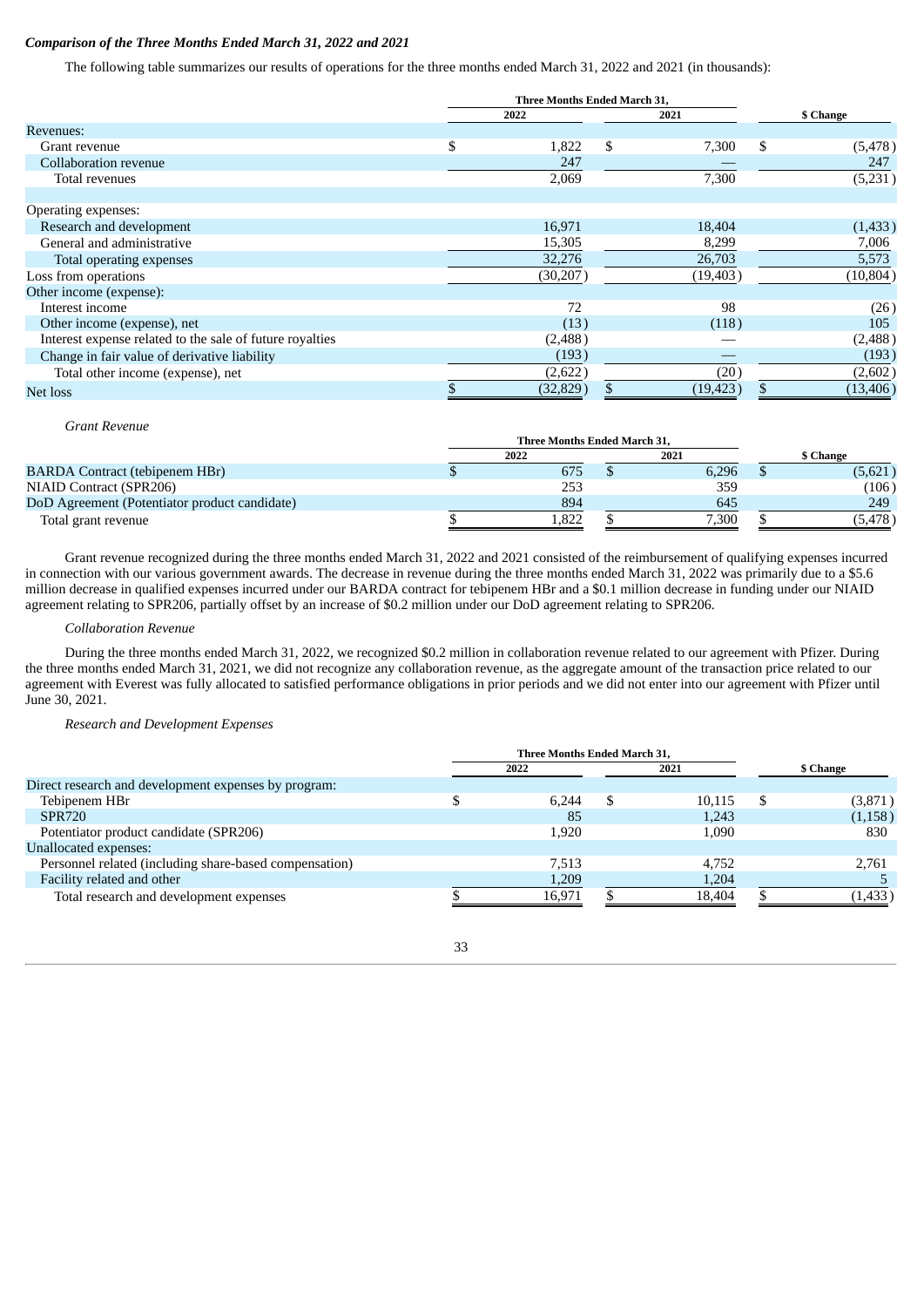Direct costs related to our tebipenem HBr program decreased by \$3.9 million during the three months ended March 31, 2022 compared to the three months ended March 31, 2021, primarily due to the completion of significant activities to support our NDA for tebipenem HBr. We expect to continue to incur some direct costs related to tebipenem HBr as we perform ongoing activities to support the further development of tebipenem HBr.

Direct costs related to our SPR720 program decreased by \$1.2 million during the three months ended March 31, 2022 as compared to the three months ended March 31, 2021, primarily due to the clinical hold placed on our Phase 2a clinical trial of SPR720. In January 2022, we announced the FDA lifted the clinical hold on the Phase 2 trial of SPR720. We expect to continue to incur direct costs related to SPR720 as we progress preclinical and clinical activities. Direct costs related to our SPR720 program during the three months ended March 31, 2021 reflect a \$0.6 million reduction to expense related to activities funded by Gates MRI.

Direct costs related to our SPR206 program increased by \$0.8 million during the three months ended March 31, 2022, primarily due to higher clinical costs.

During 2022 and 2021, research and development expenses incurred by our Australian subsidiary were recorded net of a 43.5% research and development tax incentive for qualified expenses from the Australian government, resulting in a receivable of \$0.4 million as of March 31, 2022.

The increase in personnel-related costs of \$2.8 million was primarily a result of an increase in research and development headcount. Personnelrelated costs for the three months ended March 31, 2022 and 2021 included share-based compensation expense of \$1.4 million and \$0.8 million, respectively.

During the three months ended March 31, 2022 and 2021, facility-related and other costs were primarily flat and reflect costs related to supporting our research and development staff.

*General and Administrative Expenses*

|                                                        | Three Months Ended March 31, |  |       |  |           |
|--------------------------------------------------------|------------------------------|--|-------|--|-----------|
|                                                        | 2022                         |  | 2021  |  | \$ Change |
| Personnel related (including share-based compensation) | 8.442                        |  | 4.429 |  | 4,013     |
| Professional and consultant fees                       | 5.648                        |  | 3,112 |  | 2,536     |
| Facility related and other                             | 1,215                        |  | 758   |  | 457       |
| Total general and administrative expenses              | 15,305                       |  | 8.299 |  | 7.006     |

The increase in personnel-related costs of \$4.0 million was primarily a result of an increase in headcount in our commercial, general and administrative functions. Personnel-related costs for the three months ended March 31, 2022 and 2021 included share-based compensation expense of \$1.8 million and \$1.2 million, respectively.

The increase in professional and consultant fees of \$2.5 million was primarily due to increased commercial operation expenses to support the potential commercialization of tebipenem HBr, as well as increased legal and consulting expenses.

The increase in facility-related and other costs was primarily due to the increased costs of supporting a larger general and administrative staff.

#### *Other Income (Expense), Net*

Other expense, net was \$(2.6) million for the three months ended March 31, 2022, compared to less than \$(0.1) million for the three months ended March 31, 2021. Total other expense for the three months ended March 31, 2022 included \$2.5 million in interest expense related to the sale of future royalties, a \$0.2 million increase in our derivative liability and net immaterial changes primarily due to fluctuations in unrealized foreign currency gains, offset by interest income.

# **Liquidity and Capital Resources**

Since our inception, we have incurred significant operating losses. We have recognized limited revenue to date from funding arrangements with the DoD, NIAID, CARB-X and BARDA and our license agreements with Everest and Pfizer. We have not yet commercialized any of our product candidates and we may not generate revenue from sales of any product candidates. To date, we have funded our operations with payments received under license and collaboration agreements and funding from government contracts, and mostly from the proceeds of multiple common stock offerings. In addition, in September 2021, we entered into our Revenue Interest Agreement. As of March 31, 2022, we had cash, cash equivalents and marketable securities of \$122.0 million.

On March 11, 2021, we entered into a new sales agreement with Cantor and filed a new universal shelf registration statement on Form S-3 (Registration No. 333-254170), pursuant to which we registered for sale up to \$300.0 million of any combination of our common stock, preferred stock, debt securities, warrants, rights and/or units from time to time and at prices and on terms that we may determine, including up to \$75.0 million of our common stock available for issuance pursuant to the new "at-the-market" offering program sales agreement that we entered into with Cantor. Under the new sales agreement, Cantor may sell shares of our common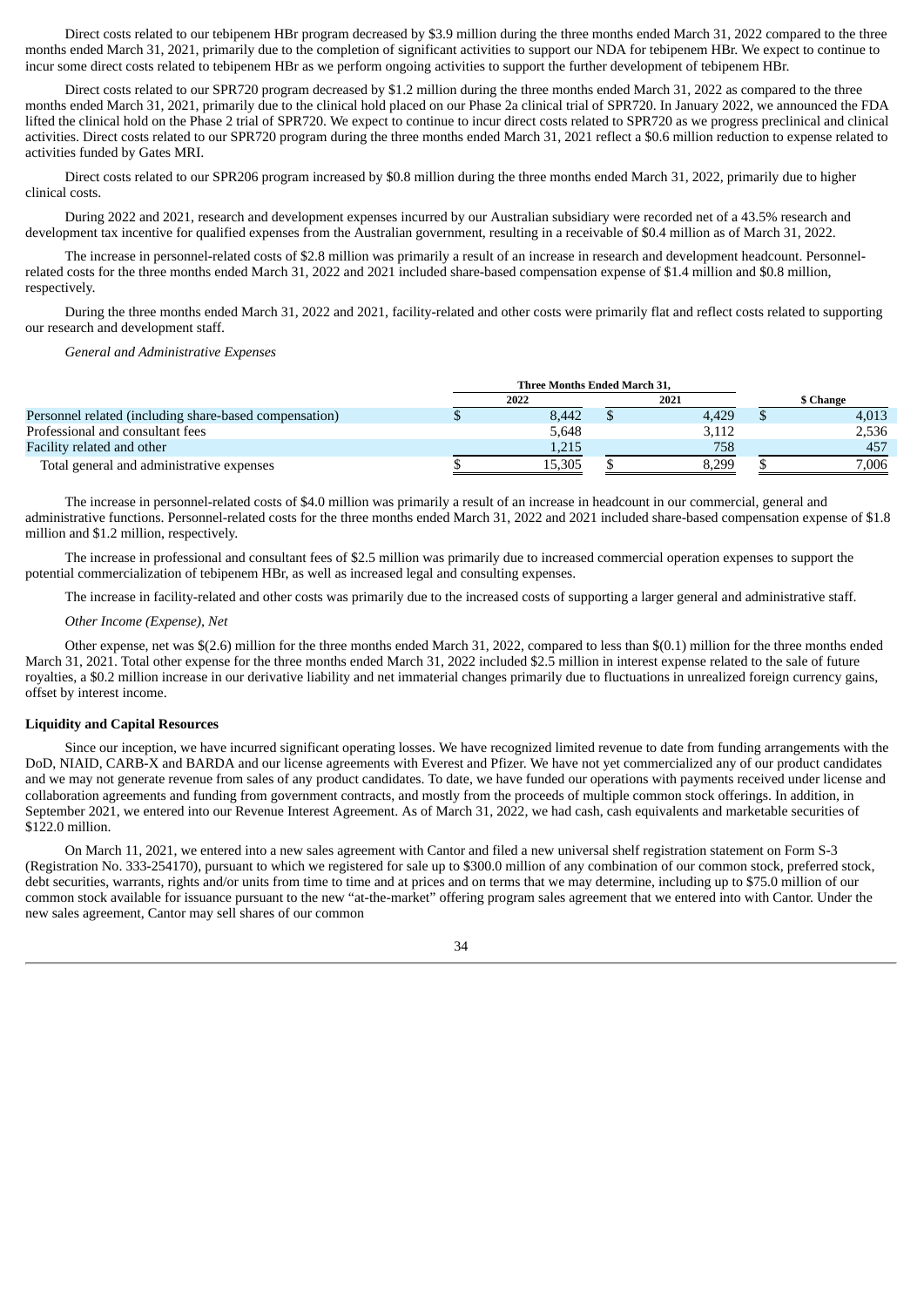stock by any method permitted by law deemed to be an "at the market" offering as defined in Rule 415 of the Securities Act, subject to the terms of the new sales agreement. Our universal shelf registration statement on Form S-3 (Registration No. 333-254170) became effective on March 29, 2021 and our prior sales agreement with Cantor terminated automatically at such time.

During the three months ended March 31, 2022, we sold 344,205 shares of our common stock under our "at-the-market" agreements at an average price of approximately \$10.86 per share for aggregate gross proceeds of approximately \$3.7 million prior to deducting sales commissions.

The COVID-19 pandemic has resulted in ongoing volatility in financial markets. If our access to capital is restricted or associated borrowing costs increase as a result of developments in financial markets relating to the COVID-19 pandemic, our operations and financial condition could be adversely impacted.

# *Cash Flows*

The following table summarizes our sources and uses of cash for the three months ended March 31, 2022 and 2021:

|                                           | Three Months Ended March 31, |           |  |  |
|-------------------------------------------|------------------------------|-----------|--|--|
|                                           | 2022                         | 2021      |  |  |
| Cash used in operating activities         | (28, 223)                    | (15, 479) |  |  |
| Cash provided by investing activities     | (16,064)                     | 3,003     |  |  |
| Cash provided by financing activities     | 3.814                        | 4,309     |  |  |
| Net increase in cash and cash equivalents | (40.473)                     | (8,167    |  |  |

# *Operating Activities*

Net cash used in operating activities for the three months ended March 31, 2022 was \$28.2 million, primarily resulting from our net loss of \$32.8 million, adjusted for net decrease in non-cash items of \$6.3 million (primarily stock-based compensation, interest expense associated with the sale of future royalties, depreciation and amortization). Net cash used due to changes in our operating assets and liabilities was \$1.7 million and consisted primarily of a \$0.2 million decrease in deferred revenue, \$0.7 million net decrease in receivables, a decrease of \$5.3 million in accrued expenses, and a \$3.7 million increase in accounts payable.

Net cash used in operating activities for the three months ended March 31, 2021 was \$15.5 million, primarily resulting from our net loss of \$19.4 million, adjusted for net non-cash items of \$2.4 million (primarily stock-based compensation, depreciation and amortization). Net cash provided by changes in our operating assets and liabilities was \$1.5 million and consisted primarily of a \$2.7 million increase in accounts payable, a \$2.4 million net increase in receivables, a \$0.9 million decrease in prepaid expenses and other current assets and an increase of \$0.6 million in accrued expenses.

Changes in accounts payable, accrued expenses and other current liabilities, and prepaid expenses and other current assets in all periods were generally due to the advancement of our development programs and the timing of vendor invoicing and payments.

#### *Investing Activities*

Cash used by investing activities during the three months ended March 31, 2022 was \$16.1 million primarily related to the maturities of marketable securities of \$10.9 million, offset by purchases of marketable securities of \$27.0 million.

Cash provided by investing activities during the three months ended March 31, 2021 was \$3.0 million primarily related to the maturities of marketable securities of \$6.0 million, offset by purchases of marketable securities of \$3.0 million.

#### *Financing Activities*

Cash provided by financing activities during the three months ended March 31, 2022 was \$3.8 million, and consisted primarily of \$3.6 million net sales of common stock under our "at-the-market" offering program sales agreement and proceeds of \$0.2 million from the exercise of employee stock options.

Cash provided by financing activities during the three months ended March 31, 2021 was \$4.3 million, and consisted primarily of \$4.3 million net sales of common stock under our "at-the-market" offering program sales agreement and proceeds of \$0.1 million from the exercise of employee stock options, offset by the payment of offering expenses of less than \$0.1 million.

#### *Funding Requirements*

Our future use of operating cash and capital requirements, and the timing and amount thereof, will depend largely on: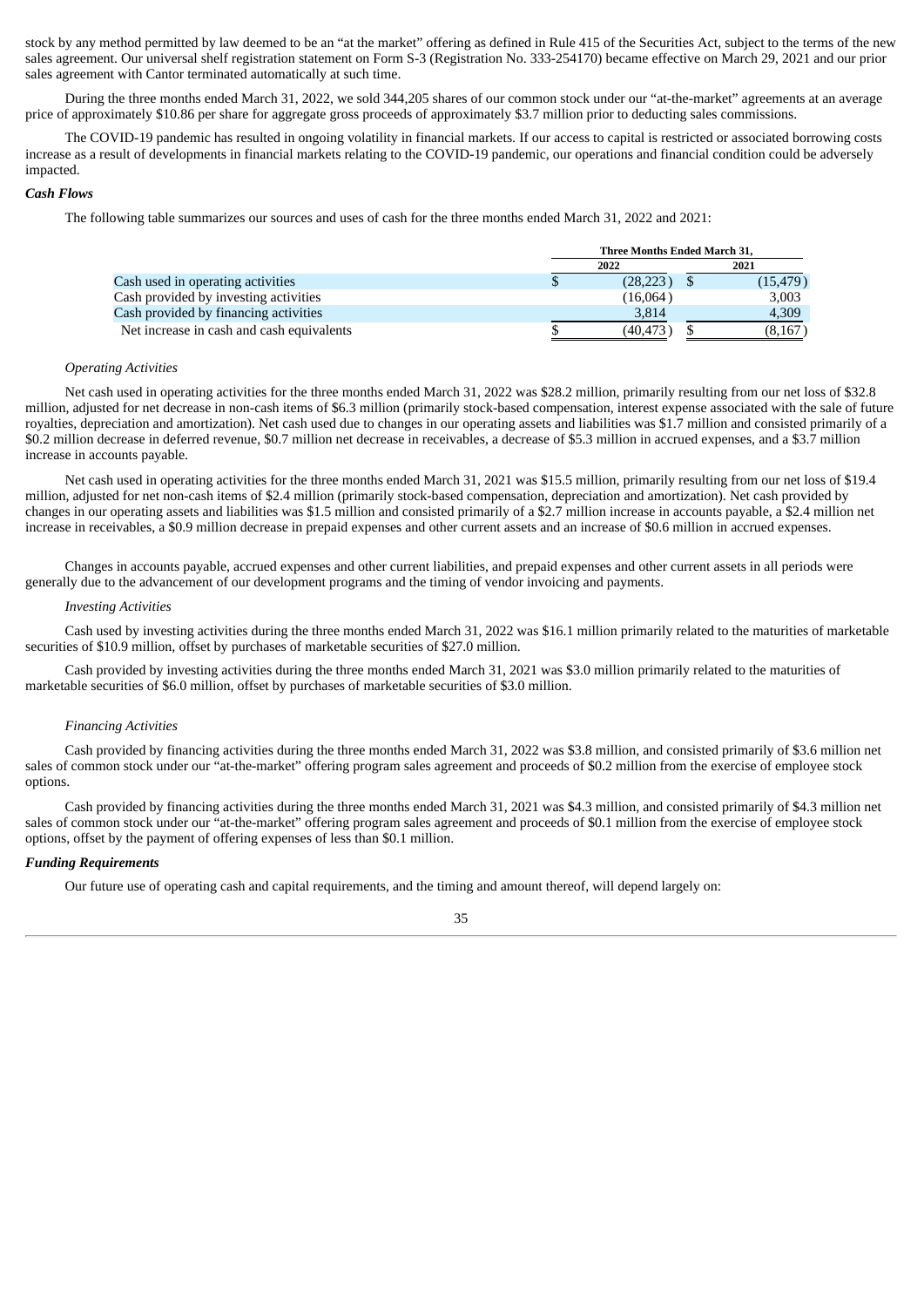- the timing and costs of our ongoing and planned clinical trials;
- the initiation, progress, timing, costs and results of preclinical studies and clinical trials of our other product candidates and potential new product candidates;
- the amount of funding that we receive under government contracts that we have applied for;
- the number and characteristics of product candidates that we pursue;
- the outcome, timing and costs of seeking regulatory approvals;
- the costs of commercialization activities for our product candidates if we receive marketing approval, including the costs and timing of establishing product sales, marketing, distribution and manufacturing capabilities;
- the receipt of marketing approval and revenue received from any potential commercial sales of tebipenem HBr;
- the terms and timing of any future collaborations, licensing or other arrangements that we may establish;
- the amount and timing of any payments we may be required to make, or that we may receive, in connection with the licensing, filing, prosecution, defense and enforcement of any patents or other intellectual property rights, including milestone and royalty payments and patent prosecution fees that we are obligated to pay pursuant to our license agreements;
- the costs of preparing, filing and prosecuting patent applications, maintaining and protecting our intellectual property rights and defending against any intellectual property related claims;
- the costs of operating as a public company; and
- the extent to which we in-license or acquire other products and technologies.

As of March 31, 2022, we had cash, cash equivalents and marketable securities of \$122.0 million. In accordance with ASU 2014-15, Disclosure of Uncertainties about an Entity's Ability to Continue as a Going Concern (Subtopic 205-40), we are required to evaluate whether there are conditions and events, considered in the aggregate, that raise substantial doubt about our ability to continue as a going concern from the issuance date of our financial statements. Based on our announced strategic restructuring and the cessation of commercialization activities for the tebipenem HBr program and assuming the repayment of amounts under our Revenue Interest Financing Agreement with certain entities managed by HealthCare Royalty Management, LLC, we believe that our existing cash, cash equivalents and marketable securities, together with other non-dilutive funding commitments, will be sufficient to fund our planned operating expenses and capital expenditures pursuant to the priorities of our strategic refocusing through late 2023. For more information, see Note 10 - Liability Related to the Sale of Future Royalties to the Financial Statements.

This timeline is subject to uncertainty as to the timing of future expenditures. We have developed plans to mitigate this risk, which primarily consist of raising additional capital through some combination of equity or debt financings, potential new collaborations, additional grant funding and/or reducing cash expenditures. If we are not able to secure adequate additional funding, we plan to make reductions in spending. In that event, we may have to delay, scale back, or eliminate some or all of our planned clinical trials and research stage programs. The actions necessary to reduce spending under this plan at a level that mitigates the factors described above is not considered probable, as defined in the accounting standards and therefore, the full extent to which management may extend our funds through these actions may not be considered in management's assessment of our ability to continue as a going concern. As a result, management has concluded that substantial doubt exists about our ability to continue as a going concern.

Our consolidated financial statements as of December 31, 2021 were prepared under the assumption that we will not continue as a going concern for the next twelve months. As a result, the opinion from our independent registered public accounting firm with respect to our annual financial statements contains an explanatory paragraph about such substantial doubt about our ability to continue as a going concern. Our ability to continue as a going concern is dependent upon our ability to obtain additional equity or debt financing, attain further operating efficiencies, reduce expenditures, and, ultimately, to generate revenue. The financial statements do not include any adjustments that might result from the outcome of this uncertainty. The substantial doubt about our ability to continue as a going concern may adversely affect our stock price and our ability to raise capital. There is no assurance that we will be successful in obtaining sufficient funding on acceptable terms, if at all, and we could be forced to delay, reduce or eliminate some or all of our research and development programs, product portfolio expansion or commercialization efforts, which could materially adversely affect our business prospects or our ability to continue operations.

We have based these estimates on assumptions that may prove to be wrong, and we could utilize our available capital resources sooner than we expect. Because of the numerous risks and uncertainties associated with research, development and commercialization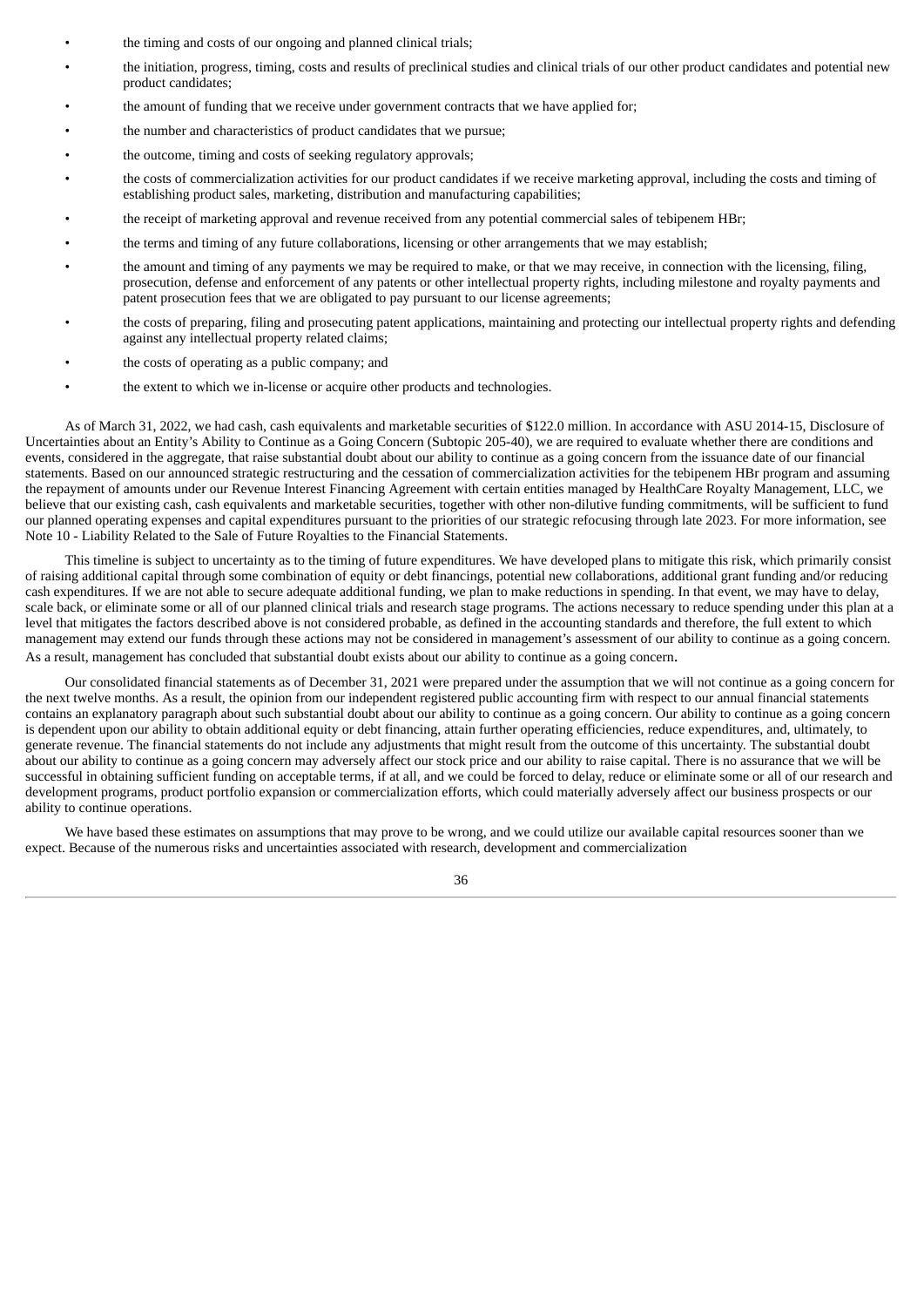of pharmaceutical product candidates, we are unable to estimate the exact amount of our working capital requirements. Our future funding requirements will depend on and could increase significantly as a result of many factors, including those listed above.

Until such time, if ever, as we can generate substantial product revenue, we expect to finance our operations through a combination of equity offerings, debt financings, government funding, collaborations, strategic alliances and marketing, distribution or licensing arrangements. To the extent that we raise additional capital through the sale of equity or convertible debt securities, our stockholders' ownership interests will be diluted, and the terms of these securities may include liquidation or other preferences that adversely affect the rights of our common stockholders. Debt financing and preferred equity financing, if available, may involve agreements that include covenants limiting or restricting our ability to take specific actions, such as incurring additional debt, making acquisitions or capital expenditures or declaring dividends. If we raise additional funds through collaborations, strategic alliances or marketing, distribution or licensing arrangements with third parties, we may have to relinquish valuable rights to our technologies, future revenue streams, research programs or product candidates or grant licenses on terms that may not be favorable to us. The COVID-19 pandemic has resulted in ongoing volatility in financial markets. If our access to capital is restricted or associated borrowing costs increase as a result of developments in financial markets, including relating to the COVID-19 pandemic, our operations and financial condition could be adversely impacted. If we are unable to raise additional funds through equity or debt financings or other arrangements when needed, we may be required to delay, limit, reduce or terminate our research, product development or future commercialization efforts or grant rights to develop and market product candidates that we would otherwise prefer to develop and market ourselves.

#### **Contractual Obligations and Commitments**

During the three months ended March 31, 2022, there have been no material changes to our contractual obligations and commitments outside the ordinary course of business from those described under the heading "Management's Discussion and Analysis of Financial Condition and Results of Operations—Contractual Obligations and Commitments" in our Annual Report on Form 10-K for the year ended December 31, 2021.

#### **Off-Balance Sheet Arrangements**

We did not have during the periods presented, and we do not currently have, any off-balance sheet arrangements, as defined in the rules and regulations of the SEC.

#### **Recently Issued and Adopted Accounting Pronouncements**

A description of recently issued accounting pronouncements that may potentially impact our financial position and results of operations is disclosed in Note 2 to our consolidated financial statements appearing elsewhere in this Quarterly Report on Form 10-Q.

### **Item 3. Quantitative and Qualitative Disclosures About Market Risk.**

As of March 31, 2022, we had cash, cash equivalents and marketable securities of \$122.0 million, consisting of cash, corporate bonds, commercial paper, money market accounts and U.S. government debt securities. The primary objectives of our investment activities are to preserve principal, provide liquidity and maximize income without significantly increasing risk. Our primary exposure to market risk is interest income sensitivity, which is affected by changes in the general level of U.S. interest rates. If market interest rates were to increase immediately and uniformly by 50 basis points, from levels as of March 31, 2022, the net fair value of our interest sensitive marketable securities would hypothetically decline by \$0.1 million. As we incur research expenses in foreign countries, we face exposure to movements in foreign currency exchange rates, primarily the Euro, British Pound, Japanese Yen and Australian dollar against the U.S. dollar. Historically, foreign currency fluctuations have not had a material impact on our consolidated financial statements.

#### **Item 4. Controls and Procedures.**

### **Evaluation of Disclosure Controls and Procedures**

Our management, with the participation of our Chief Executive Officer and Chief Financial Officer (our principal executive officer and principal financial officer, respectively), evaluated the effectiveness of our disclosure controls and procedures as of March 31, 2022. The term "disclosure controls and procedures," as defined in Rules 13a-15(e) and 15d-15(e) under the Securities Exchange Act of 1934, as amended (the "Exchange Act"), means controls and other procedures of a company that are designed to ensure that information required to be disclosed by a company in the reports that it files or submits under the Exchange Act is recorded, processed, summarized and reported, within the time periods specified in the SEC's rules and forms. Disclosure controls and procedures include, without limitation, controls and procedures designed to ensure that information required to be disclosed by a company in the reports that it files or submits under the Exchange Act is accumulated and communicated to the company's management, including its principal executive and principal financial officers, as appropriate to allow timely decisions regarding required disclosure. Management recognizes that any controls and procedures, no matter how well designed and operated, can provide only reasonable assurance of achieving their objectives and management necessarily applies its judgment in evaluating the cost-benefit relationship of possible controls and procedures. Based on the evaluation of our disclosure controls and procedures as of March 31, 2022, our Chief Executive Officer and Chief Financial Officer concluded that, as of such date, our disclosure controls and procedures were effective at the reasonable assurance level.

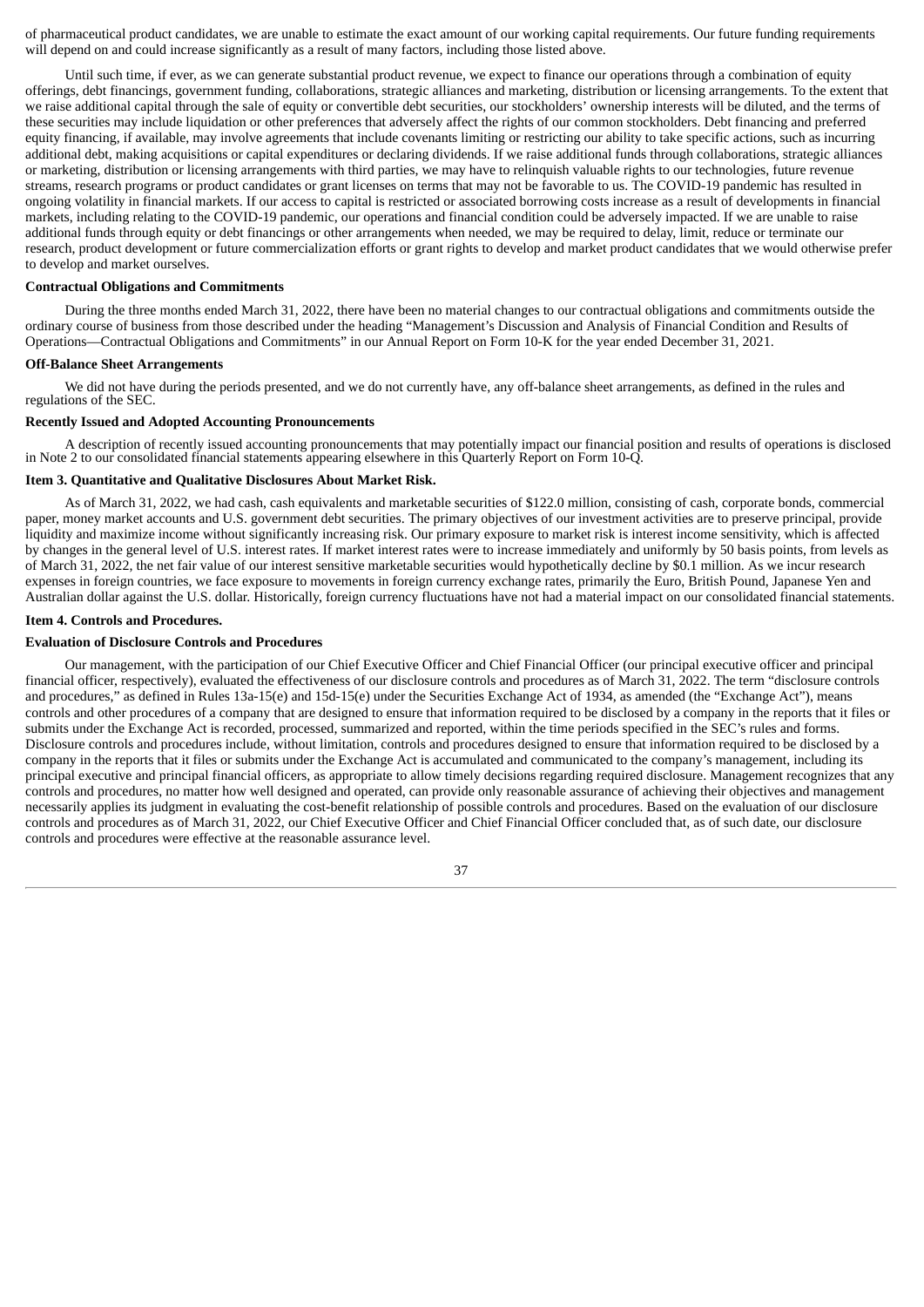## **Changes in Internal Control over Financial Reporting**

No change in our internal control over financial reporting (as defined in Rules 13a-15(d) and 15d-15(d) under the Exchange Act) occurred during the three months ended March 31, 2022 that has materially affected, or is reasonably likely to materially affect, our internal control over financial reporting.

## **PART II—OTHER INFORMATION**

#### **Item 1. Legal Proceedings.**

From time to time, we may become involved in legal proceedings arising in the ordinary course of our business. We are not presently a party to any material litigation.

#### **Item 1A. Risk Factors.**

Careful consideration should be given to the following risk factors, in addition to the other information set forth in this Quarterly Report, including the section of this Quarterly Report titled "Management's Discussion and Analysis of Financial Condition and Results of Operations" and our consolidated financial statements and related notes, and in other documents that we file with the SEC, in evaluating our company and our business. Investing in our securities involves a high degree of risk. If any of the events described in the following risk factors actually occur, our business, financial condition, results of operations and future growth prospects could be materially and adversely affected and the trading price of our securities could decline. Our actual results could differ materially from those anticipated in the forward-looking statements as a result of factors that are described below *and elsewhere in this Quarterly Report on Form 10-Q.*

#### **Risks Related to Product Development and Commercialization**

Pursuant to our recently announced restructuring, we have suspended all commercialization efforts with respect to tebipenem HBr and have shifted our focus and resources to advancing the clinical development of our other programs, SPR720 and SPR206, while continuing our dialogue with the FDA to seek a pathway forward for the potential approval of tebipenem HBr. If we fail to execute successfully on this re-prioritized strategic focus, our *business and prospects may be adversely affected.*

On May 3, 2022, we announced that we would immediately suspend current commercialization activities for tebipenem HBr based on feedback from a recent Late Cycle Meeting ("LCM") with the FDA regarding our NDA for tebipenem HBr. Although the review is still ongoing and the FDA has not yet made any final determination regarding approvability, the discussion suggested that the data package may be insufficient to support approval during this review cycle. As a result, we have restructured our operations to focus on advancing our earlier stage programs, SPR720 and SPR206, while we continue our dialogue with the FDA to seek a pathway forward for the potential approval of tebipenem HBr. We believe this re-prioritized strategic focus is the best way to optimize our financial and other resources to advance our goal of developing and commercializing product candidates to address the unmet need for solutions to antibiotic resistant pathogens. However, there is no assurance that we will be successful at executing on this strategy. As described below, there are risks inherent in the clinical development process, especially for earlier-stage programs, and the regulatory path for potential approval of tebipenem HBr remains uncertain at this time. If we are unable to execute successfully on this re-prioritized strategic focus, our business and prospects may be adversely affected.

## Based on our recent feedback for the FDA, the timing and terms of any potential approval of tebipenem HBr remain uncertain, which may impact our *ability to realize the value of tebipenem HB*r.

We currently have no products approved for sale and have invested a significant portion of our efforts and financial resources in the development of tebipenem HBr as a product candidate for the treatment of bacterial infections causing cUTI. Our ability to realize the value of tebipenem HBr depends on having a regulatory path for potential FDA approval, whose expected timeline and other requirements would affect the attractiveness of eventual commercialization of tebipenem HBr by us or commercialization through a potential partnership. However, the FDA has substantial discretion in reviewing the NDA for tebipenem HBr. There can be no assurances about the outcomes of our ongoing discussions with the FDA concerning our NDA for tebipenem HBr. The FDA may be unable to meet its PDUFA goal date for our NDA for tebipenem HBr; or it may request additional information from us in support of our NDA, the provision of which information could constitute a major amendment to the NDA and result in a three-month extension of the PDUFA date. The FDA may decline to approve the NDA and instead issue a complete response letter. Further, as part of any approval, the FDA could impose labeling requirements restricting the use of tebipenem HBr, which could reduce its commercial prospects, unless such requirements are subsequently modified to reduce such restrictions. If any of these outcomes occur, our business could be materially harmed.

#### If our clinical trials fail to produce favorable results, we may incur additional costs or experience delays in completing, or ultimately be unable to *complete, the development and commercialization of such product candidates.*

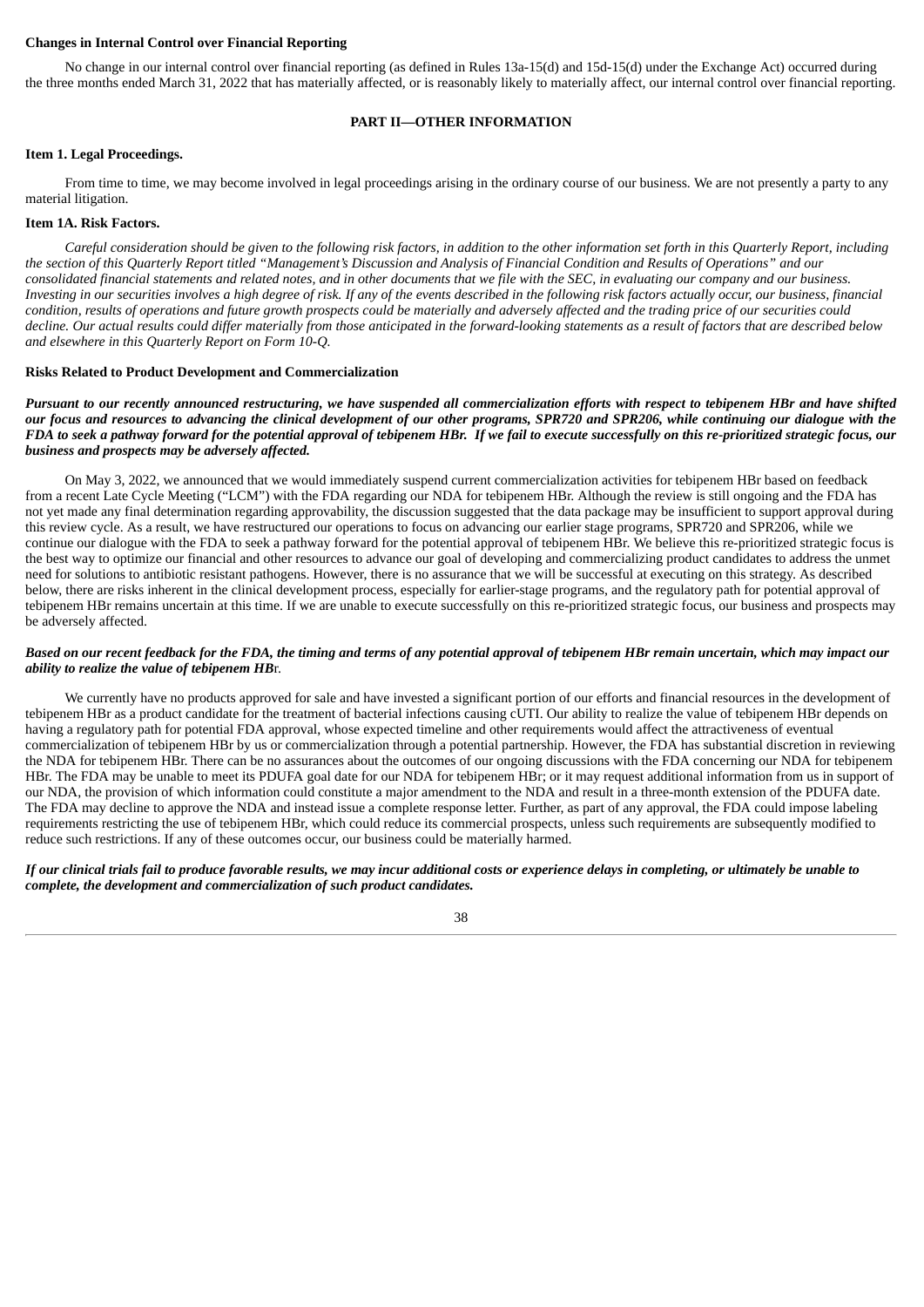We may not commercialize, market, promote or sell any product candidate in the United States without obtaining marketing approval from the FDA or in other countries without obtaining approvals from comparable foreign regulatory authorities, such as the EMA, and we may never receive such approvals. We must complete extensive preclinical development and clinical trials to demonstrate the safety and efficacy of our product candidates in humans before we will be able to obtain these approvals. Clinical testing is expensive, difficult to design and implement, can take many years to complete and is inherently uncertain as to outcome.

The clinical development of any of our product candidates is susceptible to the risk of failure inherent at any stage of drug development, including failure to demonstrate efficacy in a trial or across a broad population of patients, the occurrence of severe adverse events, failure to comply with protocols or applicable regulatory requirements, and determination by the FDA or any comparable foreign regulatory authority that a drug product is not approvable. A number of companies in the pharmaceutical industry, including biotechnology companies, have suffered significant setbacks in clinical trials, even after promising results in earlier nonclinical studies or clinical trials. The results of preclinical and other nonclinical studies and/or early clinical trials of our product candidates may not be predictive of the results of later-stage clinical trials. Notwithstanding any promising results in early nonclinical studies or clinical trials, we cannot be certain that we will not face similar setbacks.

In addition, preclinical and clinical data are often susceptible to varying interpretations and analyses. Many companies that believed their product candidates performed satisfactorily in preclinical studies and clinical trials have nonetheless failed to obtain marketing approval for the product candidates. Even if we believe that the results of our clinical trials warrant marketing approval, the FDA or comparable foreign regulatory authorities may disagree and may not grant marketing approval of our product candidates.

In some instances, there can be significant variability in safety and/or efficacy results between different trials of the same product candidate due to numerous factors, including changes in trial procedures set forth in protocols, differences in the size and type of the patient populations, adherence to the dosing regimen and other trial protocols and the rate of dropout among clinical trial participants, among others. It is possible that even if one or more of our product candidates has a beneficial effect, that effect will not be detected during clinical evaluation as a result of one of the factors listed or otherwise. Conversely, as a result of the same factors, our clinical trials may indicate an apparent positive effect of a product candidate that is greater than the actual positive effect, if any. Similarly, in our clinical trials, we may fail to detect toxicity of or intolerability of our product candidates or may determine that our product candidates are toxic or not well tolerated when that is not in fact the case. In the case of our clinical trials, results may differ on the basis of the type of bacteria with which patients are infected. We cannot make assurances that any clinical trials that we may conduct will demonstrate consistent or adequate efficacy and safety to obtain regulatory approval to market our product candidates.

We may encounter unforeseen events prior to, during, or as a result of, clinical trials that could delay or prevent us from obtaining regulatory approval for any of our product candidates, including:

- the FDA or other comparable foreign regulatory authorities may disagree as to the design or implementation of our clinical trials;
- we may be delayed in or fail to reach agreement on acceptable terms with prospective CROs and clinical trial sites, the terms of which can be subject to extensive negotiation and may vary significantly among different CROs and trial sites;
- clinical trials of our product candidates may produce unfavorable or inconclusive results;
- we may decide, or regulators may cause us, to conduct additional clinical trials or abandon product development programs;
- the number of patients required for clinical trials of our product candidates may be larger than we anticipate, enrollment in these clinical trials may be slower than we anticipate, participants may drop out of these clinical trials at a higher rate than we anticipate or we may fail to recruit suitable patients to participate in clinical trials;
- our third-party contractors, including those manufacturing our product candidates or conducting clinical trials on our behalf, may fail to comply with regulatory requirements or meet their contractual obligations to us in a timely manner, or at all;
- the FDA or institutional review boards may not authorize us or our investigators to commence a clinical trial or conduct a clinical trial at a prospective trial site;
- regulators or institutional review boards may require that we or our investigators suspend or terminate clinical trials of our product candidates for various reasons, including noncompliance with regulatory requirements or a finding that the participants are being exposed to unacceptable health risks, undesirable side effects or other unexpected characteristics of the product candidate;
- the FDA or comparable foreign regulatory authorities may fail to approve the manufacturing processes or facilities of third-party manufacturers with which we enter into agreements for clinical and commercial supplies;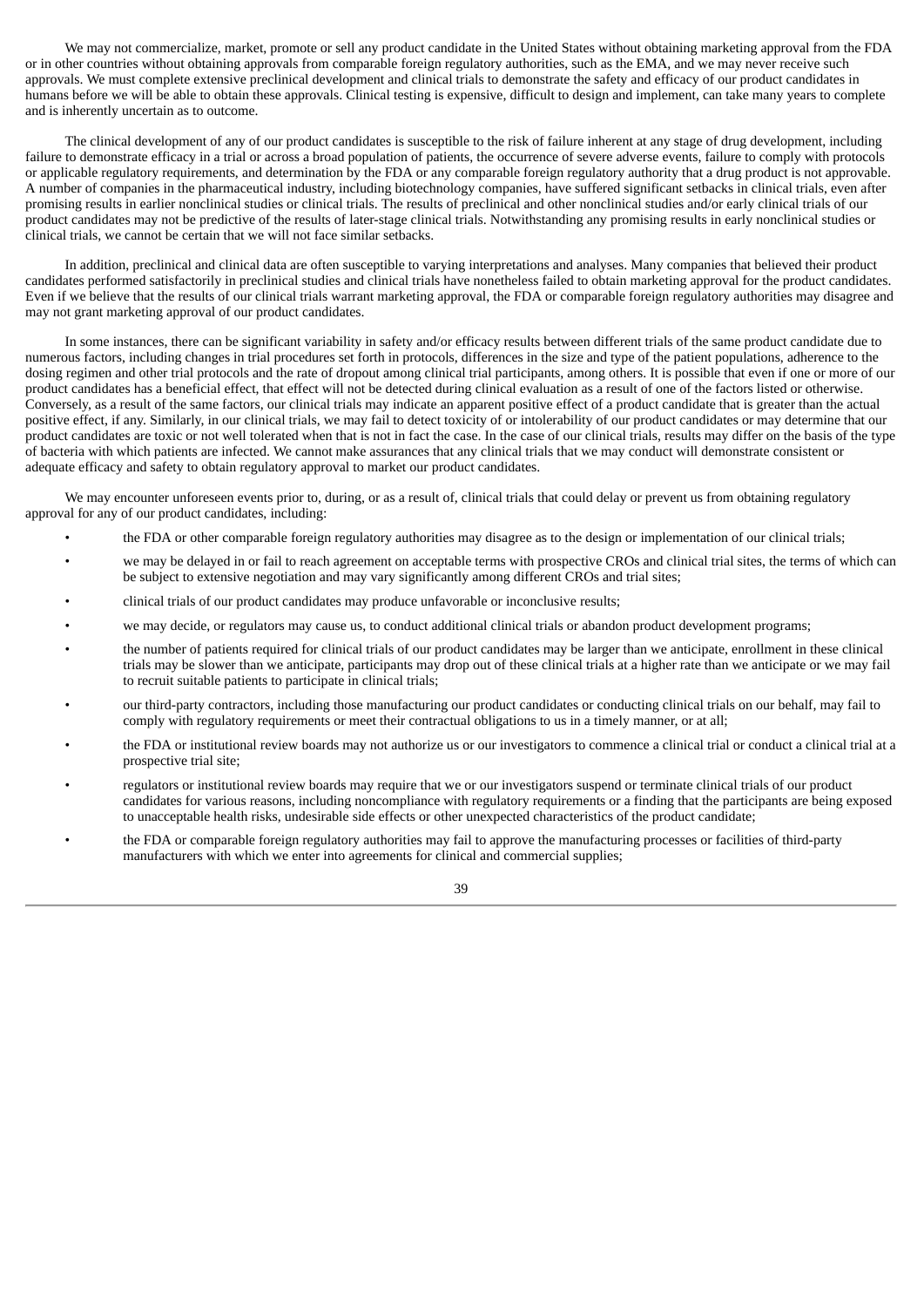- the supply or quality of our product candidates or other materials necessary to conduct clinical trials of our product candidates may be insufficient or inadequate; and
- the approval policies or regulations of the FDA or comparable foreign regulatory authorities may significantly change in a manner rendering our clinical data insufficient for approval.

We could also encounter delays if a clinical trial is suspended or terminated by us, by the institutional review boards ("IRBs") of the institutions in which such trials are being conducted, by the Data Safety Monitoring Board ("DSMB") if any, for such trial or by the FDA or other regulatory authorities. Such authorities may suspend or terminate a clinical trial due to a number of factors, including failure to conduct the clinical trial in accordance with regulatory requirements or our clinical protocols, inspection of the clinical trial operations or trial site by the FDA or other regulatory authorities resulting in the imposition of a clinical hold, unforeseen safety issues or adverse side effects, failure to demonstrate a benefit from using a drug or changes in governmental regulations or administrative actions.

If we are required to conduct additional clinical trials or other testing of any of our product candidates beyond the trials and testing that we contemplate, if we are unable to successfully complete clinical trials or other testing of our product candidates, if the results of these trials or tests are unfavorable or are only modestly favorable or if there are safety concerns associated with any of our product candidates, we may:

- incur additional unplanned costs;
- be delayed in obtaining marketing approval for our product candidates;
- not obtain marketing approval at all;
- obtain approval for indications or patient populations that are not as broad as intended or desired;
- obtain approval with labeling that includes significant use or distribution restrictions or significant safety warnings, including boxed warnings;
- be subject to additional post-marketing testing or other requirements; or
- be required to remove the product from the market after obtaining marketing approval.

Our failure to successfully initiate and complete clinical trials of our product candidates and to demonstrate the efficacy and safety necessary to obtain regulatory approval to market any of our product candidates would significantly harm our business. Our product candidate development costs will also increase if we experience delays in testing or marketing approvals and we may be required to obtain additional funds to complete clinical trials. We cannot make assurances that our clinical trials will begin as planned or be completed on schedule, if at all, or that we will not need to restructure our trials after they have begun. Significant clinical trial delays also could shorten any periods during which we may have the exclusive right to commercialize our product candidates or allow our competitors to bring products to market before we do and impair our ability to successfully commercialize our product candidates, which may harm our business and results of operations. In addition, many of the factors that cause, or lead to, delays of clinical trials may ultimately lead to the denial of regulatory approval of any of our product candidates.

## If we experience delays or difficulties in the enrollment of patients in clinical trials, clinical development activities could be delayed or otherwise *adversely affected.*

The timely completion of clinical trials in accordance with their protocols depends, among other things, on our ability to enroll a sufficient number of patients who remain in the study until its conclusion. We may not be able to initiate, continue or complete clinical trials of our product candidates if we are unable to locate and enroll a sufficient number of eligible patients to participate in clinical trials as required by the FDA or comparable foreign regulatory authorities, such as the EMA. Patient enrollment is a significant factor in the timing of clinical trials, and is affected by many factors, including:

- the size and nature of the target patient population;
- the severity of the disease under investigation:
- the proximity of patients to clinical sites;
- the patient eligibility criteria for participation in the clinical trial;
- the design of the clinical trial;
- our ability to recruit clinical trial investigators with appropriate competencies and experience;
- competing clinical trials and clinicians' and patients' perceptions as to the potential advantages and risks of the product candidate being studied in relation to other available therapies, including any new drugs that may be approved for the indications that we are investigating;

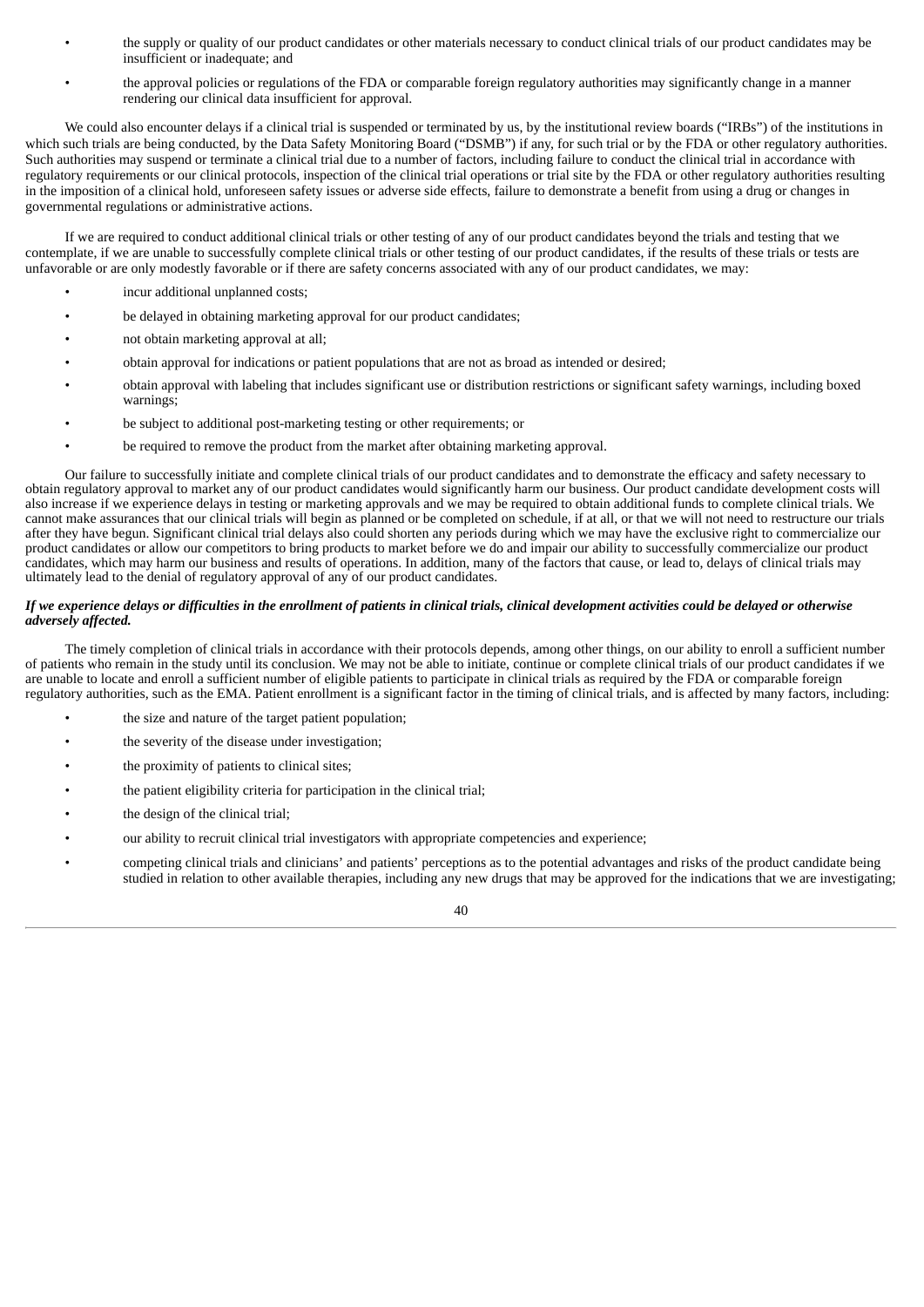- our ability to obtain and maintain patient consents; and
- the risk that participants enrolled in clinical trials will drop out of the trials before completion.

Our inability to enroll a sufficient number of patients for our clinical trials would result in significant delays or might require us to abandon one or more clinical trials altogether. Enrollment delays in our clinical trials may result in increased development costs for our product candidates, slow down or halt our product candidate development and approval process and jeopardize our ability to seek and obtain the marketing approval required to commence product sales and generate revenue, which would cause the value of our company to decline and limit our ability to obtain additional financing if needed.

Separately, in response to the COVID-19 pandemic and public health emergency declaration in the United States, in March 2020, the FDA temporarily postponed most inspections of foreign manufacturing facilities and products. On March 18, 2020, the FDA announced its intention to temporarily postpone routine surveillance inspections of domestic manufacturing facilities and most inspections of foreign manufacturing facilities. The agency also provided guidance regarding the conduct of clinical trials during the COVID-19 pandemic, which has been updated periodically since that time with common questions and answers. Since that time, the FDA has developed a risk-based prioritization system for resuming on-site inspections, to be used for identifying the categories of regulatory activity that can occur within a given geographic area, ranging from mission critical inspections to resumption of all regulatory activities, based on local conditions and the prevalence of the virus. The FDA has also employed remote interactive evaluations and used alternative tools such as remote records requests, as outlined in its "Resiliency Roadmap for FDA Inspectional Oversight" that was first issued in May 2021 and updated in November 2021. Due to the rapid spread of the COVID-19 omicron variant at the end of 2021, the FDA announced certain inspections, such as domestic and foreign preapproval, surveillance, and for-cause inspections that are not deemed mission-critical, would be postponed through February 4, 2022, and that the agency would reassess plans to resume foreign inspections. However, the FDA has generally continued to ensure timely reviews of applications for prescription drug products during the COVID-19 pandemic in line with its user fee performance goals and conducting missioncritical domestic and foreign inspections to ensure compliance of manufacturing facilities with FDA quality standards.

The FDA may not be able to maintain this pace and delays or setbacks are possible in the future.

Should the FDA determine that an inspection is necessary for NDA approval and an inspection cannot be completed during the review cycle due to restrictions on travel, FDA has stated that it generally intends to issue a complete response letter. Further, if there is inadequate information to make a determination on the acceptability of a facility, FDA may defer action on the application until an inspection can be completed. Regulatory authorities outside the United States may adopt similar restrictions or other policy measures in response to the COVID-19 pandemic and may experience delays in their regulatory activities. If a prolonged government shutdown occurs, or if global health concerns continue to prevent the FDA or other regulatory authorities from conducting their regular inspections, reviews, or other regulatory activities, it could significantly impact the ability of the FDA to timely review and process our regulatory submissions, which could have a material adverse effect on our business.

#### Analyses of preliminary or interim data from our clinical studies that we announce or publish from time to time may change as more patient data become available and are subject to audit and verification procedures that could result in material changes in the final data.

We currently have no products approved for sale and we cannot guarantee that we will ever have marketable products. Clinical failure can occur at any stage of clinical development. Clinical trials may produce negative or inconclusive results, and we or any future collaborators may decide, or regulators may require us, to conduct additional clinical trials or preclinical studies. We will be required to demonstrate through well-controlled clinical trials that our product candidates are safe and effective for use in a diverse population before we can seek marketing approvals for their commercial sale. Success in preclinical studies and early-stage clinical trials does not mean that future larger registration clinical trials will be successful. This is because product candidates in later-stage clinical trials may fail to demonstrate sufficient safety and efficacy to the satisfaction of the FDA and comparable foreign regulatory authorities despite having progressed through preclinical studies and early-stage clinical trials.

Analyses of preliminary or interim data from our clinical studies are not necessarily predictive of analyses of final data. Analyses of preliminary and interim data are subject to the risk that one or more of the clinical outcomes may materially change, as more patient data become available and we issue our final clinical study report. Preliminary or interim data also remain subject to audit and verification procedures that may result in the final data being materially different from the preliminary data we previously published. As a result, analyses of interim and preliminary data should be viewed with caution until the analyses of final data are available. Adverse differences between preliminary or interim data and final data could affect our planned clinical path for any of our product candidates we advance into clinical trials, including potentially increasing cost and/or causing delay in such development.

In some instances, there can be significant variability in safety and efficacy results between different clinical trials of the same product candidate due to numerous factors, including changes in trial protocols, differences in size and type of the patient populations, differences in and adherence to the dosing regimen and other trial protocols and the rate of dropout among clinical trial participants. We therefore do not know whether any clinical trials we may conduct will demonstrate consistent or adequate efficacy and safety sufficient to obtain marketing approval to market our product candidates.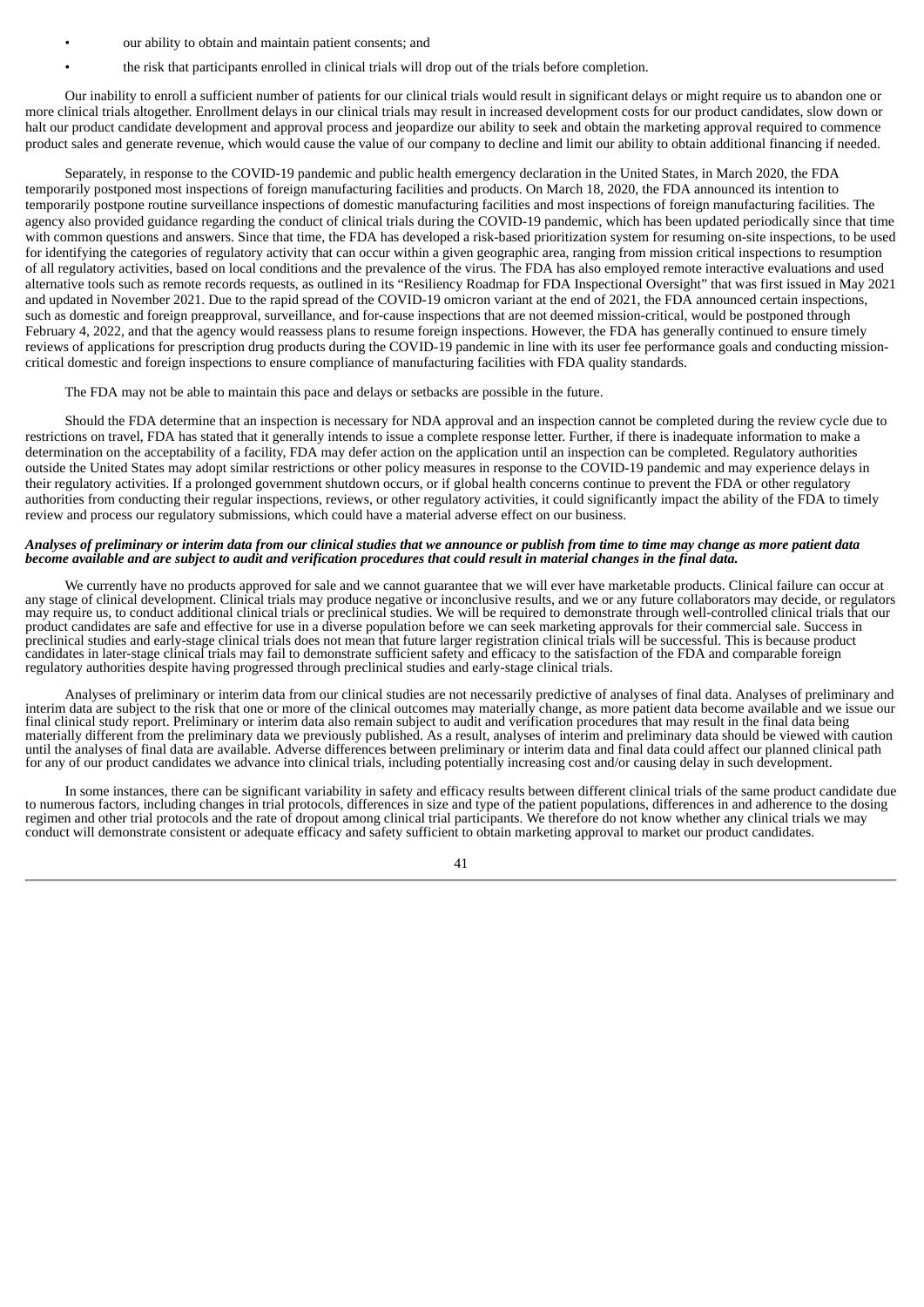## Serious adverse events or undesirable side effects or other unexpected properties of any of our product candidates may be identified durina development or after approval that could delay, prevent or cause the withdrawal of regulatory approval, limit the commercial potential, or result in *significant negative consequences following marketing approval.*

Serious adverse events or undesirable side effects caused by, or other unexpected properties of, our product candidates could cause us, an IRB, or regulatory authorities to interrupt, delay or halt our clinical trials and could result in a more restrictive label, the imposition of distribution or use restrictions or the delay or denial of regulatory approval by the FDA or comparable foreign regulatory authorities. If any of our other product candidates are associated with serious or unexpected adverse events or undesirable side effects, the FDA, the IRBs at the institutions in which our studies are conducted, or a DSMB, could suspend or terminate our clinical trials or the FDA or comparable foreign regulatory authorities could order us to cease clinical trials or deny approval of our product candidates for any or all targeted indications. Treatment-related side effects could also affect patient recruitment or the ability of enrolled patients to complete the trial or result in potential product liability claims. Any of these occurrences may harm our business, financial condition and prospects significantly.

If unexpected adverse events occur in any of our ongoing or planned clinical trials, we may need to abandon development of our product candidates, or limit development to lower doses or to certain uses or subpopulations in which the undesirable side effects or other unfavorable characteristics are less prevalent, less severe or more acceptable from a risk-benefit perspective. Many compounds that initially showed promise in clinical or earlier stage testing are later found to cause undesirable or unexpected side effects that prevented further development of the compound.

Undesirable side effects or other unexpected adverse events or properties of any of our other product candidates could arise or become known either during clinical development or, if approved, after the approved product has been marketed. If such an event occurs during development, our trials could be suspended or terminated and the FDA or comparable foreign regulatory authorities could order us to cease further development of, or could deny approval of our product candidates. If such an event occurs after such product candidates are approved, a number of potentially significant negative consequences may result, including:

- regulatory authorities may withdraw or limit their approval of such product;
- we may decide to or be required to recall a product or change the way such product is administered to patients;
- regulatory authorities may require additional warnings on the label, such as a "black box" warning or a contraindication, or impose distribution or use restrictions;
- regulatory authorities may require one or more post-market studies to monitor the safety and efficacy of the product;
- we may be required to implement a REMS, including the creation of a medication guide outlining the risks of such side effects for distribution to patients;
- we could be sued and held liable for harm caused to patients exposed to or taking our product candidates;
- our product may become less competitive; and
- our reputation may suffer.

We believe that any of these events could prevent us from achieving or maintaining market acceptance of the affected product candidate, if approved, or could substantially increase commercialization costs and expenses, which could delay or prevent us from generating revenue from the sale of our products and harm our business and results of operations.

### Even if a product candidate does obtain regulatory approval, it may never achieve the market acceptance by physicians, patients, hospitals, third-party payors and others in the medical community that is necessary for commercial success and the market opportunity may be smaller than we estimate.

Even if we obtain FDA or other regulatory approvals and are able to launch any of our product candidates commercially, the approved product candidate may nonetheless fail to gain sufficient market acceptance among physicians, patients, hospitals (including pharmacy directors) and third-party payors and, ultimately, may not be commercially successful. For example, physicians are often reluctant to switch their patients from existing therapies even when new and potentially more effective or convenient treatments enter the market. Further, patients often acclimate to the therapy that they are currently taking and do not want to switch unless their physicians recommend switching products or they are required to switch therapies due to lack of coverage and reimbursement for existing therapies. If an approved product candidate does not achieve an adequate level of acceptance, we may not generate significant product revenues or any profits from operations. The degree of market acceptance of any product candidate for which we receive approval depends on a number of factors, including:

- the efficacy and safety of the product candidate as demonstrated in clinical trials;
- relative convenience and ease of administration;

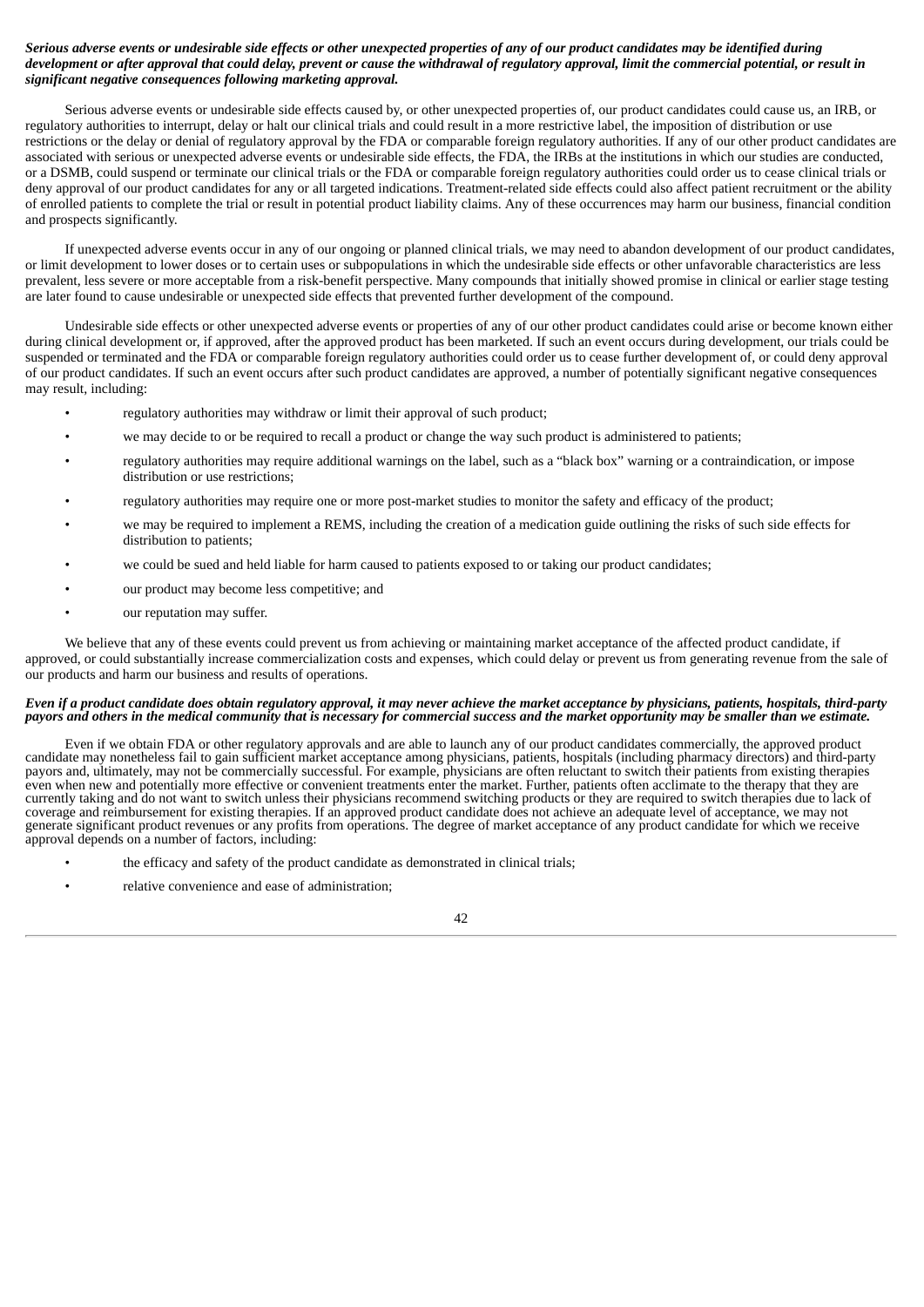- the clinical indications for which the product candidate is approved;
- the potential and perceived advantages and disadvantages of the product candidates, including cost and clinical benefit relative to alternative treatments;
- the willingness of physicians to prescribe the product and of the target patient population to try new therapies;
- the willingness of hospital pharmacy directors to purchase the product for their formularies;
- acceptance by physicians, patients, operators of hospitals and treatment facilities and parties responsible for coverage and reimbursement of the product;
- the availability of coverage and adequate reimbursement by third-party payors and government authorities;
- the effectiveness of our sales and marketing efforts;
- the strength of marketing and distribution support;
- limitations or warnings, including distribution or use restrictions, contained in the product's approved labeling or an approved risk evaluation and mitigation strategy;
- whether the product is designated under physician treatment guidelines as a first-line therapy or as a second- or third-line therapy for particular infections;
- the approval of other new products for the same indications;
- the timing of market introduction of the approved product as well as competitive products;
- adverse publicity about the product or favorable publicity about competitive products;
- the emergence of bacterial resistance to the product; and
- the rate at which resistance to other drugs in the target infections grows.

Any failure of any of our product candidates that obtains regulatory approval to achieve market acceptance or commercial success would adversely affect our business prospects.

### We may expend our limited resources to pursue a particular product candidate or indication and fail to capitalize on product candidates or indications *that may be more profitable or for which there is a greater likelihood of success.*

Because we have limited financial and managerial resources, we intend to focus on developing product candidates for specific indications that we identify as most likely to succeed, in terms of both their potential for marketing approval and commercialization. As a result, we may forego or delay pursuit of opportunities with other product candidates or for other indications that may prove to have greater commercial potential.

Our resource allocation decisions may cause us to fail to capitalize on viable commercial products or profitable market opportunities. Our spending on current and future research and development programs and product candidates for specific indications may not yield any commercially viable product candidates. If we do not accurately evaluate the commercial potential or target market for a particular product candidate, we may relinquish valuable rights to that product candidate through collaboration, licensing or other royalty arrangements in cases in which it would have been more advantageous for us to retain sole development and commercialization rights to the product candidate.

### If we are unable to establish sales, marketing and distribution capabilities or enter into sales, marketing and distribution agreements with third parties, we may not be successful in commercializing any of our product candidates if such product candidates are approved.

To achieve commercial success for any approved product, we must either develop a sales and marketing organization or outsource those functions to third parties. The development of sales, marketing and distribution capabilities will require substantial resources, will be time-consuming and could delay any product launch. If the commercial launch of a product candidate for which we recruit a sales force and establish marketing and distribution capabilities is delayed or does not occur for any reason, we would have prematurely or unnecessarily incurred these commercialization costs. This may be costly, and our investment would be lost if we cannot retain or reposition our sales and marketing personnel. In addition, we may not be able to hire a sales force in the United States that is sufficient in size or has adequate expertise in the medical markets that we intend to target. If we are unable to establish a sales force and marketing and distribution capabilities, our operating results may be adversely affected.

Factors that may inhibit our efforts to commercialize our products on our own include:

• our inability to recruit and retain adequate numbers of effective sales and marketing personnel;

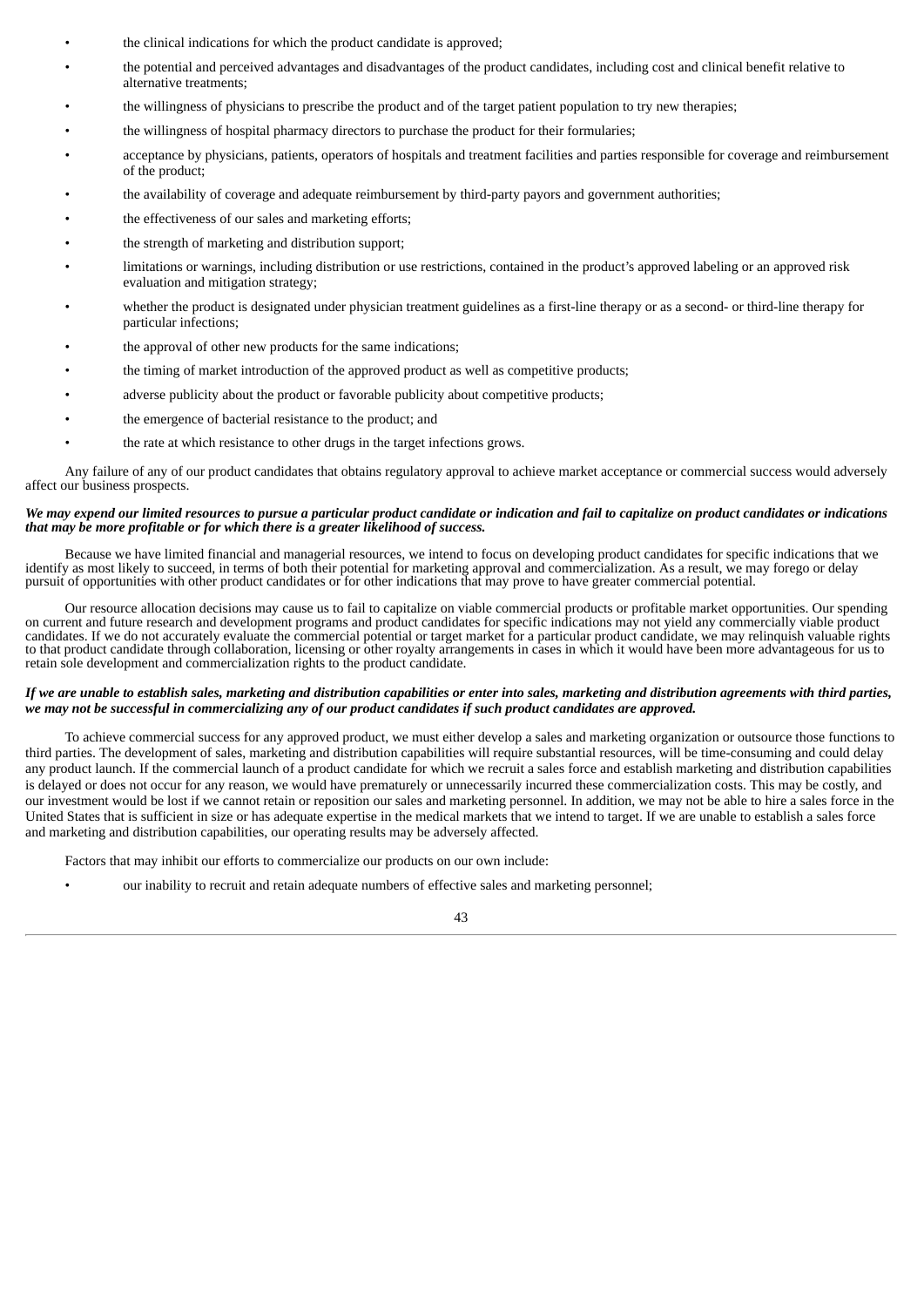- the inability of sales personnel to obtain access to or persuade adequate numbers of physicians to prescribe any future products;
- the lack of complementary products to be offered by sales personnel, which may put us at a competitive disadvantage relative to companies with more extensive product lines; and
- unforeseen costs and expenses associated with creating an independent sales and marketing organization.

We intend to use collaborators to assist with the commercialization of any of our product candidates outside the United States. As a result of entering into arrangements with third parties to perform sales, marketing and distribution services, our product revenues or the profitability of these product revenues to us would likely be lower than if we were to directly market and sell products in those markets. Furthermore, we may be unsuccessful in entering into the necessary arrangements with third parties or may be unable to do so on terms that are favorable to us. In addition, we likely would have little control over such third parties, and any of them might fail to devote the necessary resources and attention to sell and market our products effectively.

If we do not establish sales and marketing capabilities successfully, either on our own or in collaboration with third parties, we will not be successful in commercializing our product candidates.

### We face substantial competition from other pharmaceutical and biotechnology companies and our operating results may suffer if we fail to compete *effectively.*

The development and commercialization of new drug products is highly competitive. We face competition from major pharmaceutical companies, specialty pharmaceutical companies and biotechnology companies worldwide with respect to our product candidates that we may seek to develop and commercialize in the future. There are a number of large pharmaceutical and biotechnology companies that currently market and sell products or are pursuing the development of product candidates for the treatment of resistant infections. Potential competitors also include academic institutions, government agencies and other public and private research organizations. Our competitors may succeed in developing, acquiring or licensing technologies and drug products that are more effective or less costly than the product candidates that we are currently developing or that we may develop, which could render our product candidates obsolete and noncompetitive.

There are a variety of available oral therapies marketed for the treatment of cUTIs that we would expect would compete with tebipenem HBr, if approved, such as Levaquin, Cipro and Bactrim. Many of the available therapies are well established and widely accepted by physicians, patients and thirdparty payors. Insurers and other third-party payors may also encourage the use of generic products, for example in the fluoroquinolone class. However, the susceptibility of urinary tract pathogens to the existing treatment alternatives is waning. If tebipenem HBr is approved, the pricing may be at a significant premium over other competitive products. This may make it difficult for tebipenem HBr to compete with these products.

There are also a number of oral product candidates in clinical development by third parties that are intended to treat cUTIs. One such product candidate is ceftibuten/clavulanate ("C-Scape") from Cipla Therapeutics, Inc. If our competitors obtain marketing approval from the FDA or comparable foreign regulatory authorities for their product candidates more rapidly than us, it could result in our competitors establishing a strong market position before we are able to enter the market.

There are several IV-administered products marketed for the treatment of infections resistant to first-line therapy for Gram-negative infections, including ceftazidime-avibactam ("Avycaz") from Allergan plc and Pfizer Inc., ceftolozane-tazobactam ("Zerbaxa") from Merck & Co., imipenem/cilastatin and relebactam ("Recarbrio") from Merck & Co., plazomicin ("Zemdri") from Cipla Therapeutics, Inc., cefiderocol ("Fetroja") from Shionogi & Co. Ltd., eravacycline ("Xerava") from Tetraphase Pharmaceuticals, Inc. and meropenem-vaborbactam ("Vabomere") from Melinta Therapeutics, Inc.

Many of our competitors have significantly greater financial resources and expertise in research and development, manufacturing, preclinical testing, conducting clinical trials, obtaining regulatory approvals and marketing approved products than we do. Mergers and acquisitions in the pharmaceutical and biotechnology industries may result in even more resources being concentrated among a smaller number of our competitors. Smaller and other early stage companies may also prove to be significant competitors, particularly through collaborative arrangements with large and established companies. These third parties compete with us in recruiting and retaining qualified scientific and management personnel, establishing clinical trial sites and patient registration for clinical trials, as well as in acquiring technologies complementary to, or necessary for, our programs.

## Even if we are able to commercialize any of our product candidates, the product may become subject to unfavorable pricing regulations, or third-party *payor coverage and reimbursement policies that could harm our business.*

Marketing approvals, pricing, coverage and reimbursement for new drug products vary widely from country to country. Some countries require approval of the sale price of a drug before it can be marketed. In many countries, the pricing review period begins

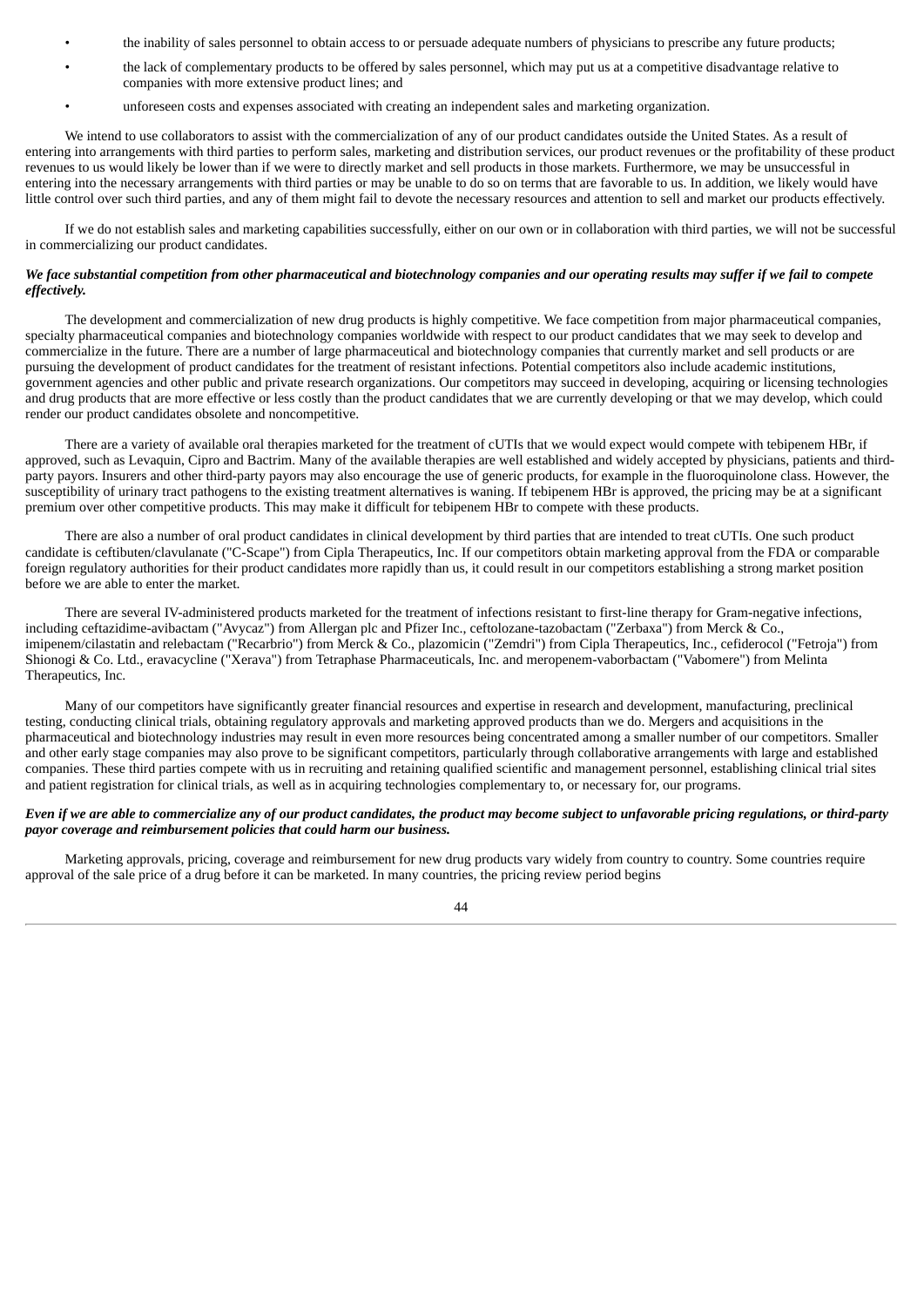after marketing or product licensing approval is granted. In some foreign markets, prescription pharmaceutical pricing remains subject to continuing governmental control even after initial approval is granted. As a result, we might obtain marketing approval for a product in a particular country, but then be subject to price regulations that delay our commercial launch of the product, possibly for lengthy time periods, which may negatively affect the revenues that we are able to generate from the sale of the product in that country. Adverse pricing limitations may hinder our ability to recoup our investment in one or more product candidates, even if our product candidates obtain marketing approval.

We currently expect that some of our product candidates, if approved, will be administered in a hospital inpatient setting. In the United States, governmental and other third-party payors generally reimburse hospitals a single bundled payment established on a prospective basis intended to cover all items and services provided to the patient during a single hospitalization. Hospitals bill third-party payors for all or a portion of the fees associated with the patient's hospitalization and bill patients for any deductibles or co-payments. Because there is typically no separate reimbursement for drugs administered in a hospital inpatient setting, some of our target customers may be unwilling to adopt our product candidates in light of the additional associated cost. If we are forced to lower the price we charge for our product candidates, if approved, our gross margins may decrease, which would adversely affect our ability to invest in and grow our business.

To the extent any of our product candidates we develop are used in an outpatient setting, the commercial success of our product candidates will depend substantially, both domestically and abroad, on the extent to which coverage and reimbursement for these products and related treatments are available from government health programs and third-party payors. If coverage is not available, or reimbursement is limited, we may not be able to successfully commercialize our product candidates. Even if coverage is provided, the approved reimbursement amount may not be high enough to allow us to establish or maintain pricing sufficient to realize a sufficient return on our investments. Government authorities and third-party payors, such as health insurers and managed care organizations, publish formularies that identify the medications they will cover and the related payment levels. The healthcare industry is focused on cost containment, both in the United States and elsewhere. Government authorities and third-party payors have attempted to control costs by limiting coverage and the amount of reimbursement for particular medications, which could affect our ability to sell our product candidates profitably.

Increasingly, third-party payors are requiring higher levels of evidence of the benefits and clinical outcomes of new technologies and are challenging the prices charged. We cannot be sure that coverage will be available for any product candidate that we commercialize and, if available, that the reimbursement rates will be adequate. Further, the net reimbursement for outpatient drug products may be subject to additional reductions if there are changes to laws that presently restrict imports of drugs from countries where they may be sold at lower prices than in the United States. An inability to promptly obtain coverage and adequate payment rates from both government-funded and private payors for any approved products used on an outpatient basis that we develop could have a material adverse effect on our operating results, our ability to raise capital needed to commercialize products and our overall financial condition.

#### We cannot predict whether bacteria may develop resistance to our product candidates, if approved, which could affect their revenue potential.

We are developing tebipenem HBr and certain of our other product candidates to treat bacterial infections, including drug-resistant infections. The bacteria responsible for these infections evolve quickly and readily transfer their resistance mechanisms within and between species. We cannot predict whether or when bacterial resistance to tebipenem HBr or any of such other product candidates may develop.

As a carbapenem, tebipenem HBr is not active against organisms expressing a resistance mechanism mediated by enzymes known as carbapenemases. Although occurrence of this resistance mechanism is currently rare, we cannot predict whether carbapenemase-mediated resistance will become widespread in regions where we tebipenem HBr may be marketed if it is approved. The growth of drug resistant infections in community settings or in countries with poor public health infrastructures, or the potential use of any of our product candidates outside of controlled hospital settings, could contribute to the rise of resistance. If resistance to any of our product candidates becomes prevalent, our ability to generate revenue from such product candidates could suffer.

#### If we are not successful in discovering, developing and commercializing additional product candidates, our ability to expand our business and achieve *our strategic objectives would be impaired.*

Although a substantial amount of our efforts will focus on our ongoing and planned clinical trials and potential approval of our product candidates, SPR720 and SPR206, a key element of our strategy is to discover, develop and commercialize a portfolio of therapeutics to treat drug resistant bacterial infections. We are seeking to do so through our internal research programs and are exploring, and intend to explore in the future, strategic partnerships for the development of new product candidates.

Research programs to identify product candidates require substantial technical, financial and human resources, whether or not any product candidates are ultimately identified. Our research programs may initially show promise in identifying potential product candidates, yet fail to yield product candidates for clinical development for many reasons, including the following: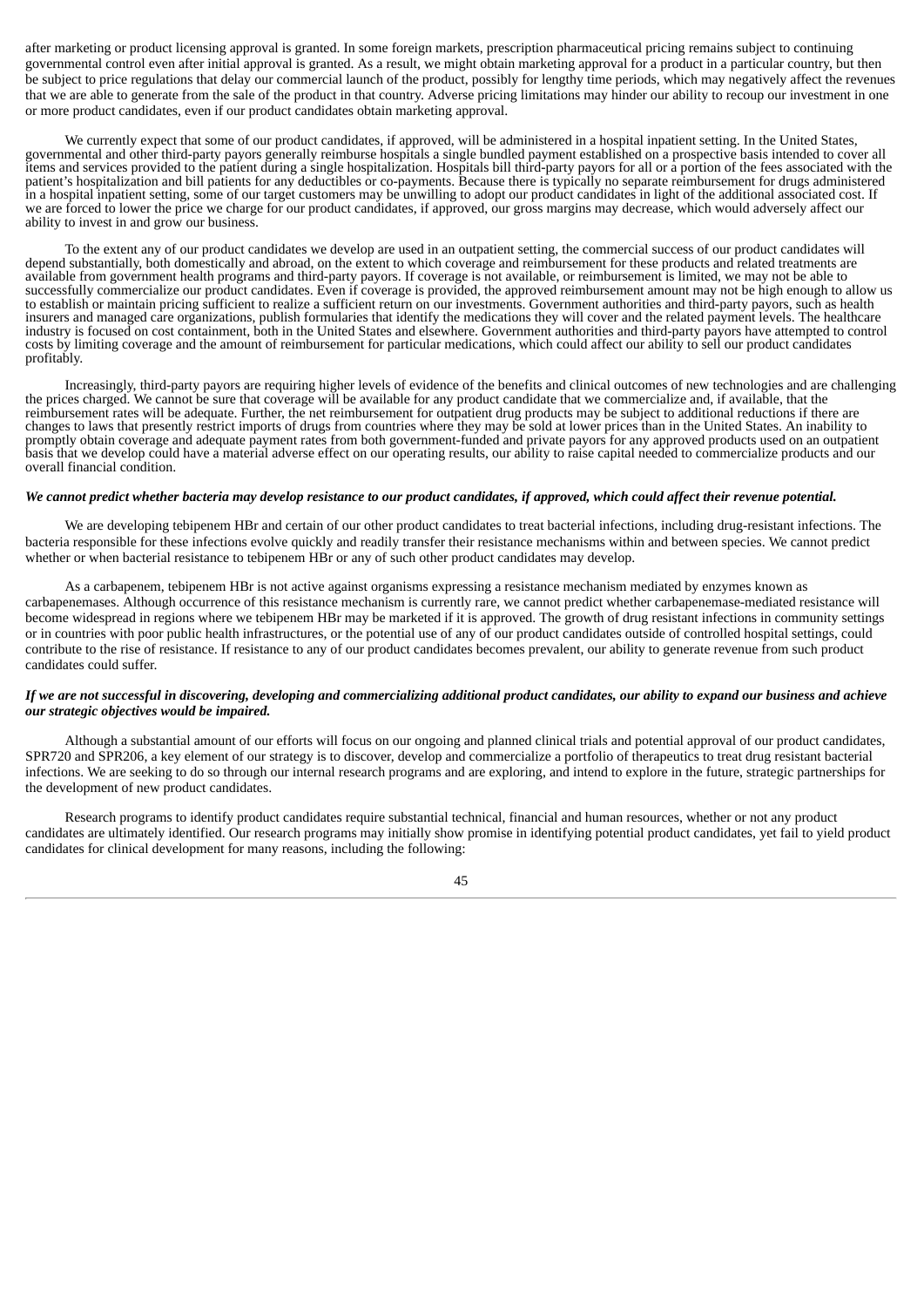- the research methodology used may not be successful in identifying potential product candidates;
- we may be unable to successfully modify candidate compounds to be active in Gram-negative bacteria or defeat bacterial resistance mechanisms or identify viable product candidates in our screening campaigns;
- competitors may develop alternatives that render our product candidates obsolete;
- product candidates that we develop may nevertheless be covered by third parties' patents or other exclusive rights;
- a product candidate may, on further study, be shown to have harmful side effects or other characteristics that indicate it is unlikely to be effective or otherwise does not meet applicable regulatory criteria;
- a product candidate may not be capable of being produced in commercial quantities at an acceptable cost, or at all;
- a product candidate may not be accepted as safe and effective by patients, the medical community or third-party payors; and
- the development of bacterial resistance to potential product candidates may render them ineffective against target infections.

If we are unsuccessful in identifying and developing additional product candidates, our potential for growth may be impaired.

# Product liability lawsuits against us could divert our resources, cause us to incur substantial liabilities and limit commercialization of any products that *we may develop.*

We face an inherent risk of product liability claims as a result of the clinical testing of our product candidates despite obtaining appropriate informed consents from our clinical trial participants. We will face an even greater risk if we obtain marketing approval for and commercially sell any of our product candidates. For example, we may be sued if any product that we develop allegedly causes injury or is found to be otherwise unsuitable during clinical testing, manufacturing, marketing or sale. Any such product liability claims may include allegations of defects in manufacturing, defects in design, a failure to warn of dangers inherent in the product, negligence, strict liability or a breach of warranties. Claims could also be asserted under state consumer protection acts. If we cannot successfully defend ourselves against product liability claims, we may incur substantial liabilities or be required to limit commercialization of our product candidates. Regardless of the merits or eventual outcome, liability claims may result in:

- reduced resources for our management to pursue our business strategy;
- decreased demand for our product candidates or products that we may develop;
- injury to our reputation and significant negative media attention;
- withdrawal of clinical trial participants;
- initiation of investigations by regulators;
- product recalls, withdrawals or labeling, marketing or promotional restrictions;
- significant costs to defend resulting litigation;
- substantial monetary awards to trial participants or patients;
- loss of revenue: and
- the inability to commercialize any products that we may develop.

Although we maintain general liability insurance and clinical trial liability insurance, this insurance may not fully cover potential liabilities that we may incur. The cost of any product liability litigation or other proceeding, even if resolved in our favor, could be substantial. We will need to increase our insurance coverage if and when we receive marketing approval for and begin selling any of our product candidates. In addition, insurance coverage is becoming increasingly expensive. If we are unable to obtain or maintain sufficient insurance coverage at an acceptable cost or to otherwise protect against potential product liability claims, it could prevent or inhibit the development and commercial production and sale of our product candidates, which could adversely affect our business, financial condition, results of operations and prospects.

## If we fail to comply with environmental, health and safety laws and regulations, we could become subject to fines or penalties or incur costs that could *have a material adverse effect on our business.*

We are subject to numerous environmental, health and safety laws and regulations, including those governing laboratory procedures and the handling, use, storage, treatment and disposal of hazardous materials and wastes. From time to time and in the

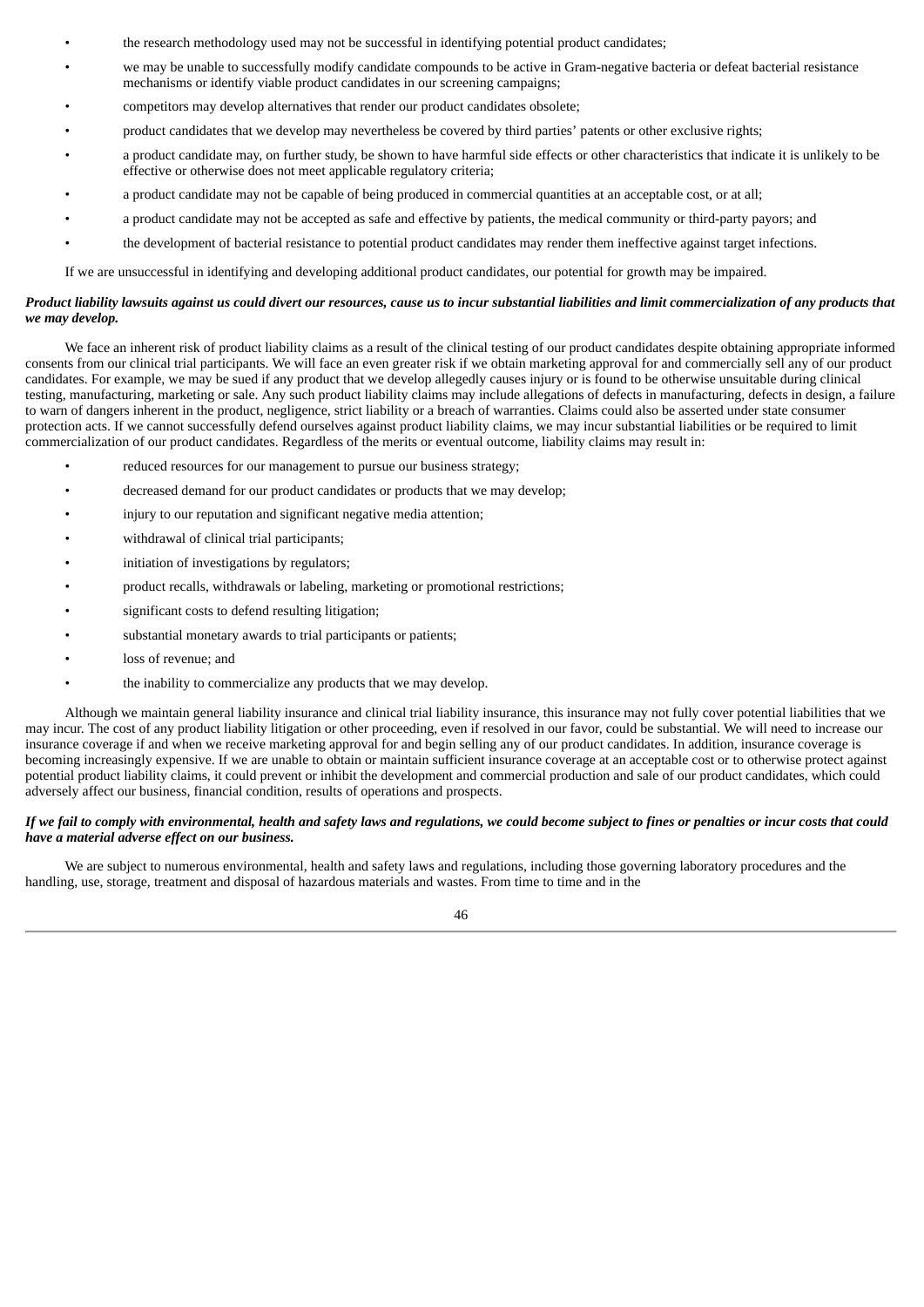future, our operations may involve the use of hazardous and flammable materials, including chemicals and biological materials, and may also produce hazardous waste products. Even if we contract with third parties for the disposal of these materials and wastes, we cannot completely eliminate the risk of contamination or injury resulting from these materials. In the event of contamination or injury resulting from our use of hazardous materials, we could be held liable for any resulting damages, and any liability could exceed our resources. We also could incur significant costs associated with civil or criminal fines and penalties for failure to comply with such laws and regulations.

We maintain workers' compensation insurance to cover us for costs and expenses that we may incur due to injuries to our employees resulting from the use of hazardous materials, but this insurance may not provide adequate coverage against potential liabilities. Moreover, we do not currently maintain insurance for environmental liability or toxic tort claims that may be asserted against us.

In addition, we may incur substantial costs in order to comply with current or future environmental, health and safety laws and regulations, including public health measures in place due to the ongoing COVID-19 pandemic. Current or future environmental laws and regulations may impair our research, development or production efforts, which could adversely affect our business, financial condition, results of operations or prospects. In addition, failure to comply with these laws and regulations may result in substantial fines, penalties or other sanctions.

# Our internal computer systems, or those of our contract research organizations or other contractors or consultants, may fail or suffer security breaches, which could result in a material disruption of our product development programs, and could subject us to liability.

We utilize information technology systems and networks to process, transmit and store electronic information in connection with our business activities. As the use of digital technologies has increased, cyber incidents, including deliberate attacks and attempts to gain unauthorized access to computer systems and networks, have increased in frequency and sophistication. These threats pose a risk to the security of our systems and networks and the confidentiality, availability and integrity of our data. There can be no assurance that we will be successful in preventing cyber-attacks or successfully mitigating their effects.

Despite the implementation of security measures, our internal computer systems and those of our contract research organizations and other contractors and consultants are vulnerable to damage or disruption from hacking, computer viruses, software bugs, unauthorized access, natural disasters, terrorism, war, and telecommunication, equipment and electrical failures. While we have not, to our knowledge, experienced any significant system failure, accident or security breach to date, if such an event were to occur and cause interruptions in our operations or the operations of those third parties with which we contract, it could result in a material disruption of our programs and our business operations. For example, the loss of clinical trial data from completed or ongoing clinical trials for any of our product candidates could result in delays in our development and regulatory approval efforts and significantly increase our costs to recover or reproduce the data. Such a loss could also expose us to regulatory enforcement, civil liability and reputational damage. To the extent that any disruption or security breach results in a loss of or damage to our data or applications, or inappropriate disclosure or theft of confidential or proprietary information, in addition to incurring liability, the further development of our product candidates could be delayed or our competitive position could be compromised.

Any such disruption or security breach, as well as any action by us or our employees or contractors that might be inconsistent with the rapidly evolving data privacy and security laws and regulations applicable within the United States and elsewhere where we conduct business, could result in enforcement actions by the United States, the United States Federal government or foreign governments, liability or sanctions under data privacy laws that protect personally identifiable information, regulatory penalties, other legal proceedings such as but not limited to private litigation, the incurrence of significant remediation costs, disruptions to our development programs, business operations and collaborations, diversion of management efforts and damage to our reputation, which could harm our business and operations. Because of the rapidly moving nature of technology and the increasing sophistication of cybersecurity threats, our measures to prevent, respond to and minimize such risks may be unsuccessful.

In addition, the European Parliament and the Council of the European Union adopted a comprehensive general data privacy regulation ("GDPR") in 2016 to replace the current European Union Data Protection Directive and related country-specific legislation. The GDPR took effect in May 2018 and governs the collection and use of personal data in the European Union, including by companies outside of the European Union. The GDPR, which is wideranging in scope, imposes several requirements relating to the consent of the individuals to whom the personal data relates, the information provided to the individuals, the security and confidentiality of the personal data, data breach notification and the use of third party processors in connection with the processing of the personal data. The GDPR also imposes strict rules on the transfer of personal data out of the European Union to the United States, enhances enforcement authority and imposes large penalties for noncompliance, including the potential for fines of up to €20 million or 4% of the annual global revenues of the infringer, whichever is greater.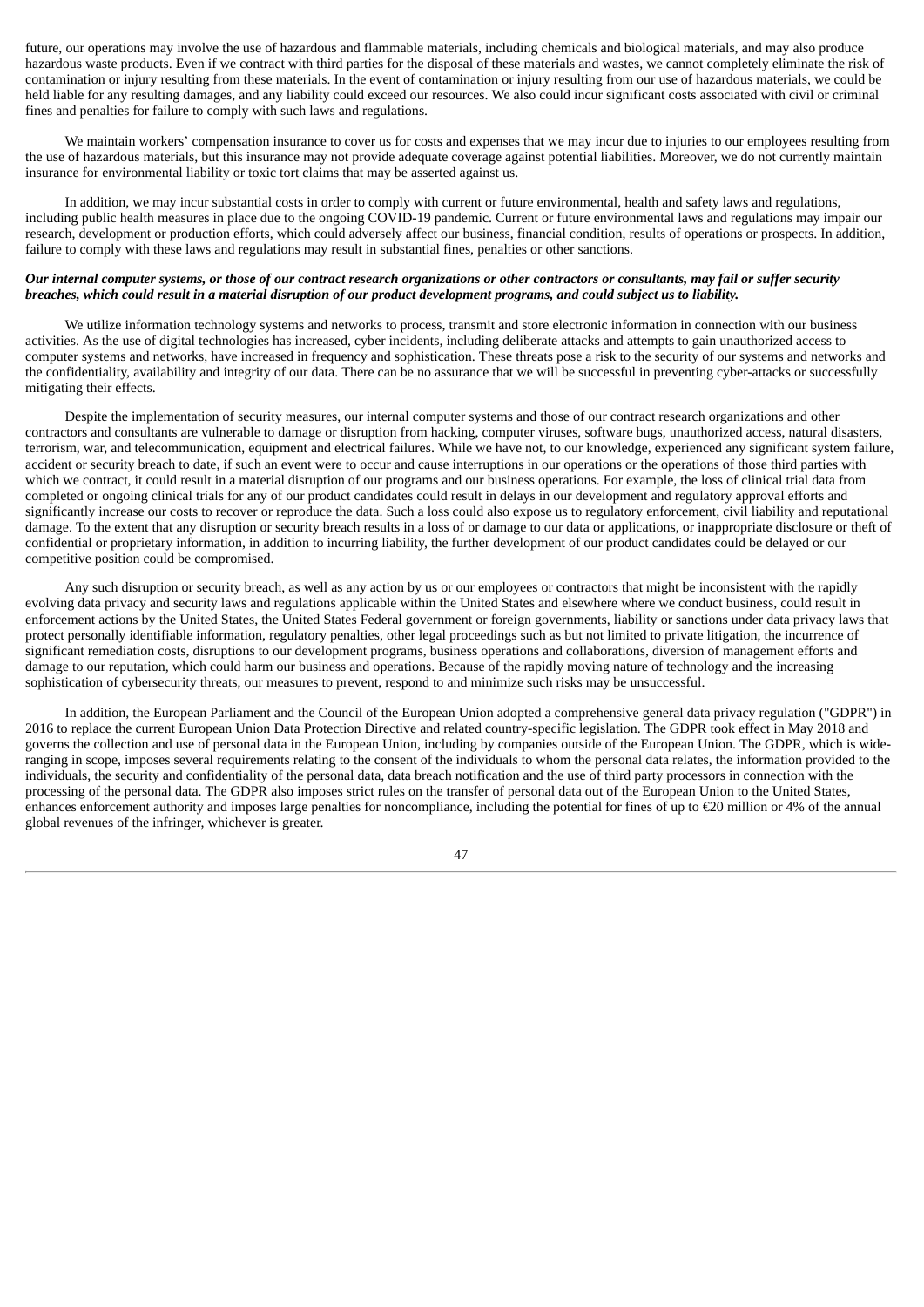The GDPR also confers a private right of action on data subjects and consumer associations to lodge complaints with supervisory authorities, seek judicial remedies, and obtain compensation for damages resulting from violations of the GDPR. Compliance with the GDPR has been and will continue to be a rigorous and time-intensive process that has increased and will continue to increase our cost of doing business or require us to change our business practices, and despite those efforts, there is a risk that we or our collaborators may be subject to fines and penalties, litigation and reputational harm in connection with any European activities, which could adversely affect our business, prospects, financial condition and results of operations.

In addition, certain states have adopted privacy and security laws and regulations, some of which are more stringent than HIPAA and/or regulate information other than PHI. For example, in June 2018, California enacted the California Consumer Privacy Act ("CCPA") which took effect on January 1, 2020. The CCPA gives California residents expanded rights to access and require deletion of their personal information, opt out of certain personal information sharing, and receive detailed information about how their personal information is used. The CCPA provides for civil penalties for violations, as well as a private right of action for data breaches that may increase data breach litigation. Although the CCPA includes exemptions for certain clinical trials data, and HIPAA protected health information, the law may increase our compliance costs and potential liability with respect to other personal information we collect about California residents. In addition, California voters also approved a new privacy law, the California Privacy Rights Act, ("CPRA"), on November 3, 2020. CPRA will modify CCPA significantly, potentially resulting in further uncertainty, additional costs and expenses stemming from efforts to comply, and additional potential for harm and liability for failure to comply. CPRA imposes additional obligations on companies covered by the legislation and will expand consumers' rights with respect to certain sensitive personal information CPRA also creates a new state agency that will be vested with the authority to implement and enforce CCPA and CPRA. CCPA has prompted a number of proposals for new federal and state privacy legislation that, if passed, could increase our potential liability, increase our compliance costs and adversely affect our business. For example, in February 2021, the Virginia legislature became the second to enact a state-specific law called the Consumer Data Protection Act ("CDPA"), which includes key differences from California's law, further complicating compliance by industry and other stakeholders. Many similar laws have been proposed in other states and at the federal level.

### We or third parties upon whom we depend may be adversely affected by natural disasters and/or health epidemics, and our business, financial condition *and results of operations could be adversely affected.*

Natural disasters could severely disrupt our operations and have a material adverse effect on our business operations. If a natural disaster, health epidemic, such as COVID-19, or other event beyond our control occurred that prevented us from using all or a significant portion of our office, that damaged critical infrastructure, such as the manufacturing facilities of our third-party contract manufacturers, or that otherwise disrupted operations, it may be difficult for us to continue our business for a substantial period of time.

### **Risks Related to Our Financial Position and Need for Additional Capital**

## Our Revenue Interest Financing Agreement with HCR could limit cash flow available for our operations and expose us to risks that could adversely *affect our business, financial condition and results of operations.*

In exchange for the total investment amount received by us from HCR under our Revenue Interest Agreement, entered into on September 29, 2021, we must pay HCR a tiered royalty on applicable revenue generated by tebipenem HBr, SPR720 and SPR206 and other products marketed by us until the aggregate amount paid to HCR is two and a half times the total investment amount. We received gross proceeds of \$50.0 million from HCR at an initial funding on October 19, 2021 (the "Initial Investment Amount"). We are entitled to receive an additional \$50.0 million upon FDA approval of tebipenem HBr on or before December 31, 2022 (the "Second Investment Amount") and an additional \$25.0 million subject to the mutual agreement of us and HCR and if we meet certain minimum tebipenem HBr product sales thresholds in the United States within 12 months from commercial launch (the "Third Investment Amount" and together with the Initial Investment Amount and the Second Investment Amount, collectively, the "Investment Amount"). Specifically, the tiered royalties are on: (1) worldwide net sales of Included Products (as defined below) by us (and excluding sales by licensees), and (2) any payments received by licensees, in each case of tebipenem HBr, SPR720, SPR206 and any other products marketed by us, which we refer to as the Included Products, in amounts ranging from 12% to 1% based on annual net revenues, as defined in the Revenue Interest Agreement (or 14% to 1.5% if the Third Investment Amount is funded). The applicable royalty rate is subject to a one-time step-down if certain sales milestones are met. When HCR has received aggregate payments equal to the 250% of the Investment Amount (the "Hard Cap"), HCR's right to receive royalties on net revenues will terminate.

If we have not received FDA approval for tebipenem HBr for a cUTI indication on or prior to December 31, 2022, the Revenue Interest Agreement will terminate and we must pay to HCR an amount equal to the initial investment amount of \$50.0 million plus interest equal to a 13.5% annual rate of return. If HCR has not received aggregate payments of at least 60% of the amount funded by HCR to date by September 30, 2025 and at least 100% of the amount funded by HCR to date by September 30, 2027, then we must make a cash payment within 45 calendar days of the applicable date to HCR in an amount sufficient to gross HCR up to such minimum amounts after giving full consideration of the cumulative amount we paid to HCR through each date.

When HCR has received aggregate payments equal to the Hard Cap, HCR's right to receive royalties on net revenues will terminate. If an event of default or a change of control of us occurs, we must immediately repay HCR an amount equal to the Hard

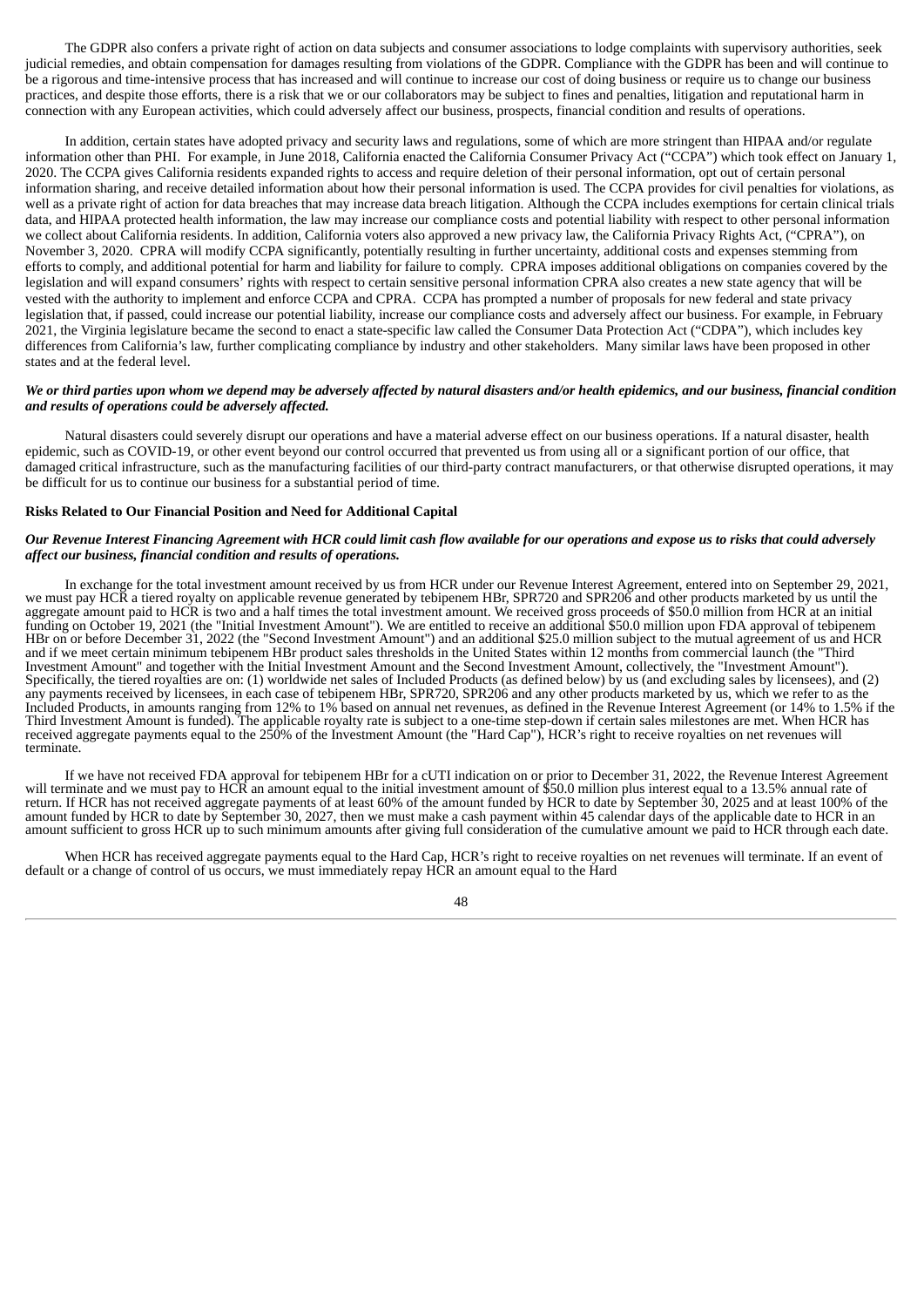Cap, minus aggregate payments made to HCR under the Revenue Interest Agreement, and the Revenue Interest Agreement will terminate. In the event of certain other material breaches of the Revenue Interest Agreement or the occurrence of a "material adverse effect" (as defined therein), HCR will have the right to terminate the Revenue Interest Agreement, whereby we must pay to HCR an amount equal to the initial investment amount, plus a 15% annual rate of return, minus aggregate payments made to HCR under the Revenue Interest Agreement. In the event that the Revenue Interest Agreement terminates on the twelfth anniversary of the initial closing, we may be required to make a payment to HCR at that time to ensure that HCR will have received aggregate payments equal to the total investment amount funded, plus a 2% annual rate of return over the term of the Revenue Interest Agreement.

Pursuant to the Revenue Interest Agreement, we agreed to specified affirmative and negative covenants, including covenants to use commercially reasonable efforts to promote tebipenem HBr in the United States; prosecute and defend intellectual property rights; periodic reporting of information by us to HCR; audits of royalty payments made under the Revenue Interest Agreement; and restrictions on the ability of us or any of our subsidiaries to incur indebtedness, subject to certain exceptions. The Revenue Interest Agreement also contains representations and warranties, other covenants, indemnification obligations, and other provisions customary for transactions of this nature.

In connection with the Revenue Interest Agreement, we also entered into a Security Agreement with HCR's collateral agent, pursuant to which we granted HCR a first-priority blanket lien on tebipenem HBr assets, including tebipenem HBr patent rights, tebipenem HBr regulatory approvals, and tebipenem HBr material contracts, as well as future cash receipts relating to product sales. Additionally, we will grant HCR a lien on equity interests of any subsidiaries that hold tebipenem HBr-related assets and any such subsidiaries will become guarantors under the Security Agreement. In the event of an event of default under the Revenue Interest Agreement, HCR would have the right to foreclose on the pledged collateral and exercise customary creditors' rights and remedies under a deposit account control agreement covering a collection account that will receive all revenues from product sales.

#### We have not generated any revenue from the sale of our products, have a history of losses and expect to incur substantial future losses. The report of our auditor on our consolidated financial statements expresses substantial doubt about our ability to continue as a going concern; if we are unable to obtain additional capital, we may not be able to continue our operations on the scope or scale as currently conducted, and that could have a material *adverse effect on our business, results of operations and financial condition.*

We have not generated any revenue from the sale of our products and have incurred losses in each year since our inception in 2013. Our net losses were \$32.8 million and \$19.4 million during the three months ended March 31, 2022 and 2021, respectively. All of our product candidates are in development, none have been approved for sale and we may never have a product candidate approved for commercialization.

In accordance with ASU 2014-15, Disclosure of Uncertainties about an Entity's Ability to Continue as a Going Concern (Subtopic 205-40), we are required to evaluate whether there are conditions and events, considered in the aggregate, that raise substantial doubt about our ability to continue as a going concern from the issuance date of our financial statements. Based on our recently announced restructuring and the cessation of commercialization activities for the tebipenem HBr program and assuming the repayment of amounts under our Revenue Interest Agreement, we believe that our existing cash, cash equivalents and marketable securities, together with other non-dilutive funding commitments, will be sufficient to fund our planned operating expenses and capital expenditures pursuant to the priorities of our strategic refocusing through late 2023. This timeline is subject to uncertainty as to the timing of future expenditures. We have developed plans to mitigate this risk, which primarily consist of raising additional capital through some combination of equity or debt financings, potential new collaborations or partnerships, additional grant funding and/or reducing cash expenditures. If we are not able to secure adequate additional funding, we plan to make reductions in spending. In that event, we may have to delay, scale back, or eliminate some or all of our planned clinical trials, research stage programs and commercial activities. The actions necessary to reduce spending under this plan at a level that mitigates the factors described above is not considered probable, as defined in the accounting standards and therefore, the full extent to which management may extend our funds through these actions may not be considered in management's assessment of our ability to continue as a going concern. As a result, we have concluded that substantial doubt exists about our ability to continue as a going concern.

#### We expect to continue to incur significant expenses and increasing operating losses for the foreseeable future; if we are unable to achieve commercialization, revenue from product sales, and, ultimately, profitability, the market value of our common stock will likely decline.

We expect to continue to incur significant expenses and increasing operating losses for the foreseeable future as we continue to advance our product candidates through preclinical and clinical development and marketing approval for such candidates whose clinical trials are successful. Our expenses will also increase substantially if and as we:

- conduct additional clinical trials and studies of our product candidates;
- continue to discover and develop additional product candidates;
- establish manufacturing and supply chain capacity sufficient to provide commercial quantities of any product candidates for which we may obtain marketing approval;
- maintain, expand and protect our intellectual property portfolio;
- hire additional clinical, scientific and commercial personnel;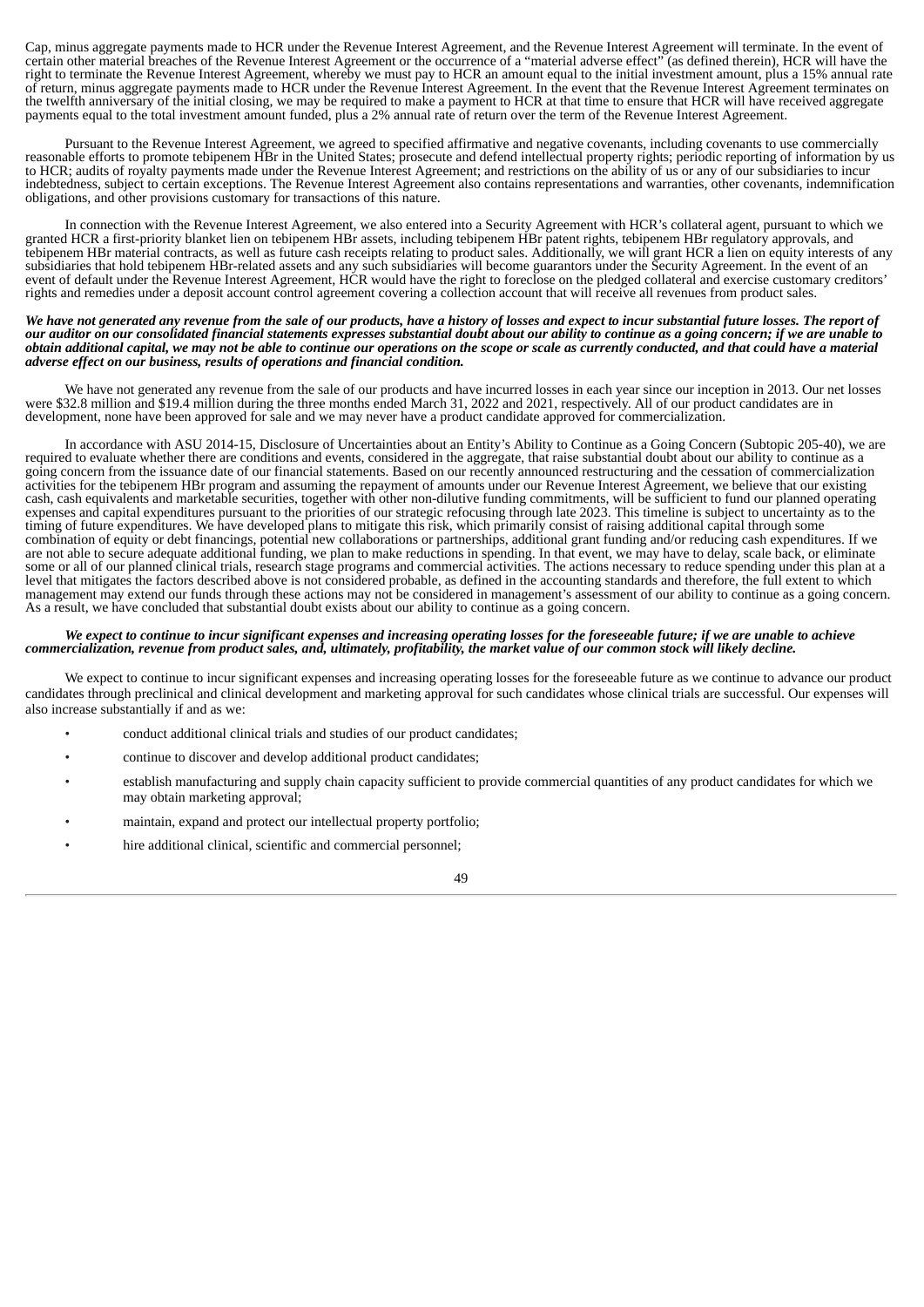- add operational, financial and management information systems and personnel, including personnel to support our product development and planned future commercialization efforts, face competing technological and market developments; and
- acquire or in-license other product candidates and technologies.

If our product candidates fail to demonstrate safety and efficacy in clinical trials, do not gain regulatory approval, or do not achieve market acceptance following regulatory approval and commercialization, we may never become profitable. Even if we achieve profitability in the future, we may not be able to sustain profitability in subsequent periods. Our prior losses, combined with expected future losses, have had and will continue to have an adverse effect on our stockholders' equity and working capital. If we are unable to achieve and sustain profitability, the market value of our common stock will likely decline.

Because of the numerous risks and uncertainties associated with developing biopharmaceutical products, we are unable to predict the extent of any future losses or when, if ever, we will become profitable. Our expenses could increase if we are required by the FDA, or any comparable foreign regulatory authority to perform studies in addition to those currently expected, or if there are any delays in completing our clinical trials or the development of any of our product candidates.

#### We expect that we will need substantial additional funding. If we are unable to raise capital when needed, or do not receive payment under our *government awards, we could be forced to delay, reduce or eliminate our product development programs.*

Developing pharmaceutical products, including conducting preclinical studies and clinical trials, is a time-consuming, expensive and uncertain process that takes years to complete. We expect that our expenses will continue to increase as we commence and advance our ongoing and planned clinical trials and other studies of SPR720 and SPR206. If we obtain marketing approval for any product candidate, we expect to incur significant commercialization expenses related to product sales, marketing, distribution and manufacturing. Some of these expenses may be incurred in advance of marketing approval, and could be substantial. Accordingly, we will be required to obtain further funding through public or private equity offerings, debt financings, collaborations, licensing arrangements, government funding or other sources. Adequate additional financing may not be available to us on acceptable terms, or at all. Our failure to raise capital as and when needed would have a negative effect on our financial condition and our ability to pursue our business strategy.

Based on our recently announced restructuring and the cessation of commercialization activities for the tebipenem HBr program and assuming the repayment of amounts under our Revenue Interest Agreement, we believe that our existing cash, cash equivalents and marketable securities, together with other non-dilutive funding commitments, will be sufficient to fund our planned operating expenses and capital expenditures pursuant to the priorities of our strategic refocusing through late 2023. Our cash forecasts are based on assumptions that may prove to be wrong, and we could use our available capital resources sooner than we currently expect. Changing circumstances could cause us to consume capital significantly faster than we currently anticipate, and we may need to spend more than currently expected because of circumstances beyond our control. Our future funding requirements, both short-term and long-term, will depend on many factors, including:

- whether the FDA determines that our Phase 3 ADAPT-PO trial of tebipenem HBr in the treatment of patients with cUTI, including AP, is or is not sufficient for regulatory approval to treat cUTI, including pyelonephritis;
- the timing, costs and results of our ongoing, planned and potential clinical trials for our product candidates;
- the amount of funding that we receive under our government awards;
- the number and characteristics of product candidates that we pursue;
- the outcome, timing and costs of seeking regulatory approvals;
- the costs of commercialization activities for our product candidates if we receive marketing approval, including the costs and timing of establishing product sales, marketing, distribution and manufacturing capabilities;
- the terms and timing of any future collaborations, licensing or other arrangements that we may establish;
- the amount and timing of any payments we may be required to make, or that we may receive, in connection with the licensing, filing, prosecution, defense and enforcement of any patents or other intellectual property rights, including milestone and royalty payments and patent prosecution fees that we are obligated to pay pursuant to our license agreements;
- the costs of preparing, filing and prosecuting patent applications, maintaining and protecting our intellectual property rights and defending against any intellectual property related claims;
- the costs of our continued operation as a public company; and
- the extent to which we in-license or acquire other products and technologies.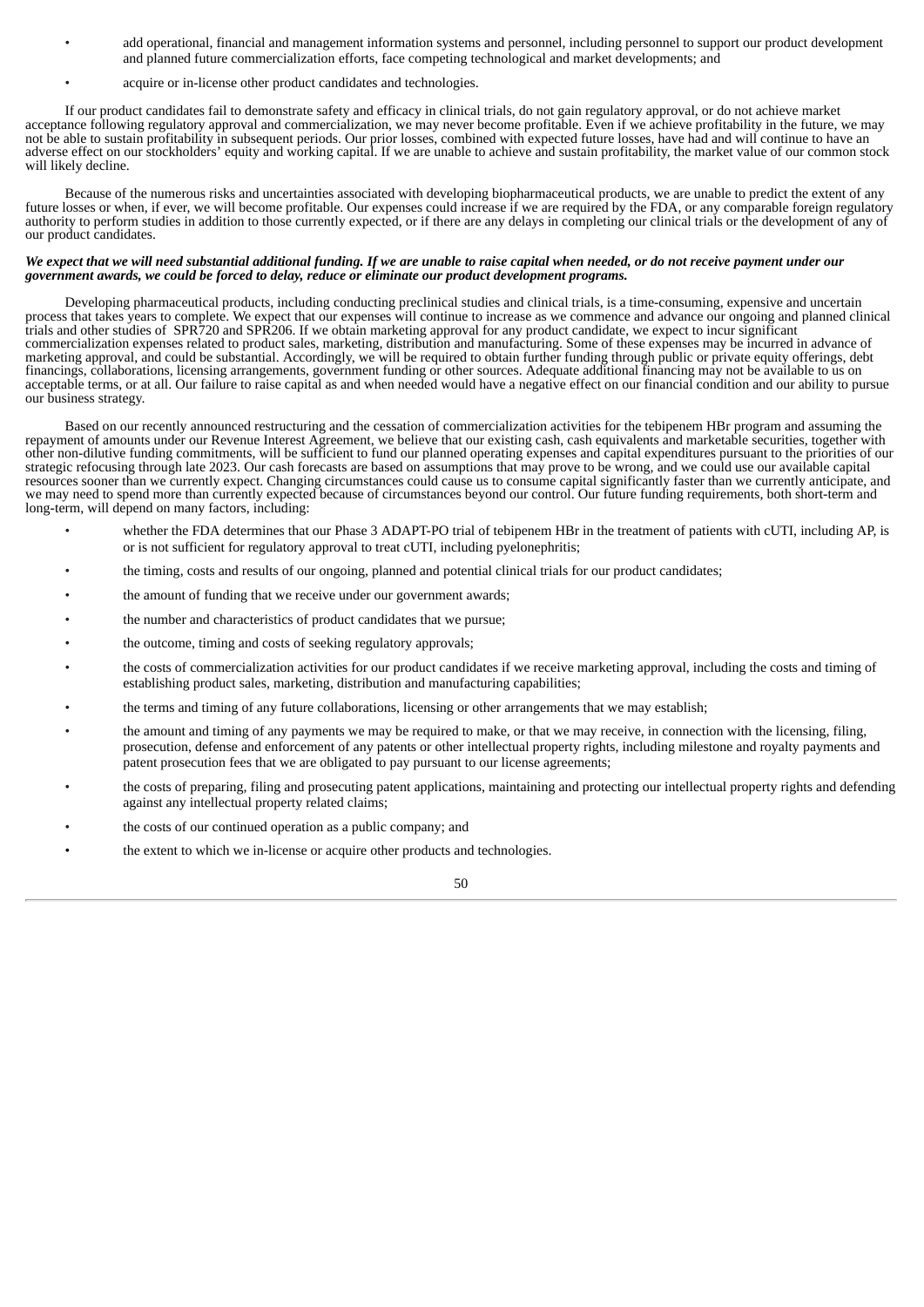As of March 31, 2022, our non-dilutive sources of funding consisted of an award from BARDA for tebipenem HBr, an award from NIAID under its Small Business Innovation Research program ("SBIR") for our SPR720 program, an award from NIAID for SPR206, an award from the DoD that provides partial funding for the development of SPR206 and an award from the DoD Congressionally Directed Medical Research Programs ("CDMRP") Joint Warfighter Medical Research Program for SPR206.

#### Raising additional capital may cause dilution to our stockholders, restrict our operations or require us to relinguish rights to our technologies or *product candidates.*

Unless and until we can generate a substantial amount of revenue from our product candidates, we expect to finance our future cash needs through public or private equity offerings, debt financings, collaborations, licensing arrangements and government funding arrangements. In addition, we may seek additional capital due to favorable market conditions or strategic considerations, even if we believe that we have sufficient funds for our current or future operating plans. We filed a universal shelf registration statement on Form S-3 (Registration No. 333-254170) with the SEC on March 11, 2021, which was declared effective on March 29, 2021 and pursuant to which we registered for sale up to \$300.0 million of any combination of our common stock, preferred stock, debt securities, warrants, rights and/or units from time to time and at prices and on terms that we may determine, including up to \$75.0 million of our common stock available for issuance pursuant to an "at-the-market" offering program sales agreement that we entered into with Cantor. Under the sales agreement, Cantor may sell shares of our common stock by any method permitted by law deemed to be an "at the market" offering as defined in Rule 415 of the Securities Act, subject to the terms of the sales agreement.

We may seek to raise additional capital at any time. To the extent that we raise additional capital through the sale of common stock, convertible securities or other equity securities, the ownership interest of our then existing stockholders may be materially diluted, and the terms of these securities could include liquidation or other preferences and anti-dilution protections that could adversely affect the rights of our stockholders. In addition, debt financing, if available, would result in increased fixed payment obligations and may involve agreements that include restrictive covenants that limit our ability to take specific actions, such as incurring additional debt, making capital expenditures or declaring dividends, which could adversely affect our ability to conduct our business. In addition, securing additional financing would require a substantial amount of time and attention from our management and may divert a disproportionate amount of their attention away from day-to-day activities, which may adversely affect our management's ability to oversee the development of our product candidates.

If we raise additional funds through collaborations, strategic alliances or marketing, distribution or licensing arrangements with third parties, we may have to relinquish valuable rights to our technologies, future revenue streams or product candidates or grant licenses on terms that may not be favorable to us.

#### *Our ability to use our net operating loss carryforwards may be limited.*

As of December 31, 2021, we had United States federal, state and foreign net operating loss carryforwards ("NOLs") of \$303.7 million, \$302.6 million and \$4.4 million, respectively. The federal NOLs of \$73.0 million will expire at various dates from 2033 to 2037 and approximately \$230.7 million can be carried forward indefinitely. The state NOLs begin to expire in 2033 and will expire at various dates through 2039. The foreign NOLs do not expire. Utilization of these NOLs depends on many factors, including our future income, which cannot be assured. These NOLs could expire unused and be unavailable to offset our future income tax liabilities. In addition, under Section 382 of the Internal Revenue Code of 1986, as amended (the "Code") and corresponding provisions of state law, if a corporation undergoes an "ownership change," which is generally defined as a greater than 50% change, by value, in its equity ownership by 5% stockholders over a three-year period, the corporation's ability to use its pre-change NOLs and other pre-change tax attributes to offset its post-change income may be limited. We have not determined if we have experienced Section 382 ownership changes in the past and if a portion of our NOLs is subject to an annual limitation under Section 382. In addition, we may experience ownership changes in the future as a result of subsequent changes in our stock ownership, some of which may be outside of our control. If we determine that an ownership change has occurred and our ability to use our historical NOLs is materially limited, it would harm our future operating results by effectively increasing our future tax obligations.

Under current United States federal tax legislation, although the treatment of net operating loss carryforwards arising in tax years beginning on or before December 31, 2017 has generally not changed, net operating loss carryforwards arising in tax years beginning after December 31, 2017 may be used to offset only 80% of taxable income. In addition, net operating losses arising in tax years beginning after December 31, 2017 may be carried forward indefinitely, as opposed to the 20-year carryforward under prior law.

#### We have a limited operating history and no history of commercializing pharmaceutical products, which may make it difficult to evaluate the prospects *for our future viability.*

We were established in 2013 and began operations in 2014. Our operations to date have been limited to financing and staffing our company, developing our technology and developing tebipenem HBr and our other product candidates. We have not yet demonstrated an ability to successfully obtain marketing approval, manufacture a commercial scale product, or arrange for a third party to do so on our behalf, or conduct sales and marketing activities necessary for successful product commercialization. Consequently, predictions about our future success or viability may not be as accurate as they could be if we had a longer operating history or a history of successfully developing and commercializing pharmaceutical products.

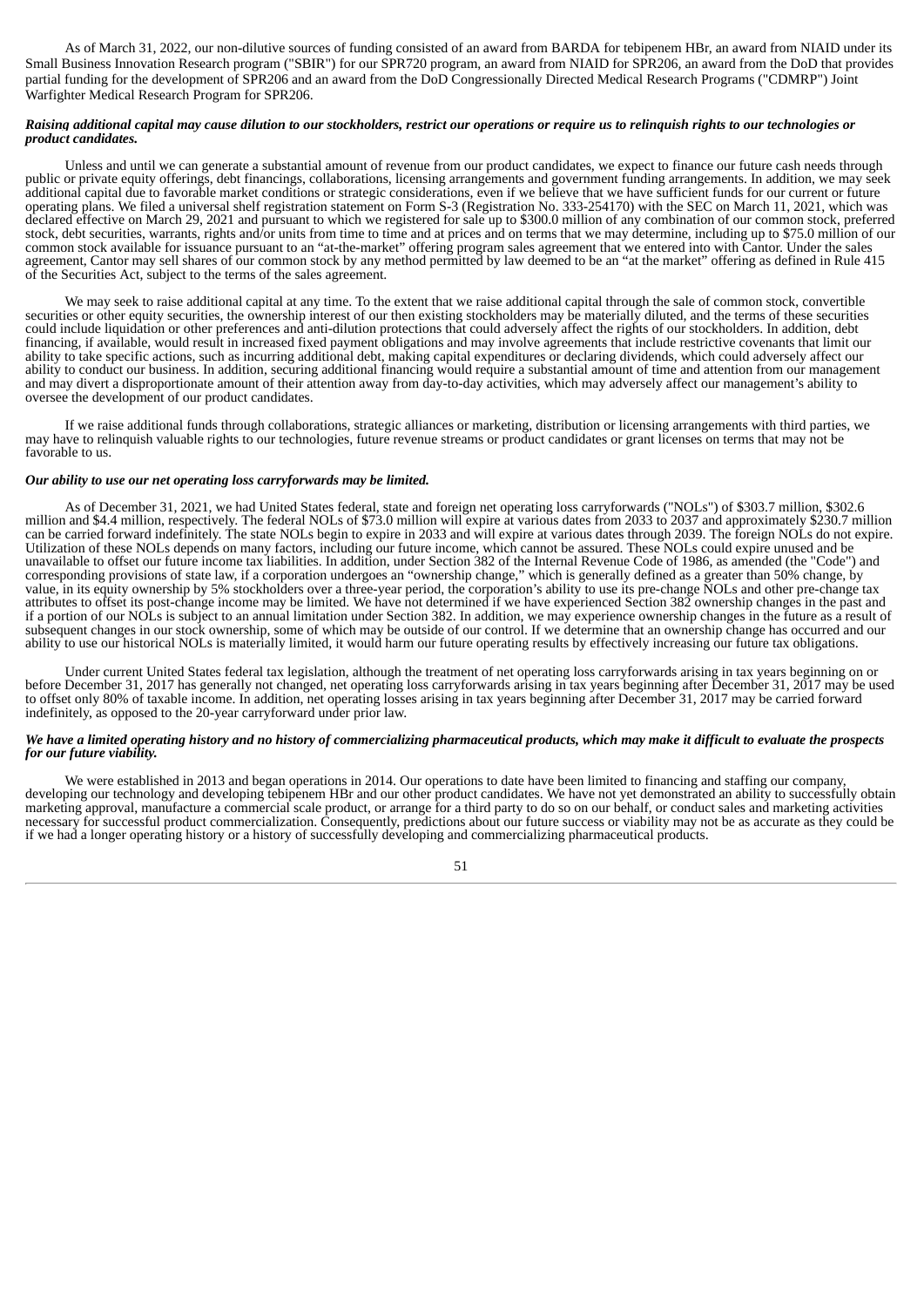We may encounter unforeseen expenses, difficulties, complications, delays and other known or unknown factors in achieving our business objectives. We have begun to transition from a company with a development focus to a company capable of supporting commercial activities. We may not be successful in such a transition.

We expect our financial condition and operating results to continue to fluctuate significantly from quarter to quarter and year to year due to a variety of factors, many of which are beyond our control. Accordingly, stockholders should not rely upon the results of any quarterly or annual periods as indications of future operating performance.

## **Risks Related to the COVID-19 Pandemic**

#### The continued COVID-19 pandemic could adversely impact our business, including our preclinical studies and clinical trials.

Public health crises such as pandemics or similar outbreaks could adversely impact our business. In December 2019, a novel strain of coronavirus, SARS-CoV-2, which causes coronavirus disease 2019 ("COVID-19"), surfaced in Wuhan, China. Since then, COVID-19 and variants thereof have spread globally.

As a result of the COVID-19 pandemic or similar pandemics, we have experienced, and may in the future experience, certain disruptions that could materially impact our business, preclinical studies and clinical trials. Such disruptions may include:

- interruption or delays in the operations of the FDA and comparable foreign regulatory agencies, including pre-approval inspections of a product's manufacturing facility, which may impact approval timelines and other agency interactions;
- delays or difficulties in commercial launch of our product candidates, if approved by the FDA;
- delays or difficulties in enrolling patients in our clinical trials;
- delays or difficulties in clinical site initiation, including difficulties in recruiting clinical site investigators and clinical site staff;
- delays or disruptions in preclinical studies or clinical trials due to unforeseen circumstances at contract research organizations and vendors along their supply chain;
- increased rates of patients withdrawing from our clinical trials following enrollment as a result of contracting COVID-19, being forced to quarantine, or not being willing to travel to clinical trial sites;
- diversion of healthcare resources away from the conduct of clinical trials, including the diversion of hospitals serving as our clinical trial sites and hospital staff supporting the conduct of our clinical trials;
- interruption of key clinical trial activities, such as clinical trial site data monitoring and data collection, due to limitations on travel imposed or recommended by federal or state governments, employers and others or interruption of clinical trial subject visits and study procedures (particularly any procedures that may be deemed non-essential), which may impact the integrity of subject data and clinical study endpoints;
- interruption of, or delays in receiving, supplies of our product candidates from our contract manufacturing organizations due to staffing shortages, production slowdowns or stoppages and disruptions in delivery systems; and
- limitations on employee resources that would otherwise be focused on the conduct of our preclinical studies and clinical trials, including because of sickness of employees or their families, the desire of employees to avoid contact with large groups of people, continued reliance on working from home or mass transit disruptions.

These and other factors arising from the COVID-19 pandemic could worsen in countries that are already afflicted with COVID-19 or could return to countries where the pandemic has been partially contained, each of which could further adversely impact our ability to conduct clinical trials and our business generally, and could have a material adverse impact on our business, operations and financial condition and results.

The COVID-19 outbreak continues to evolve rapidly. The extent to which the outbreak may impact our business, preclinical studies and clinical trials will depend on future developments, which are highly uncertain and cannot be predicted with confidence, such as the duration of the outbreak, travel restrictions and actions to contain the outbreak or treat its impact, such as social distancing and quarantines or lock-downs in the United States and other countries, business closures or business disruptions and the effectiveness of actions taken in the United States and other countries to contain and treat the disease.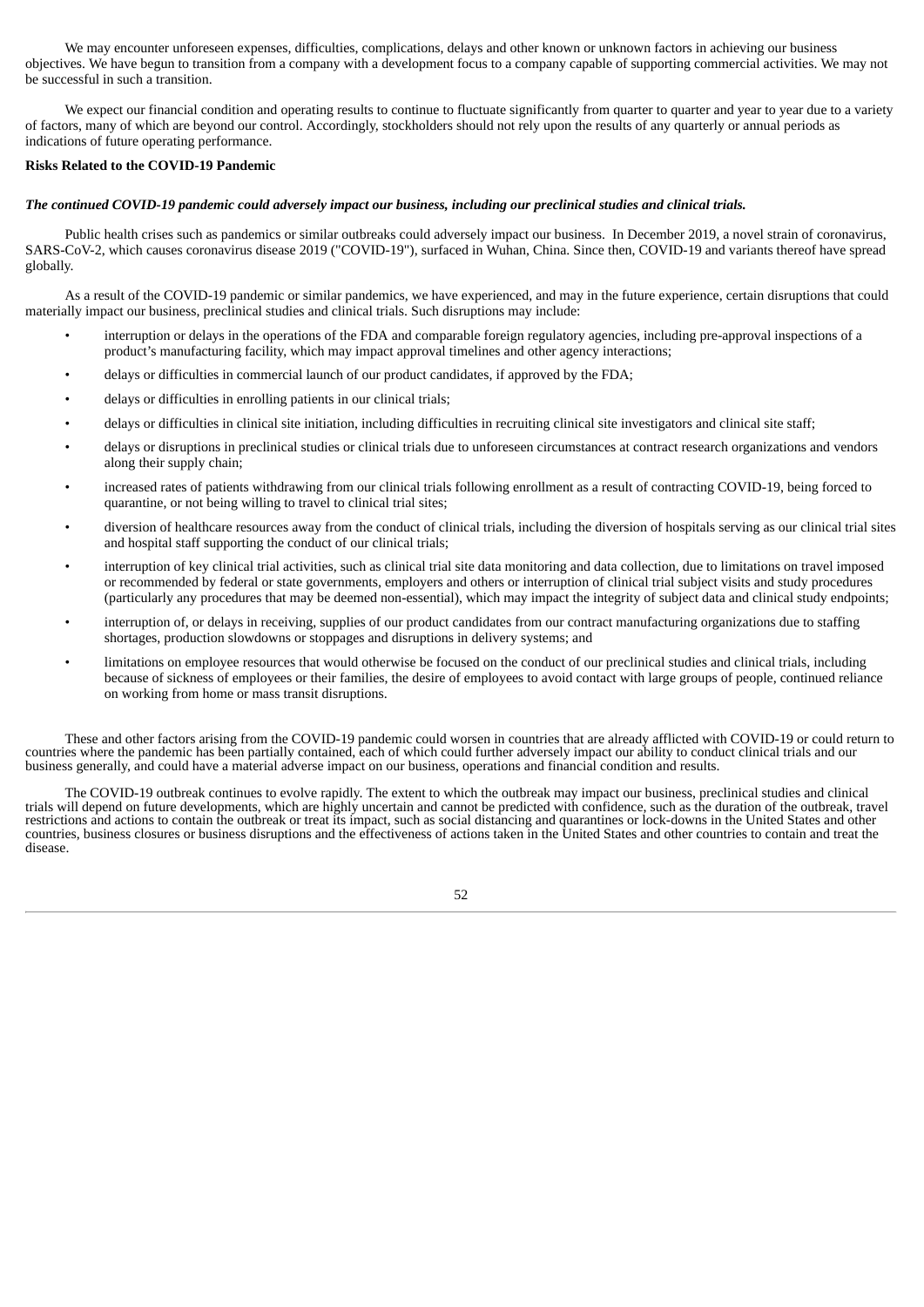### **Risks Related to Our Dependence on Third Parties**

### We expect to depend on collaborations with third parties for the development and commercialization of some of our product candidates. Our prospects *with respect to those product candidates will depend in part on the success of those collaborations.*

We may seek third-party collaborators for development and commercialization of certain of our product candidates. Currently we are party to license and collaboration agreements with third parties as described in Note 9 ("License Collaborations and Services Agreements") to the audited financial statements filed herewith. Our likely collaborators for any other marketing, distribution, development, licensing or broader collaboration arrangements we may pursue include large and mid-size pharmaceutical companies, regional and national pharmaceutical companies and biotechnology companies.

We may derive revenue from research and development fees, license fees, milestone payments and royalties under any collaborative arrangement into which we enter. Our ability to generate revenue from these arrangements will depend on our collaborators' abilities to successfully perform the functions assigned to them in these arrangements. In addition, our collaborators may have the right to abandon research or development projects and terminate applicable agreements, including funding obligations, prior to or upon the expiration of the agreed upon terms. As a result, we can expect to relinquish some or all of the control over the future success of a product candidate that we license to a third party.

We face significant competition in seeking and obtaining appropriate collaborators. Collaborations involving our product candidates may pose a number of risks, including the following:

- collaborators have significant discretion in determining the efforts and resources that they will apply to these collaborations;
- collaborators may not perform their obligations as expected;
- collaborators may not pursue development and commercialization of our product candidates or may elect not to continue or renew development or commercialization programs based on clinical trial results, changes in the collaborators' strategic focus or available funding or external factors, such as an acquisition, that divert resources or create competing priorities;
- collaborators may delay clinical trials, provide insufficient funding for a clinical trial program, stop a clinical trial or abandon a product candidate, repeat or conduct new clinical trials or require a new formulation of a product candidate for clinical testing;
- product candidates discovered in collaboration with us may be viewed by our collaborators as competitive with their own product candidates or products, which may cause collaborators to cease to devote resources to the commercialization of our product candidates;
- a collaborator with marketing and distribution rights to one or more products may not commit sufficient resources to the marketing and distribution of such product or products;
- disagreements with collaborators, including disagreements over proprietary rights, contract interpretation or the preferred course of development, might cause delays or termination of the research, development or commercialization of product candidates, might lead to additional responsibilities for us with respect to product candidates, or might result in litigation or arbitration, any of which would be time-consuming and expensive;
- collaborators may not properly maintain or defend our intellectual property rights or may use our proprietary information in such a way as to invite litigation that could jeopardize or invalidate our intellectual property or proprietary information or expose us to potential litigation;
- collaborators may infringe the intellectual property rights of third parties, which may expose us to litigation and potential liability; and
- collaborations may be terminated and, if terminated, may result in a need for additional capital to pursue further development or commercialization of the applicable product candidates.

Collaboration agreements may not lead to development or commercialization of product candidates in the most efficient manner or at all. If a collaborator of ours is involved in a business combination, it could decide to delay, diminish or terminate the development or commercialization of any product candidate licensed to it by us.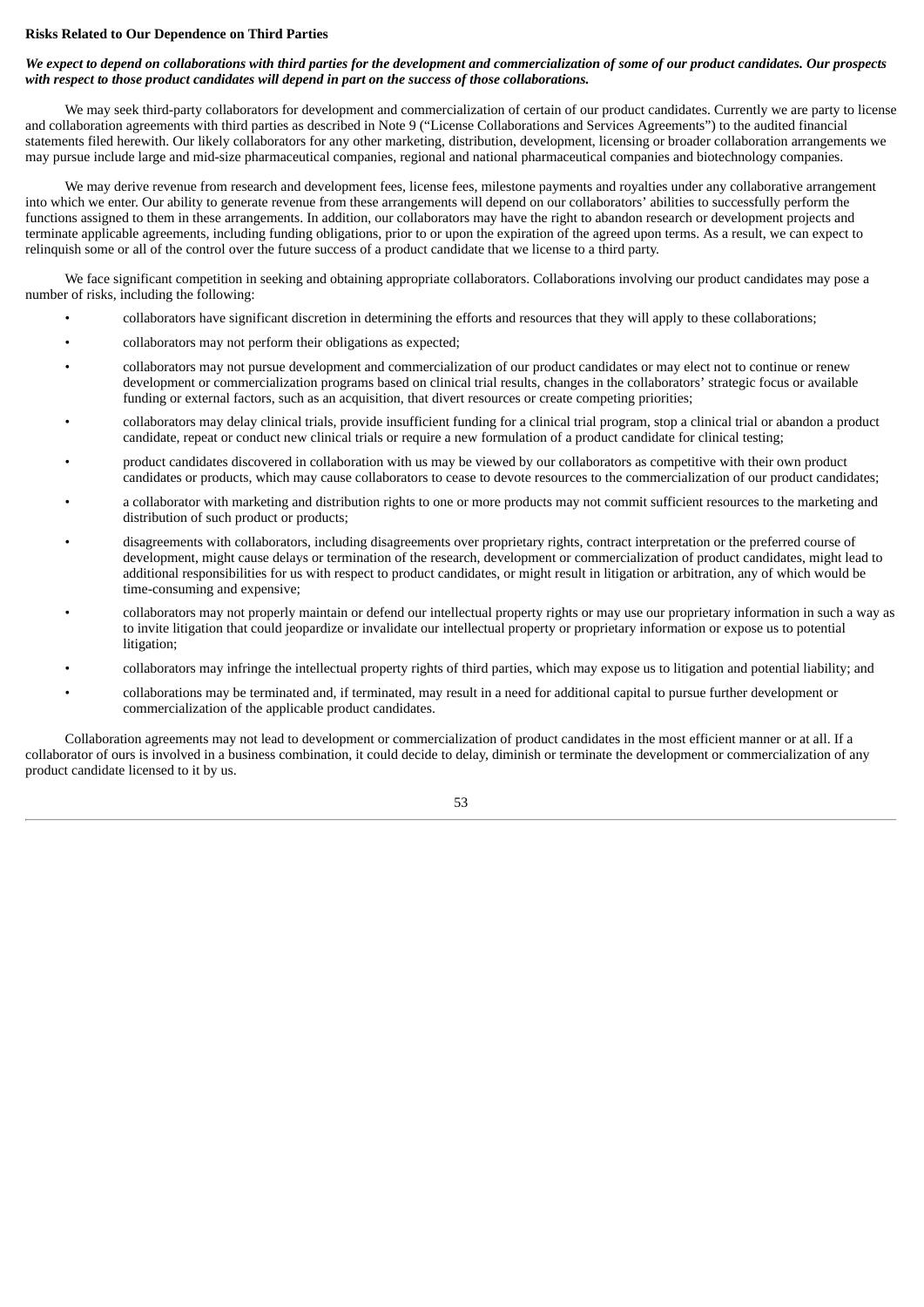### We may have to alter our development and commercialization plans if we are not able to establish collaborations.

We will require additional funds to complete the development and potential commercialization of our product candidates. For some of our product candidates, we may decide to collaborate with pharmaceutical and biotechnology companies for the development and potential commercialization of those product candidates. Moreover, we intend to utilize a variety of types of collaboration arrangements for the potential commercialization of our product candidates outside the United States. Whether we reach a definitive agreement for a collaboration will depend, among other things, upon our assessment of the collaborator's resources and expertise, the terms and conditions of the proposed collaboration and the proposed collaborator's evaluation of a number of factors. Those factors may include:

- the design or results of clinical trials;
- the likelihood of approval by the FDA or comparable foreign regulatory authorities;
- the potential market for the subject product candidate;
- the costs and complexities of manufacturing and delivering such product candidate to patients;
- the potential for competing products;
- our patent position protecting the product candidate, including any uncertainty with respect to our ownership of our technology or our licensor's ownership of technology we license from them, which can exist if there is a challenge to such ownership without regard to the merits of the challenge;
- the need to seek licenses or sub-licenses to third-party intellectual property; and
- industry and market conditions generally.

The collaborator may also consider alternative product candidates or technologies for similar indications that may be available for collaboration and whether such a collaboration could be more attractive than the one with us for our product candidate. We may also be restricted under future license agreements from entering into agreements on certain terms with potential collaborators. In addition, there have been a significant number of recent business combinations among large pharmaceutical companies that have resulted in a reduced number of potential future collaborators.

If we are unable to reach agreements with suitable collaborators on a timely basis, on acceptable terms, or at all, we may have to curtail the development of a product candidate, reduce or delay its development program or one or more of our other development programs, delay its potential commercialization or reduce the scope of any sales or marketing activities, or increase our expenditures and undertake development or commercialization activities at our own expense. If we elect to fund and undertake development or commercialization activities on our own, we may need to obtain additional expertise and additional capital, which may not be available to us on acceptable terms or at all. If we fail to enter into collaborations and do not have sufficient funds or expertise to undertake the necessary development and commercialization activities, we may not be able to further develop our product candidates or bring them to market and our business may be materially and adversely affected.

### We rely on third parties to conduct all of our nonclinical studies and all of our clinical trials. If these third parties do not successfully carry out their contractual duties or meet expected deadlines, we may be unable to obtain regulatory approval for or commercialize any of our product candidates. If *they do not perform satisfactorily, our business may be materially harmed.*

We do not independently conduct nonclinical studies that comply with GLP requirements. We also do not have the ability to independently conduct clinical trials of any of our product candidates. We rely on third parties, such as contract research organizations, clinical data management organizations, medical institutions and clinical investigators, to conduct our clinical trials of our product candidates and potential product candidates. Any of these third parties may terminate their engagements with us at any time. If we need to enter into alternative arrangements, it would delay our product development activities and increase our costs.

Our reliance on these third parties for clinical development activities limits our control over these activities but we remain responsible for ensuring that each of our studies is conducted in accordance with the applicable protocol, legal, regulatory and scientific standards. For example, notwithstanding the obligations of a contract research organization for a trial of one of our product candidates, we remain responsible for ensuring that each of our clinical trials is conducted in accordance with the general investigational plan and protocols for the trial and applicable regulatory requirements. While we will have agreements governing their activities, we control only certain aspects of their activities and have limited influence over their actual performance. The third parties with whom we contract for execution of our GLP studies and our clinical trials play a significant role in the conduct of these studies and trials and the subsequent collection and analysis of data. Although we rely on these third parties to conduct our GLP-compliant nonclinical studies and clinical trials, we remain responsible for ensuring that each of our nonclinical studies and clinical trials are conducted in accordance with applicable laws and regulations, and our reliance on the CROs does not relieve us of our regulatory responsibilities. The FDA and regulatory authorities in other jurisdictions also require us to comply with standards, commonly referred to as good clinical practices ("GCPs") for conducting, monitoring, recording and reporting the results of clinical trials to assure that data and reported results are accurate and that the trial subjects are adequately informed of the potential risks of

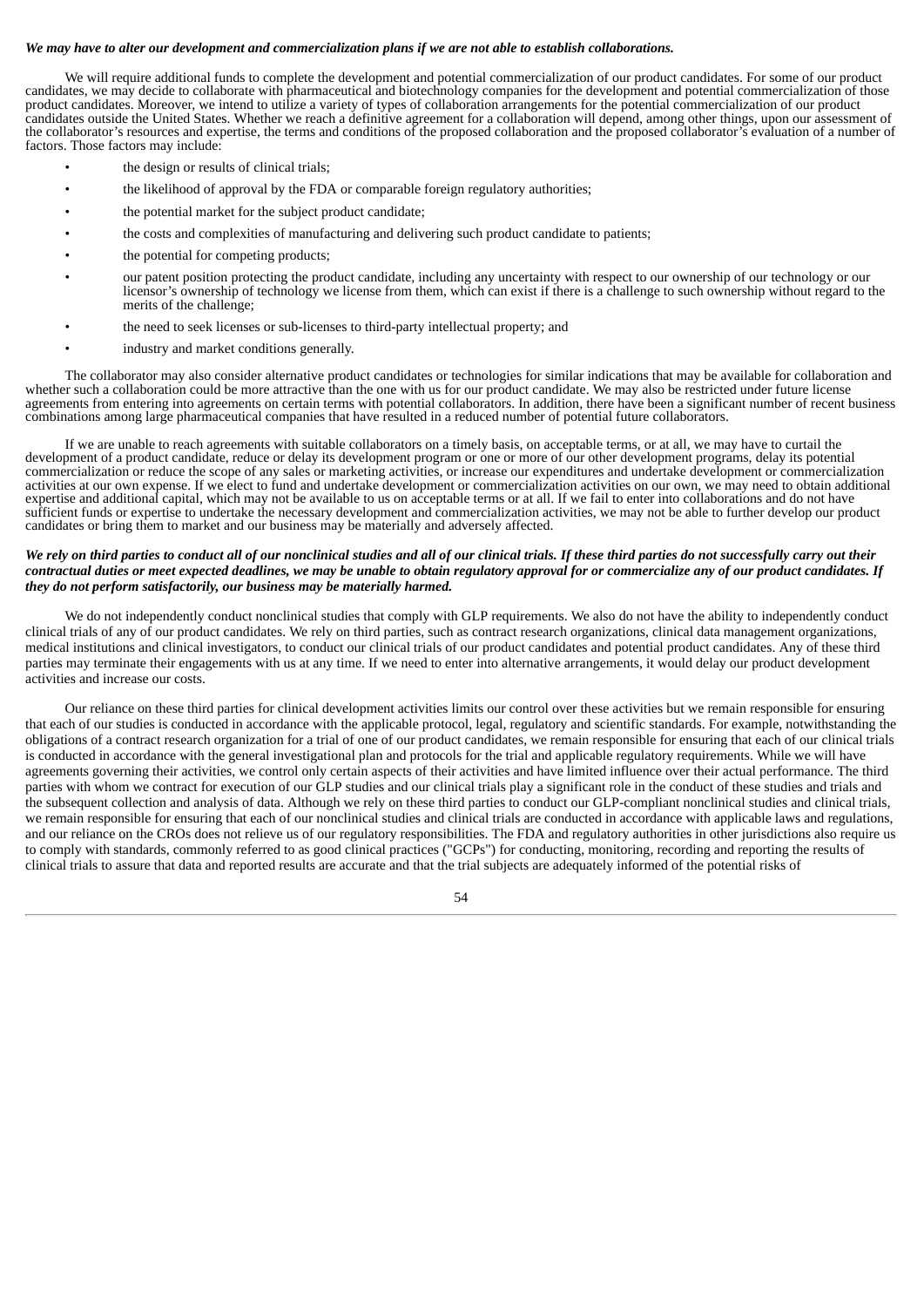participating in clinical trials. The FDA enforces these GCPs through periodic inspections of trial sponsors, principal investigators, clinical trial sites and institutional review boards. If we or our third-party contractors fail to comply with applicable GCP standards, the clinical data generated in our clinical trials may be deemed unreliable and the FDA may require us to perform additional clinical trials before approving our product candidates, which would delay the regulatory approval process. We cannot make assurances that, upon inspection, the FDA will determine that any of our clinical trials comply with GCP. We are also required to register clinical trials and post the results of completed clinical trials on a government-sponsored database, ClinicalTrials.gov, within certain timeframes. Failure to do so can result in fines, adverse publicity and civil and criminal sanctions.

Furthermore, the third parties conducting clinical trials on our behalf are not our employees, and except for remedies available to us under our agreements with such contractors, we cannot control whether or not they devote sufficient time and resources to our ongoing development programs. These contractors may also have relationships with other commercial entities, including our competitors, for whom they may also be conducting clinical trials or other drug development activities, which could impede their ability to devote appropriate time to our clinical programs. If these third parties do not successfully carry out their contractual duties, meet expected deadlines or conduct our clinical trials in accordance with regulatory requirements or our stated protocols, we may not be able to obtain, or may be delayed in obtaining, marketing approvals for our product candidates. If that occurs, we may not be able to, or may be delayed in our efforts to, successfully commercialize our product candidates. In such an event, our financial results and the commercial prospects for tebipenem HBr or our other product candidates could be harmed, our costs could increase and our ability to generate revenue could be delayed, impaired or foreclosed.

We also rely on other third parties to store and distribute drug supplies for our clinical trials. Any performance failure on the part of our distributors could delay clinical development or marketing approval of our product candidates or commercialization of any resulting products, producing additional losses and depriving us of potential product revenue.

## We contract with third parties for the manufacture of preclinical and clinical supplies of our product candidates and expect to continue to do so in connection with any future commercialization and for any future clinical trials and commercialization of our other product candidates and potential product candidates. This reliance on third parties increases the risk that we will not have sufficient quantities of our product candidates or such quantities at an acceptable cost, which could delay, prevent or impair our development or commercialization efforts.

We do not currently have nor do we plan to build the internal infrastructure or capability to manufacture our product candidates for use in the conduct of our preclinical research, our clinical trials or for commercial supply. We currently rely on and expect to continue to rely on third-party contract manufacturers to manufacture supplies of our product candidates, and we expect to rely on third-party contract manufacturers to manufacture commercial quantities of any product candidate that we commercialize following approval for marketing by applicable regulatory authorities, if any. Reliance on thirdparty manufacturers entails risks, including:

- manufacturing delays if our third-party manufacturers give greater priority to the supply of other products over our product candidates or otherwise do not satisfactorily perform according to the terms of the agreement between us;
- the possible termination or nonrenewal of the agreement by the third-party at a time that is costly or inconvenient for us;
- the possible breach of the manufacturing agreement by the third-party;
- the failure of the third-party manufacturer to comply with applicable regulatory requirements; and
- the possible misappropriation of our proprietary information, including our trade secrets and know-how.

We currently rely on a small number of third-party contract manufacturers and one supplier for all of our required raw materials, drug substance and finished product for our preclinical research and clinical trials. We do not have long-term agreements with any of these third parties. We also do not have any current contractual relationships for the manufacture of commercial supplies of any of our product candidates. If any of our existing manufacturers should become unavailable to us for any reason, we may incur delays in identifying or qualifying replacements.

In addition, because some of our manufacturers have manufacturing facilities in Taiwan, their ability to provide us with adequate supplies of highquality products on a timely and cost-efficient basis is subject to a number of additional risks and uncertainties, including political, social and economic instability and factors that could impact the shipment of supplies. If our manufacturers are unable to provide us with adequate supplies of high-quality products on a timely and cost-efficient basis, our operations would be disrupted and our net revenue and profitability would suffer.

Our third-party contract manufacturers are based in Asia. Recently, our third-party contract manufacturers have been subject to various supply chain disruptions. These supply chain disruptions have increased the price of certain materials due to the significant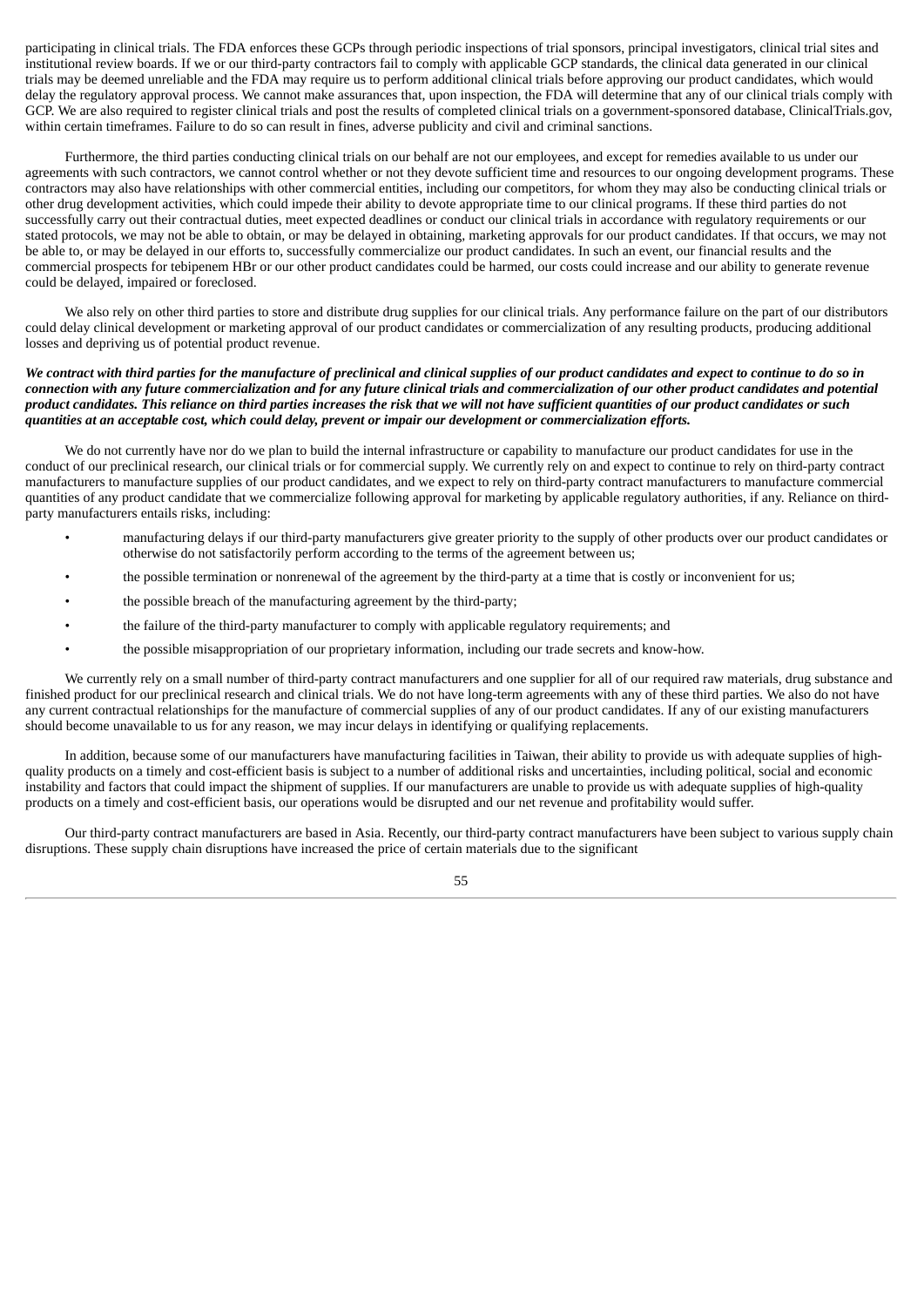increase in costs of raw materials and shipping costs. Our ability to produce and timely deliver our products may be materially impacted in the future if these supply chain disruptions continue or worsen.

Further, a major catastrophe, such as an earthquake or other natural disaster, labor strike, or work stoppage at any of our manufacturing facilities, or a manufacturing facility of our suppliers or customers, could result in a prolonged interruption of our business. A disruption resulting from any one of these events could cause significant delays in shipments of our products and the loss of revenue and customers, which could have a material adverse effect on our financial position, results of operations, and cash flows. Our facilities in Japan and Taiwan are located in seismically-active areas.

If any of our product candidates are approved by any regulatory agency, we intend to enter into agreements with third-party contract manufacturers for the commercial production of those products. This process is difficult and time consuming and we may face competition for access to manufacturing facilities as there are a limited number of contract manufacturers operating under cGMPs that are capable of manufacturing our product candidates. Consequently, we may not be able to reach agreement with third-party manufacturers on satisfactory terms, which could delay our commercialization.

Third-party manufacturers are required to comply with cGMPs and similar regulatory requirements outside the United States. Facilities used by our third-party manufacturers must be approved by the FDA after we submit an NDA and before potential approval of the product candidate. Similar regulations apply to manufacturers of our product candidates for use or sale in foreign countries. We do not control the manufacturing process and are completely dependent on our third-party manufacturers for compliance with the applicable regulatory requirements for the manufacture of our product candidates. The inability or failure of our manufacturers to successfully manufacture material that conforms to the strict regulatory requirements of the FDA and any applicable foreign regulatory authority, may require us to find alternative manufacturing facilities, which could result in delays in obtaining approval for the applicable product candidate. In addition, our manufacturers are subject to ongoing periodic unannounced inspections by the FDA and corresponding state and foreign agencies for compliance with cGMPs and similar regulatory requirements. Failure by any of our manufacturers to comply with applicable cGMPs or other regulatory requirements could result in sanctions being imposed on us, including fines, injunctions, civil penalties, delays, suspensions or withdrawals of approvals, operating restrictions, interruptions in supply and criminal prosecutions, any of which could significantly and adversely affect supplies of our product candidates and have a material adverse effect on our business, financial condition and results of operations.

Our current and anticipated future dependence upon others for the manufacture of our product candidates and potential product candidates may adversely affect our future profit margins and our ability to commercialize any products for which we receive marketing approval on a timely and competitive basis.

## If we fail to comply with our obligations in the agreements under which we in-license or acquire development or commercialization rights to products, *technology or data from third parties, we could lose such rights that are important to our business.*

We are a party to agreements with Meiji for tebipenem HBr, Vertex Pharmaceuticals for SPR720 and PBB Distributions Limited for SPR206, and we may enter into additional agreements, including license agreements, with other parties in the future that impose diligence, development and commercialization timelines, milestone payments, royalties, insurance and other obligations on us.

For example, we have an exclusive know-how license with Meiji (the "Meiji License") that gives us rights outside of specified countries in Asia to develop, manufacture, and commercialize tebipenem HBr as well as the right to use, cross-reference, file or incorporate by reference any information and relevant Meiji regulatory documentation to support any regulatory filings outside of Asia. In addition, we have the right to develop, manufacture and have manufactured tebipenem HBr in Asia solely for the purpose of furthering development, manufacturing and commercialization of tebipenem HBr outside of Asia. In exchange for those rights, we are obligated to satisfy diligence requirements, including using commercially reasonable efforts to develop and commercialize tebipenem HBr and to implement a specified development plan, meeting specified development milestones and providing an update on progress on an annual basis. The Meiji License requires us to pay future milestone payments of up to \$1.0 million upon the achievement of specified clinical and regulatory milestones and royalties of a low single-digit percentage on net sales on a country-by-country basis.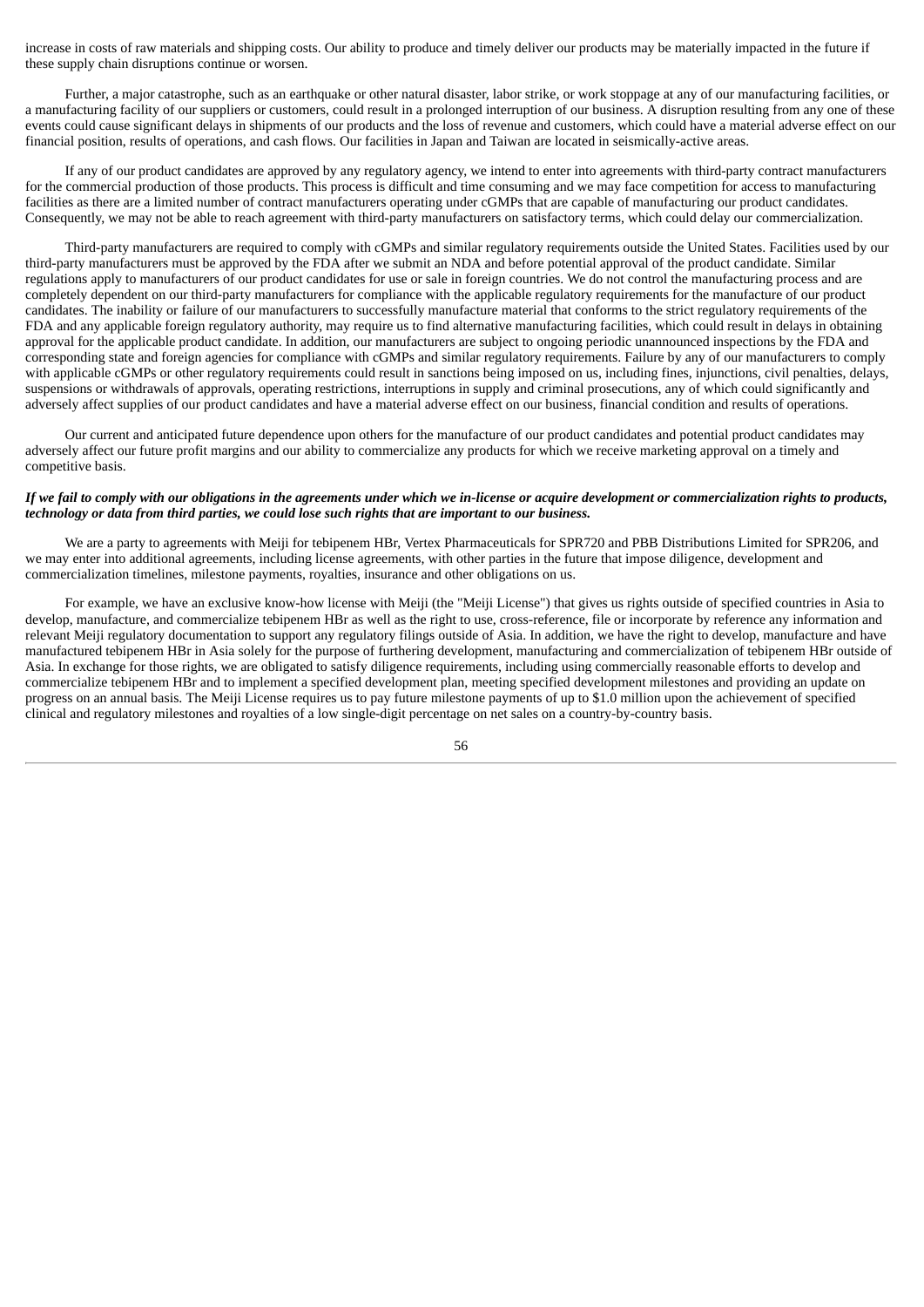If we fail to comply with our obligations to Meiji or any of our other partners, our counterparties may have the right to terminate these agreements, in which event we might not be able to develop, manufacture or market any product candidate that is covered by these agreements, which could materially adversely affect the value of the product candidate being developed under any such agreement. Termination of these agreements or reduction or elimination of our rights under these agreements may result in our having to negotiate new or reinstated agreements with less favorable terms, or cause us to lose our rights under these agreements, including our rights to important intellectual property or technology.

## **Risks Related to Our United States Government Contracts and to Certain Grant Agreements**

# Our use of government funding for certain of our programs adds complexity to our research and commercialization efforts with respect to those programs and may impose requirements that increase the costs of commercialization and production of product candidates developed under those *government-funded programs.*

We have received significant non-dilutive financing from various government agencies for the further development of our product candidates. Such funding sources may pose risks to us not encountered in other commercial contracts, including significant regulatory compliance risks. Contracts funded by the United States government and its agencies include provisions that reflect the government's substantial public policy and compliance requirements, and substantial rights and remedies, many of which are not typically found in commercial contracts, including powers of the government to:

- terminate agreements, in whole or in part, for any reason or no reason;
- reduce or modify the government's obligations under such agreements without the consent of the contractor;
- claim rights, including intellectual property rights, in products and data developed under such agreements;
- audit contract-related costs and fees, including allocated indirect costs;
- suspend the contractor from receiving new contracts pending resolution of alleged violations of procurement laws or regulations;
- impose United States manufacturing requirements for products that embody inventions conceived or first reduced to practice under such agreements;
- suspend or debar the contractor or grantee from doing future business with the government;
- control and potentially prohibit the export of products; and
- pursue criminal or civil remedies under the False Claims Act (the "FCA"), the False Statements Act and similar remedy provisions specific to government agreements.

We may not have the right to prohibit the United States government from using certain technologies developed by us, and we may not be able to prohibit third-party companies, including our competitors, from using those technologies in providing products and services to the United States government. The United States government generally takes the position that it has the right to royalty-free use of technologies that are developed under United States government contracts.

In addition, government contracts and grants, and subcontracts and subawards awarded in the performance of those contracts and grants, normally contain additional requirements that may increase our costs of doing business, reduce our profits, and expose us to liability for failure to comply with these terms and conditions. These requirements include, for example:

- specialized accounting systems unique to government awards;
- mandatory financial audits and potential liability for price adjustments or recoupment of government funds after such funds have been spent;
- public disclosures of certain award information, which may enable competitors to gain insights into our research program; and
- mandatory socioeconomic compliance requirements, including labor standards, anti-human-trafficking, non-discrimination and affirmative action programs, energy efficiency and environmental compliance requirements.

If we fail to maintain compliance with these requirements, we may be subject to potential contract or FCA liability and to termination of our contracts.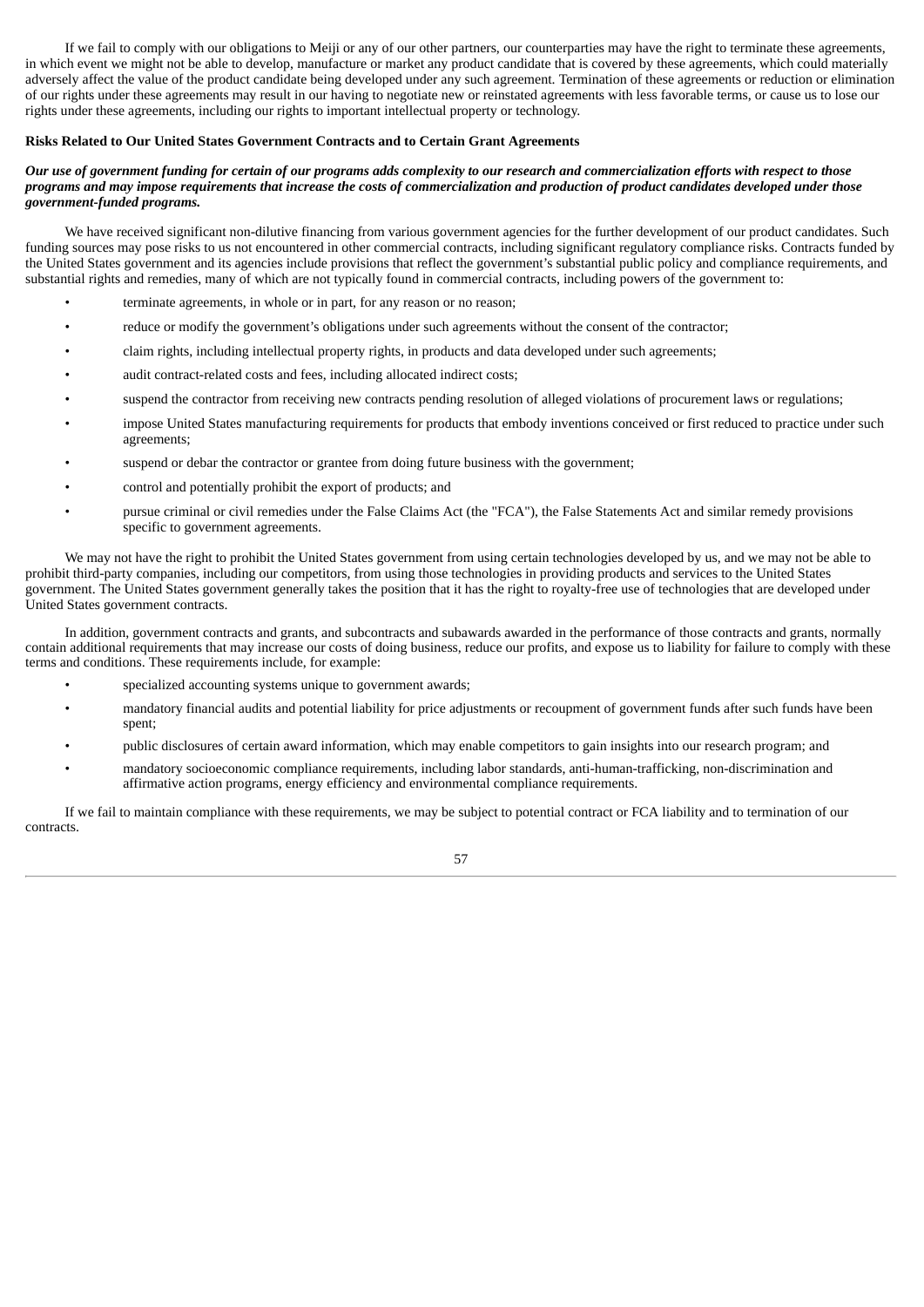### United States aovernment agencies have special contracting requirements that give them the ability to unilaterally control our contracts.

United States government contracts typically contain unfavorable termination provisions and are subject to audit and modification by the government at its sole discretion, which will subject us to additional risks. These risks include the ability of the United States government to unilaterally:

- audit and object to our government contract-related costs and fees, and require us to reimburse all such costs and fees;
- suspend or prevent us for a set period of time from receiving new contracts or extending our existing contracts based on violations or suspected violations of laws or regulations;
- cancel, terminate or suspend our contracts based on violations or suspected violations of laws or regulations;
- terminate our contracts if in the government's interest, including if funds become unavailable to the applicable governmental agency;
- reduce the scope and value of our contract; and
- change certain terms and conditions in our contract.

The United States government will be able to terminate any of its contracts with us, either for convenience or if we default by failing to perform in accordance with or to achieve the milestones set forth in the contract schedules and terms. Termination-for-convenience provisions generally enable us to recover only our costs incurred or committed and settlement expenses on the work completed prior to termination. Except for the amount of services received by the government, termination-for-default provisions do not permit these recoveries and would make us liable for excess costs incurred by the United States government in procuring undelivered items from another source.

### Our business is subject to audit by the United States government and other potential sources for grant funding, including under our contracts with *BARDA, NIAID and DoD, and a negative outcome in an audit could adversely affect our business.*

United States government agencies such as the Department of Health and Human Services (the "DHHS") and the Defense Contract Audit Agency (the "DCAA") routinely audit and investigate government contractors. These agencies review a contractor's performance under its contracts, cost structure and compliance with applicable laws, regulations and standards.

The DHHS and the DCAA also review the adequacy of, and a contractor's compliance with, its internal control systems and policies, including the contractor's purchasing, property, estimating, compensation and management information systems. Any costs found to be improperly allocated to a specific contract will not be paid, while such costs already paid must be refunded. If an audit uncovers improper or illegal activities, we may be subject to civil and criminal penalties and administrative sanctions, including:

- termination of contracts;
- forfeiture of profits;
- suspension of payments;
- fines; and
- suspension or prohibition from conducting business with the United States government.

In addition, we could suffer serious reputational harm if allegations of impropriety were made against us, which could cause our stock price to decrease.

# Laws and regulations affecting government contracts make it more expensive and difficult for us to successfully conduct our business.

We must comply with numerous laws and regulations relating to the formation, administration and performance of government contracts, which can make it more difficult for us to retain our rights under our government contracts. These laws and regulations affect how we conduct business with government agencies. Among the most significant government contracting regulations that affect our business are:

- the Federal Acquisition Regulations (the "FAR") and agency-specific regulations supplemental to the FAR, which comprehensively regulate the procurement, formation, administration and performance of government contracts;
- business ethics and public integrity obligations, which govern conflicts of interest and the hiring of former government employees, restrict the granting of gratuities and funding of lobbying activities and include other requirements such as the Anti-Kickback Statute and the Foreign Corrupt Practices Act;
- export and import control laws and regulations; and

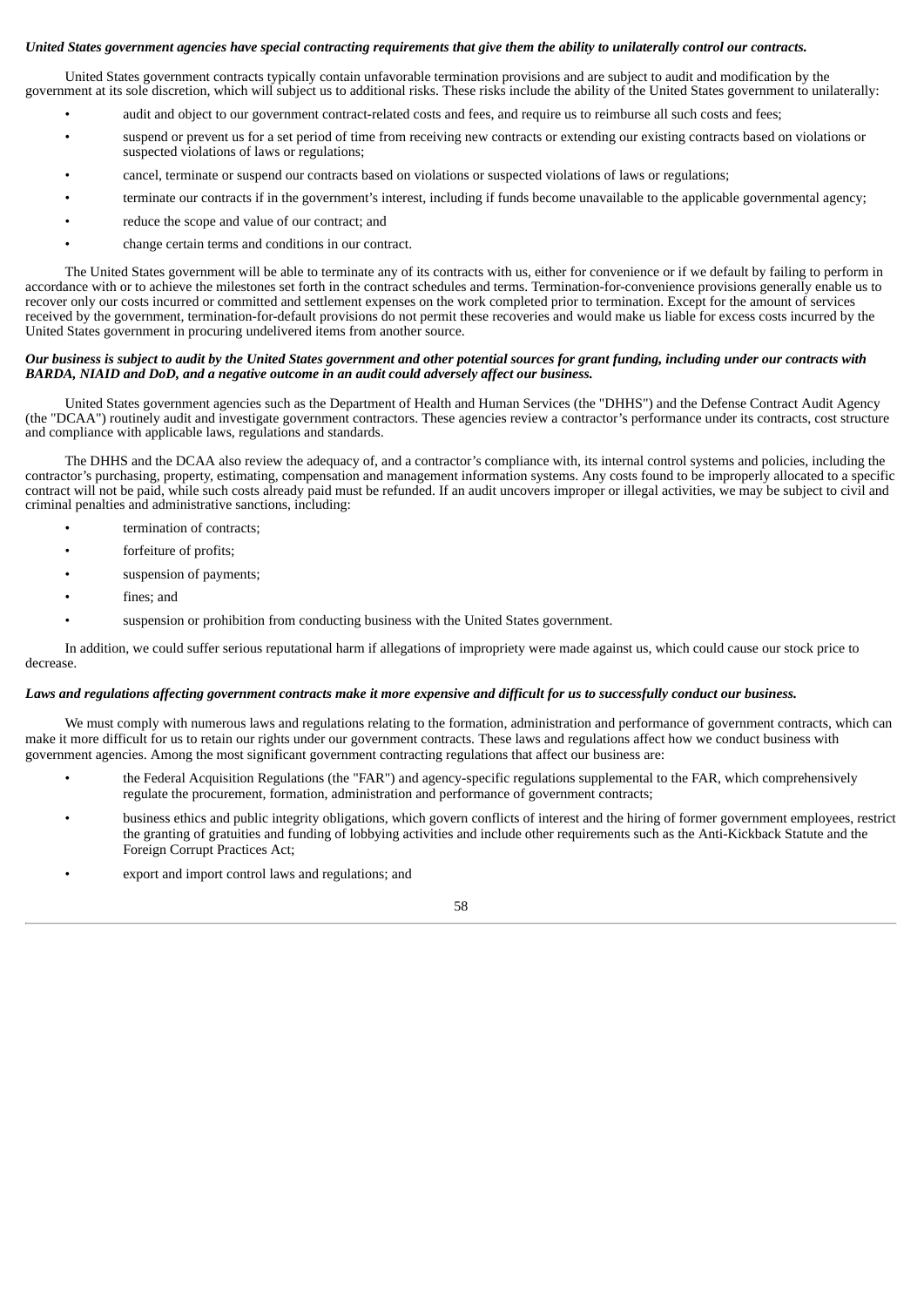laws, regulations and executive orders restricting the use and dissemination of information classified for national security purposes and the exportation of certain products and technical data.

These requirements change frequently, such as through appropriations bills or executive orders. Any changes in applicable laws and regulations could restrict our ability to maintain our existing BARDA and other government contracts and obtain new contracts, which could limit our ability to conduct our business and materially adversely affect our results of operations.

# Provisions in our United States government contracts, including our contracts with BARDA, may affect our intellectual property rights.

Certain of our activities have been funded, and may in the future be funded, by the United States government, including through our contracts with BARDA. When new technologies are developed with United States government funding, the government obtains certain rights in any resulting patents, including the right to a nonexclusive license authorizing the government to use the invention and rights that may permit the government to disclose our confidential information to third parties and to exercise "march-in" rights. The government can exercise its march-in rights if it determines that action is necessary because we fail to achieve practical application of the United States government-funded technology, because action is necessary to alleviate health or safety needs, to meet requirements of federal regulations or to give preference to United States industry. In addition, United States governmentfunded inventions must be reported to the government, United States government funding must be disclosed in any resulting patent applications, and our rights in such inventions may be subject to certain requirements to manufacture products in the United States.

### **Risks Related to Our Intellectual Property**

## If we are unable to obtain and maintain sufficient patent protection for our technology or our product candidates, or if the scope of the patent protection is not sufficiently broad, our competitors could develop and commercialize technology and products similar or identical to ours, and our *ability to successfully commercialize our technology and product candidates may be adversely affected.*

Our success depends in large part on our ability to obtain and maintain patent protection in the United States and other countries with respect to our proprietary chemistry technology and product candidates. If we do not adequately protect our intellectual property, competitors may be able to use our technologies and erode or negate any competitive advantage that we may have, which could harm our business and ability to achieve profitability. To protect our proprietary position, we file patent applications in the United States and abroad related to our novel technologies and product candidates that are important to our business. The patent application and approval process is expensive and time-consuming. We may not be able to file and prosecute all necessary or desirable patent applications at a reasonable cost or in a timely manner. We may also fail to identify patentable aspects of our research and development before it is too late to obtain patent protection.

The patent position of biotechnology and pharmaceutical companies generally is highly uncertain. No consistent policy regarding the breadth of claims allowed in biotechnology and pharmaceutical patents has emerged to date in the United States or in many foreign jurisdictions. In addition, the determination of patent rights with respect to pharmaceutical compounds and technologies commonly involves complex legal and factual questions, which has in recent years been the subject of much litigation. As a result, the issuance, scope, validity, enforceability and commercial value of our patent rights are highly uncertain. Furthermore, changes in patent laws in the United States, including those made by the America Invents Act of 2011, may affect the scope, strength and enforceability of our patent rights or the nature of proceedings which may be brought by us related to our patent rights.

Our pending and future patent applications may not result in patents being issued which protect our technology or product candidates, in whole or in part, or which effectively prevent others from commercializing competitive technologies and products. Changes in either the patent laws or interpretation of the patent laws in the United States and other countries may diminish the value of our patents or narrow the scope of our patent protection.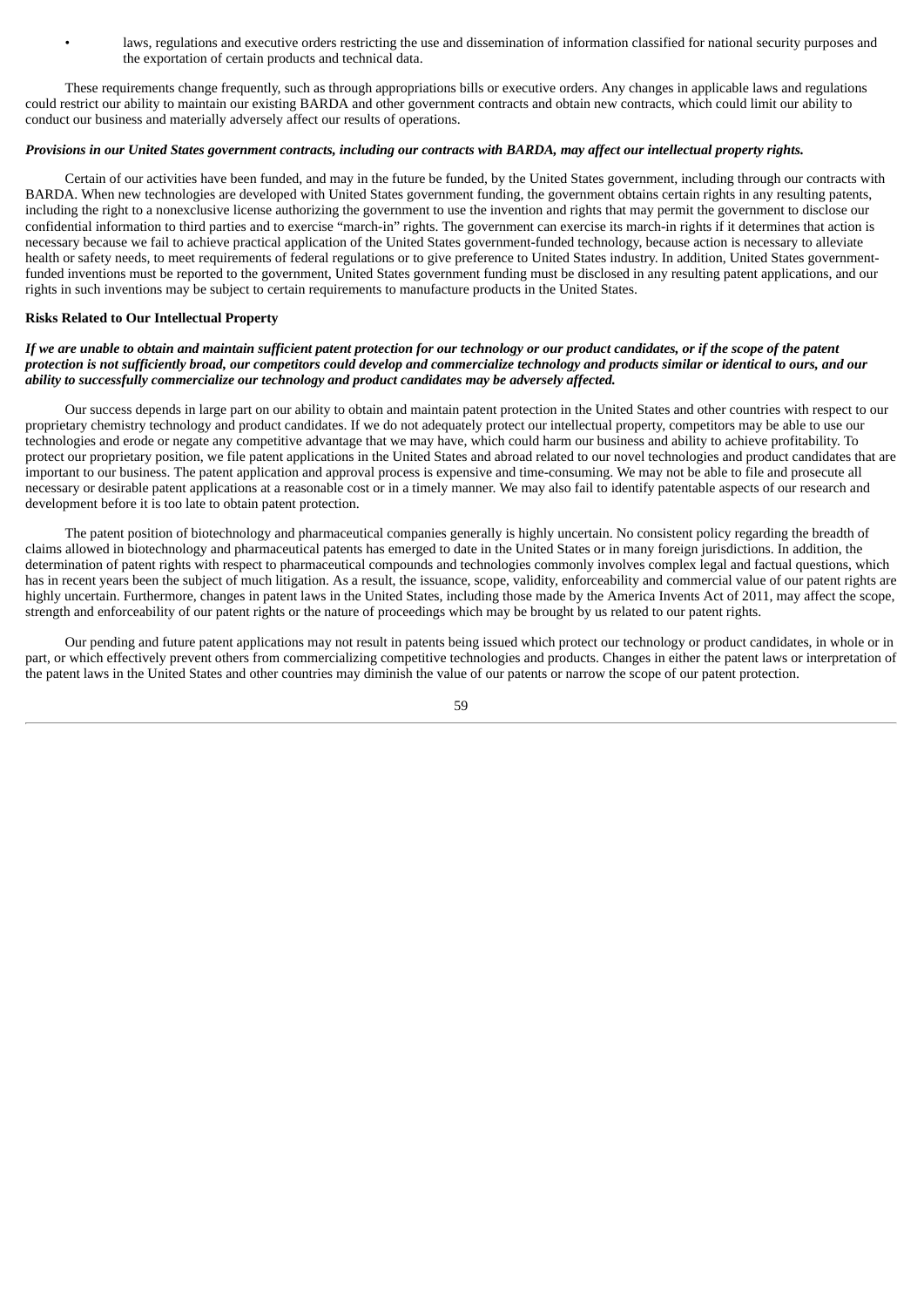The laws of foreign countries may not protect our rights to the same extent or in the same manner as the laws of the United States. For example, in the US there is an exception for one's own publication of an invention prior to filing a patent application for the invention. Most other countries have no such exception and any publication prior to filing is an absolute bar to patentability. Publications of discoveries in the scientific literature often lag behind the actual discoveries, and patent applications in the United States and other jurisdictions are typically not published until 18 months after filing, or in some cases not at all. Therefore, we cannot be certain that we were the first to make the inventions claimed in our patents or pending patent applications, or that we were the first to file for patent protection of such inventions. As a result of the America Invents Act of 2011, the United States transitioned to a firstinventor-to-file system in March 2013, under which, assuming the other requirements for patentability are met, the first inventor to file a patent application is entitled to the patent. However, as a result of the lag in the publication of patent applications following filing in the United States, we are still not be able to be certain upon filing that we are the first to file for patent protection for any invention. Moreover, we may be subject to a third-party preissuance submission of prior art to the USPTO or become involved in opposition, derivation, reexamination, *inter partes* review or interference proceedings, in the United States or elsewhere, challenging our patent rights or the patent rights of others. An adverse determination in any such submission, proceeding or litigation could reduce the scope of, or invalidate, our patent rights, allow third parties to commercialize our technology or product candidates and compete directly with us, without payment to us, or result in our inability to manufacture or commercialize products without infringing third-party patent rights.

Due to the war in Ukraine and sanctions between the United States and Russia, patents and patent applications in Russia, the Eurasian Patent Office ("EAPO") and Ukraine currently have an uncertain fate. Unless the conflict with Ukraine ends quickly it is unlikely our Russian and EAPO patent and patent applications will remain in effect. Ukraine is currently under martial law and not processing patent applications. It is expected all patent deadlines in Ukraine will be extended.

Even if our patent applications issue as patents, they may not issue in a form that will provide us with any meaningful protection, prevent competitors from competing with us or otherwise provide us with any competitive advantage. Our competitors may be able to circumvent our owned or licensed patents by developing similar or alternative technologies or products in a non-infringing manner. Our competitors may seek to market generic versions of any approved products by submitting Abbreviated New Drug Applications to the FDA in which they claim that patents owned or licensed by us are invalid, unenforceable and/or not infringed. Alternatively, our competitors may seek approval to market their own products similar to or otherwise competitive with our products. In these circumstances, we may need to defend and/or assert our patents, including by filing lawsuits alleging patent infringement. In any of these types of proceedings, a court or other agency with jurisdiction may find our patents invalid and/or unenforceable. Even if we have valid and enforceable patents, these patents still may not provide protection against competing products or processes sufficient to achieve our business objectives.

The issuance of a patent is not conclusive as to its inventorship, scope, validity or enforceability, and our owned and licensed patents may be challenged in the courts or patent offices in the United States and abroad. Such challenges may result in loss of exclusivity or freedom to operate or in patent claims being narrowed, invalidated or held unenforceable, in whole or in part, which could limit our ability to stop others from using or commercializing similar or identical technology and products, or limit the duration of the patent protection of our technology and products. In addition, given the amount of time required for the development, testing and regulatory review of new product candidates, patents protecting such candidates might expire before or shortly after such candidates are commercialized.

## We may become involved in lawsuits to protect or enforce our patents or other intellectual property, which could be expensive, time consuming and *unsuccessful.*

Competitors may infringe our patents, trademarks, copyrights or other intellectual property, or those of our licensors. To counter infringement or unauthorized use, we may be required to file infringement claims, which can be expensive and time consuming and divert the time and attention of our management and scientific personnel. Any claims we assert against perceived infringers could provoke these parties to assert counterclaims against us alleging that we infringe their patents. In addition, in a patent infringement proceeding, there is a risk that a court will decide that a patent of ours is invalid or unenforceable, in whole or in part, and that we do not have the right to stop the other party from using the invention at issue. There is also a risk that, even if the validity of such patents is upheld, the court will construe the patent's claims narrowly or decide that we do not have the right to stop the other party from using the invention at issue on the grounds that our patents do not cover the invention. An adverse outcome in a litigation or proceeding involving our patents could limit our ability to assert our patents against those parties or other competitors, and may curtail or preclude our ability to exclude third parties from making and selling similar or competitive products. Any of these occurrences could adversely affect our competitive business position, business prospects and financial condition. Similarly, if we assert trademark infringement claims, a court may determine that the marks we have asserted are invalid or unenforceable, or that the party against whom we have asserted trademark infringement has superior rights to the marks in question. In this case, we could ultimately be forced to cease use of such trademarks.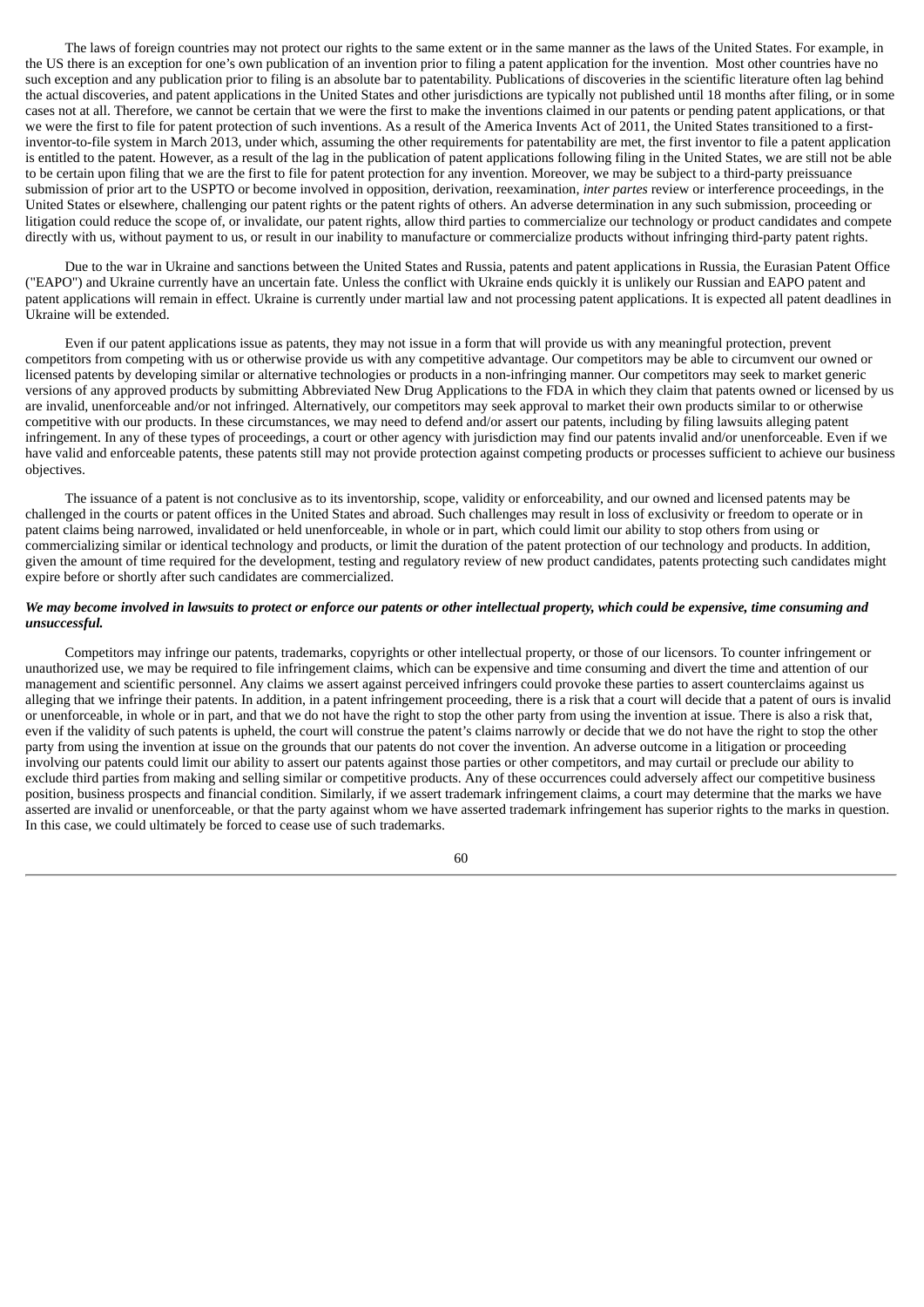In any infringement litigation, any award of monetary damages we receive may not be commercially valuable. Furthermore, because of the substantial amount of discovery required in connection with intellectual property litigation, there is a risk that some of our confidential information could be compromised by disclosure during litigation. Moreover, there can be no assurance that we will have sufficient financial or other resources to file and pursue such infringement claims, which typically last for years before they are concluded. Even if we ultimately prevail in such claims, the monetary cost of such litigation and the diversion of the attention of our management and scientific personnel could outweigh any benefit we receive as a result of the proceedings.

## If we are sued for infringing intellectual property rights of third parties, or otherwise become involved in disputes regarding our intellectual property rights, such litigation could be costly and time consuming and could prevent or delay us from developing or commercializing our product candidates.

Our commercial success depends, in part, on our ability to develop, manufacture, market and sell our product candidates and use our proprietary chemistry technology without infringing the intellectual property and other proprietary rights of third parties. Numerous third-party United States and non-United States issued patents and pending applications exist in the area of antibacterial treatment, including compounds, formulations, treatment methods and synthetic processes that may be applied towards the synthesis of antibiotics. If any of their patents or patent applications cover our product candidates or technologies, we may not be free to manufacture or market our product candidates as planned.

There is a substantial amount of intellectual property litigation in the biotechnology and pharmaceutical industries, and we may become party to, or threatened with, litigation or other adversarial proceedings regarding intellectual property rights with respect to our technology or product candidates, including interference proceedings before the U.S. Patent and Trademark Office. Intellectual property disputes arise in a number of areas including with respect to patents, use of other proprietary rights and the contractual terms of license arrangements. Third parties may assert claims against us based on existing or future intellectual property rights. The outcome of intellectual property litigation is subject to uncertainties that cannot be adequately quantified in advance. With respect to our Meiji License of certain know-how used in tebipenem pivoxil HBr, we are neither a party to, nor an express third-party beneficiary of, the letter agreement between Meiji and Global Pharma consenting to Meiji's arrangement with us. As such, if any dispute among the parties were to occur, our direct enforcement rights with respect to the letter agreement may be limited or uncertain.

If we are found to infringe a third party's intellectual property rights, we could be forced, including by court order, to cease developing, manufacturing or commercializing the infringing product candidate or product. Alternatively, we may be required to obtain a license from such third party in order to use the infringing technology and continue developing, manufacturing or marketing the infringing product candidate. However, we may not be able to obtain any required license on commercially reasonable terms or at all. Even if we were able to obtain a license, it could be non-exclusive, thereby giving our competitors access to the same technologies licensed to us. In addition, we could be found liable for monetary damages, including treble damages and attorneys' fees if we are found to have willfully infringed a patent. A finding of infringement could prevent us from commercializing our product candidates or force us to cease some of our business operations, which could materially harm our business. Claims that we have misappropriated the confidential information or trade secrets of third parties could have a similar negative effect on our business.

## We may be subject to claims that we or our employees, consultants or contractors have misappropriated the intellectual property of a third party, or *claims asserting ownership of what we regard as our own intellectual property.*

Many of our employees, consultants and contractors are currently, or were previously, employed at universities or other biotechnology or pharmaceutical companies, including our competitors or potential competitors. Although we try to ensure that these individuals do not use the intellectual property and other proprietary information or know-how of others in their work for us, we may be subject to claims that we or these individuals have used or disclosed such intellectual property or other proprietary information. Litigation may be necessary to defend against these claims.

In addition, while we typically require our employees, consultants and contractors who may be involved in the development of intellectual property to execute agreements assigning such intellectual property to us, we may be unsuccessful in executing such an agreement with each party who in fact develops intellectual property that we regard as our own. To the extent that we fail to obtain such assignments or such assignments are breached, we may be forced to bring claims against third parties, or defend claims they may bring against us, to determine the ownership of what we regard as our intellectual property. If we fail in prosecuting or defending any such claims, in addition to paying monetary damages, we may lose valuable intellectual property rights or personnel. Even if we are successful in prosecuting or defending against such claims, litigation could result in substantial costs and be a distraction to our management and scientific personnel.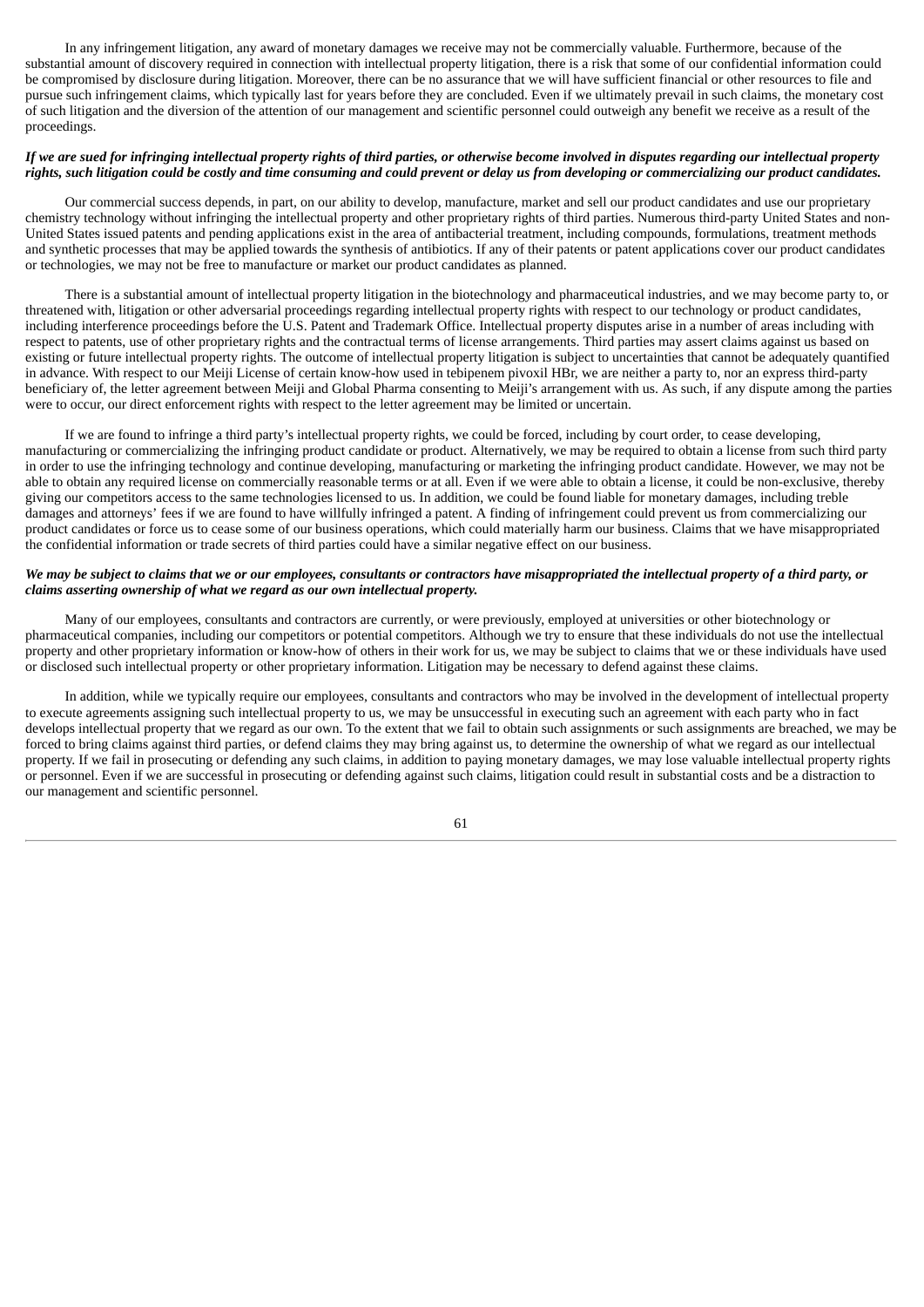# If we are unable to protect the confidentiality of our trade secrets, the value of our technology could be materially adversely affected and our business *would be harmed.*

In addition to seeking patents for some of our technology and products, we also rely on trade secrets, including unpatented know-how, technology and other proprietary information, in seeking to develop and maintain a competitive position. We seek to protect these trade secrets, in part, by entering into non-disclosure and confidentiality agreements with parties who have access to them, such as our consultants, independent contractors, advisors, corporate collaborators, outside scientific collaborators, contract manufacturers, suppliers and other third parties. We, as well as our licensors, also enter into confidentiality and invention or patent assignment agreements with employees and certain consultants. Any party with whom we have executed such an agreement may breach that agreement and disclose our proprietary information, including our trade secrets, and we may not be able to obtain adequate remedies for such breaches. Enforcing a claim that a party illegally disclosed or misappropriated a trade secret is difficult, expensive and time-consuming, and the outcome is unpredictable. In addition, if any of our trade secrets were to be lawfully obtained or independently developed by a competitor, we would have no right to prevent such third party, or those to whom they communicate such technology or information, from using that technology or information to compete with us. If any of our trade secrets were to be disclosed to or independently developed by a competitor, our business and competitive position could be harmed.

# We have registered trademarks and pending trademark applications. Failure to enforce our registered marks or secure registration of our pending *trademark applications could adversely affect our business.*

We have registered our trademarks for our name and logo in the United States and other countries and have a number of pending trademark applications in the United States and other countries. As of March 31, 2022, we have two registered United States trademarks, 21 registered foreign trademarks, and four pending foreign trademark applications. If our registered trademarks are invalidated, we may be unable to exclusively use our name or logo in certain jurisdictions or may need to change our name or logo in certain jurisdictions, which could affect our business. If we do not secure registrations for our pending trademark applications, we may encounter more difficulty in enforcing them against third parties, which could adversely affect our business.

We have applied to register our product candidate name as a trademark in the United States, where it has been allowed for registration, and have applied to register the mark in three foreign jurisdictions. We have also applied to register additional product candidate names as trademarks in the United States. When we file trademark applications for our product candidates, those applications may not be allowed for registration, and registered trademarks may not be obtained, maintained, or enforced. During trademark registration proceedings in the United States and foreign jurisdictions, we may receive rejections. We are given an opportunity to respond to those rejections, but we may not be able to overcome such rejections. In addition, in the United States Patent and Trademark Office and in comparable agencies in many foreign jurisdictions, third parties are given an opportunity to oppose pending trademark applications and to seek to cancel registered trademarks. Opposition or cancellation proceedings may be filed against our trademarks, and our trademarks may not survive such proceedings.

In addition, any proprietary name we propose to use with tebipenem HBr or any other product candidate in the United States must be approved by the FDA, regardless of whether we have registered it, or applied to register it, as a trademark. The FDA typically conducts a review of proposed product names, including an evaluation of potential for confusion with other product names. If the FDA objects to any of our proposed proprietary product names, we may be required to expend significant additional resources in an effort to identify a suitable proprietary product name that would qualify under applicable trademark laws, not infringe the existing rights of third parties and be acceptable to the FDA.

## **Risks Related to Regulatory Approval and Other Legal Compliance Matters**

#### If we are not able to obtain, or if there are delays in obtaining, required regulatory approvals, we will not be able to commercialize our product *candidates, and our ability to generate revenue will be materially impaired.*

Our product candidates and the activities associated with their development and commercialization, including their design, testing, manufacture, safety, efficacy, recordkeeping, labeling, storage, approval, advertising, promotion, sale and distribution, are subject to comprehensive regulation by the FDA and other regulatory agencies in the United States and by comparable foreign regulatory authorities, with regulations differing from country to country. Failure to obtain marketing approval for a product candidate will prevent us from commercializing the product candidate.

We have only limited experience in filing and supporting the applications necessary to gain marketing approvals and have relied on third-party contract research organizations to assist us in this process.

The time required to obtain approval, if any, by the FDA and comparable foreign authorities is unpredictable but typically takes many years following the commencement of clinical trials and depends upon numerous factors, including the substantial discretion of the regulatory authorities. In addition, approval policies, regulations, or the type and amount of clinical data necessary to gain approval may change during the course of a product candidate's clinical development and may vary among jurisdictions. We have not

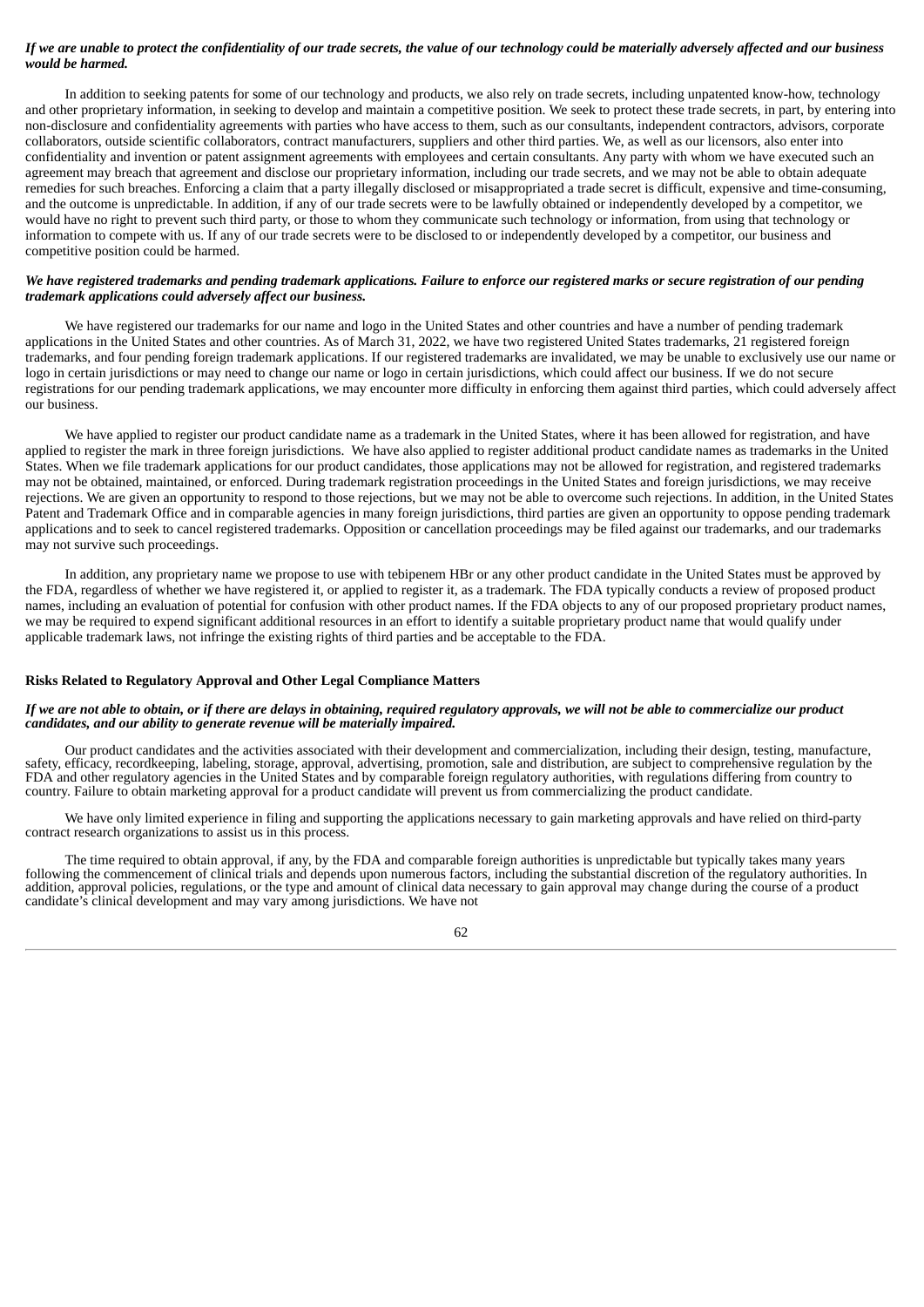obtained regulatory approval for any product candidate and it is possible that neither tebipenem HBr nor any product candidates we may seek to develop in the future will ever obtain regulatory approval. Neither we nor any future collaborators are permitted to market any of our product candidates in the United States until we or they receive regulatory approval of an NDA from the FDA.

In order to obtain approval to commercialize a product candidate in the United States or abroad, we or our collaborators must demonstrate to the satisfaction of the FDA or foreign regulatory agencies, that such product candidates are safe and effective for their intended uses. Results from nonclinical studies and clinical trials can be interpreted in different ways. Even if we believe that the nonclinical or clinical data for our product candidates are promising, such data may not be sufficient to support approval by the FDA and other regulatory authorities. The FDA may also require us to conduct additional nonclinical studies or clinical trials for our product candidates either prior to or post-approval, and it may otherwise object to elements of our clinical development program.

An NDA must include extensive preclinical and clinical data and supporting information to establish the product candidate's safety and efficacy for each desired indication. The NDA must also include significant information regarding the chemistry, manufacturing and controls for the product candidate. Foreign regulatory authorities have differing requirements for approval of drugs with which we must comply with prior to marketing. Obtaining marketing approval for marketing of a product candidate in one country does not ensure that we will be able to obtain marketing approval in other countries, but the failure to obtain marketing approval in one jurisdiction could negatively affect our ability to obtain marketing approval in other jurisdictions. The FDA or any foreign regulatory bodies can delay, limit or deny approval of our product candidates or require us to conduct additional nonclinical or clinical testing or abandon a program for many reasons, including:

- the FDA or the applicable foreign regulatory agency's disagreement with the design or implementation of our clinical trials;
- negative or ambiguous results from our clinical trials or results that may not meet the level of statistical significance required by the FDA or comparable foreign regulatory agencies for approval;
- serious and unexpected drug-related side effects experienced by participants in our clinical trials or by individuals using drugs similar to our product candidates;
- our inability to demonstrate to the satisfaction of the FDA or the applicable foreign regulatory body that our product candidates are safe and effective for the proposed indication;
- the FDA's or the applicable foreign regulatory agency's disagreement with the interpretation of data from nonclinical studies or clinical trials;
- our inability to demonstrate the clinical and other benefits of our product candidates outweigh any safety or other perceived risks;
- the FDA's or the applicable foreign regulatory agency's requirement for additional nonclinical studies or clinical trials;
- the FDA's or the applicable foreign regulatory agency's disagreement regarding the formulation, labeling and/or the specifications for our product candidates; or
- the potential for approval policies or regulations of the FDA or the applicable foreign regulatory agencies to significantly change in a manner rendering our clinical data insufficient for approval.

Of the large number of drugs in development, only a small percentage complete the FDA or foreign regulatory approval processes and are successfully commercialized. The lengthy review process as well as the unpredictability of future clinical trial results may result in our failing to obtain regulatory approval, which would significantly harm our business, financial condition, results of operations and prospects.

Even if we eventually receive approval of an NDA or foreign marketing application for our product candidates, the FDA or the applicable foreign regulatory agency may grant approval contingent on the performance of costly additional clinical trials, often referred to as Phase 4 clinical trials, and the FDA may require the implementation of a REMS which may be required to ensure safe use of the drug after approval. The FDA or the applicable foreign regulatory agency also may approve a product candidate for a more limited indication or patient population than we originally requested, and the FDA or applicable foreign regulatory agency may not approve the labeling that we believe is necessary or desirable for the successful commercialization of a product candidate. Any delay in obtaining, or inability to obtain, applicable regulatory approval would delay or prevent commercialization of that product candidate and would materially adversely impact our business and prospects.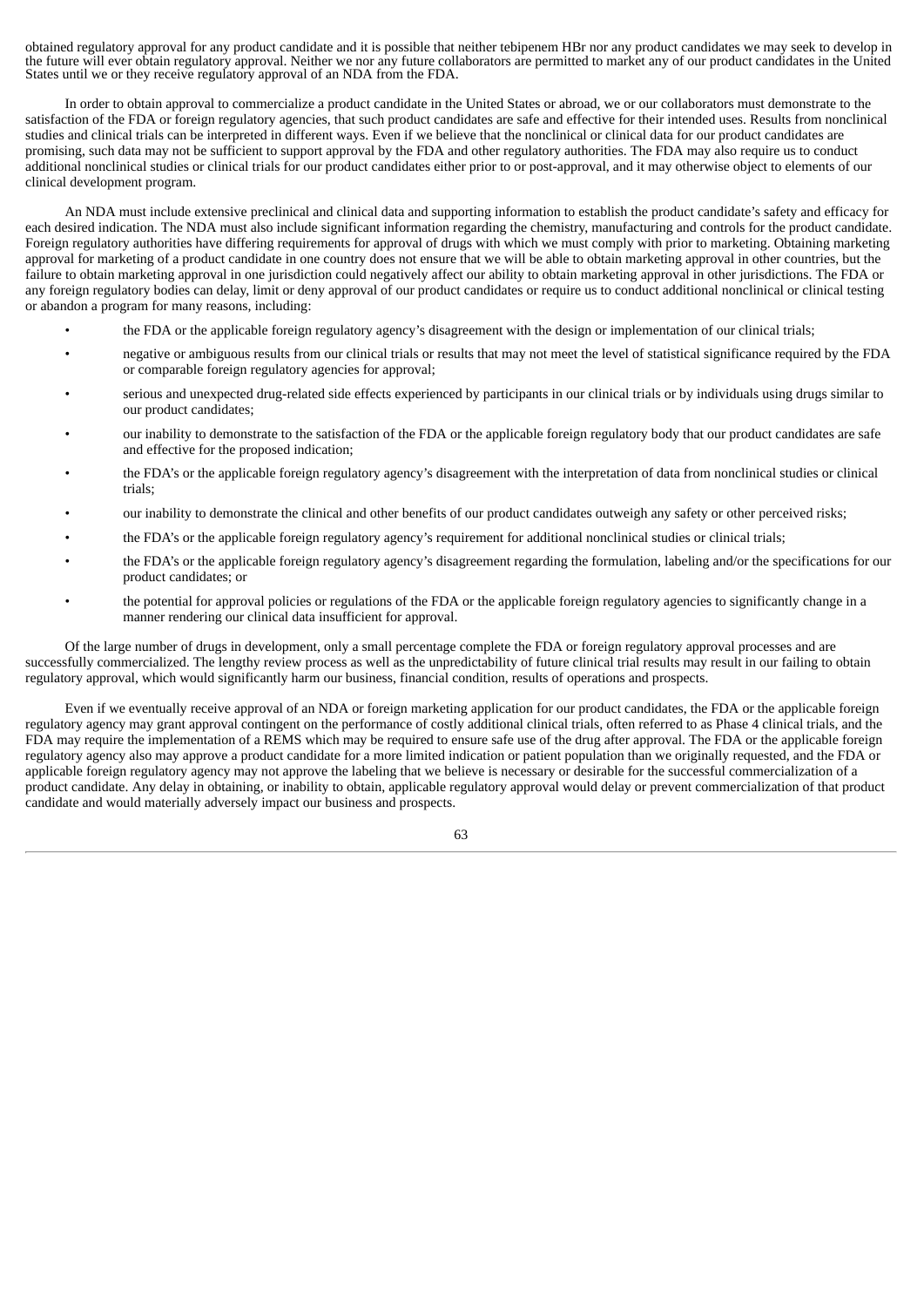## A fast track designation may not actually lead to a faster development or regulatory review or approval process.

We have received fast track designation for tebipenem HBr for the treatment of cUTIs, including pyelonephritis, in adult patients who have limited oral treatment options, as well as fast track designation for SPR720 for treatment of adult patients with NTM-PD, and we may seek fast track designation for one or more of our other product candidates in the future. If a drug is intended for the treatment of a serious condition and nonclinical or clinical data demonstrate the potential to address unmet medical need for this condition, a drug sponsor may apply for fast track designation by the FDA for the particular indication under study. If fast track designation is obtained, the FDA may initiate review of sections of an NDA before the application is complete. This "rolling review" is available if the applicant provides and the FDA approves a schedule for the remaining information. If we seek fast track designation for a product candidate, we may not receive it from the FDA. However, even if we receive fast track designation, fast track designation does not ensure that we will receive marketing approval or that approval will be granted within any particular timeframe. We may not experience a faster development or regulatory review or approval process with fast track designation compared to conventional FDA procedures. In addition, the FDA may withdraw fast track designation if it believes that the designation is no longer supported by data from our clinical development program. Fast track designation alone does not guarantee qualification for the FDA's priority review procedures.

# Priority review designation by the FDA may not lead to a faster regulatory review or approval process and, in any event, does not assure FDA approval.

If the FDA determines that a product candidate intended to treat a serious disease, if approved, would provide a significant improvement in safety or effectiveness of the treatment of the disease, the FDA may designate the drug application for that product candidate for priority review. A priority review designation means that the goal for the FDA to review the marketing application is six months from the date of NDA acceptance for filing, rather than the standard review period of ten months from the date of NDA acceptance for filing. In January 2022, FDA accepted our NDA for tebipenem HBr and granted it a priority review designation, with a June 27, 2022 target action date. A priority review designation does not necessarily mean a faster regulatory review process or necessarily confer any advantage with respect to approval compared to conventional FDA procedures. Receiving a priority review designation from the FDA does not guarantee approval of the drug application within the six-month review cycle or any time thereafter. For example, in May 2022, we announced that we are suspending current commercialization activities for tebipenem HBr based on feedback from our LCM with the FDA, and although the review is still ongoing and the FDA has not yet made any final determination regarding approvability, the discussion suggested that the data package may be insufficient to support approval during this review cycle.

## In March 2020, the FDA granted orphan drug designation for SPR720. We may seek orphan drug designation for certain of our other product candidates. We may not be able to obtain or maintain orphan drug designations for any of our other product candidates, and we may be unable to take *advantage of the benefits associated with orphan drug designation, including the potential for market exclusivity.*

Regulatory authorities in some jurisdictions, including the United States, may designate drugs for relatively small patient populations as orphan drugs. Under the Orphan Drug Act of 1983, the FDA may designate a product as an orphan product if it is intended to treat a rare disease or condition, which is generally defined as a patient population of fewer than 200,000 individuals in the United States, or a patient population of greater than 200,000 individuals in the United States, but for which there is no reasonable expectation that the cost of developing the drug will be recovered from sales in the United States. There can be no assurance that the FDA will grant orphan designation for any indication for which we apply.

In the United States, orphan designation entitles a party to financial incentives such as opportunities for grant funding towards clinical trial costs, tax advantages and user-fee waivers. In addition, if a product candidate that has orphan drug designation subsequently receives the first FDA approval for the disease for which it has such designation, it is entitled to orphan drug exclusivity, which means that the FDA may not approve any other applications, including an NDA, to market the same drug for the same indication for seven years, except in limited circumstances, such as a showing of clinical superiority to the product with orphan drug exclusivity or where the manufacturer is unable to assure sufficient product quantity.

Even though we have obtained orphan drug designation for SPR720 and may seek orphan drug designation for other product candidates in the future, there is no assurance that we will be the first to obtain marketing approval for NTM infection or for any particular rare indication. Further, even though we have obtained orphan drug designation for SPR720, or even if we obtain orphan drug designation for other product candidates, such designation may not effectively protect us from competition because different drugs can be approved for the same condition and the same drug can be approved for different conditions and potentially used off-label in the orphan indication. Even after an orphan drug is approved, the FDA can subsequently approve a competing drug for the same condition for several reasons, including, if the FDA concludes that the later drug is safer or more effective or makes a major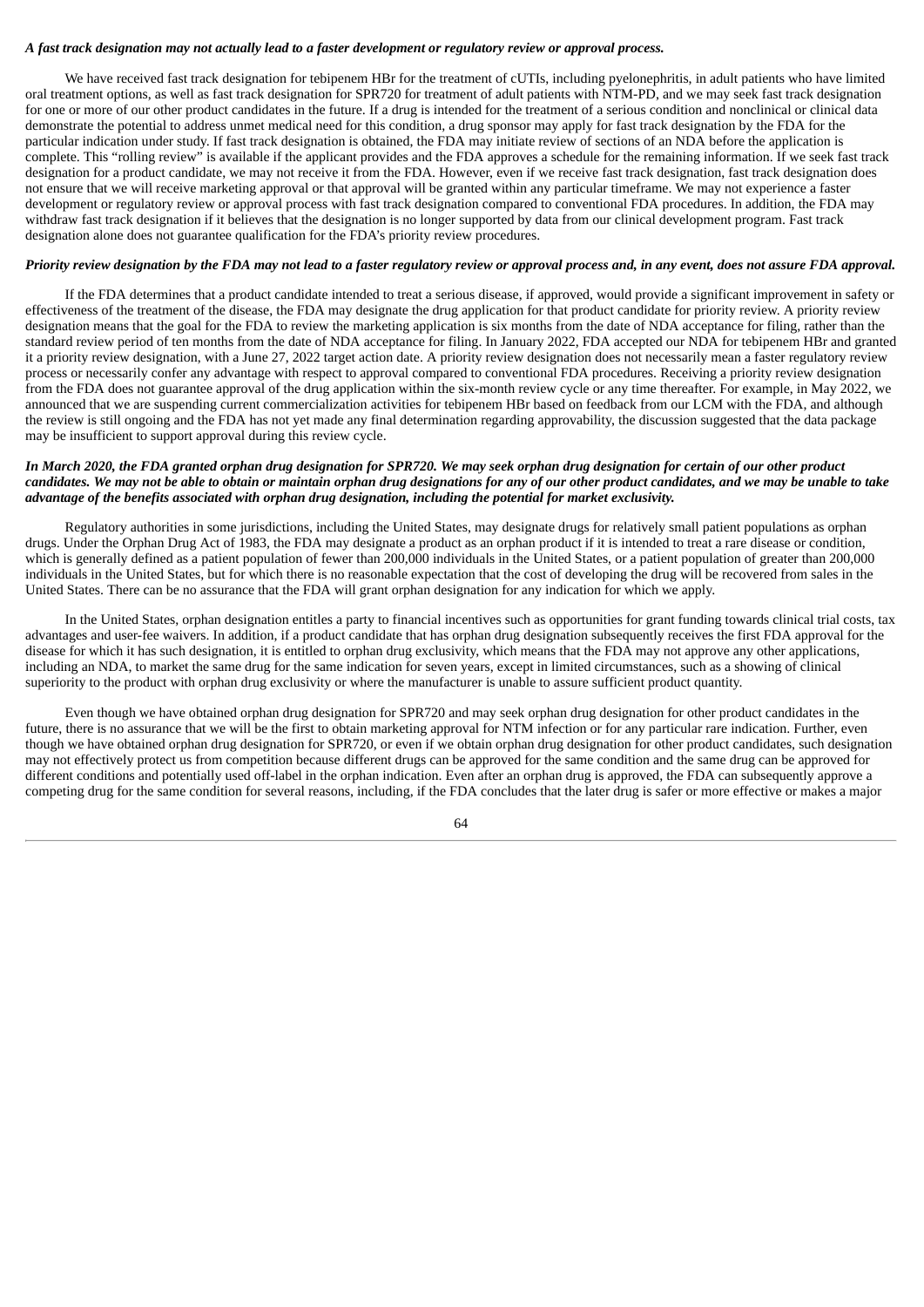contribution to patient care. Orphan drug designation neither shortens the development time or regulatory review time of a drug, nor gives the drug any advantage in the regulatory review or approval process.

## If approved for commercial marketing in the United States, our product candidates may face generic competition sooner than anticipated.

Even if we are successful in achieving regulatory approval to commercialize a product candidate, it may face competition from generic products earlier or more aggressively than anticipated, depending upon how well our future products perform in the United States prescription drug market. In addition to creating the 505(b)(2) NDA pathway, the Hatch-Waxman Amendments to the FDCA authorized the FDA to approve generic drugs that are the same as drugs previously approved for marketing under the NDA provisions of the statute pursuant to abbreviated new drug applications ("ANDAs"). An ANDA relies on the preclinical and clinical testing conducted for a previously approved reference listed drug ("RLD"), and must demonstrate to the FDA that the generic drug product is identical to the RLD with respect to the active ingredients, the route of administration, the dosage form, and the strength of the drug and also that it is "bioequivalent" to the RLD. The FDA is prohibited by statute from approving an ANDA when certain marketing or data exclusivity protections apply to the RLD.

If the FDA approves our NDA for tebipenem HBr for the treatment of cUTI, including pyelonephritis, caused by certain microorganisms in adult patients who have limited oral treatment options, we expect that it will be designated by the agency as an RLD and that it will be eligible for five-year new chemical entity exclusivity under the Hatch-Waxman provisions of the FDCA. This exclusivity period would block FDA from approving either a subsequent ANDA or 505(b)(2) NDA that references our future NDA, if approved. The QIDP designation granted by FDA to this drug product and indication also make it eligible for a further five-year extension of that Hatch-Waxman exclusivity. We cannot predict the interest of potential generic competitors in the future market for such an approved treatment for cUTI, whether someone will attempt to invalidate our period of exclusivity or otherwise force the FDA to take other actions, or how quickly others may seek to come to market with competing products after the applicable exclusivity period ends. Future product candidates may also receive marketing exclusivity under the FDCA after approval that may similarly be subject to challenge or uncertainty.

# If we are unable to obtain marketing approval in international jurisdictions, we will not be able to market our product candidates abroad.

In order to market and sell our product candidates in the European Union and many other jurisdictions, we must obtain separate marketing approvals and comply with numerous and varying regulatory requirements. Approval by the FDA does not ensure approval by regulatory authorities in other countries or jurisdictions, and approval by one regulatory authority outside the United States does not ensure approval by regulatory authorities in other countries or jurisdictions or by the FDA. The approval procedure varies among countries and can involve additional testing. In addition, clinical trials conducted in one country may not be accepted by regulatory authorities in other countries. The time required to obtain approval from regulatory authorities in other countries may differ substantially from that required to obtain FDA approval. The regulatory approval process outside the United States generally includes all of the risks associated with obtaining FDA approval. In addition, in many countries outside the United States, it is required that the product be approved for reimbursement before the product can be approved for sale in that country. We may not obtain approvals from regulatory authorities outside the United States on a timely basis or at all.

## If we receive regulatory approval for any of our product candidates, we will be subject to ongoing obligations and continuing regulatory review, which may result in significant additional expense. Our product candidates, if approved, could be subject to restrictions or withdrawal from the market, and we may be subject to penalties if we fail to comply with regulatory requirements or if we experience unanticipated problems with our product *candidates, when and if approved.*

Any product candidate for which we obtain marketing approval will also be subject to ongoing regulatory requirements for labeling, packaging, storage, distribution, advertising, promotion, record keeping and submission of safety and other post-market information. For example, approved products, manufacturers and manufacturers' facilities are required to comply with extensive FDA requirements, including ensuring that quality control and manufacturing procedures conform to cGMPs. As such, we and our contract manufacturers will be subject to continual review and periodic inspections to assess compliance with cGMPs. We and others with whom we work must continue to expend time, money and effort in all areas of regulatory compliance, including manufacturing, production and quality control. We will also be required to report certain adverse reactions and production problems, if any, to the FDA and to comply with requirements concerning advertising and promotion for our products.

In addition, even if marketing approval of a product candidate is granted, the approval may be subject to limitations on the indicated uses for which the product may be marketed, may be subject to significant conditions of approval or may impose requirements for costly post-marketing testing and surveillance to monitor the safety or efficacy of the product. The FDA may also require a REMS as a condition of approval of our product candidates, which could include requirements for a medication guide, physician communication plans or additional elements to ensure safe use, such as restricted distribution methods, patient registries and

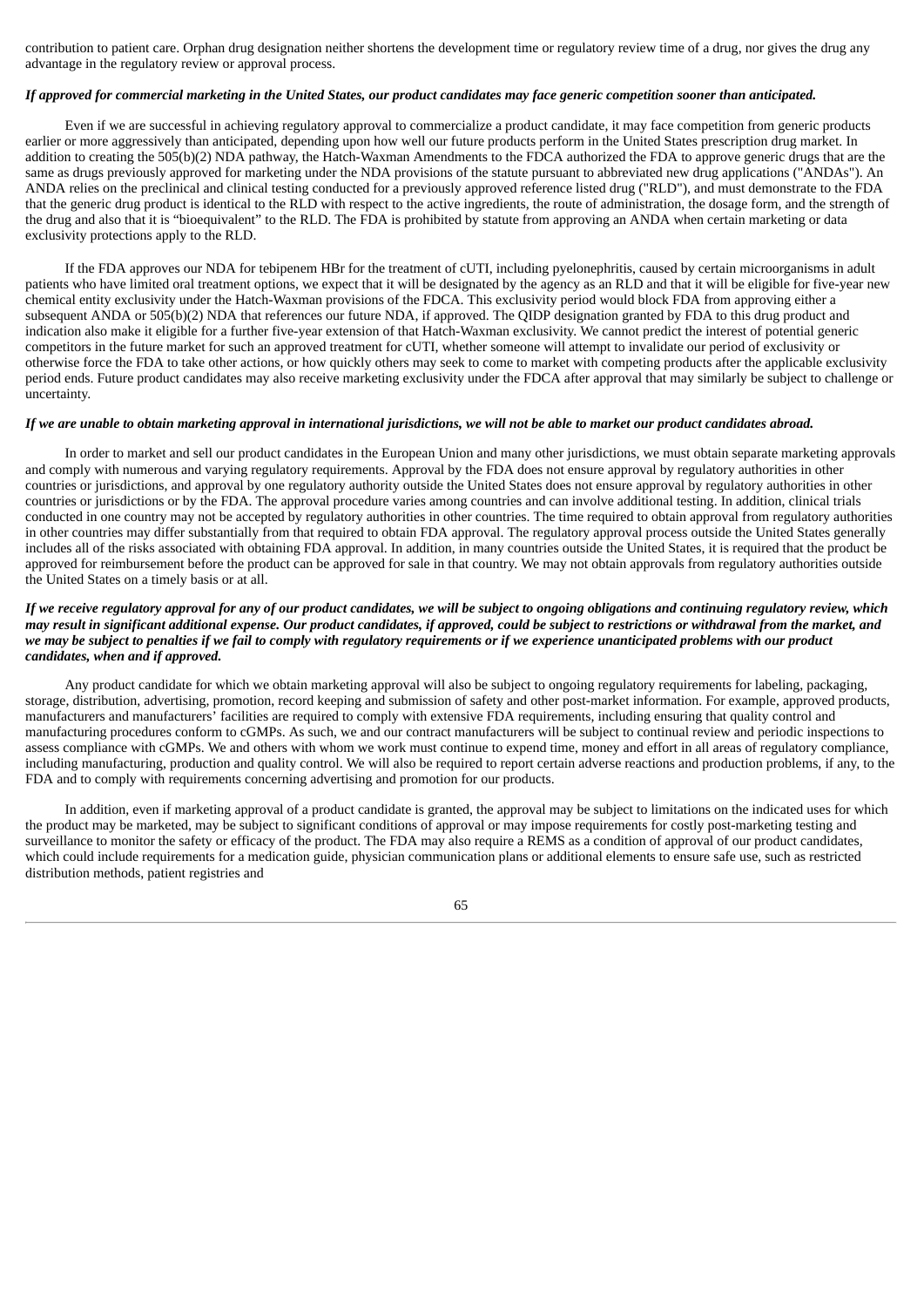other risk minimization tools. The FDA closely regulates the post-approval marketing and promotion of drugs to ensure that drugs are marketed only for the approved indications and in accordance with the provisions of the approved labeling and regulatory requirements. The FDA also imposes stringent restrictions on manufacturers' communications regarding off-label use and if we do not restrict the marketing of our products only to their approved indications, we may be subject to enforcement action for off-label marketing.

If a regulatory agency discovers previously unknown problems with a product, such as adverse events of unanticipated severity or frequency, or problems with the facility where the product is manufactured, or disagrees with the promotion, marketing or labeling of a product, it may impose restrictions on that product or us. In addition, if any product fails to comply with applicable regulatory requirements, a regulatory agency may:

- issue warning letters, untitled letters or impose holds on clinical trials if any are still on-going;
- mandate modifications to promotional materials or require provision of corrective information to healthcare practitioners;
- impose restrictions on the product or its manufacturers or manufacturing processes;
- impose restrictions on the labeling or marketing of the product;
- impose restrictions on product distribution or use;
- require post-marketing studies or clinical trials;
- require withdrawal of the product from the market;
- refuse to approve pending applications or supplements to approved applications that we submit;
- require recall of the product:
- require entry into a consent decree, which can include imposition of various fines (including restitution or disgorgement of profits or revenue), reimbursements for inspection costs, required due dates for specific actions and penalties for noncompliance;
- suspend or withdraw marketing approvals;
- refuse to permit the import or export of the product;
- seize or detain supplies of the product; or
- issue injunctions or impose civil or criminal penalties.

The FDA's policies may change and additional government regulations may be enacted that could prevent, limit or delay marketing approval of our product candidates. If we are slow or unable to adapt to changes in existing requirements or the adoption of new requirements or policies, or if we are not able to maintain regulatory compliance, we may lose any marketing approval that we may have obtained, which would adversely affect our business, prospects and ability to achieve or sustain profitability.

## Our relationships with customers and third-party payors will be subject to applicable anti-kickback, fraud and abuse and other healthcare laws and regulations, which could expose us to criminal sanctions, civil penalties, contractual damages, reputational harm and diminished profits and future *earnings.*

Healthcare providers, physicians and third-party payors will play a primary role in the recommendation and prescription of any product candidates for which we may obtain marketing approval. Our future arrangements with third-party payors and customers will expose us to broadly applicable fraud and abuse and other healthcare laws and regulations that may constrain the business or financial arrangements and relationships through which we market, sell and distribute any products for which we obtain marketing approval and reimbursement. These laws and regulations include, for example, the false claims and anti-kickback statutes and regulations. At such time as we market, sell and distribute any products for which we obtain marketing approval and reimbursement, it is possible that our business activities could be subject to challenge under one or more of these laws and regulations. Restrictions under applicable federal and state healthcare laws and regulations include the following:

• the federal healthcare Anti-Kickback Statute, among other things, prohibits persons from knowingly and willfully soliciting, offering, receiving or providing remuneration, directly or indirectly, in cash or in kind, to induce or reward either the referral of an individual for, or the purchase, order or recommendation of, any good or service for which payment may be made under federally funded healthcare programs such as Medicare and Medicaid. A person or entity does not need to have actual knowledge of the statute or specific intent to violate the statute in order to have committed a violation. In addition, the government may assert that a claim that includes items or services resulting from a

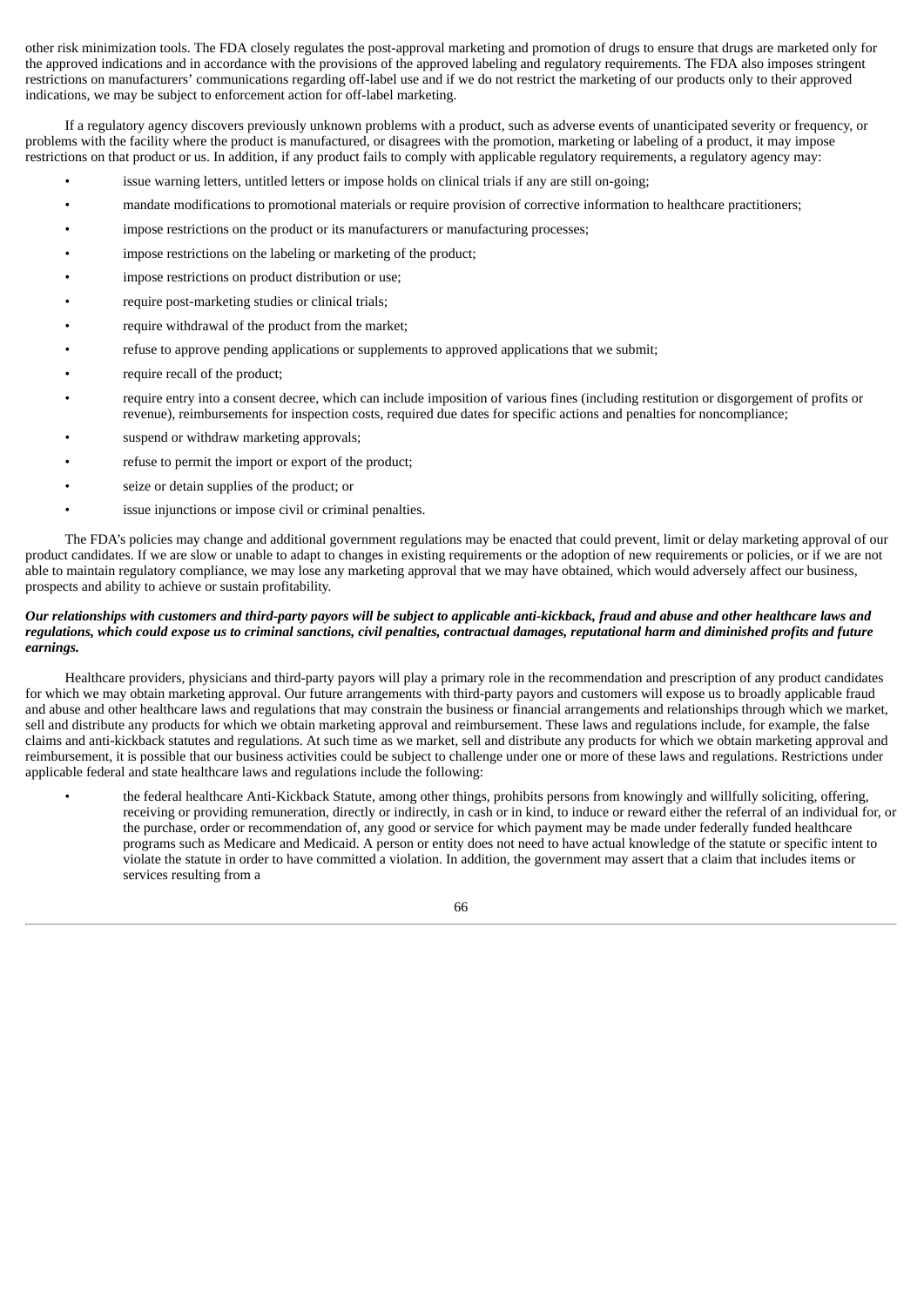violation of the federal Anti-Kickback Statute constitutes a false or fraudulent claim for purposes of the False Claims Act;

- the federal False Claims Act imposes criminal and civil penalties, which can be enforced by private citizens through civil whistleblower and qui tam actions, against individuals or entities for knowingly presenting, or causing to be presented, to the federal government, claims for payment that are false or fraudulent or making a false statement to avoid, decrease or conceal an obligation to pay money to the federal government;
- the federal Health Insurance Portability and Accountability Act of 1996 ("HIPAA") imposes criminal and civil liability for executing a scheme to defraud any healthcare benefit program or for making any false statements relating to healthcare matters; as in the case of the federal healthcare Anti-Kickback Statute, a person or entity does not need to have actual knowledge of the statute or specific intent to violate the statute in order to have committed a violation;
- HIPAA, as amended by the Health Information Technology for Economic and Clinical Health Act, also imposes obligations on certain covered entities as well as their business associates that perform services involving the use or disclosure of protected health information, including mandatory contractual terms, with respect to safeguarding the privacy and security of protected health information, and requires notification to affected individuals and regulatory authorities of certain breaches of security of protected health information;
- the federal false statements statute prohibits knowingly and willfully falsifying, concealing or covering up a material fact or making any materially false statement in connection with the delivery of or payment for healthcare benefits, items or services;
- the federal transparency or "sunshine" requirements under the Patient Protection and Affordable Care Act, as amended by the Health Care and Education Affordability Reconciliation Act (collectively, the "ACA") requires manufacturers of drugs, devices, biologics and medical supplies covered by Medicare or Medicaid to report, on an annual basis, to the United States Department of Health and Human Services ("DHHS"), information related to payments and other transfers of value to physicians (defined to include doctors, dentists, optometrists, podiatrists, chiropractors and certain advanced non-physician health care practitioners), teaching hospitals, as well as ownership and investment interests held by physicians and their immediate family members; and
	- analogous state laws and regulations, such as state anti-kickback and false claims laws, may apply to sales or marketing arrangements and claims involving healthcare items or services reimbursed by non-governmental third-party payors, including private insurers, and some state laws require pharmaceutical companies to implement compliance programs and to track and report gifts, compensation and other remuneration provided to physicians, in addition to requiring drug manufacturers to report information related to payments to physicians and other healthcare providers or marketing expenditures and pricing information. State laws also govern the privacy and security of health information in some circumstances, and many such state laws differ from each other in significant ways and often are not preempted by HIPAA, thus complicating compliance efforts.

We will be required to spend substantial time and money to ensure that our business arrangements with third parties, and our business generally, comply with applicable healthcare laws and regulations. Even then, governmental authorities may conclude that our business practices, including arrangements we may have with physicians and other healthcare providers, do not comply with current or future statutes, regulations or case law involving applicable fraud and abuse or other healthcare laws and regulations. If governmental authorities find that our operations violate any of these laws or any other governmental regulations that may apply to us, we may be subject to significant civil, criminal and administrative penalties, damages, imprisonment, fines, exclusion from government funded healthcare programs, such as Medicare and Medicaid, and we may be required to curtail or restructure our operations. Moreover, we expect that there will continue to be federal and state laws and regulations, proposed and implemented, that could affect our operations and business. For example, in November 2020, DHHS finalized significant changes to the regulations implementing the Anti-Kickback Statute, as well as the civil monetary penalty rules regarding beneficiary inducements, with the goal of offering the healthcare industry more flexibility and reducing the regulatory burden associated with those fraud and abuse laws, particularly with respect to value-based arrangements among industry participants. The extent to which future legislation or regulations, if any, relating to healthcare fraud and abuse laws or enforcement, may be enacted or what effect such legislation or regulation would have on our business remains uncertain.

#### Recently enacted and future policies and legislation may increase the difficulty and cost for us to obtain marketing approval of and commercialize our product candidates and may affect the reimbursement made for any product candidate for which we receive marketing approval.

The pricing and reimbursement environment may become more challenging due to, among other reasons, policies advanced by the presidential administration, federal agencies, new healthcare legislation passed by the United States Congress or fiscal challenges faced by all levels of government health administration authorities. Among policy makers and payors in the United States and foreign countries, there is significant interest in promoting changes in healthcare systems with the stated goals of containing healthcare costs, improving quality and expanding access to healthcare. In the United States, the pharmaceutical industry has been a particular focus of these efforts and has been significantly affected by major legislative initiatives. We expect to experience pricing pressures in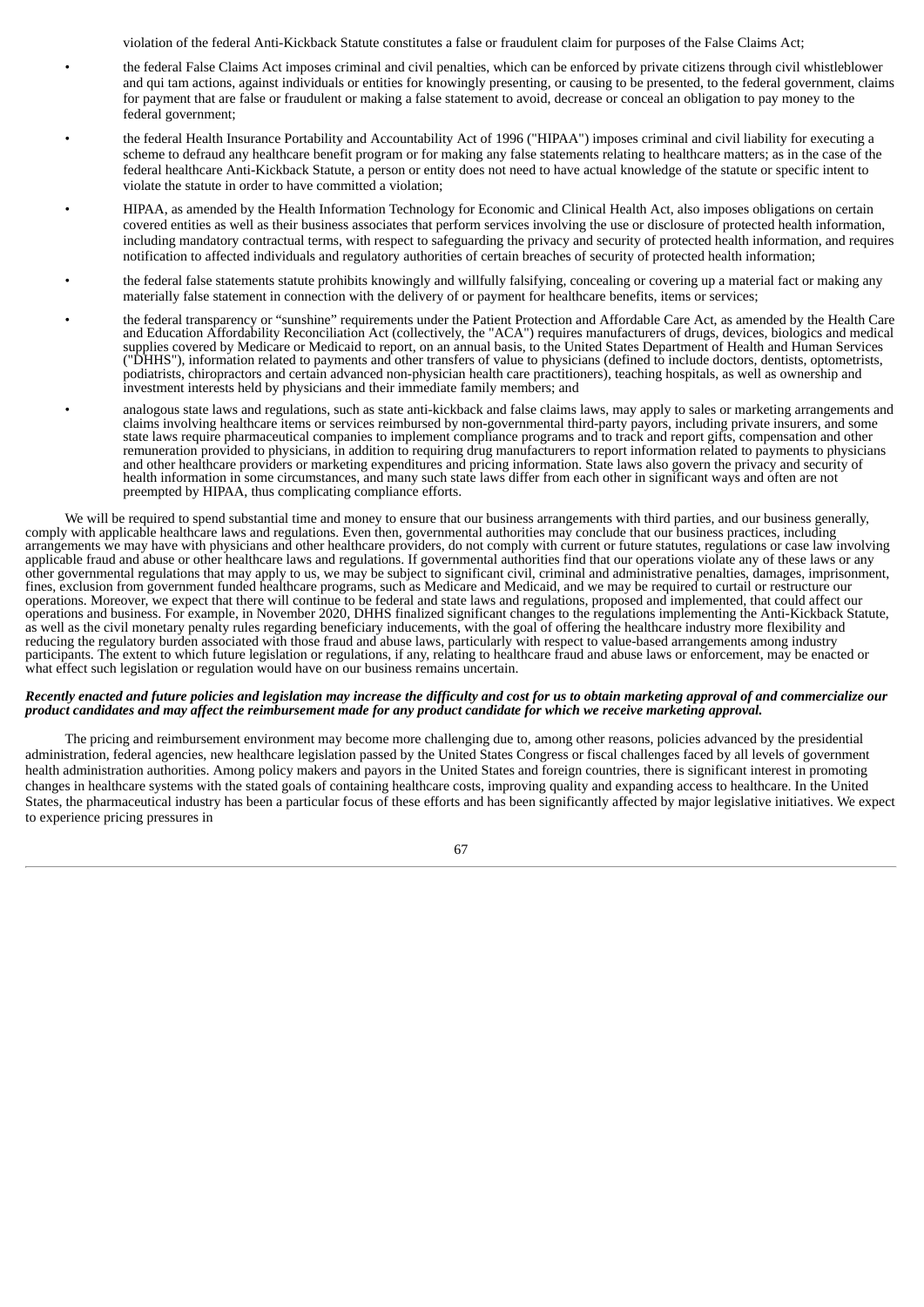connection with the sale of any products for which we obtain marketing approval, due to the trend toward managed healthcare, the increasing influence of health maintenance organizations and additional legislative proposals. Resulting legislative, administrative, or policy changes from payors may reduce payments for any products for which we obtain marketing approval and could affect future revenues.

The ACA became law in the United States in March 2010 with the goals of broadening access to health insurance, reducing or constraining the growth of healthcare spending, enhancing remedies against fraud and abuse, adding new transparency requirements for the health care and health insurance industries and imposing additional health policy reforms. Provisions of ACA may negatively affect our future revenues. For example, the ACA requires, among other things, that annual fees be paid by manufacturers for certain branded prescription drugs, that manufacturers participate in a discount program for certain outpatient drugs under Medicare Part D, and that manufacturers provide increased rebates under the Medicaid Drug Rebate Program for outpatient drugs dispensed to Medicaid recipients. The ACA also addresses a new methodology by which rebates owed by manufacturers under the Medicaid Drug Rebate Program are calculated for line extensions and expands oversight and support for the federal government's comparative effectiveness research of services and products.

Since its enactment, there have been judicial and Congressional challenges to certain aspects of the ACA, and as a result certain sections of the ACA have not been fully implemented or effectively repealed. However, following several years of litigation in the federal courts, in June 2021, the U.S. Supreme Court upheld the ACA when it dismissed a legal challenge to the ACA's constitutionality. Further legislative and regulatory changes under the ACA remain possible, although the new federal administration under President Biden has signaled that it plans to build on the ACA and expand the number of people who are eligible for health insurance subsidies under it. It is unknown what form any such changes or any law would take, and how or whether it may affect the pharmaceutical industry as a whole or our business in the future. We expect that changes or additions to the ACA, the Medicare and Medicaid programs, such as changes allowing the federal government to directly negotiate drug prices, and changes stemming from other healthcare reform measures, especially with regard to healthcare access, financing or other legislation in individual states, could have a material adverse effect on the healthcare industry in the United States.

Beginning on April 1, 2013, Medicare payments for all items and services under Part A and B, including drugs and biologicals, and most payments to plans under Medicare Part D were reduced by 2%, or automatic spending reductions, required by the Budget Control Act of 2011 ("BCA"), as amended by the American Taxpayer Relief Act of 2012. The BCA requires sequestration for most federal programs, excluding Medicaid, Social Security, and certain other programs. The BCA caps the cuts to Medicare payments for items and services and payments to Part D plans at 2%. As long as these cuts remain in effect, they could adversely affect payment for our product candidates, if approved for commercial marketing. We expect that additional state and federal healthcare reform measures will be adopted in the future, any of which could limit the amounts that federal and state governments will pay for healthcare products and services, which could result in reduced demand for our product candidates or additional pricing pressures. The Coronavirus Aid, Relief, and Economic Security Act (the "CARES Act"), which was signed into law on March 27, 2020 and was designed to provide financial support and resources to individuals and businesses affected by the COVID-19 pandemic, suspended the 2% Medicare sequester from May 1, 2020 through December 31, 2020, and extended the sequester by one year, through 2030, in order to offset the added expense of the 2020 cancellation. The suspension was subsequently extended through March 31, 2022, with a reduction of the suspension to 1% sequester through June 30, 2022.

Moreover, there has been heightened governmental scrutiny over the manner in which manufacturers set prices for their marketed products. There have been several United States Congressional inquiries and proposed bills designed to, among other things, bring more transparency to drug pricing, reduce the cost of prescription drugs under Medicare, review the relationship between pricing and manufacturer patient programs, and reform government program reimbursement methodologies for drugs. Individual states in the United States have also become increasingly active in passing legislation and implementing regulations designed to control pharmaceutical product pricing, including price or patient reimbursement constraints, discounts, restrictions on certain product access and marketing cost disclosure and transparency measures, and, in some cases, designed to encourage importation from other countries and bulk purchasing. In December 2020, the U.S. Supreme Court held unanimously that federal law does not preempt the states' ability to regulate pharmaceutical benefit managers ("PBMs") and other members of the health care and pharmaceutical supply chain, an important decision that may lead to further and more aggressive efforts by states in this area.

Legislative and regulatory proposals have been made to expand post-approval requirements and restrict sales and promotional activities for pharmaceutical products. We cannot be sure whether additional legislative changes will be enacted, or whether the FDA regulations, guidance or interpretations will be changed, or what the effect of such changes on the marketing approvals of our product candidates, if any, may be. As another example, in 2020, the FDA finalized a rulemaking to establish a system whereby state governmental entities could lawfully import and distribute prescription drugs sourced from Canada. More recently, in July 2021, President Biden issued a sweeping executive order on promoting competition in the American economy that includes several mandates pertaining to the pharmaceutical and healthcare insurance industries. Among other things, the executive order directed the FDA to work towards implementing a system for importing drugs from Canada (following on the Trump administration notice-andcomment rulemaking on Canadian drug importation that was finalized in October 2020). The Biden order also called on DHHS to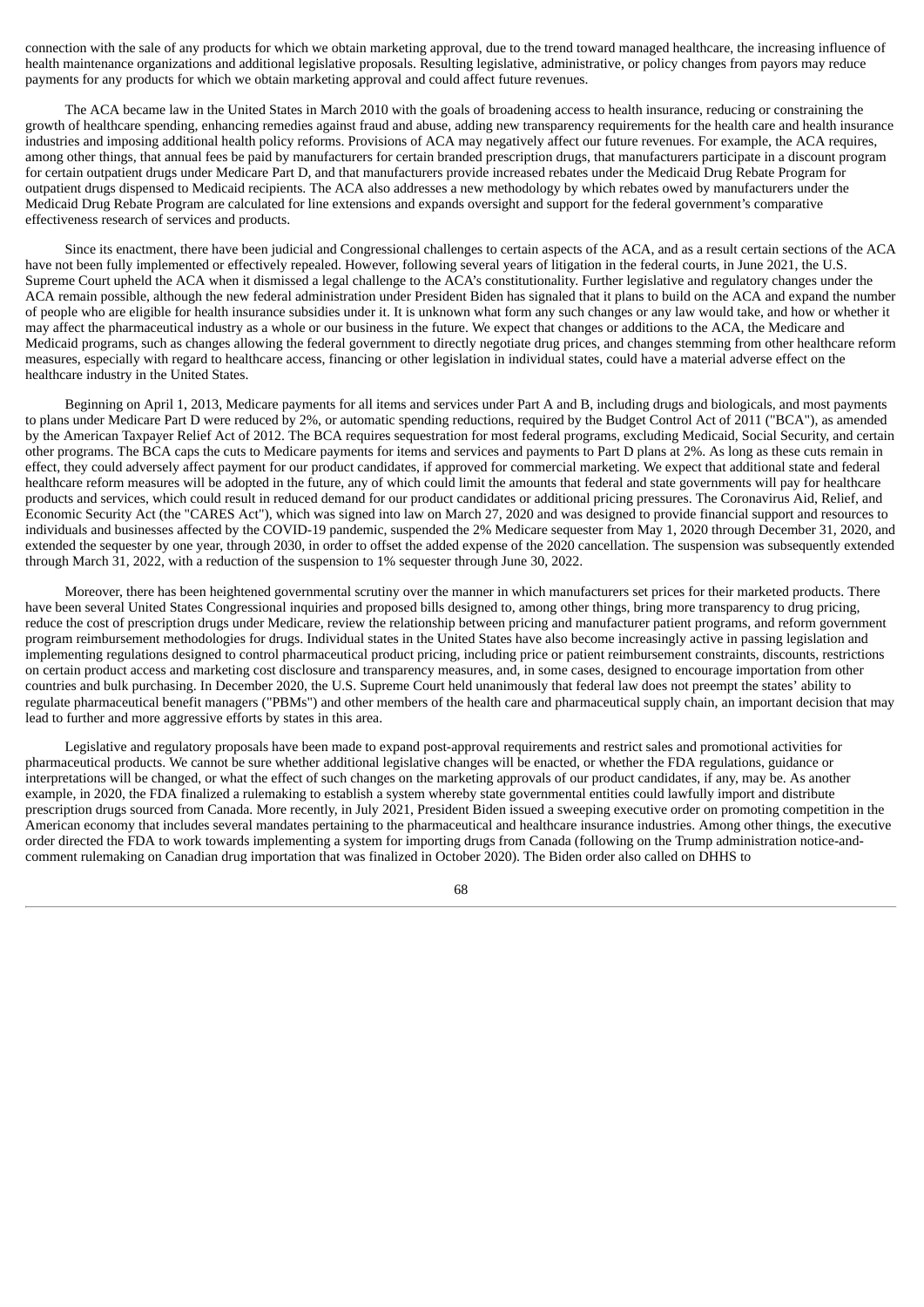release a comprehensive plan to combat high prescription drug prices, and it includes several directives regarding the Federal Trade Commission's oversight of potentially anticompetitive practices within the pharmaceutical industry. The drug pricing plan released by DHHS in September 2021 in response to the executive order makes clear that the Biden Administration supports aggressive action to address rising drug prices, including allowing DHHS to negotiate the cost of Medicare Part B and D drugs, but such significant changes will require either new legislation to be passed by Congress or time-consuming administrative actions. In addition, increased scrutiny by the United States Congress of the FDA's approval process may significantly delay or prevent marketing approval, as well as subject us to more stringent product labeling and post-marketing testing and other requirements.

We cannot predict the likelihood, nature or extent of government regulation that may arise from future legislation or administrative or executive action, either in the United States or abroad. We expect that additional state and federal health care reform measures will be adopted in the future, any of which could limit the amounts that federal and state governments will pay for health care products and services.

## If we successfully commercialize one of our product candidates, failure to comply with our reporting and payment obligations under United States governmental pricing programs could have a material adverse effect on our business, financial condition and results of operations.

If we participate in the Medicaid Drug Rebate Program if and when we successfully commercialize a product candidate, we will be required to report certain pricing information for our product to the Centers for Medicare & Medicaid Services, the federal agency that administers the Medicaid and Medicare programs. We may also be required to report pricing information to the United States Department of Veterans Affairs. If we become subject to these reporting requirements, we will be liable for errors associated with our submission of pricing data, for failure to report pricing data in a timely manner, and for overcharging government payers, which can result in civil monetary penalties under the Medicaid statute, the federal civil False Claims Act, and other laws and regulations.

Additionally, the 2021 Consolidated Appropriations Act signed into law on December 27, 2020 incorporated extensive healthcare provisions and amendments to existing laws, which includes a requirement that all manufacturers of drug products covered under Medicare Part B report the product's average sales price ("ASP") to DHHS beginning on January 1, 2022, subject to enforcement via civil money penalties.

### Our employees, independent contractors, principal investigators, contract research organizations, consultants or vendors may engage in misconduct or *other improper activities, including noncompliance with regulatory standards and requirements.*

We are exposed to the risk that our employees, independent contractors, principal investigators, contract research organizations, consultants or vendors may engage in fraudulent or other illegal activity. Misconduct by these parties could include intentional, reckless and/or negligent conduct or disclosure of unauthorized activities to us that violates: FDA regulations, including those laws requiring the reporting of true, complete and accurate information to the FDA; manufacturing standards; federal and state healthcare fraud and abuse laws and regulations; or laws that require the true, complete and accurate reporting of financial information or data. Specifically, sales, marketing and business arrangements in the healthcare industry are subject to extensive laws and regulations intended to prevent fraud, kickbacks, self-dealing and other abusive practices. These laws and regulations may restrict or prohibit a wide range of pricing, discounting, marketing and promotion, sales commission, customer incentive programs and other business arrangements. Activities subject to these laws also involve the improper use or misrepresentation of information obtained in the course of clinical trials or creating fraudulent data in our preclinical studies or clinical trials, which could result in regulatory sanctions and serious harm to our reputation. It is not always possible to identify and deter misconduct by our employees and other third parties, and the precautions we take to detect and prevent this activity may not be effective in controlling unknown or unmanaged risks or losses or in protecting us from governmental investigations or other actions or lawsuits stemming from a failure to be in compliance with such laws or regulations. Additionally, we are subject to the risk that a person could allege such fraud or other misconduct, even if none occurred. If any such actions are instituted against us, and we are not successful in defending ourselves or asserting our rights, those actions could have a significant impact on our business, including the imposition of civil, criminal and administrative penalties, damages, monetary fines, possible exclusion from participation in Medicare, Medicaid and other federal healthcare programs, contractual damages, reputational harm, diminished potential profits and future earnings, and curtailment of our operations, any of which could adversely affect our business, financial condition, results of operations or prospects.

# Inadequate funding for the FDA, the SEC and other government agencies could hinder their ability to hire and retain key leadership and other personnel, prevent our product candidates from being developed or commercialized in a timely manner or otherwise prevent those agencies from performing normal business functions on which the operation of our business relies, which could negatively impact our business.

The ability of the FDA to review and approve new products can be affected by a variety of factors, including government budget and funding levels, ability to hire and retain key personnel and accept the payment of user fees, and statutory, regulatory and policy changes. Average review times at the agency have fluctuated in recent years as a result. In addition, government funding of the SEC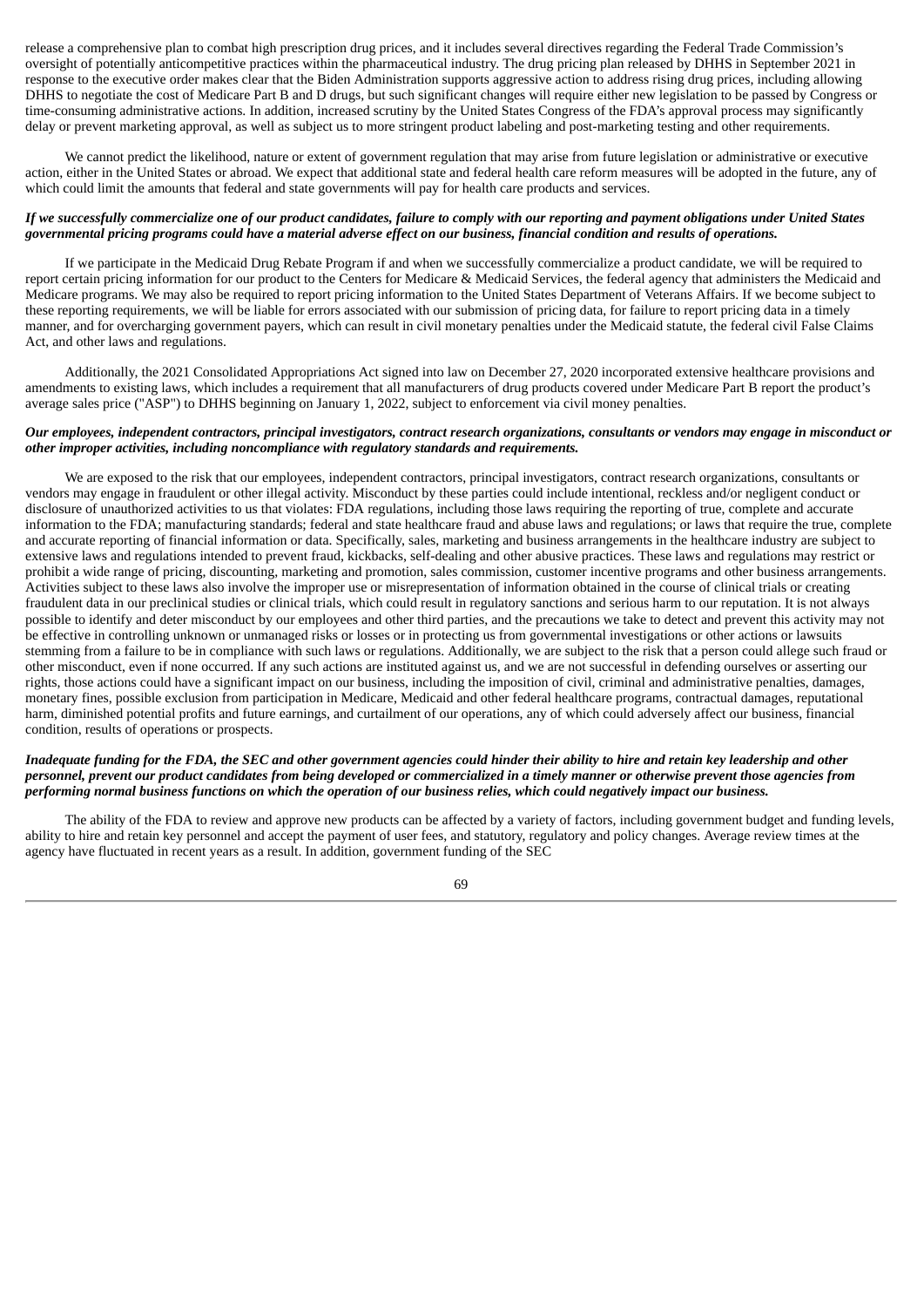and other government agencies on which our operations may rely, including those that fund research and development activities is subject to the political process, which is inherently fluid and unpredictable.

Disruptions at the FDA and other agencies may also slow the time necessary for new drugs to be reviewed and/or approved by necessary government agencies, which would adversely affect our business. For example, over the last several years, the United States government has shut down several times and certain regulatory agencies, such as the FDA and the SEC, have had to furlough critical FDA, SEC and other government employees and stop critical activities. If a prolonged government shutdown occurs, it could significantly affect the ability of the FDA to timely review and process our regulatory submissions, which could have a material adverse effect on our business. Further, in our operations as a public company, future government shutdowns could impact our ability to access the public markets and obtain necessary capital in order to properly capitalize and continue our operations.

#### **Risks Related to Employee Matters and Managing Growth**

## Our future success depends on our ability to retain our chief executive officer and other key executives and to attract, retain and motivate qualified *personnel.*

Our industry has experienced a high rate of turnover of management personnel in recent years. We are highly dependent on the development, regulatory, commercialization and business development expertise of Ankit Mahadevia, M.D., our President and Chief Executive Officer, as well as the other principal members of our management, scientific and clinical team. Although we have formal employment agreements with our executive officers, these agreements do not prevent them from terminating their employment with us at any time.

On May 3, 2022, we implemented a restructuring that reduced our workforce from 146 full-time employees as of December 31, 2021 to approximately 35 full-time employees. Pursuant to the restructuring and effective as of July 2, 2022, Cristina Larkin will separate from us as our Chief Operating Officer and David Melnick, M.D. will separate from us as our Chief Medical Officer. While we have confidence in our remaining leadership team, including the board of directors, the uncertainty inherent in this ongoing restructuring may be difficult to manage, may cause concerns from third parties with whom we do business, and may increase the likelihood of turnover of other key officers and employees.

If we lose one or more of our other executive officers or key employees, our ability to implement our business strategy successfully could be seriously harmed. Furthermore, replacing executive officers and key employees may be difficult and may take an extended period of time because of the limited number of individuals in our industry with the breadth of skills and experience required to develop, gain regulatory approval of and commercialize product candidates successfully. Competition to hire from this limited pool is intense, and we may be unable to hire, train, retain or motivate these additional key personnel on acceptable terms given the competition among numerous pharmaceutical and biotechnology companies for similar personnel. We also experience competition for the hiring of scientific and clinical personnel from universities and research institutions. In addition, we rely on consultants and advisors, including scientific and clinical advisors, to assist us in formulating our research and development and commercialization strategy. Our consultants and advisors may be engaged by entities other than us and may have commitments under consulting or advisory contracts with other entities that may limit their availability to us. If we are unable to continue to attract and retain high quality personnel, our ability to develop and commercialize product candidates will be limited.

## We are undertaking internal restructuring activities that could result in disruptions to our business or otherwise materially harm our results of *operations or financial condition.*

There can be no assurance that our restructuring will achieve the cost savings, operating efficiencies or other benefits that we may initially expect. Restructuring activities may also result in a loss of continuity, accumulated knowledge and inefficiency during transitional periods and thereafter. In addition, internal restructurings can require a significant amount of time and focus from management and other employees, which may divert attention from operations. Further, our restructuring may result in unexpected expenses or liabilities and/or write-offs. If our restructuring fail to achieve some or all of the expected benefits therefrom, our cash resources may not last as long as estimated and our business, results of operations and financial condition could be materially and adversely affected.

# If foreign approvals are obtained, we will be subject to additional risks in conducting business in international markets.

Even if we are able to obtain approval for commercialization of a product candidate in a foreign country, we will be subject to additional risks related to international business operations, including:

- potentially reduced protection for intellectual property rights;
- the potential for so-called parallel importing, which is what happens when a local seller, faced with high or higher local prices, opts to import goods from a foreign market (with low or lower prices) rather than buying them locally;

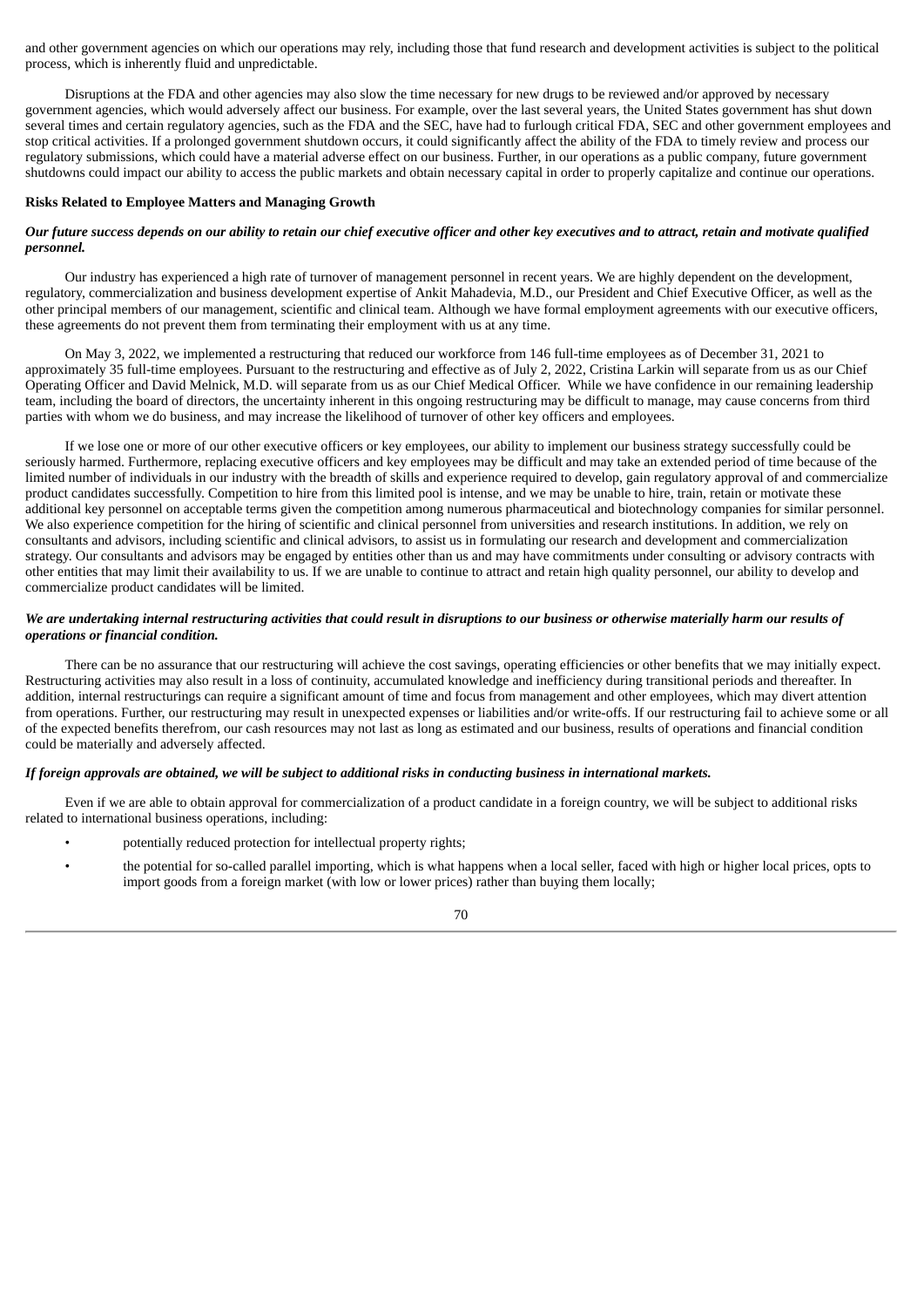- unexpected changes in tariffs, trade barriers and regulatory requirements;
- economic weakness, including inflation, or political instability in particular foreign economies and markets;
- workforce uncertainty in countries where labor unrest is more common than in the United States;
- production shortages resulting from any events affecting a product candidate and/or finished drug product supply or manufacturing capabilities abroad;
- business interruptions resulting from geo-political actions, including war and terrorism, health epidemics or natural disasters, including earthquakes, hurricanes, typhoons, floods and fires; and
- failure to comply with Office of Foreign Asset Control rules and regulations and the Foreign Corrupt Practices Act.

These and other risks may materially adversely affect our ability to attain or sustain revenue from international markets.

## **Risks Related to Our Common Stock**

## The price of our common stock may be volatile and fluctuate substantially, which could result in substantial losses for our stockholders.

Our stock price may be volatile. The stock market in general and the market for smaller pharmaceutical and biotechnology companies in particular have experienced extreme volatility that has often been unrelated to the operating performance of particular companies. As a result of this volatility, our stockholders may not be able to sell their shares at or above the price they paid for their shares. The market price for our common stock may be influenced by many factors, including:

- the success of existing or new competitive products or technologies;
- the timing of clinical trials of our product candidates;
- results of clinical trials of any of our product candidates;
- failure or discontinuation of any of our development programs;
- results of clinical trials of product candidates of our competitors;
- regulatory or legal developments in the United States and other countries;
- the perception of the pharmaceutical and biotechnology industry by the public, legislatures, regulators and the investment community;
- developments or disputes concerning patent applications, issued patents or other proprietary rights;
- the recruitment or departure of key personnel;
- the level of expenses related to any of our product candidates or clinical development programs;
- the results of our efforts to develop, in-license or acquire additional product candidates or products;
- actual or anticipated changes in estimates as to financial results or development timelines;
- announcement or expectation of additional financing efforts;
- sales of our common stock by us, our insiders or other stockholders;
- variations in our financial results or those of companies that are perceived to be similar to us;
- changes in estimates or recommendations by securities analysts, if any, that cover our stock;
- changes in the structure of healthcare payment systems;
- market conditions in the pharmaceutical and biotechnology sectors:
- general economic, industry and market conditions; and
- the other factors described in this "Risk Factors" section.

In addition, the stock market has experienced significant volatility, particularly with respect to pharmaceutical, biotechnology and other life sciences company stocks. The volatility of pharmaceutical, biotechnology and other life sciences company stocks often does not relate to the operating performance of the companies represented by the stock. In the past, securities class action litigation has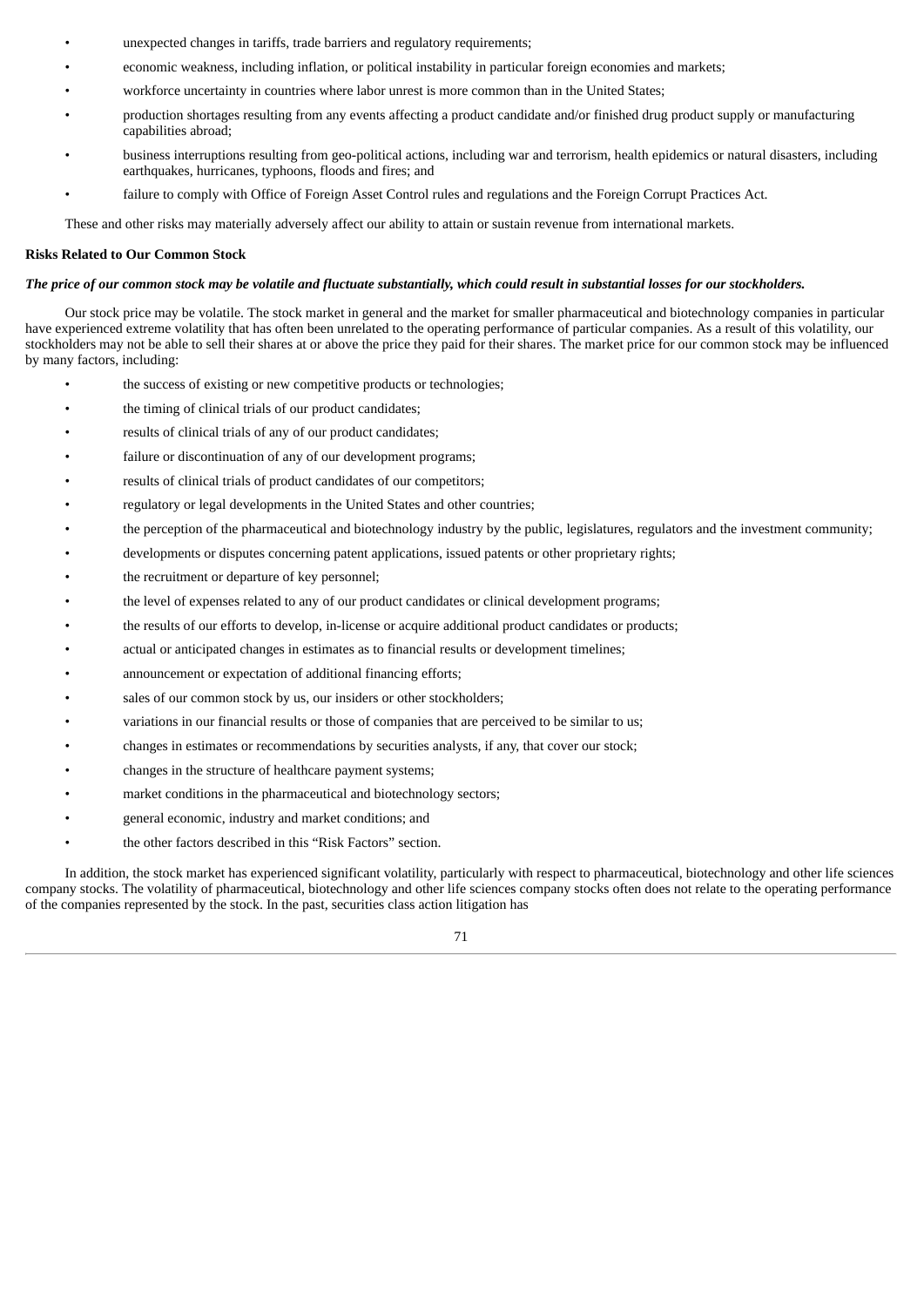often been initiated against companies following periods of volatility in their stock price. This type of litigation could result in substantial costs and divert our management's attention and resources, and could also require us to make substantial payments to satisfy judgments or to settle litigation.

## If securities or industry analysts do not publish research or publish inaccurate or unfavorable research about our business, our share price and trading *volume could decline.*

The trading market for our common stock relies in part on the research and reports that securities or industry analysts publish about us or our business. If few analysts provide coverage of us, the trading price of our stock would likely decline. If one or more of the analysts covering our business downgrade our stock or change their opinion of our stock, our share price would likely decline. In addition, if one or more of these analysts cease coverage of our company or fail to regularly publish reports on us, we could lose visibility in the financial markets, which could cause our share price or trading volume to decline.

### We can issue and have issued shares of preferred stock, which may adversely affect the rights of holders of our common stock.

Our amended and restated certificate of incorporation, as amended, authorizes us to issue up to 10,000,000 shares of preferred stock with designations, rights and preferences determined from time-to-time by our board of directors. Accordingly, our board of directors is empowered, without stockholder approval, to issue preferred stock with dividend, liquidation, conversion, voting or other rights superior to those of holders of our common stock. For example, an issuance of shares of preferred stock could:

- adversely affect the voting power of the holders of our common stock;
- make it more difficult for a third party to gain control of us;
- discourage bids for our common stock at a premium;
- limit or eliminate any payments that the holders of our common stock could expect to receive upon our liquidation; or
- otherwise adversely affect the market price or our common stock.

We have in the past issued, and we may at any time in the future issue, shares of preferred stock. In connection with our July 2018 public offering, we issued 2,220 shares of our Series A Convertible Preferred Stock ("Series A Preferred Stock") to certain affiliates of Biotechnology Value Fund, L.P. ("BVF"), each share of which is convertible into 1,000 shares of our common stock, subject to certain ownership restrictions. In November 2018, we entered into an exchange agreement with BVF to exchange 1,000,000 shares of our common stock previously held by BVF for 1,000 shares of our Series B Convertible Preferred Stock ("Series B Preferred Stock"), each share of which is convertible into 1,000 shares of our common stock, subject to certain ownership restrictions. In June 2019, BVF converted 500 shares of Series A Preferred Stock into 500,000 shares of our common stock pursuant to BVF's rights under the certificate of designation for such Series A Preferred Stock. In December 2020, BVF converted the remaining 1,720 shares of Series A Preferred Stock into 1,720,000 shares of our common stock pursuant to BVF's rights under the certificate of designation for such Series A Preferred Stock. In addition, in February 2021, BVF converted 62 shares of Series B Preferred Stock into 62,000 shares of our common stock pursuant to BVF's rights under the certificate of designation for such Series B Preferred Stock. In connection with our rights offering, which we launched in February 2020 and closed in early March 2020, we issued 2,287 shares of our Series C Convertible Preferred Stock ("Series C Preferred Stock") to BVF. In February 2021, BVF converted 73 shares of Series C Preferred Stock into 73,000 shares of our common stock, pursuant to BVF's rights under the certificate of designation for such Series C Preferred Stock. In September 2020, in connection with our underwritten public offering, we issued 3,215,000 shares of our Series D Convertible Preferred Stock to BVF. If BVF or any other future holders of our shares of preferred stock convert their shares into common stock, existing holders of our common stock will experience dilution.

## *We have broad discretion in the use of our cash reserves and may not use them effectively.*

Our management has broad discretion in the application of our cash reserves and could spend these funds in ways that do not improve our results of operations or enhance the value of our common stock. The failure by our management to apply these funds effectively could result in financial losses that could have a material adverse effect on our business, cause the price of our common stock to decline and delay the development of our product candidates. Pending their use, we may invest our cash reserves in a manner that does not produce income or that loses value.

#### We are an "emerging growth company," and the reduced disclosure requirements applicable to emerging growth companies may make our common *stock less attractive to investors.*

We are an "emerging growth company," as defined in the Jumpstart Our Business Startups Act of 2012 (the "JOBS Act"), and may remain an emerging growth company for up to five years. We would cease to be an emerging growth company upon the earlier of: (i) the last day of the fiscal year in which we have total annual gross revenue of \$1.07 billion or more; (ii) the last day of the fiscal year following the fifth anniversary of the date of the completion of our initial public offering, which is December 31, 2022; (iii) the

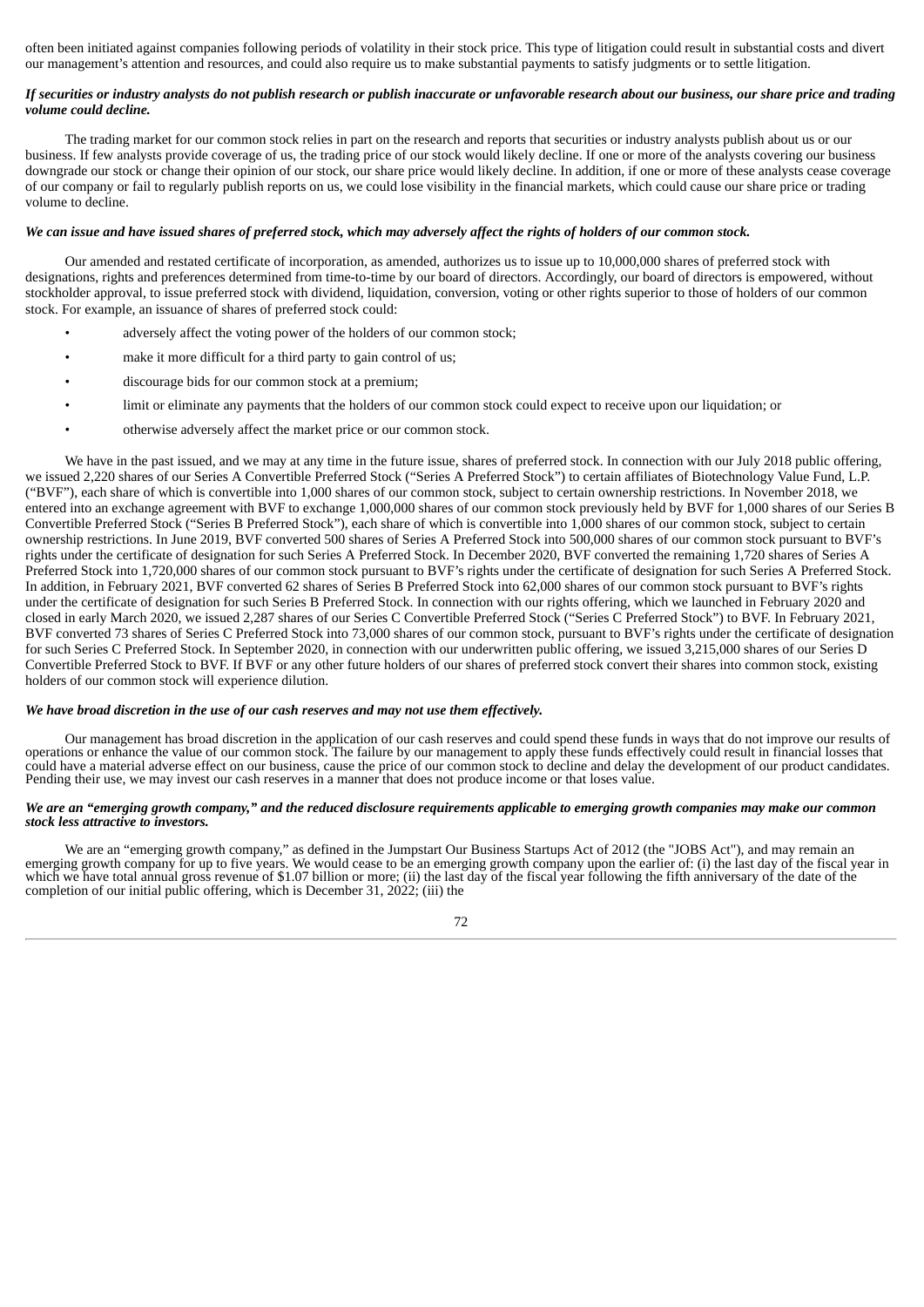date on which we have issued more than \$1.0 billion in nonconvertible debt during the previous three years; or (iv) the date on which we are deemed to be a large accelerated filer under the rules of the SEC which means the first day of the year following the first year in which the market value of our common stock that is held by non-affiliates exceeds \$700.0 million as of June 30th. For so long as we remain an emerging growth company, we are permitted and intend to rely on exemptions from certain disclosure requirements that are applicable to other public companies that are not emerging growth companies. These exemptions include not being required to comply with the auditor attestation requirements of Section 404 of the Sarbanes-Oxley Act of 2002, as amended ("Sarbanes-Oxley"), reduced disclosure obligations regarding executive compensation and exemptions from the requirements of holding a nonbinding advisory vote on executive compensation and stockholder approval of any golden parachute payments not previously approved. We cannot predict whether investors will find our common stock less attractive if we rely on these exemptions. If some investors find our common stock less attractive as a result, there may be a less active trading market for our common stock and our stock price may be more volatile.

In addition, the JOBS Act provides that an emerging growth company can take advantage of an extended transition period for complying with new or revised accounting standards. This allows an emerging growth company to delay the adoption of certain accounting standards until those standards would otherwise apply to private companies. We have irrevocably elected not to avail ourselves of this exemption and we will therefore be subject to the same new or revised accounting standards as other public companies that are not emerging growth companies. As a result, changes in rules of United States generally accepted accounting principles or their interpretation, the adoption of new guidance or the application of existing guidance to changes in our business could significantly affect our financial position and results of operations.

We are subject to Section 404 of The Sarbanes-Oxley Act of 2002 ("Section 404") and the related rules of the SEC, which generally require our management and independent registered public accounting firm to report on the effectiveness of our internal control over financial reporting. However, for so long as we remain an emerging growth company as defined in the JOBS Act, or a "smaller reporting company" ("SRC") and non-accelerated filer, we intend to take advantage of certain exemptions from various reporting requirements, including, but not limited to, not being required to comply with the auditor attestation requirements of Section 404. Once we are no longer an emerging growth company and otherwise do not meet the definition of a SRC and non-accelerated filer or, if prior to such date, we opt to no longer take advantage of the applicable exemption, we will be required to include an opinion from our independent registered public accounting firm on the effectiveness of our internal controls over financial reporting. We could qualify as a SRC if the market value of our common stock held by non-affiliates is below \$250.0 million (or \$700.0 million if our annual revenue is less than \$100.0 million) as of June 30 in any given year.

#### We have incurred and will continue to incur increased costs as a result of operatina as a public company, and our management will be required to *devote substantial time to new compliance initiatives and corporate governance practices.*

As a public company, and particularly after we are no longer an "emerging growth company," we incur significant legal, accounting and other expenses that we did not incur as a private company. Sarbanes-Oxley, the Dodd-Frank Wall Street Reform and Consumer Protection Act, the listing requirements of The Nasdaq Global Select Market and other applicable securities rules and regulations impose various requirements on public companies, including establishment and maintenance of effective disclosure and financial controls and corporate governance practices. Our management and other personnel devote a substantial amount of time to these compliance initiatives. Moreover, these rules and regulations have increased our legal and financial compliance costs and have made some activities more time-consuming and costly. For example, these rules and regulations have made it more difficult and compliance costs and have made some activities more time-consuming and more expensive for us to obtain director and officer liability insurance, which could make it more difficult for us to attract and retain qualified members of our board of directors. These rules and regulations are often subject to varying interpretations, in many cases due to their lack of specificity, and, as a result, their application in practice may evolve over time as new guidance is provided by regulatory and governing bodies. This could result in continuing uncertainty regarding compliance matters and higher costs necessitated by ongoing revisions to disclosure and governance practices.

#### Failure to maintain effective internal controls in accordance with Section 404 of Sarbanes-Oxley in the future could have a material adverse effect on *our ability to produce accurate financial statements and on our stock price.*

Section 404 of Sarbanes-Oxley requires us, on an annual basis, to review and evaluate our internal controls. To maintain compliance with Section 404, we are required to document and evaluate our internal control over financial reporting, which is both costly and challenging. We will need to continue to dedicate internal resources, continue to engage outside consultants and follow a detailed work plan to continue to assess and document the adequacy of internal control over financial reporting, continue to improve control processes as appropriate, validate through testing that controls are functioning as documented and implement a continuous reporting and improvement process for internal control over financial reporting. If we identify one or more material weaknesses, it could result in an adverse reaction in the financial markets due to a loss of confidence in the reliability of our financial statements.

#### A significant portion of our total outstanding shares may be sold into the market in the near future, which could cause the market price of our common *stock to decline significantly, even if our business is doing well.*

Sales of a substantial number of shares of our common stock in the public market could occur at any time. These sales, or the perception in the market that the holders of a large number of shares of common stock intend to sell shares, could reduce the market price of our common stock. Our outstanding shares of common stock may be freely sold in the public market at any time to the extent permitted by Rules 144 and 701 under the Securities Act of 1933, as amended (the "Securities Act"), or to the extent that such shares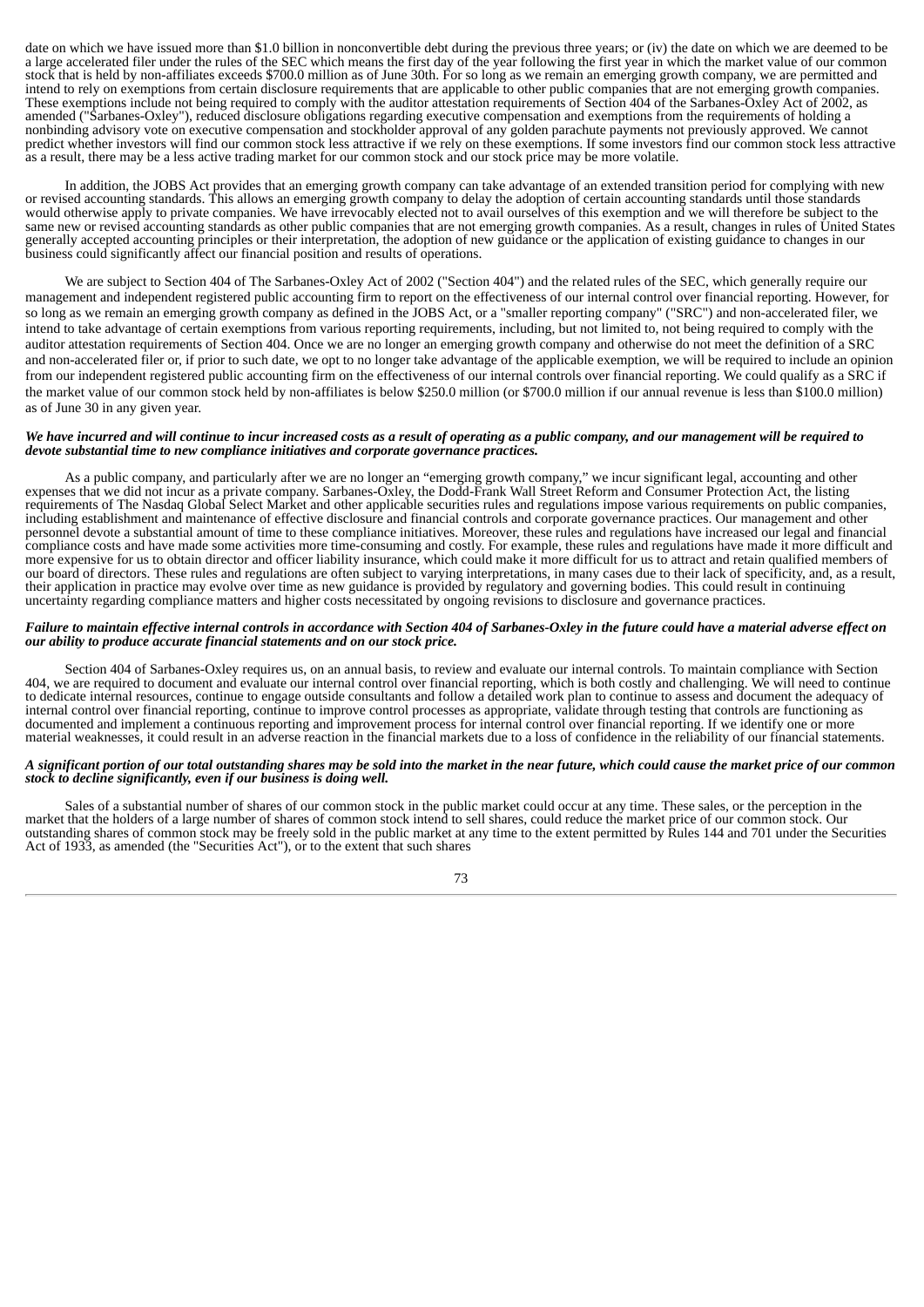have already been registered under the Securities Act and are held by non-affiliates of ours. Moreover, holders of a substantial number of shares of our common stock have rights, subject to conditions, to require us to file registration statements covering their shares or to include their shares in registration statements that we may file for ourselves or other stockholders. We also have registered all shares of common stock that we may issue under our equity compensation plans or that are issuable upon exercise of outstanding options. These shares can be freely sold in the public market upon issuance and once vested, subject to volume limitations applicable to affiliates. If any of these additional shares are sold, or if it is perceived that they will be sold, in the public market, the market price of our common stock could decline.

### We do not anticipate paying any cash dividends on our capital stock in the foreseeable future. Accordingly, stockholders must rely on capital *appreciation, if any, for any return on their investment.*

We have never declared or paid cash dividends on our capital stock. We currently intend to retain all of our future earnings, if any, to finance the operation, development and growth of our business. To the extent that we enter into any future debt agreements, the terms of such agreements may also preclude us from paying dividends. As a result, capital appreciation, if any, of our common stock will be our stockholders' sole source of gain for the foreseeable future.

## Our executive officers, directors and principal stockholders maintain the ability to control all matters submitted to stockholders for approval.

As of March 31, 2022, our executive officers and directors, combined with our stockholders who as of such date owned more than 5% of our outstanding common stock, in the aggregate, beneficially own shares representing approximately 46% of our capital stock. As a result, if these stockholders were to choose to act together, they would be able to control all matters submitted to our stockholders for approval, as well as our management and affairs. For example, these persons, if they choose to act together, would control the election of directors and approval of any merger, consolidation or sale of all or substantially all of our assets. This concentration of ownership control may:

- delay, defer or prevent a change in control;
- entrench our management and/or our board of directors; or
- impede a merger, consolidation, takeover or other business combination involving us that other stockholders may desire.

## Provisions in our corporate charter documents and under Delaware law could make an acquisition of us, which may be beneficial to our stockholders. *more difficult and may prevent attempts by our stockholders to replace or remove our current management.*

Provisions in our amended and restated certificate of incorporation, as amended, and amended and restated bylaws may discourage, delay or prevent a merger, acquisition or other change in control of us that our stockholders may consider favorable, including transactions in which our stockholders might otherwise receive a premium for their shares. These provisions could also limit the price that investors might be willing to pay in the future for shares of our common stock, thereby depressing the market price of our common stock. In addition, because our board of directors is responsible for appointing the members of our management team, these provisions may frustrate or prevent any attempts by our stockholders to replace or remove our current management by making it more difficult for stockholders to replace members of our board of directors. Among other things, these provisions:

- establish a classified board of directors such that all members of the board are not elected at one time;
- allow the authorized number of our directors to be changed only by resolution of our board of directors;
- limit the manner in which stockholders can remove directors from our board of directors;
- establish advance notice requirements for nominations for election to our board of directors or for proposing matters that can be acted on at stockholder meetings;
- require that stockholder actions must be effected at a duly called stockholder meeting and prohibit actions by our stockholders by written consent;
- limit who may call a special meeting of stockholders;
- authorize our board of directors to issue preferred stock without stockholder approval, which could be used to institute a "poison pill" that would work to dilute the stock ownership of a potential hostile acquirer, effectively preventing acquisitions that have not been approved by our board of directors; and
- require the approval of the holders of at least 75% of the votes that all of our stockholders would be entitled to cast to amend or repeal certain provisions of our amended and restated certificate of incorporation, as amended, or amended and restated bylaws.

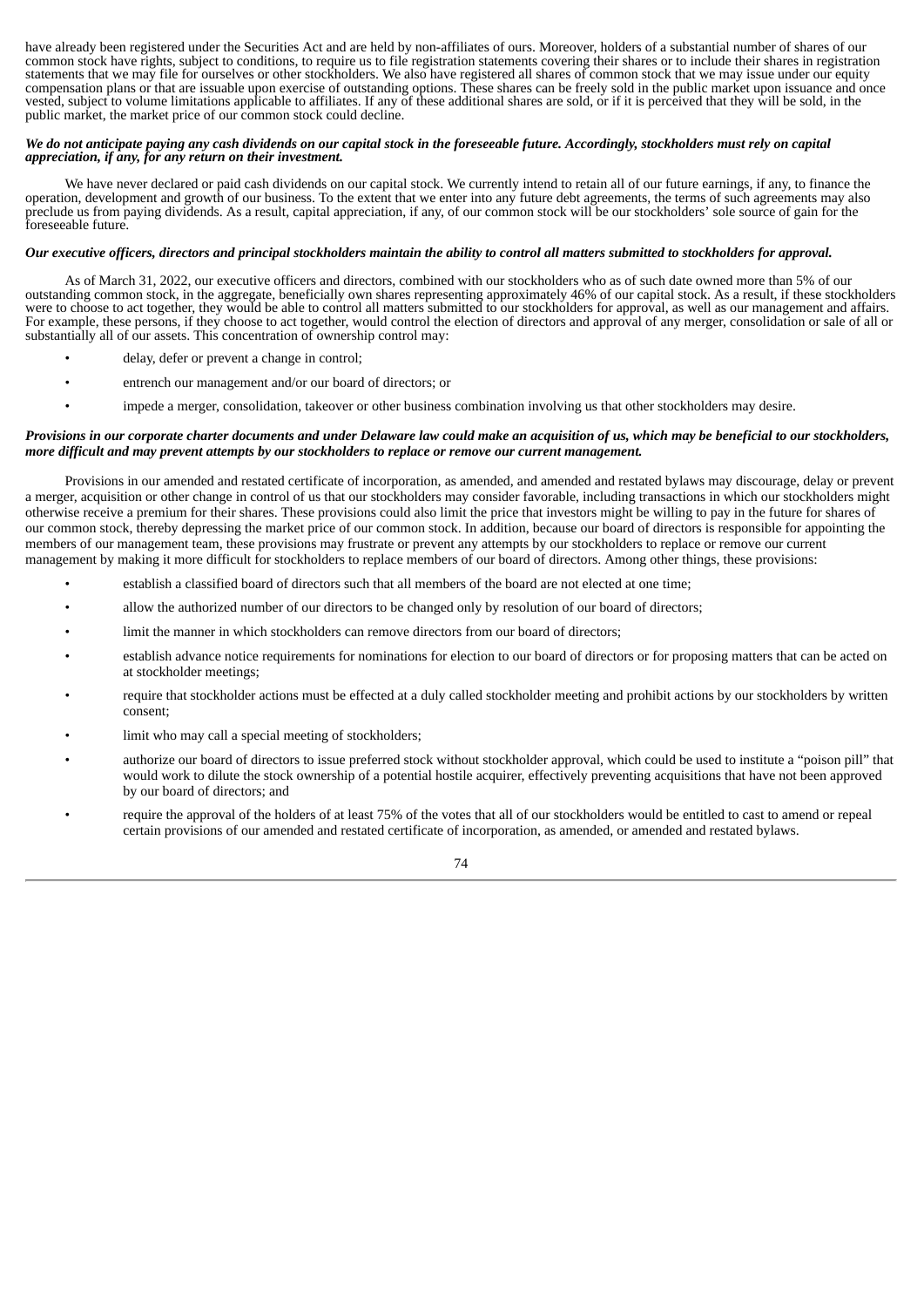Moreover, because we are incorporated in Delaware, we are governed by the provisions of Section 203 of the Delaware General Corporation Law (the "DGCL"), which prohibits a person who owns in excess of 15% of our outstanding voting stock from merging or combining with us for a period of three years after the date of the transaction in which the person acquired in excess of 15% of our outstanding voting stock, unless the merger or combination is approved in a prescribed manner. This could discourage, delay or prevent someone from acquiring us or merging with us, whether or not it is desired by, or beneficial to, our stockholders.

In addition, our amended and restated certificate of incorporation, as amended, to the fullest extent permitted by law, provides that the Court of Chancery of the State of Delaware will be the exclusive forum for: any derivative action or proceeding brought on our behalf; any action asserting a breach of fiduciary duty; any action asserting a claim against us arising pursuant to the DGCL, our amended and restated certificate of incorporation, as amended, or our amended and restated bylaws; or any action asserting a claim against us that is governed by the internal affairs doctrine. This exclusive forum provision does not apply to suits brought to enforce a duty or liability created by the Exchange Act. It could apply, however, to a suit that falls within one or more of the categories enumerated in the exclusive forum provision and asserts claims under the Securities Act, inasmuch as Section 22 of the Securities Act creates concurrent jurisdiction for federal and state courts over all suits brought to enforce any duty or liability created by the Securities Act or the rule and regulations thereunder. There is uncertainty as to whether a court would enforce such provision with respect to claims under the Securities Act, and our stockholders will not be deemed to have waived our compliance with the federal securities laws and the rules and regulations thereunder.

This choice of forum provision may limit a stockholder's ability to bring a claim in a judicial forum that it finds favorable for disputes with us or any of our directors, officers, or other employees, which may discourage lawsuits with respect to such claims. Alternatively, if a court were to find the choice of forum provisions contained in our amended and restated certificate of incorporation, as amended, to be inapplicable or unenforceable in an action, we may incur additional costs associated with resolving such action in other jurisdictions, which could harm our business, results of operations and financial condition.

Provisions in our charter and other provisions of Delaware law could limit the price that investors are willing to pay in the future for shares of our common stock.

## We may become involved in securities litigation that could divert management's attention and harm the company's business, and insurance coverage *may not be sufficient to cover all costs and damages.*

In the past, securities litigation has often followed certain significant business transactions, such as the announcement of a strategic restructuring, or the announcement of negative events, such as negative results from clinical trials. We may be exposed to such litigation even if no wrongdoing occurred. Litigation is usually expensive and diverts management's attention and resources, which could adversely affect our business and cash resources and our ability to consummate a potential partnership or other opportunity to eventually commercialize tebipenem HBr, or the ultimate value our stockholders receive in any such partnership or other opportunity.

#### **Item 2. Unregistered Sales of Equity Securities and Use of Proceeds.** None.

- **Item 3. Defaults Upon Senior Securities.** None.
- **Item 4. Mine Safety Disclosures.**

Not Applicable.

**Item 5. Other Information.**

None.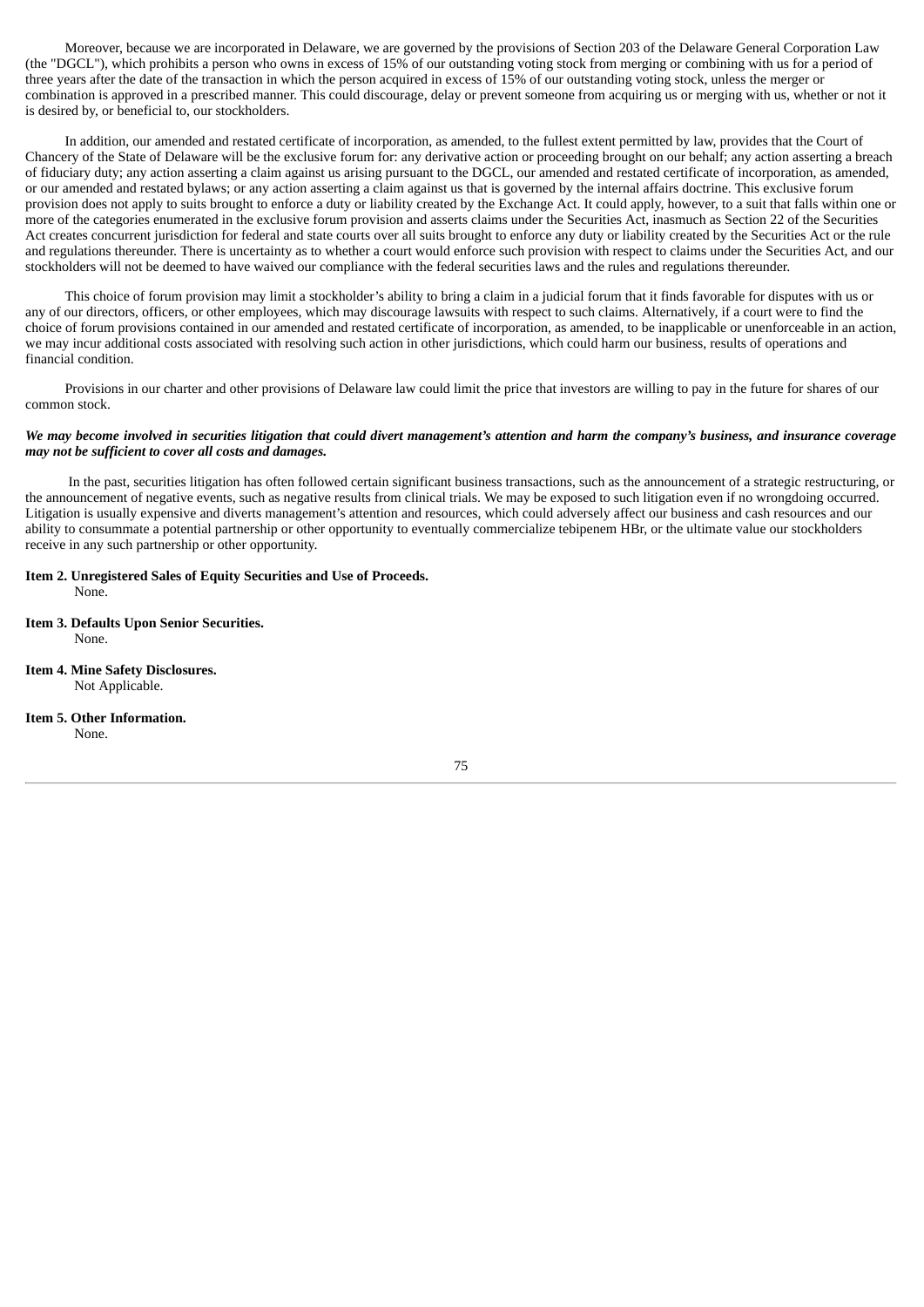# **Item 6. Exhibits**

| IUCIII V. LAIIIDIUS<br>SEC File / |                                                                                                                                                                                                     |                                  |                                                                            |                    |                               |
|-----------------------------------|-----------------------------------------------------------------------------------------------------------------------------------------------------------------------------------------------------|----------------------------------|----------------------------------------------------------------------------|--------------------|-------------------------------|
| <b>Exhibit</b><br><b>Number</b>   | <b>Exhibit Description</b>                                                                                                                                                                          | <b>Filed with</b><br>this Report | <b>Incorporated by</b><br>Reference herein from<br><b>Form or Schedule</b> | <b>Filing Date</b> | <b>Registration</b><br>Number |
| 31.1                              | Certification of Principal Executive Officer pursuant to Section<br>302 of the Sarbanes-Oxley Act of 2002                                                                                           | X                                |                                                                            |                    |                               |
| 31.2                              | <b>Certification of Principal Financial Officer pursuant to Section</b><br>302 of the Sarbanes-Oxley Act of 2002                                                                                    | X                                |                                                                            |                    |                               |
| $32*$                             | Certification pursuant to 18 U.S.C. Section 1350, as adopted<br>pursuant to Section 906 of the Sarbanes-Oxley Act of 2002, by<br><b>Principal Executive Officer and Principal Financial Officer</b> | X                                |                                                                            |                    |                               |
| 101.INS                           | XBRL Instance Document - the instance document does not<br>appear in the Interactive Data File because its XBRL tags are<br>embedded within the Inline XBRL document                                | X                                |                                                                            |                    |                               |
| 101.SCH                           | Inline XBRL Taxonomy Extension Schema Document                                                                                                                                                      | X                                |                                                                            |                    |                               |
| 101.CAL                           | Inline XBRL Taxonomy Extension Calculation Linkbase<br>Document                                                                                                                                     | X                                |                                                                            |                    |                               |
| 101.DEF                           | Inline XBRL Taxonomy Extension Definition Linkbase Document                                                                                                                                         | X                                |                                                                            |                    |                               |
| 101.LAB                           | Inline XBRL Taxonomy Extension Label Linkbase Document                                                                                                                                              | $\mathbf{x}$                     |                                                                            |                    |                               |
| 101.PRE                           | Inline XBRL Taxonomy Extension Presentation Linkbase<br>Document                                                                                                                                    | X                                |                                                                            |                    |                               |
| 104                               | Cover Page Interactive Data File (embedded within the Inline<br>XBRL document)                                                                                                                      | X                                |                                                                            |                    |                               |

\* The certification attached as Exhibit 32 that accompanies this Quarterly Report on Form 10-Q is not deemed filed with the Securities and Exchange Commission and is not to be incorporated by reference into any filing of Spero Therapeutics, Inc. under the Securities Act of 1933, as amended, or the Securities Exchange Act of 1934, as amended, whether made before or after the date of this Form 10-Q, irrespective of any general incorporation language contained in such filing.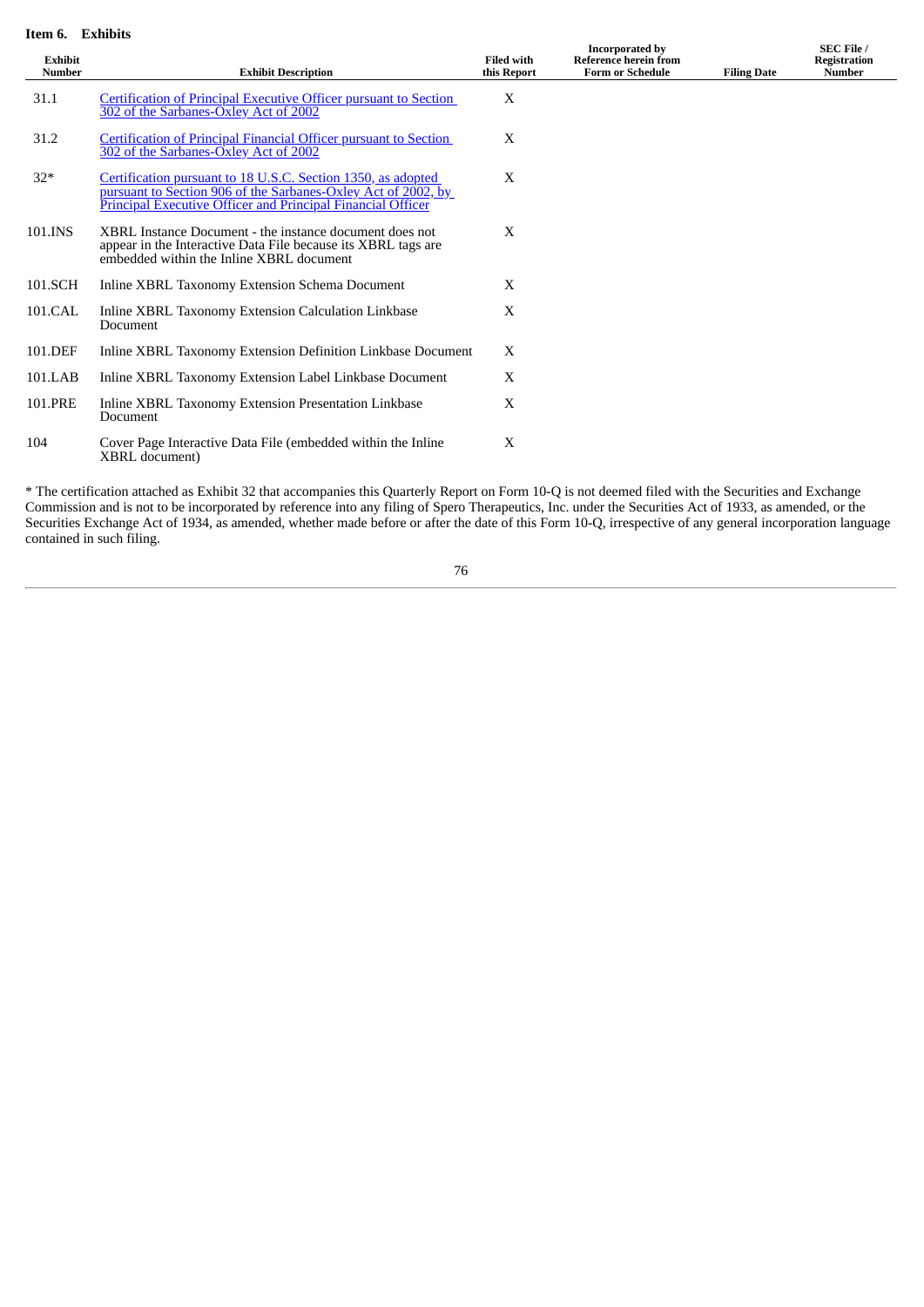# **SIGNATURES**

Pursuant to the requirements of the Securities Exchange Act of 1934, the registrant has duly caused this report to be signed on its behalf by the undersigned thereunto duly authorized**.**

# SPERO THERAPEUTICS, INC.

Date: May 16, 2022 <br>By: /s/ Ankit Mahadevia, M.D. Ankit Mahadevia, M.D. President and Chief Executive Officer *(Principal Executive Officer)*

Date: May 16, 2022 /s/ Satyavrat Shukla Satyavrat Shukla Chief Financial Officer and Treasurer *(Principal Financial Officer and Principal Accounting Officer)*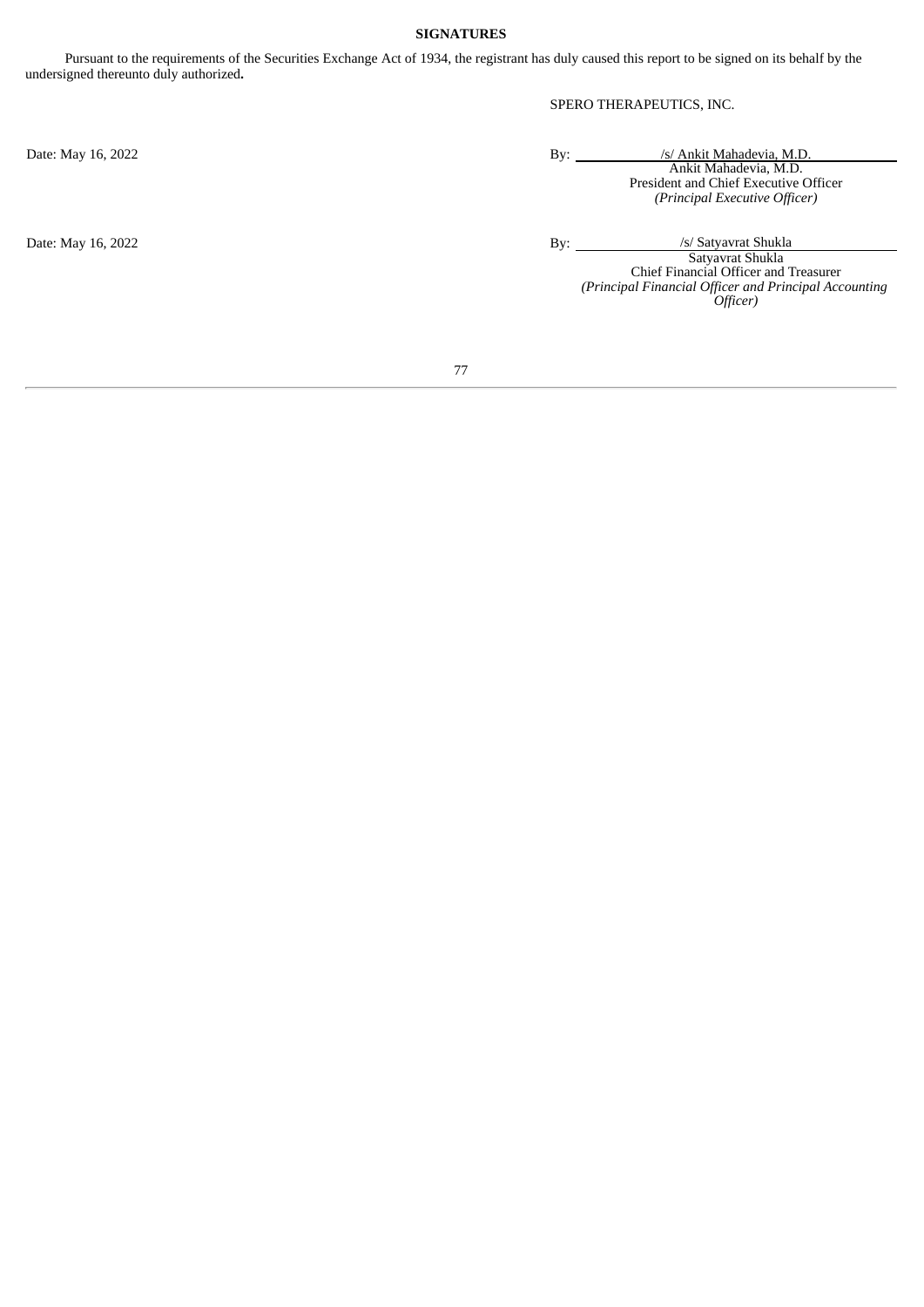# CERTIFICATIONS UNDER SECTION 302

<span id="page-78-0"></span>I, Ankit Mahadevia, M.D., certify that:

1. I have reviewed this quarterly report on Form 10-Q of Spero Therapeutics, Inc.;

2. Based on my knowledge, this report does not contain any untrue statement of a material fact or omit to state a material fact necessary to make the statements made, in light of the circumstances under which such statements were made, not misleading with respect to the period covered by this report;

3. Based on my knowledge, the financial statements, and other financial information included in this report, fairly present in all material respects the financial condition, results of operations and cash flows of the registrant as of, and for, the periods presented in this report;

4. The registrant's other certifying officer(s) and I are responsible for establishing and maintaining disclosure controls and procedures (as defined in Exchange Act Rules 13a-15(e) and 15d-15(e)) and internal control over financial reporting (as defined in Exchange Act Rules 13a-15(f) and 15d-15(f)) for the registrant and have:

a) designed such disclosure controls and procedures, or caused such disclosure controls and procedures to be designed under our supervision, to ensure that material information relating to the registrant, including its consolidated subsidiaries, is made known to us by others within those entities, particularly during the period in which this report is being prepared;

b) designed such internal control over financial reporting, or caused such internal control over financial reporting to be designed under our supervision, to provide reasonable assurance regarding the reliability of financial reporting and the preparation of financial statements for external purposes in accordance with generally accepted accounting principles;

c) evaluated the effectiveness of the registrant's disclosure controls and procedures and presented in this report our conclusions about the effectiveness of the disclosure controls and procedures, as of the end of the period covered by this report based on such evaluation; and

d) disclosed in this report any change in the registrant's internal control over financial reporting that occurred during the registrant's most recent fiscal quarter (the registrant's fourth fiscal quarter in the case of an annual report) that has materially affected, or is reasonably likely to materially affect, the registrant's internal control over financial reporting; and

5. The registrant's other certifying officer(s) and I have disclosed, based on our most recent evaluation of internal control over financial reporting, to the registrant's auditors and the audit committee of the registrant's board of directors (or persons performing the equivalent functions):

a) all significant deficiencies and material weaknesses in the design or operation of internal control over financial reporting which are reasonably likely to adversely affect the registrant's ability to record, process, summarize and report financial information; and

b) any fraud, whether or not material, that involves management or other employees who have a significant role in the registrant's internal control over financial reporting.

Date: May 16, 2022

/s/ Ankit Mahadevia, M.D. Ankit Mahadevia, M.D. President and Chief Executive Officer (Principal Executive Officer)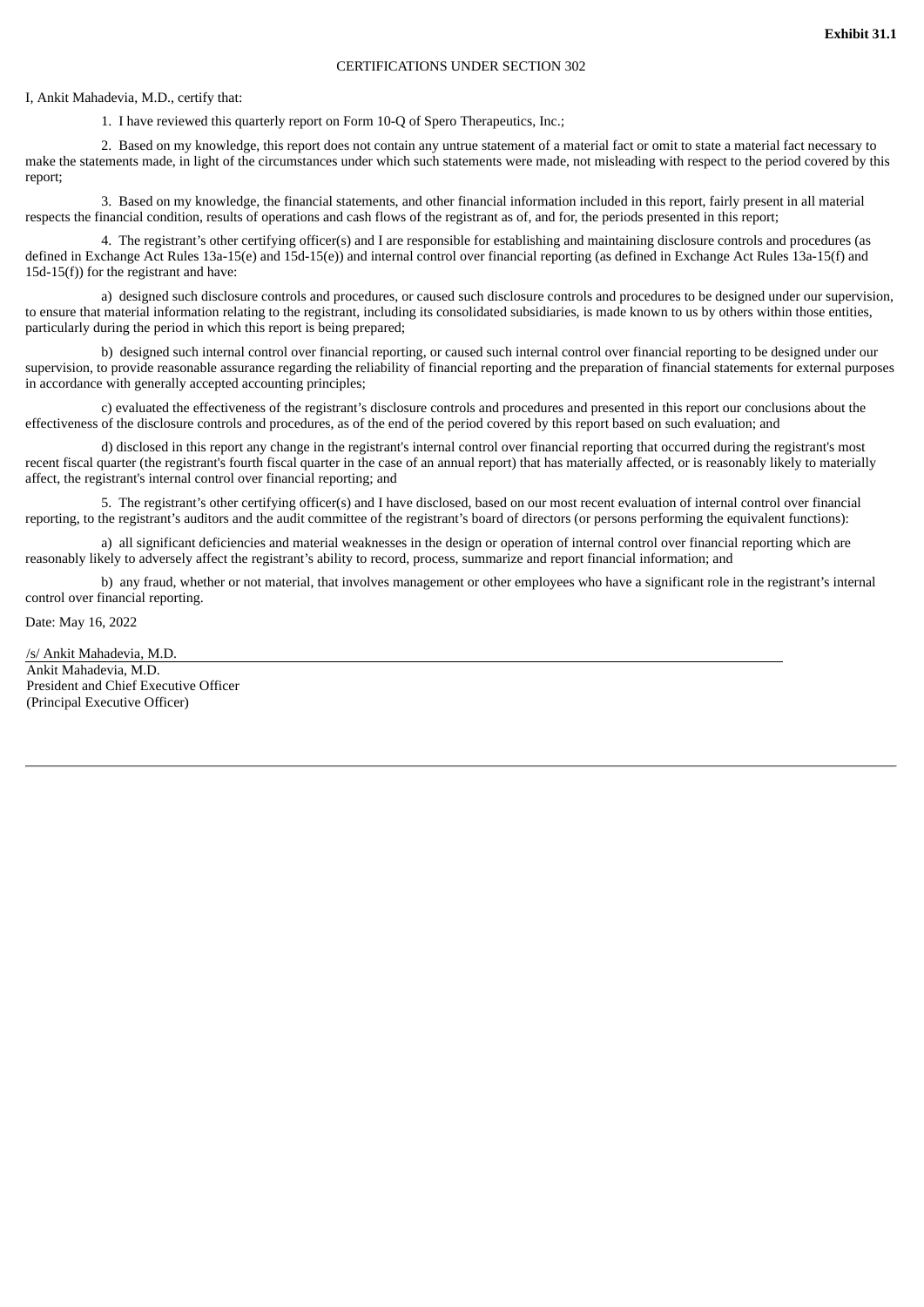# CERTIFICATIONS UNDER SECTION 302

#### <span id="page-79-0"></span>I, Satyavrat Shukla, certify that:

1. I have reviewed this quarterly report on Form 10-Q of Spero Therapeutics, Inc.;

2. Based on my knowledge, this report does not contain any untrue statement of a material fact or omit to state a material fact necessary to make the statements made, in light of the circumstances under which such statements were made, not misleading with respect to the period covered by this report;

3. Based on my knowledge, the financial statements, and other financial information included in this report, fairly present in all material respects the financial condition, results of operations and cash flows of the registrant as of, and for, the periods presented in this report;

4. The registrant's other certifying officer(s) and I are responsible for establishing and maintaining disclosure controls and procedures (as defined in Exchange Act Rules 13a-15(e) and 15d-15(e)) and internal control over financial reporting (as defined in Exchange Act Rules 13a-15(f) and 15d-15(f)) for the registrant and have:

a) designed such disclosure controls and procedures, or caused such disclosure controls and procedures to be designed under our supervision, to ensure that material information relating to the registrant, including its consolidated subsidiaries, is made known to us by others within those entities, particularly during the period in which this report is being prepared;

b) designed such internal control over financial reporting, or caused such internal control over financial reporting to be designed under our supervision, to provide reasonable assurance regarding the reliability of financial reporting and the preparation of financial statements for external purposes in accordance with generally accepted accounting principles;

c) evaluated the effectiveness of the registrant's disclosure controls and procedures and presented in this report our conclusions about the effectiveness of the disclosure controls and procedures, as of the end of the period covered by this report based on such evaluation; and

d) disclosed in this report any change in the registrant's internal control over financial reporting that occurred during the registrant's most recent fiscal quarter (the registrant's fourth fiscal quarter in the case of an annual report) that has materially affected, or is reasonably likely to materially affect, the registrant's internal control over financial reporting; and

5. The registrant's other certifying officer(s) and I have disclosed, based on our most recent evaluation of internal control over financial reporting, to the registrant's auditors and the audit committee of the registrant's board of directors (or persons performing the equivalent functions):

a) all significant deficiencies and material weaknesses in the design or operation of internal control over financial reporting which are reasonably likely to adversely affect the registrant's ability to record, process, summarize and report financial information; and

b) any fraud, whether or not material, that involves management or other employees who have a significant role in the registrant's internal control over financial reporting.

Date: May 16, 2022

/s/ Satyavrat Shukla Satyavrat Shukla Chief Financial Officer and Treasurer (Principal Financial Officer)